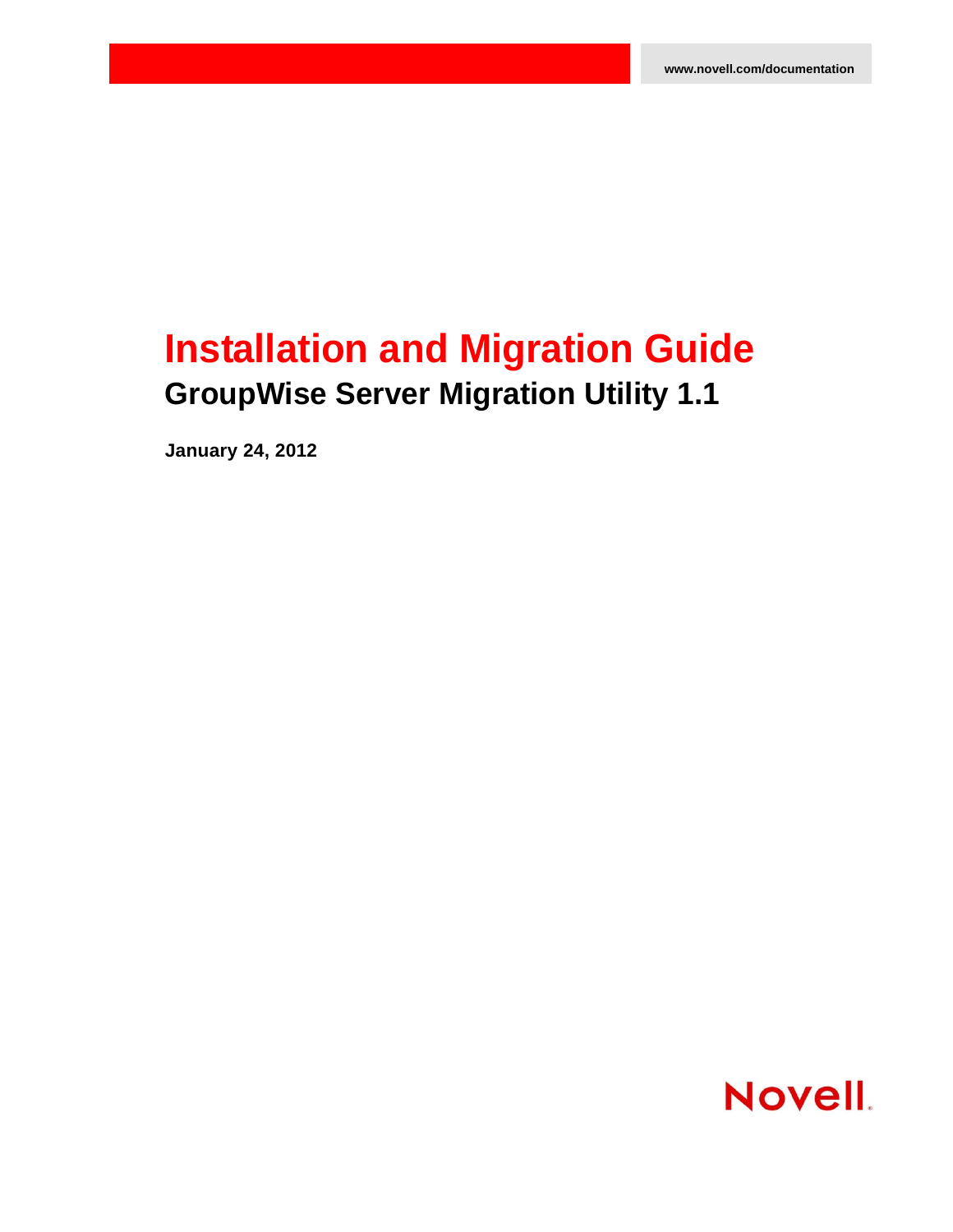### **Legal Notices**

Novell, Inc. makes no representations or warranties with respect to the contents or use of this documentation, and specifically disclaims any express or implied warranties of merchantability or fitness for any particular purpose. Further, Novell, Inc. reserves the right to revise this publication and to make changes to its content, at any time, without obligation to notify any person or entity of such revisions or changes.

Further, Novell, Inc. makes no representations or warranties with respect to any software, and specifically disclaims any express or implied warranties of merchantability or fitness for any particular purpose. Further, Novell, Inc. reserves the right to make changes to any and all parts of Novell software, at any time, without any obligation to notify any person or entity of such changes.

Any products or technical information provided under this Agreement may be subject to U.S. export controls and the trade laws of other countries. You agree to comply with all export control regulations and to obtain any required licenses or classification to export, re-export, or import deliverables. You agree not to export or re-export to entities on the current U.S. export exclusion lists or to any embargoed or terrorist countries as specified in the U.S. export laws. You agree to not use deliverables for prohibited nuclear, missile, or chemical biological weaponry end uses. See the [Novell International Trade](http://www.novell.com/info/exports/)  [Services Web page](http://www.novell.com/info/exports/) (http://www.novell.com/info/exports/) for more information on exporting Novell software. Novell assumes no responsibility for your failure to obtain any necessary export approvals.

Copyright © 2006-2012 Novell, Inc. All rights reserved. No part of this publication may be reproduced, photocopied, stored on a retrieval system, or transmitted without the express written consent of the publisher.

Novell, Inc. 1800 South Novell Place Provo, UT 84606 U.S.A. www.novell.com

*Online Documentation:* To access the online documentation for this and other Novell products, and to get updates, see the [Novell Documentation Web site](http://www.novell.com/documentation) (http://www.novell.com/documentation).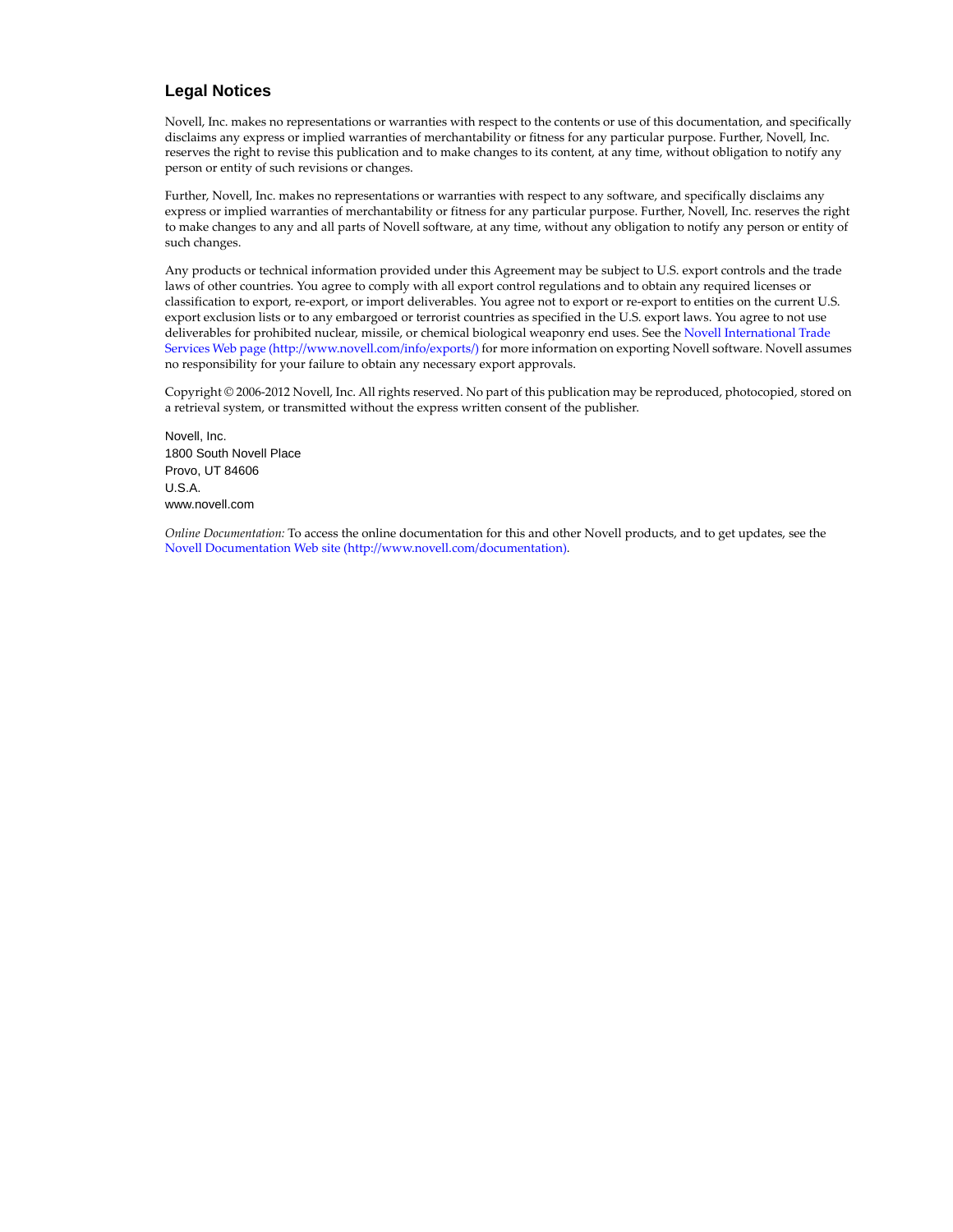# **Contents**

|   | <b>About This Guide</b>                              |                                                             |    |  |
|---|------------------------------------------------------|-------------------------------------------------------------|----|--|
|   |                                                      | <b>Part I Server Migration Utility</b>                      | 9  |  |
|   |                                                      | 1 What Is the Server Migration Utility?                     | 11 |  |
|   | 1.1<br>1.2<br>1.3<br>1.4                             |                                                             |    |  |
|   |                                                      | 2 System Requirements                                       | 17 |  |
|   | 2.1<br>2.2<br>2.3                                    |                                                             |    |  |
|   | 3 Installing the Server Migration Utility            |                                                             | 19 |  |
| 4 |                                                      | <b>Planning Your GroupWise Server Migration</b><br>21       |    |  |
|   | 4.1<br>4.2<br>4.3<br>4.4<br>4.5<br>4.6<br>4.7<br>4.8 | 4.4.1<br>4.4.2<br>4.4.3                                     |    |  |
| 5 | <b>Meeting Migration Prerequisites</b><br>33         |                                                             |    |  |
|   | 5.1<br>5.2                                           |                                                             |    |  |
| 6 | <b>Running the Server Migration Utility</b>          |                                                             | 37 |  |
| 7 |                                                      | Migrating a Post Office and Its POA to Linux                | 41 |  |
|   | 7.1<br>7.2<br>7.3<br>7.4<br>7.5                      | Performing the First Stage of Post Office Data Migration 44 |    |  |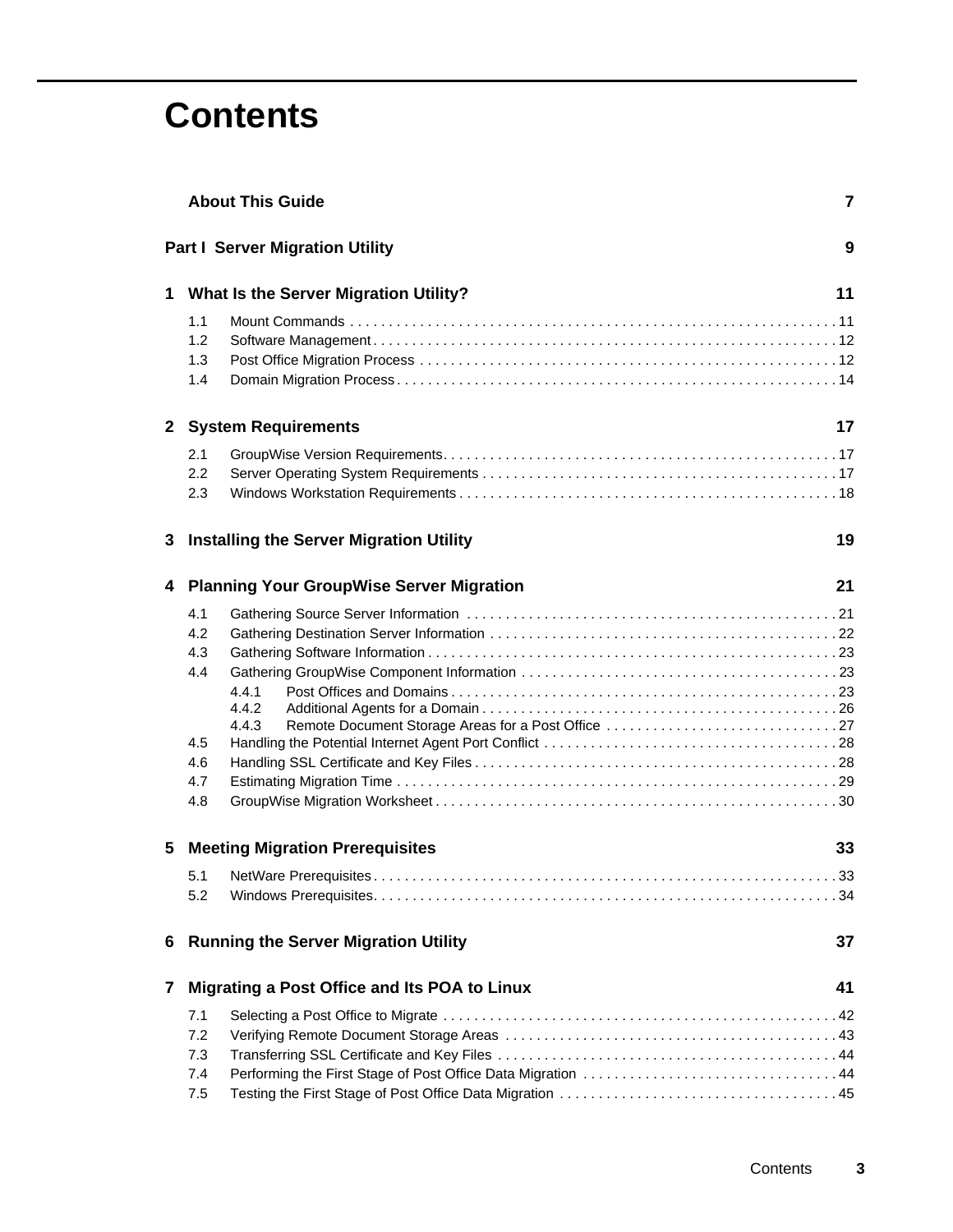|   | 7.6               |                                                                                                       |    |
|---|-------------------|-------------------------------------------------------------------------------------------------------|----|
|   |                   | 7.6.1                                                                                                 |    |
|   |                   | 7.6.2                                                                                                 |    |
|   |                   | 7.6.3<br>7.6.4                                                                                        |    |
|   |                   | 7.6.5                                                                                                 |    |
|   |                   | 7.6.6                                                                                                 |    |
|   |                   | 7.6.7                                                                                                 |    |
|   | 7.7               |                                                                                                       |    |
|   | 7.8               |                                                                                                       |    |
|   | 7.9               |                                                                                                       |    |
|   | 7.10              |                                                                                                       |    |
| 8 |                   | <b>Migrating a Domain and Its Agents to Linux</b>                                                     | 53 |
|   | 8.1               |                                                                                                       |    |
|   | 8.2               |                                                                                                       |    |
|   | 8.3               |                                                                                                       |    |
|   | 8.4               |                                                                                                       |    |
|   | 8.5               |                                                                                                       |    |
|   |                   | 8.5.1                                                                                                 |    |
|   |                   | 8.5.2                                                                                                 |    |
|   |                   | 8.5.3                                                                                                 |    |
|   |                   | 8.5.4                                                                                                 |    |
|   |                   | 8.5.5                                                                                                 |    |
|   |                   | 8.5.6<br>8.5.7                                                                                        |    |
|   | 8.6               |                                                                                                       |    |
|   | 8.7               |                                                                                                       |    |
|   | 8.8               |                                                                                                       |    |
|   | 8.9               |                                                                                                       |    |
|   | 8.10              |                                                                                                       |    |
|   |                   |                                                                                                       |    |
| 9 |                   | <b>What's Next</b>                                                                                    | 67 |
|   | 9.1               |                                                                                                       |    |
|   | 9.2               |                                                                                                       |    |
|   | 9.3               |                                                                                                       |    |
|   |                   | <b>Part II Manual Server Migration</b>                                                                | 69 |
|   |                   | 10 Transitioning GroupWise Administration to Linux                                                    | 71 |
|   |                   |                                                                                                       |    |
|   | 10.1              |                                                                                                       |    |
|   |                   | 10.1.1                                                                                                |    |
|   |                   | 10.1.2<br>Using Linux ConsoleOne to Access Domains and Post Offices on NetWare or Windows 72          |    |
|   | 10.2 <sub>1</sub> |                                                                                                       |    |
|   |                   | 10.2.1<br>Accessing a Domain or Post Office on NetWare or Windows from Linux ConsoleOne. 73<br>10.2.2 |    |
|   |                   |                                                                                                       |    |
|   |                   |                                                                                                       |    |
|   |                   | 11 Manually Migrating a Post Office and Its POA to Linux                                              | 75 |
|   | 11.1              |                                                                                                       |    |
|   | 11.2              |                                                                                                       |    |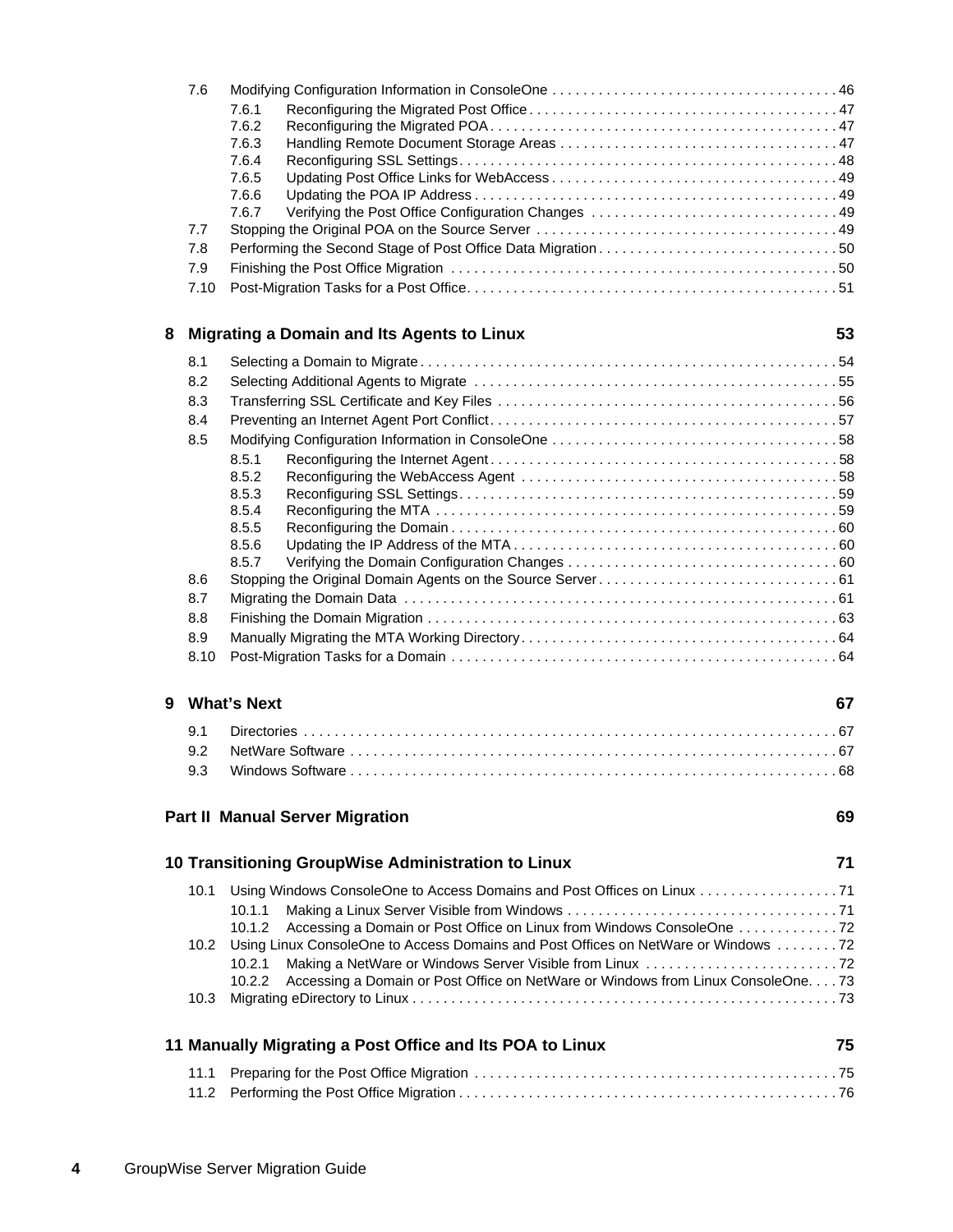|                          | 12 Manually Migrating a Domain and Its MTA to Linux                         | 85  |
|--------------------------|-----------------------------------------------------------------------------|-----|
| 12.1<br>12.2             |                                                                             |     |
|                          | 13 Manually Migrating the Internet Agent to Linux                           | 91  |
|                          | <b>14 Manually Migrating WebAccess to Linux</b>                             | 95  |
| 14.1<br>14.2             | Manually Migrating the WebAccess and WebPublisher Applications to Linux. 98 |     |
|                          | <b>15 Manually Migrating Monitor to Linux</b>                               | 101 |
| 15.1<br>15.2             |                                                                             |     |
|                          | <b>Part III In-Place Database Migration</b>                                 | 105 |
|                          | 16 Performing an In-Place Database Migration                                | 107 |
|                          | <b>Part IV Appendixes</b>                                                   | 109 |
|                          | A Troubleshooting Post-Migration Problems                                   | 111 |
|                          | <b>B</b> Documentation Updates                                              | 115 |
| B.1<br>B.2<br>B.3<br>B.4 |                                                                             |     |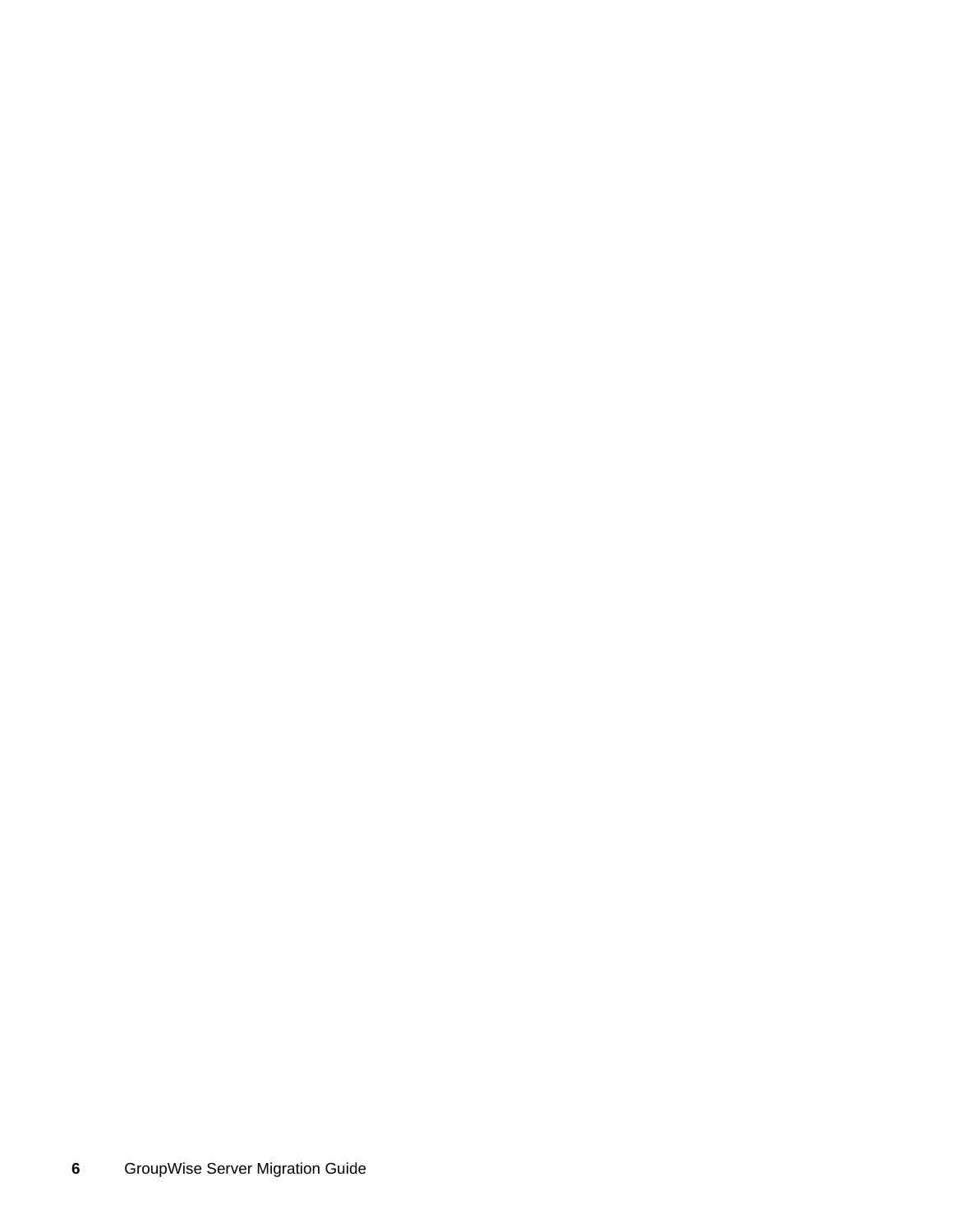# <span id="page-6-0"></span>**About This Guide**

This Novell *GroupWise Server Migration Utility Installation and Migration Guide* explains how to use the GroupWise Server Migration Utility to migrate a GroupWise 7 or GroupWise 8 system from NetWare or Linux or Windows.

**IMPORTANT:** GroupWise 2012 does not support NetWare, so earlier GroupWise components must be moved from NetWare to Linux or Windows.

The guide is divided into the following sections:

- [Part I, "Server Migration Utility," on page 9](#page-8-1)
	- [Chapter 1, "What Is the Server Migration Utility?," on page 11](#page-10-2)
	- [Chapter 2, "System Requirements," on page 17](#page-16-3)
	- [Chapter 3, "Installing the Server Migration Utility," on page 19](#page-18-1)
	- [Chapter 4, "Planning Your GroupWise Server Migration," on page 21](#page-20-2)
	- [Chapter 5, "Meeting Migration Prerequisites," on page 33](#page-32-2)
	- [Chapter 6, "Running the Server Migration Utility," on page 37](#page-36-1)
	- [Chapter 7, "Migrating a Post Office and Its POA to Linux," on page 41](#page-40-1)
	- [Chapter 8, "Migrating a Domain and Its Agents to Linux," on page 53](#page-52-1)
	- [Chapter 9, "What's Next," on page 67](#page-66-3)
- [Part II, "Manual Server Migration," on page 69](#page-68-1)
	- [Chapter 10, "Transitioning GroupWise Administration to Linux," on page 71](#page-70-3)
	- [Chapter 11, "Manually Migrating a Post Office and Its POA to Linux," on page 75](#page-74-2)
	- [Chapter 12, "Manually Migrating a Domain and Its MTA to Linux," on page 85](#page-84-2)
	- [Chapter 13, "Manually Migrating the Internet Agent to Linux," on page 91](#page-90-1)
	- [Chapter 14, "Manually Migrating WebAccess to Linux," on page 95](#page-94-2)
	- [Chapter 15, "Manually Migrating Monitor to Linux," on page 101](#page-100-2)
- [Part III, "In-Place Database Migration," on page 105](#page-104-1)
	- [Chapter 16, "Performing an In-Place Database Migration," on page 107](#page-106-1)
- [Part IV, "Appendixes," on page 109](#page-108-1)
	- [Appendix A, "Troubleshooting Post-Migration Problems," on page 111](#page-110-1)
	- [Appendix B, "Documentation Updates," on page 115](#page-114-3)

### **Audience**

This guide is intended for network administrators who want to move their GroupWise systems from NetWare or Linux or Windows.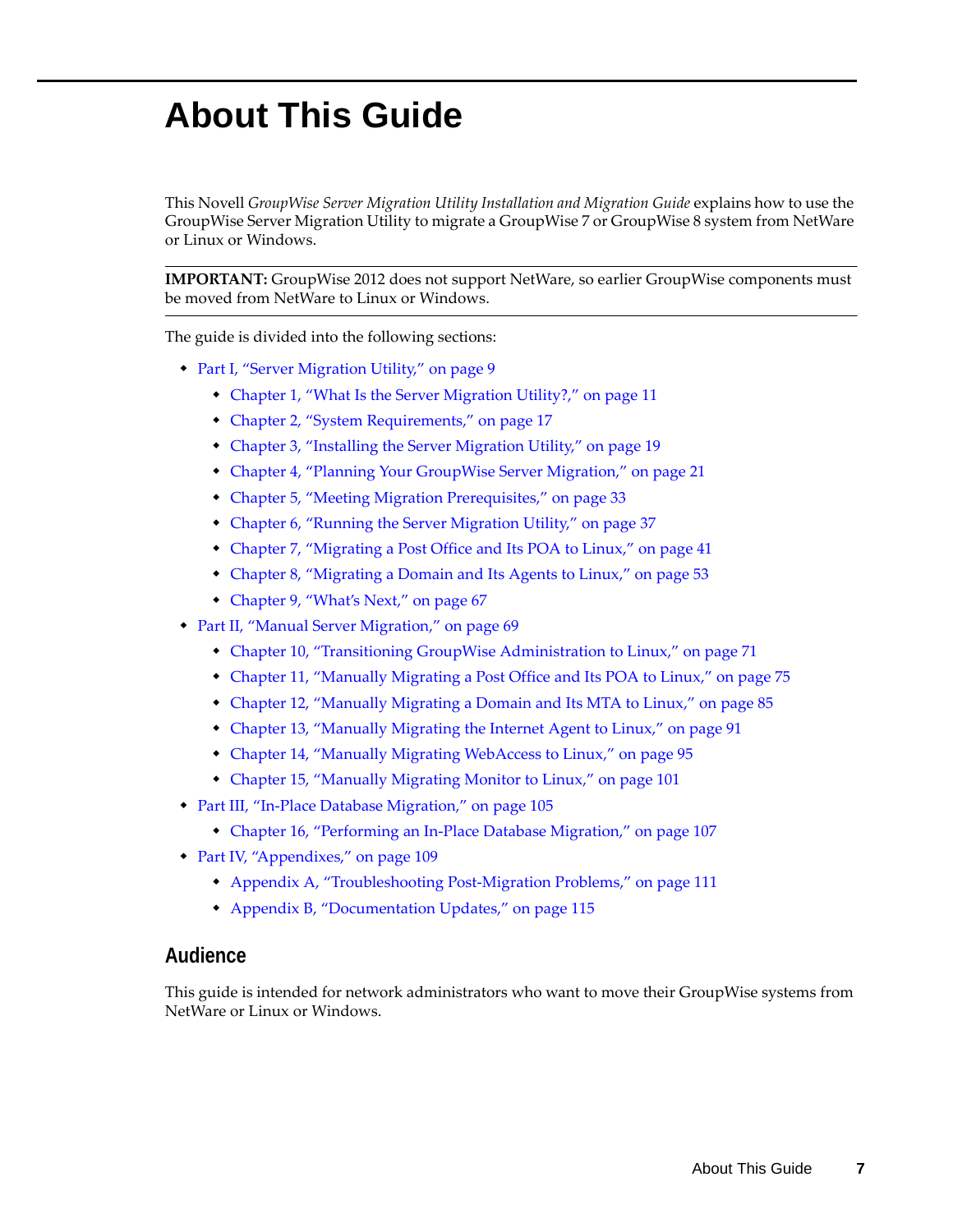## **Feedback**

We want to hear your comments and suggestions about this manual and the other documentation included with this product. Please use the User Comment feature at the bottom of each page of the online documentation.

## **Additional Documentation**

The GroupWise Server Migration Utility can be used with the following versions of GroupWise:

- GroupWise 2012: [GroupWise 2012 Documentation Web site](http://www.novell.com/documentation/groupwise2012) (http://www.novell.com/ documentation/groupwise2012)
- GroupWise 8: [GroupWise 8 Documentation Web site](http://www.novell.com/documentation/gw8) (http://www.novell.com/documentation/ gw8)
- GroupWise 7: [Novell GroupWise 7 Documentation Web site](http://www.novell.com/documentation/gw7) (http://www.novell.com/ documentation/gw7)

The following guides are available for each supported GroupWise version:

- *Installation Guide*
- *Server Migration Guide*
- *Administration Guide*
- *Multi-System Administration Guide*
- *Interoperability Guide*
- *Troubleshooting Guides*
- *GroupWise User Frequently Asked Questions (FAQ)*
- *GroupWise User Guides*
- *GroupWise User Quick Starts*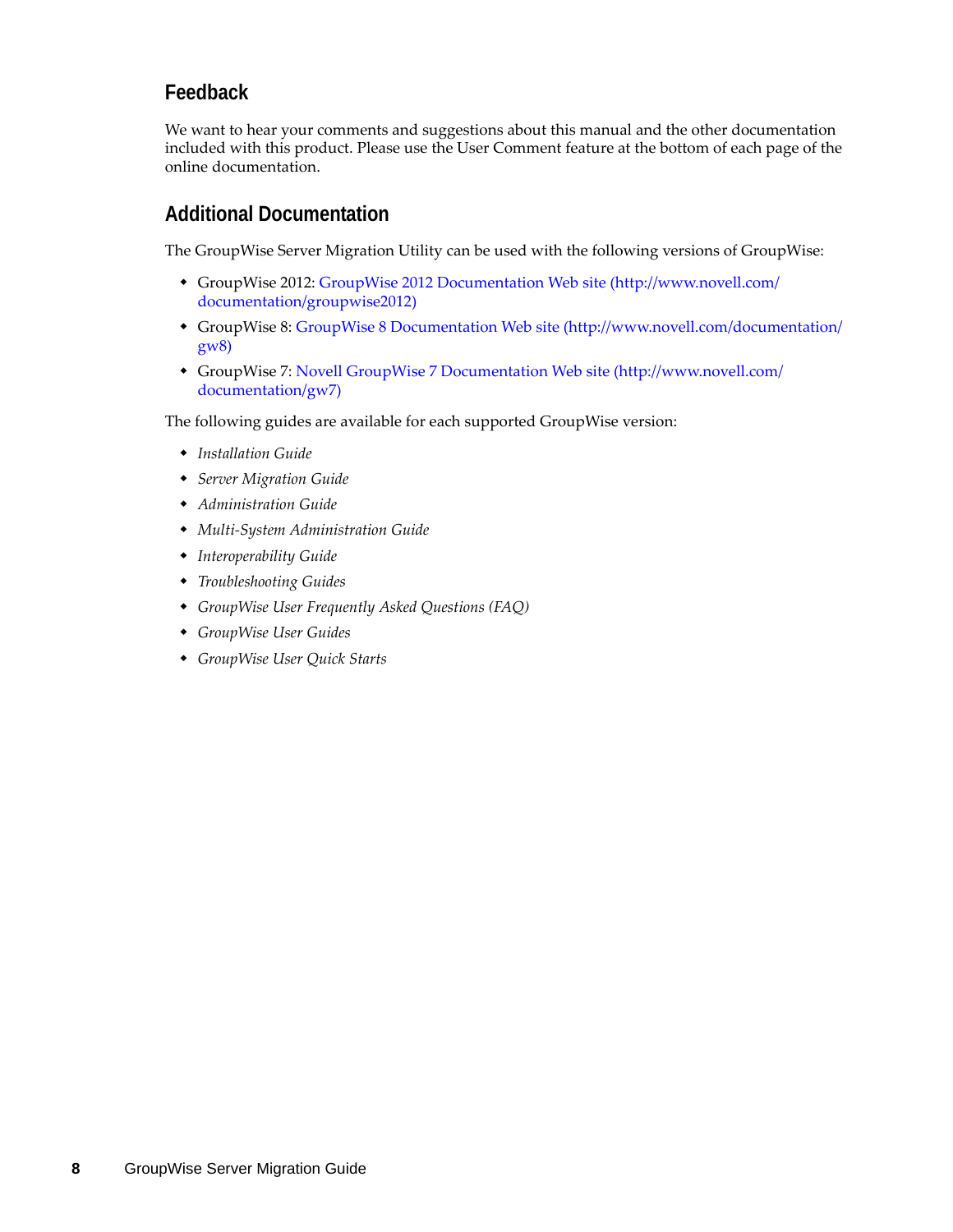# <span id="page-8-1"></span><span id="page-8-0"></span>**Server Migration Utility**

I

- [Chapter 1, "What Is the Server Migration Utility?," on page 11](#page-10-3)
- [Chapter 2, "System Requirements," on page 17](#page-16-4)
- [Chapter 3, "Installing the Server Migration Utility," on page 19](#page-18-2)
- [Chapter 4, "Planning Your GroupWise Server Migration," on page 21](#page-20-3)
- [Chapter 5, "Meeting Migration Prerequisites," on page 33](#page-32-3)
- [Chapter 6, "Running the Server Migration Utility," on page 37](#page-36-2)
- [Chapter 7, "Migrating a Post Office and Its POA to Linux," on page 41](#page-40-2)
- [Chapter 8, "Migrating a Domain and Its Agents to Linux," on page 53](#page-52-2)
- [Chapter 9, "What's Next," on page 67](#page-66-4)

**IMPORTANT:** For information about converting a domain or post office for use with the GroupWise Linux agents without migrating it to a different physical server, see [Part III, "In-Place Database](#page-104-1)  [Migration," on page 105.](#page-104-1)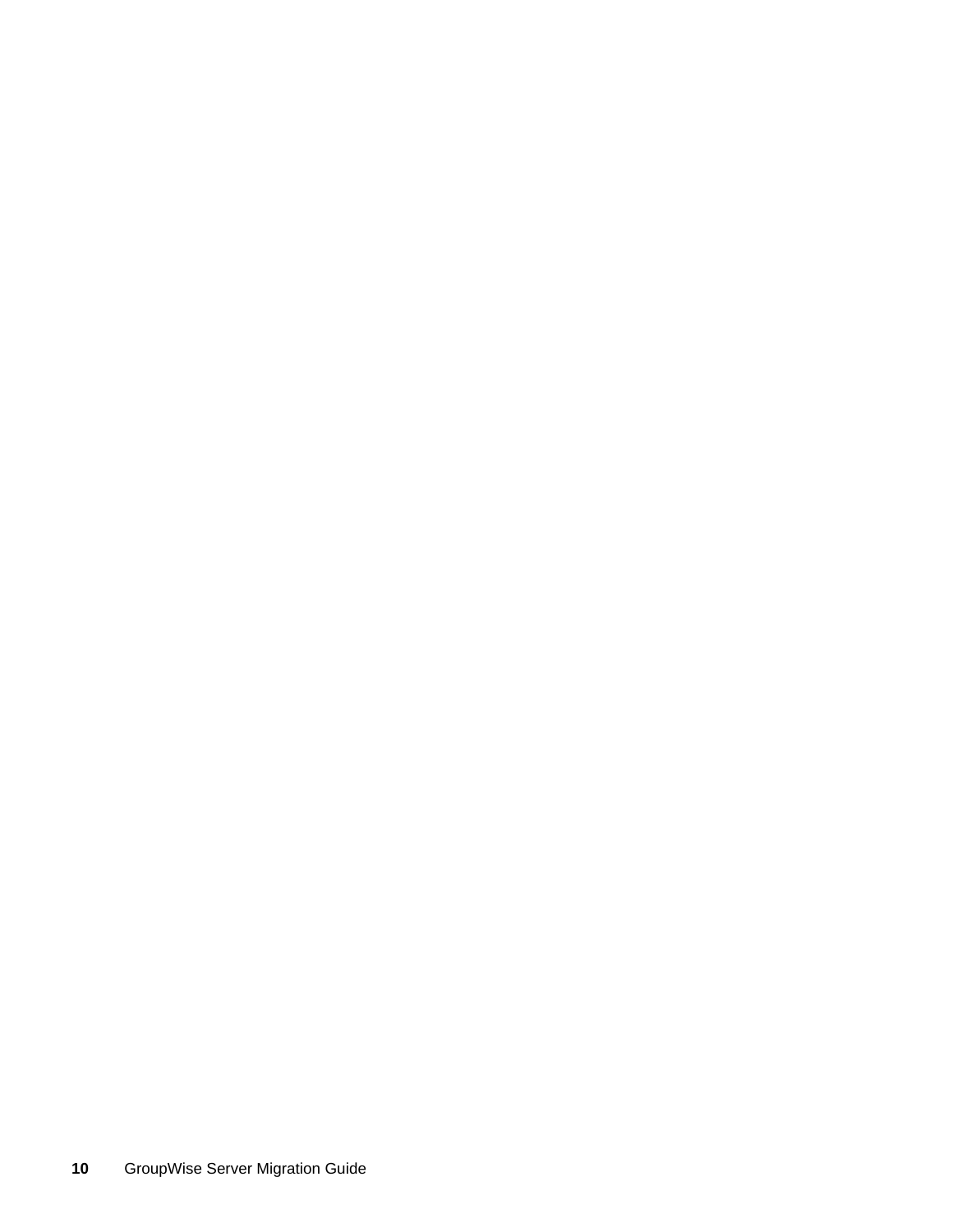# <span id="page-10-3"></span><span id="page-10-2"></span><span id="page-10-0"></span><sup>1</sup>**What Is the Server Migration Utility?**

The GroupWise Server Migration Utility is a tool to help you move GroupWise components (post offices, domains, and agents) from NetWare or Windows servers to Linux servers.

**IMPORTANT:** If you have a domain or post office that is located on a SAN, and it has been serviced by the GroupWise NetWare or Windows agents in the past, you can convert the domain or post office for use with the GroupWise Linux agents without moving. For instructions, see [Part III, "In-Place](#page-104-1)  [Database Migration," on page 105.](#page-104-1)

The Server Migration Utility prompts you for information so it can set up the connection between the source NetWare or Windows server where a GroupWise component is located and the destination Linux server where you want to migrate that GroupWise component. The utility then creates the connection, transfers the GroupWise data, and installs and starts the Linux GroupWise agent or agents for the component. Users can still use their client of choice (Windows, Macintosh, or Linux) to access their mailboxes, regardless of whether the mailboxes reside on Linux, NetWare, or Windows servers.

If you want to understand what happens "behind the scenes," continue reading this section. If you just want to install and run the utility, skip this section and continue with [Chapter 2, "System](#page-16-4)  [Requirements," on page 17](#page-16-4), [Chapter 3, "Installing the Server Migration Utility," on page 19,](#page-18-2) and [Chapter 4, "Planning Your GroupWise Server Migration," on page 21.](#page-20-3) You can return to this "behind the scenes" information during the migration procedure if you want.

- [Section 1.1, "Mount Commands," on page 11](#page-10-1)
- [Section 1.2, "Software Management," on page 12](#page-11-0)
- [Section 1.3, "Post Office Migration Process," on page 12](#page-11-1)
- [Section 1.4, "Domain Migration Process," on page 14](#page-13-0)

**IMPORTANT:** The Server Migration Utility moves GroupWise components from one server to another. It does not move GroupWise components to a different GroupWise system, a different eDirectory tree, or a different version of GroupWise software.

The Server Migration Utility is not cluster aware. You can use it to move data to a Linux server that is part of a cluster, but the utility is not aware of the other nodes in the cluster.

# <span id="page-10-1"></span>**1.1 Mount Commands**

1

When you migrate a post office or a domain, the Server Migration Utility prompts you for some basic system information about the source and destination servers, then sets up the connection between your NetWare or Windows server and your Linux server. From the system information you provide, the utility constructs the appropriate mount commands:

```
NetWare: ncpmount -m -A server_address -S server_name -V volume
                     -U full_user_ID -P password /mount_point
```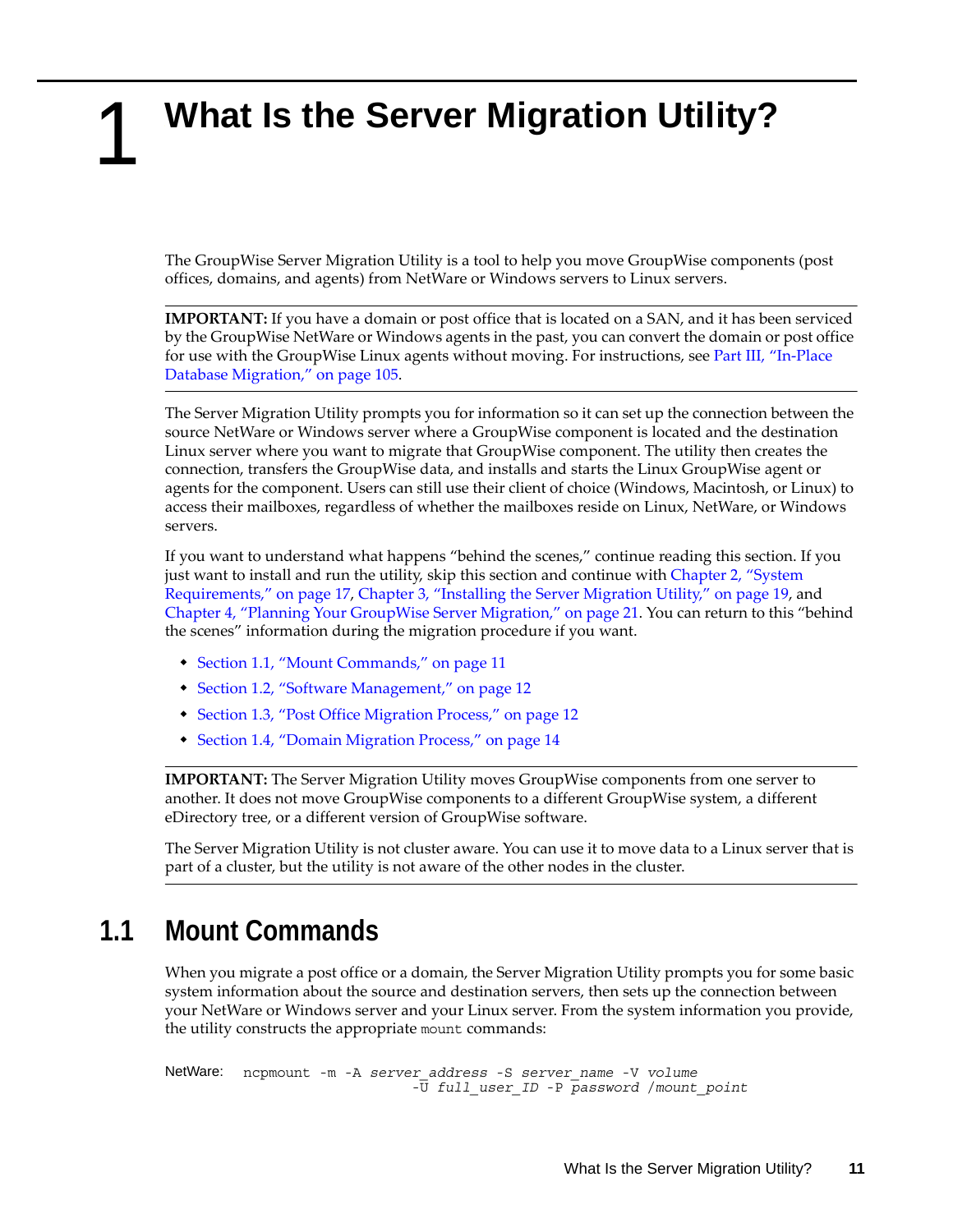```
Windows: smbmount //server_name/share_name /mount_point
                     -o username=user_id,password=password
cifs.mount //server_name/share_name /mount_point
                     -o username=user_id,password=password
```
The Server Migration Utility also handles establishing a connection with the ssh (secure shell) daemon on Linux. This connection enables the Server Migration Utility to log in to the destination Linux server as root and execute programs there.

# <span id="page-11-0"></span>**1.2 Software Management**

During the migration, the Server Migration Utility needs access to a GroupWise DVD, software image, or downloaded image for GroupWise 7, 8, or 2012 for Linux. You must use the media for the version of GroupWise that is already installed on your system. You cannot update to a new version of GroupWise as you migrate from one platform to another.

**IMPORTANT:** If you are planning on updating as part of the migration, you should update your existing system first, if it is on an operating system supported by the newer version, then perform the migration. If you are currently running a version of GroupWise earlier than GroupWise 7, you must update before you can run the Server Migration Utility.

If your GroupWise system is currently on NetWare and you are updating to GroupWise 2012, you must migrate to Linux or Windows first, then update to GroupWise 2012, because NetWare is not supported for GroupWise 2012.

The Server Migration Utility copies a number of GroupWise agent and utility RPMs (Linux installation programs) to the destination Linux server. The RPMs are stored in a temporary location of your choosing and can be deleted by the utility after the migration is completed.

The Server Migration Utility uses the ssh connection to the Linux server to run the RPMs on the Linux server as if it were the root user. All aspects of GroupWise installation and administration require root user permissions.

# <span id="page-11-1"></span>**1.3 Post Office Migration Process**

A post office migration is carried out in two stages to minimize downtime for GroupWise users. During the first stage, the Server Migration Utility performs the following tasks:

- Mounts the source NetWare or Windows server as a file system to the destination Linux server
- Creates a connection to the ssh daemon on the destination Linux server
- Creates the directory structure necessary for the GroupWise software and the post office
- Copies GroupWise utility software to the Linux server and installs it
- Copies the GroupWise Linux POA software to the Linux server
- Copies the post office data to the Linux server by using the GroupWise Database Copy utility (DBCopy), which prevents post office files from being modified during the copy operation, using the same locking mechanism used by other GroupWise programs that access databases
- Copies certificate files and key files if SSL is in use
- Identifies remote document storage areas associated with libraries in the post office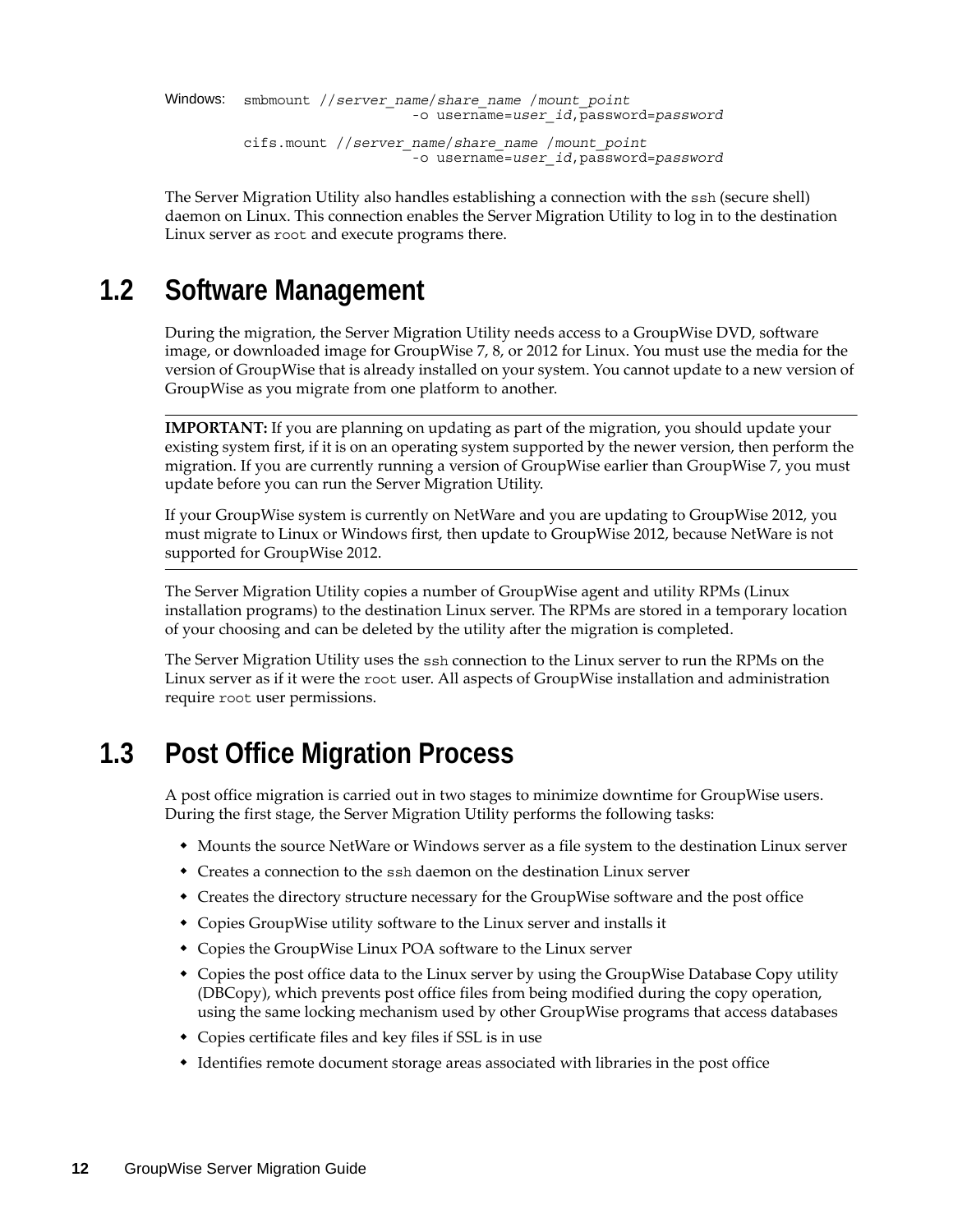- Installs, configures, and starts the POA on the Linux server
- Cleans up its temporary files, such as the utility software used during the migration process

After the first stage, you perform some testing of the migrated post office by:

- Logging in to a mailbox in the migrated post office
- Verifying the contents of the migrated mailbox

The Server Migration Utility then stops the Linux POA in preparation for the second stage of the post office migration. You also have some manual steps to perform in preparation for the second stage:

- In ConsoleOne, you reconfigure the Post Office object and the POA object for their new locations on the Linux server.
- If the post office has remote document storage areas, you provide their new locations on Linux.
- You specify the new IP address for the POA on the Linux server.
- At the POA Web console on the source server, you verify that the changes to the GroupWise objects have replicated to the domain.
- At the source server, you stop the original POA.

During the second stage, the Server Migration Utility performs the following tasks:

- Copies all post office data that has been modified since the first stage of the migration
- Verifies that all files and directories that have been copied to Linux are in lowercase, and if they are not, renames them to lowercase
- Performs an operation equivalent to GroupWise Check (GWCheck) with the storelowercase option to ensure that all file names and directory names stored in the guardian database ([ngwguard.db](http://www.novell.com/documentation/gw7/pdfdoc/gw7_tsh3/gw7_tsh3.pdf#A3edzdk)) are also converted to lowercase.
- Copies the contents of the message queue directories so that no incoming or outgoing messages are lost
- Deletes the temporary copy of the GroupWise Linux software that was used to install the Linux POA.
- Unmounts the source server from the Linux server.

After the post office migration is complete, you have two more manual steps to perform:

- At the Linux server, you configure the Linux POA to run as a non-root user, which is a preferable configuration for security reasons.
- Finally, you start the Linux POA for the migrated post office.

Step-by-step instructions for each part of this process are found in [Chapter 7, "Migrating a Post](#page-40-2)  [Office and Its POA to Linux," on page 41.](#page-40-2)

If the Server Migration Utility is unable to migrate a post office, you can perform the steps yourself, as described in [Chapter 11, "Manually Migrating a Post Office and Its POA to Linux," on page 75](#page-74-2).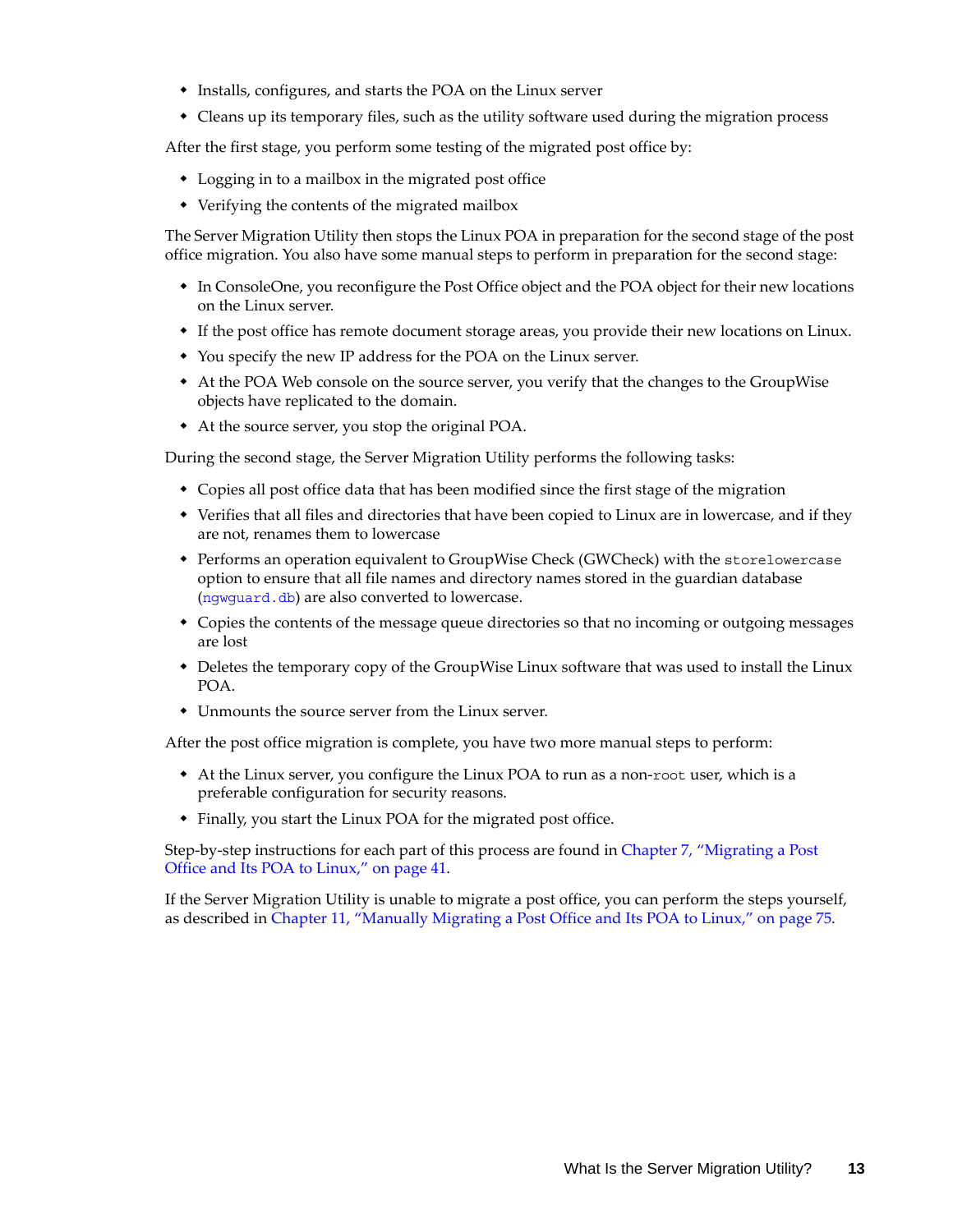# <span id="page-13-0"></span>**1.4 Domain Migration Process**

A domain migration is carried out in a single stage. Users are not directly affected when the MTA is down, and the volume of data to migrate is typically smaller for a domain that for a post office. Therefore, the migration goes more quickly.

The Server Migration Utility performs the following preparatory tasks:

- Mounts the source NetWare or Windows server as a file system to the destination Linux server
- Creates a connection to the SSH daemon on the destination Linux server
- Creates the directory structure necessary for the GroupWise software and the domain
- Copies GroupWise utility software to the Linux server and installs it
- Copies the GroupWise Linux agent software to the Linux server
- Copies the domain data to the Linux server by using the GroupWise Database Copy utility (DBCopy)
- Copies certificate files and key files if SSL is in use
- For the GWIA, ensures that no port conflict with Postfix can occur

Before the domain migration starts, you have some manual steps to perform in preparation for the domain migration:

- In ConsoleOne, you reconfigure the Domain object and the MTA object for their new locations on the Linux server.
- If you are migrating additional agents, you do the same for them.
- You specify the new IP address for the MTA on the Linux server.
- If you are migrating additional agents, you do the same for them.
- In the Link Configuration utility in ConsoleOne, you verify that the changes to the Domain object have replicated to other domains.
- At the source server, you stop the original MTA and additional agents to migrate as needed.

Then the Server Migration Utility performs the migration tasks:

- Copies the MTA local working directory ([mslocal](http://www.novell.com/documentation/gw7/pdfdoc/gw7_tsh3/gw7_tsh3.pdf#A3lhv1j)) if it is located within the domain directory structure or if it is specified in the MTA startup file by using the [/work](http://www.novell.com/documentation/gw7/pdfdoc/gw7_admin/gw7_admin.pdf#Het48tb5) switch.
- Copies agent subdirectories to the Linux server, such as those used by the GWIA (\*domain*\wpgate\*gwia*) and WebAccess Agent (\*domain*\wpgate\*webac70a* or \*domain*\wpgate\*webac80a*)
- Installs the agent software on the Linux server but does not start any agents
- Cleans up its temporary files, such as the utility software used during the migration process

After the domain migration is complete, you have a few more manual steps to perform:

- At the Linux server, you configure the Linux agents to run as a non-root user, which is a preferable configuration for security reasons.
- You start the Linux MTA for the migrated domain, and start the GWIA and WebAccess Agent if they were also migrated.

**NOTE:** The WebAccess Agent is not part of GroupWise 2012, but is part of earlier GroupWise versions.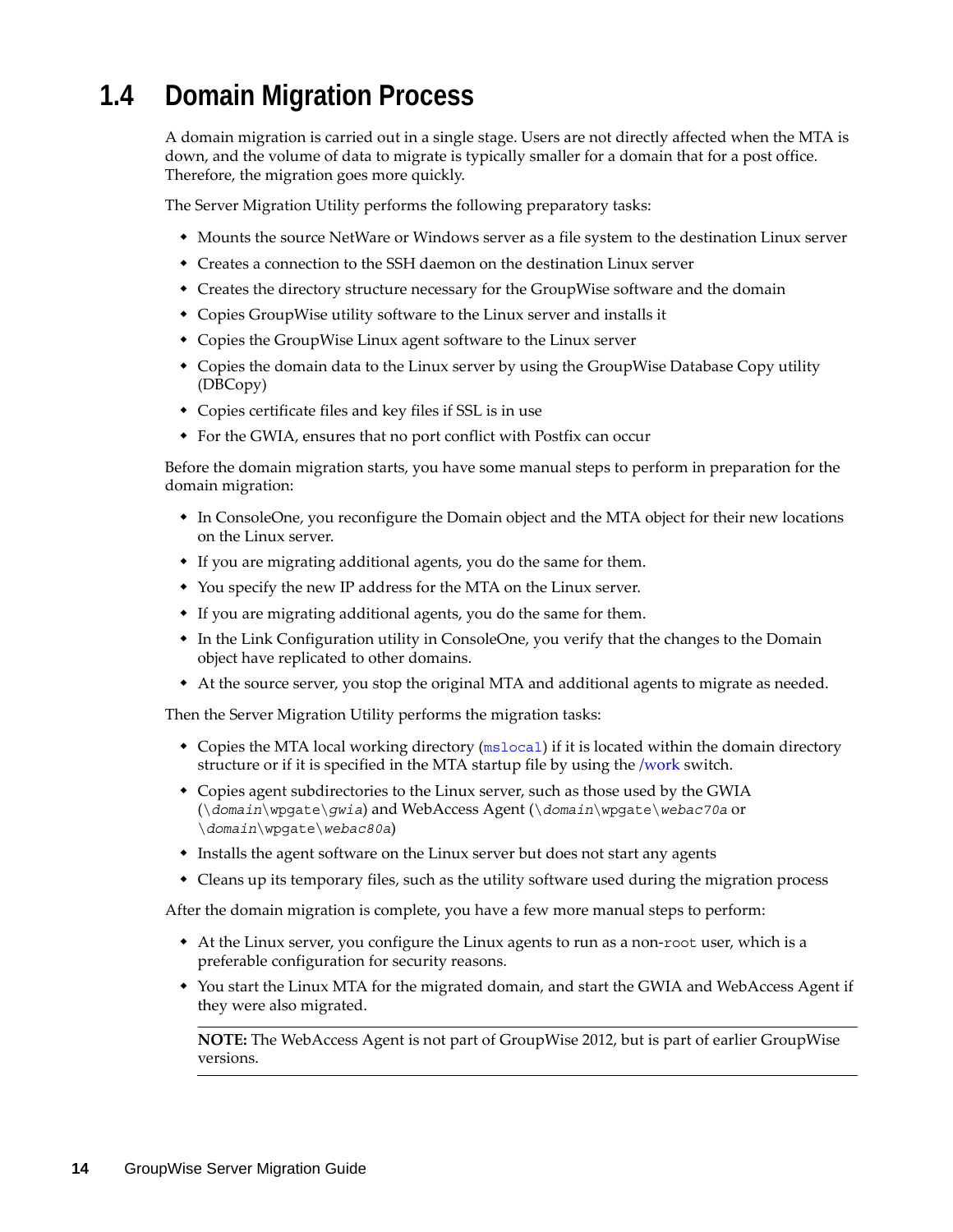Step-by-step instructions for each part of this process are found in [Chapter 8, "Migrating a Domain](#page-52-2)  [and Its Agents to Linux," on page 53.](#page-52-2)

If the Server Migration Utility is unable to migrate a domain, you can perform the steps yourself, as described in [Chapter 12, "Manually Migrating a Domain and Its MTA to Linux," on page 85.](#page-84-2)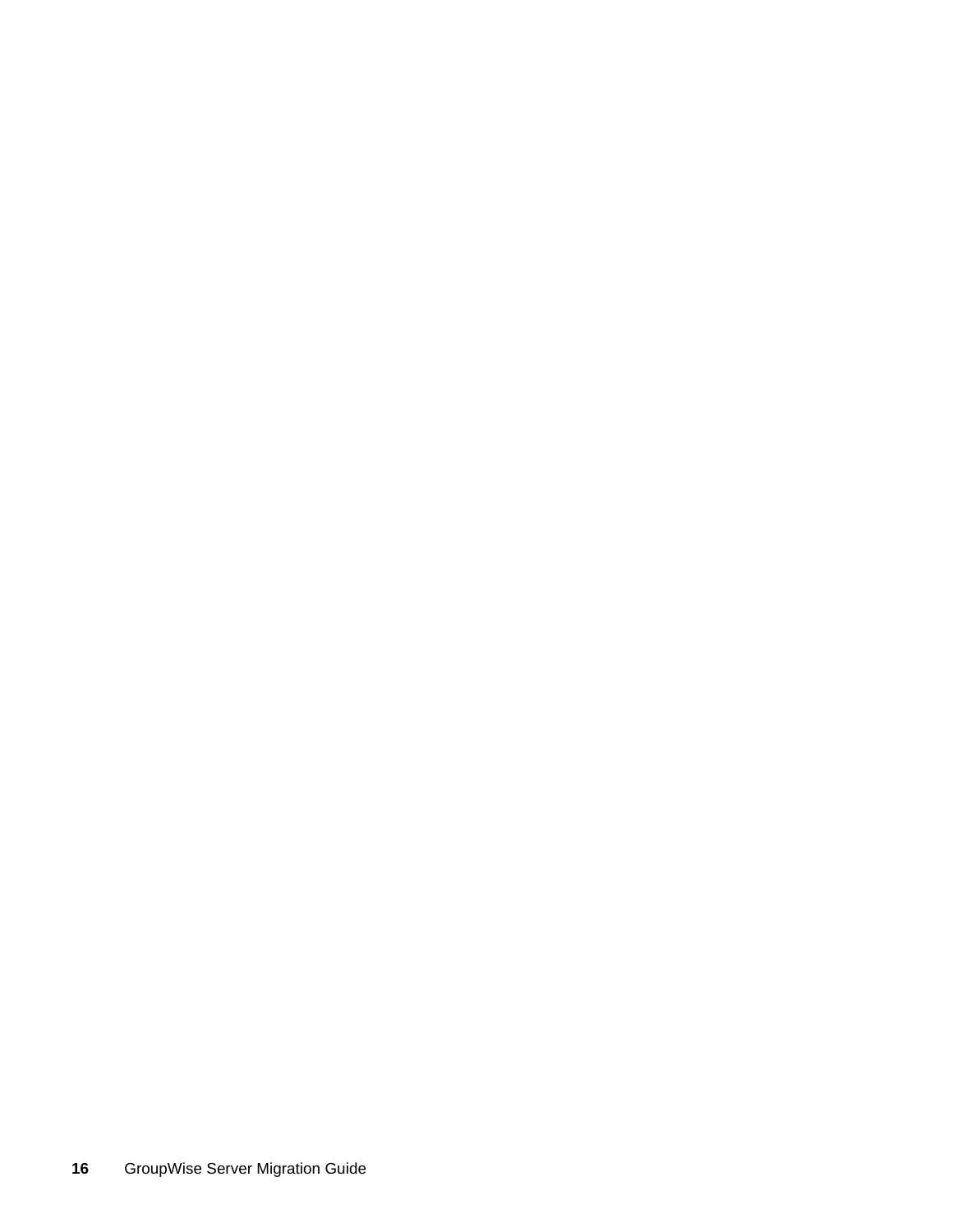# <span id="page-16-4"></span><span id="page-16-0"></span>2 <sup>2</sup>**System Requirements**

- <span id="page-16-3"></span>[Section 2.1, "GroupWise Version Requirements," on page 17](#page-16-1)
- [Section 2.2, "Server Operating System Requirements," on page 17](#page-16-2)
- [Section 2.3, "Windows Workstation Requirements," on page 18](#page-17-0)

# <span id="page-16-1"></span>**2.1 GroupWise Version Requirements**

 $\Box$  GroupWise 2012 for Linux

or

 $\Box$  GroupWise 8 for Linux

or

 $\Box$  GroupWise 7 for Linux

**IMPORTANT:** You cannot update the version of your GroupWise software as part of the migration to Linux. You must use the same version of GroupWise that is already in use in source post offices and domains.

If you are planning to update your GroupWise system on an operating system supported by the newer version of GroupWise, update source post offices and domains first, then migrate the updated GroupWise post offices and domains to Linux. This enables you to test your update in a known environment.

If your GroupWise system is currently on NetWare and you are updating to GroupWise 2012, you must migrate to Linux or Windows first, then update to GroupWise 2012, because GroupWise 2012 does not support NetWare.

# <span id="page-16-2"></span>**2.2 Server Operating System Requirements**

The source server operating system requirements correspond to the supported operating system versions for your version of GroupWise.

GroupWise 2012: "GroupWise System Requirements"

or

□ GroupWise 8: ["GroupWise System Requirements"](http://www.novell.com/documentation/gw8/pdfdoc/gw8_install/gw8_install.pdf#bp8vh01)

or

□ GroupWise 7: ["GroupWise System Requirements"](http://www.novell.com/documentation/gw7/pdfdoc/gw7_install/gw7_install.pdf#bp8vh01)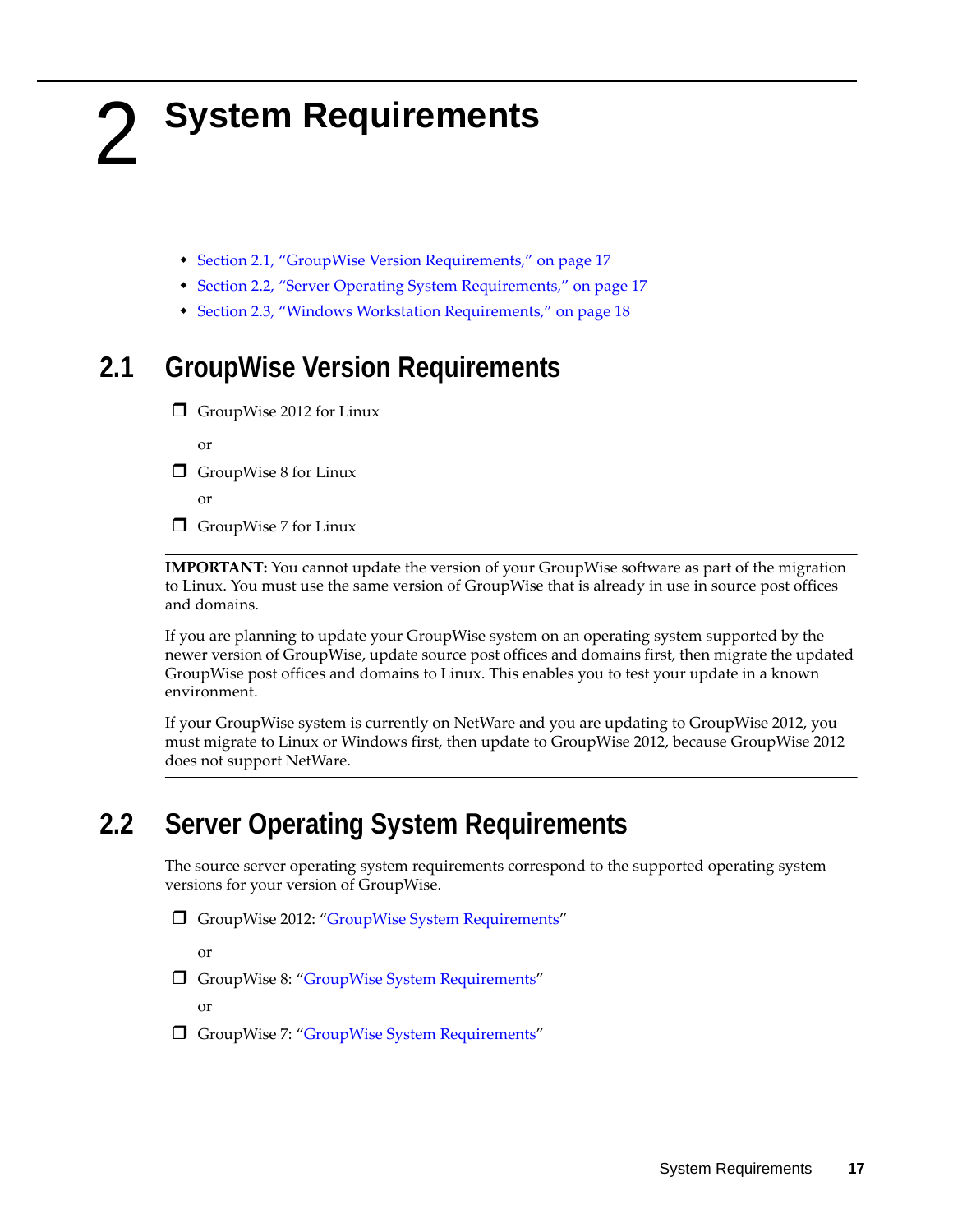**IMPORTANT:** If you are planning on updating your GroupWise system, do not migrate it onto a version of Linux that is not supported for the version of GroupWise that you are updating to.

# <span id="page-17-0"></span>**2.3 Windows Workstation Requirements**

The workstation where you run the Server Migration Utility has the same requirements as any GroupWise administrator workstation:

- Windows XP/Vista/7 or Windows Server 2000/2003/2003 R2/2008/2008 R2
- **D** Novell Client
- $\square$  ConsoleOne 1.3.6 or later with the GroupWise snap-ins installed

If you are migrating from a Windows server, you can run the Server Migration Utility on the Windows server. Just make sure that the requirements for the Novell Client and ConsoleOne are met on the Windows server.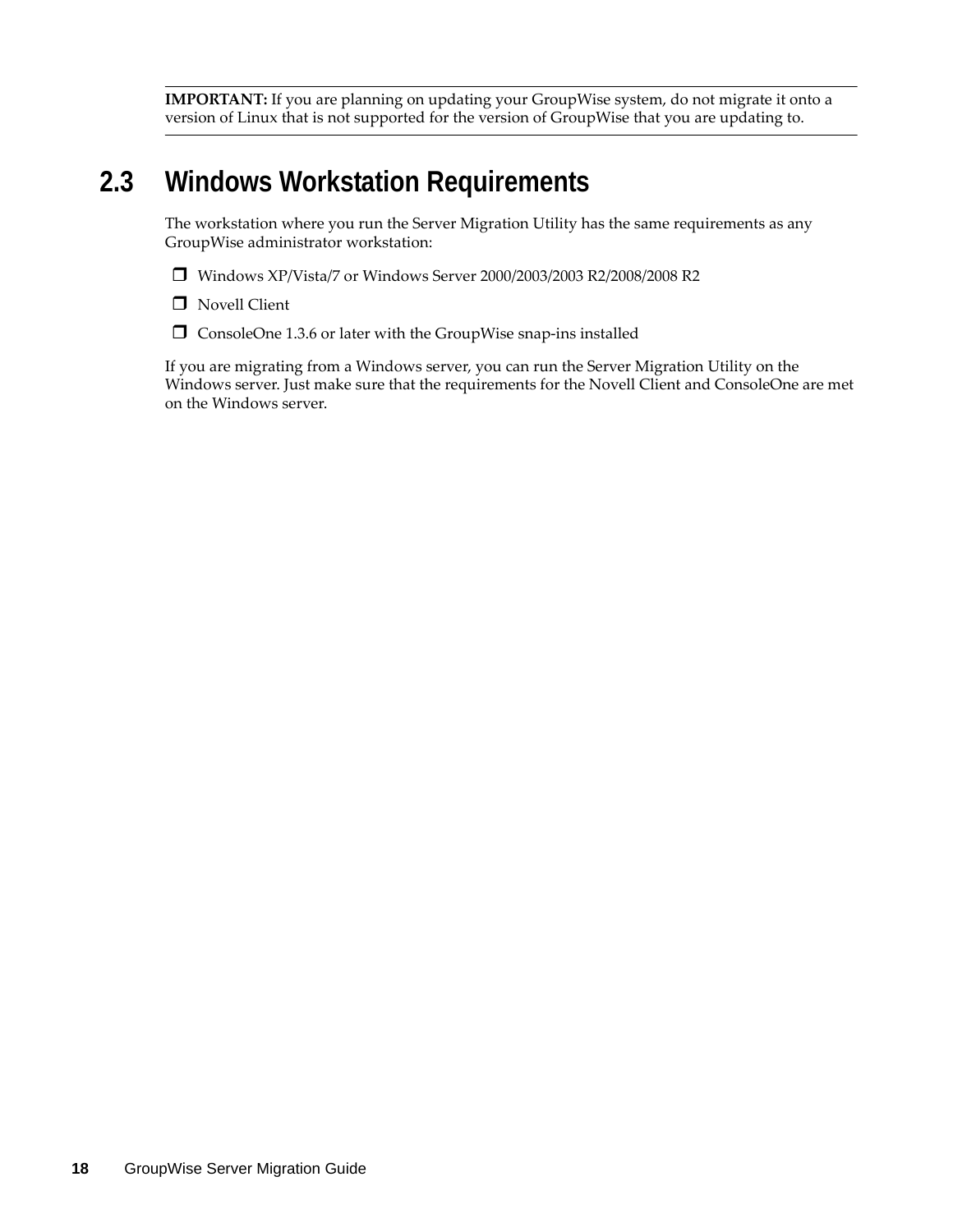# <span id="page-18-2"></span><span id="page-18-0"></span>3 <sup>3</sup> **Installing the Server Migration Utility**

- <span id="page-18-1"></span>**1** From the [Novell Downloads Web site](http://download.novell.com) (http://download.novell.com), download the GroupWise Server Migration Utility (gwsvrmig1.1.0.exe) into a temporary directory.
- **2** Run gwsvrmig1.1.0.exe to extract the software into a convenient directory on a Windows machine that meets the requirements listed in [Section 2.3, "Windows Workstation](#page-17-0)  [Requirements," on page 18](#page-17-0).

This directory becomes the Server Migration Utility installation directory.

- **3** Run gwsvrmig.exe to start the Server Migration Utility.
- **4** Click *Help* on any page where you need assistance filling in the fields or where you want to know what the utility is doing.
- **5** Continue with [Planning Your GroupWise Server Migration.](#page-20-3)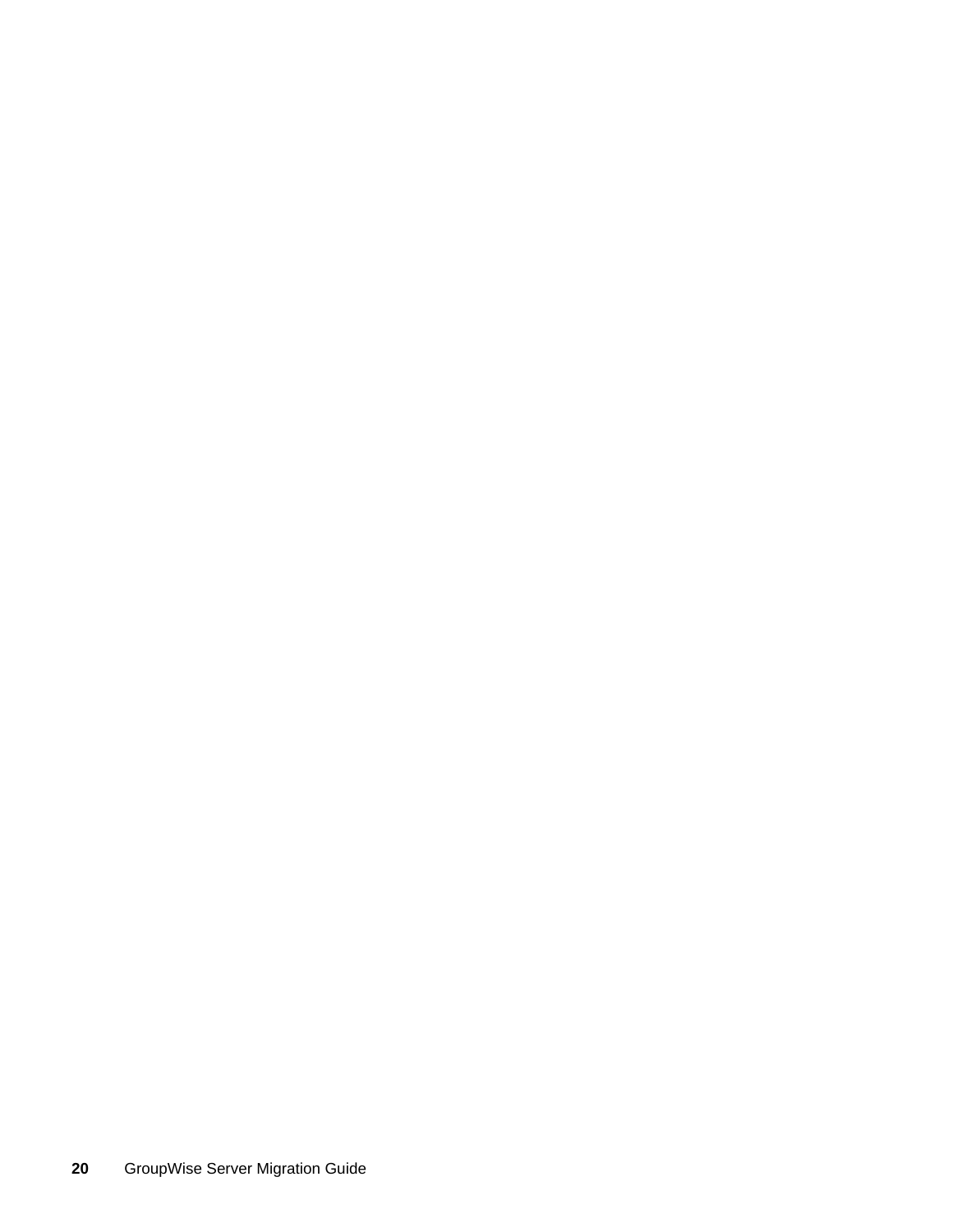# <span id="page-20-3"></span><span id="page-20-2"></span><span id="page-20-0"></span>4 <sup>4</sup>**Planning Your GroupWise Server Migration**

When you migrate your GroupWise system from NetWare or Windows servers to Linux servers, the Server Migration Utility prompts you for information about your system. The process goes more smoothly if you gather the information before you start. You can use the [GroupWise Migration](#page-29-0)  [Worksheet](#page-29-0) to record the information. You should fill out a worksheet for each source/destination pair of servers that you are going to migrate.

- [Section 4.1, "Gathering Source Server Information," on page 21](#page-20-1)
- [Section 4.2, "Gathering Destination Server Information," on page 22](#page-21-0)
- [Section 4.3, "Gathering Software Information," on page 23](#page-22-0)
- [Section 4.4, "Gathering GroupWise Component Information," on page 23](#page-22-1)
- [Section 4.5, "Handling the Potential Internet Agent Port Conflict," on page 28](#page-27-0)
- [Section 4.6, "Handling SSL Certificate and Key Files," on page 28](#page-27-1)
- [Section 4.7, "Estimating Migration Time," on page 29](#page-28-0)
- [Section 4.8, "GroupWise Migration Worksheet," on page 30](#page-29-0)

# <span id="page-20-1"></span>**4.1 Gathering Source Server Information**

Your network might consist of only NetWare servers, only Windows servers, or a combination of both.

#### **GROUPWISE MIGRATION WORKSHEET**

Under Item 1: Source Platform, mark the source platform for the source/destination server pair.

The Server Migration Utility needs information about the source NetWare or Windows server in order to create a mount command for accessing the source server from the destination Linux server. This gives the utility access to the post office or domain directory structure that is copied during the migration process.

### **GROUPWISE MIGRATION WORKSHEET**

Under Item 2: Source Server, specify the name of the source server and also its IP address or hostname. If the source server has multiple IP addresses, use the IP address that is accessible from the Linux server.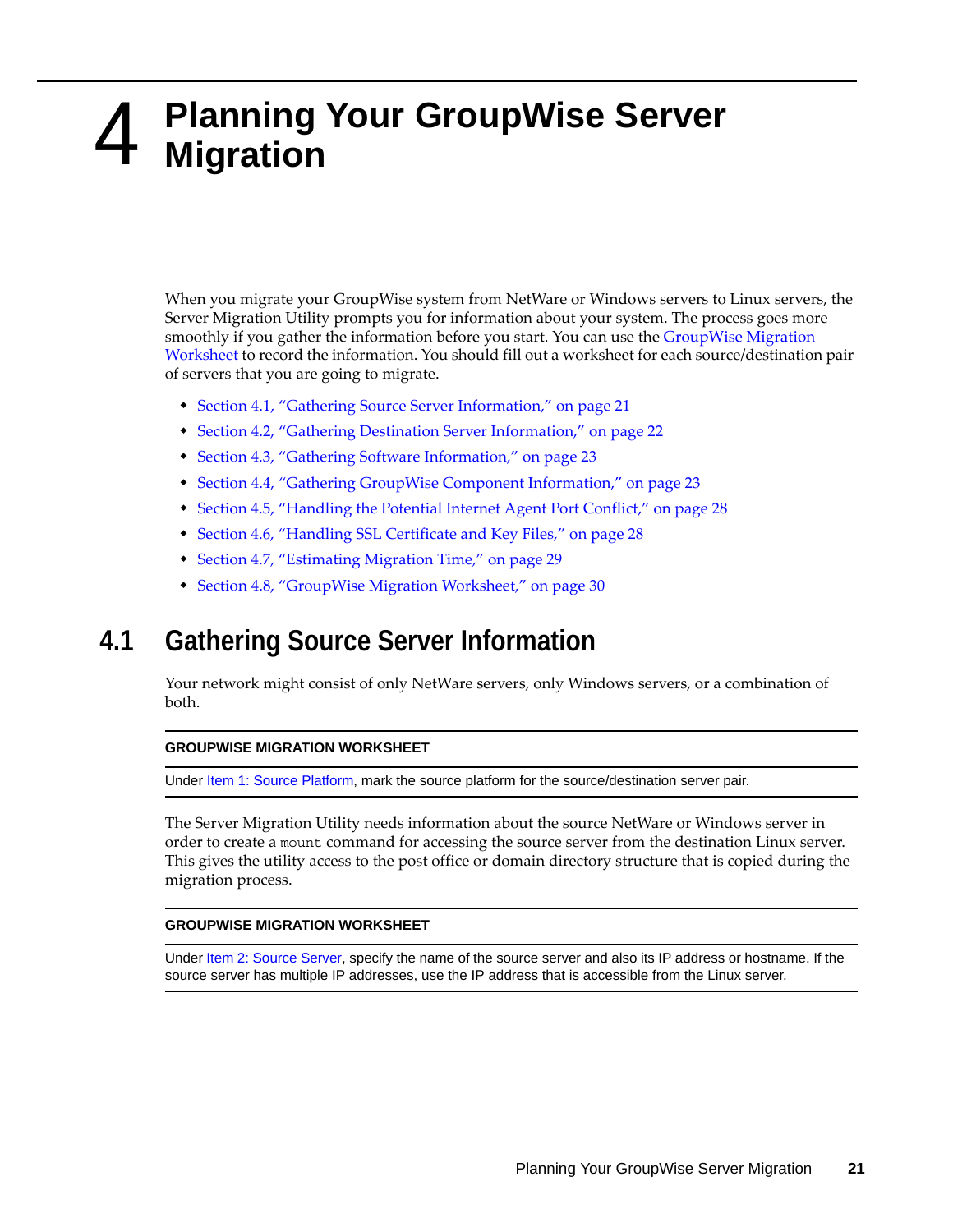The Server Migration Utility needs to log in to the source NetWare or Windows server. It needs to use a user that has read/write access to the source server and to the post office or domain directory and its contents.

### **GROUPWISE MIGRATION WORKSHEET**

Under Item 3: Source Server Credentials, specify an appropriate user name and password. For NetWare, specify the distinguished user name, which includes the context of the User object in the eDirectory tree (for example, admin.users.novell). For Windows, specify a Windows user name.

For more information about why the Server Migration Utility needs the source server credentials and what the utility does with them, see the following section in the *GroupWise Administration Guide* for your version of GroupWise:

- GroupWise 2012: "GroupWise Server Migration Utility" in "Security Policies"
- GroupWise 8: ["GroupWise Server Migration Utility"](http://www.novell.com/documentation/gw8/pdfdoc/gw8_admin/gw8_admin.pdf#b6ubew9) in ["Security Policies](http://www.novell.com/documentation/gw8/pdfdoc/gw8_admin/gw8_admin.pdf#bzf85br)"
- GroupWise 7: ["GroupWise Server Migration Utility"](http://www.novell.com/documentation/gw7/pdfdoc/gw7_admin/gw7_admin.pdf#b6ubew9) in ["Security Policies](http://www.novell.com/documentation/gw7/pdfdoc/gw7_admin/gw7_admin.pdf#bzf85br)"

# <span id="page-21-0"></span>**4.2 Gathering Destination Server Information**

The Server Migration Utility needs certain information in order to communicate with the ssh (secure shell) daemon on the destination Linux server. The ssh daemon allows root access for the utility to run the programs required for migration locally on the Linux server.

#### **GROUPWISE MIGRATION WORKSHEET**

Under Item 4: Destination Server, specify the IP address or hostname of the destination Linux server.

Under [Item 5: Destination Server Credential](#page-30-0), specify the root password for the server.

For more information about why the Server Migration Utility needs the root password and what the utility does with it, see the following section in the *GroupWise Administration Guide* for your version of GroupWise:

- GroupWise 2012: "GroupWise Server Migration Utility" in "Security Policies"
- GroupWise 8: ["GroupWise Server Migration Utility"](http://www.novell.com/documentation/gw8/pdfdoc/gw8_admin/gw8_admin.pdf#b6ubew9) in ["Security Policies](http://www.novell.com/documentation/gw8/pdfdoc/gw8_admin/gw8_admin.pdf#bzf85br)"
- GroupWise 7: ["GroupWise Server Migration Utility"](http://www.novell.com/documentation/gw7/pdfdoc/gw7_admin/gw7_admin.pdf#b6ubew9) in ["Security Policies](http://www.novell.com/documentation/gw7/pdfdoc/gw7_admin/gw7_admin.pdf#bzf85br)"

The first time you attempt to log in to the Linux server, you are asked to verify the RSA key fingerprint for the server.

SSH does not use certificate files, key files, and certificate authorities as is done for SSL encryption. Instead, SSH generates a string of numbers that is a special checksum of the server host key. You obtain the equivalent string from the server itself by using the following command on the Linux server:

ssh-keygen -l -f /etc/ssh/ssh host rsa key.pub

Compare the string you receive from the Linux server with the string presented by the Server Migration Utility. If the strings match, you have a secure connection.

In general, it is safe to simply accept the RSA key fingerprint presented by the Server Migration Utility. You might decide not to perform the actual comparison.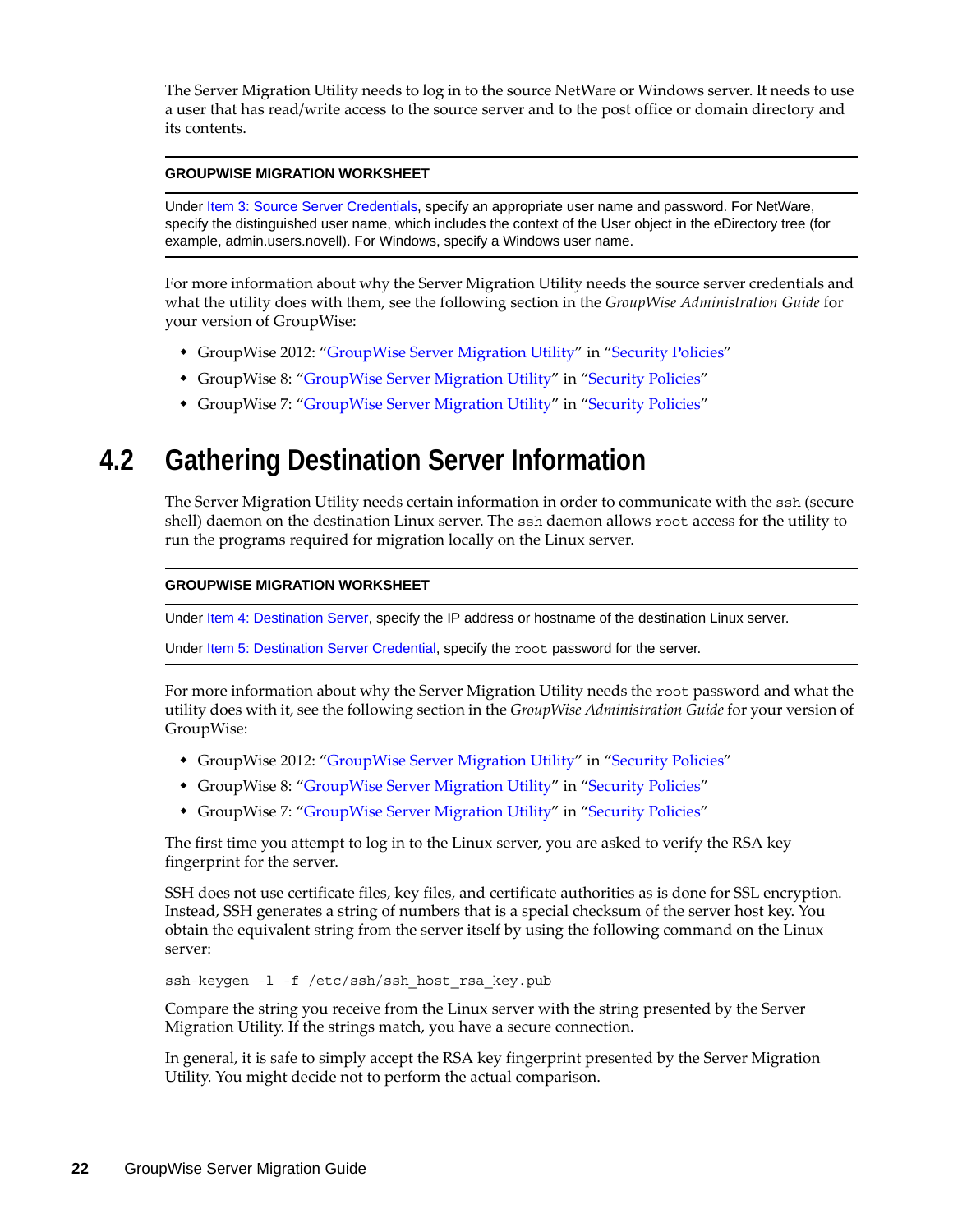#### **GROUPWISE MIGRATION WORKSHEET**

Under Item 6: RSA Key Fingerprint, record the string of letters and numbers that you received from the Linux server, if you want to perform the comparison.

# <span id="page-22-0"></span>**4.3 Gathering Software Information**

You can migrate GroupWise 7, 8, and 2012 components. You must use the version of GroupWise software that matches the version of GroupWise that is already installed. You cannot use the Server Migration Utility to update domains and post offices from an earlier version of GroupWise during the migration process.

The Server Migration Utility needs access to a GroupWise for Linux DVD or software distribution directory, such as a Support Pack. The Server Migration Utility then copies the agent and utility RPMs (Linux installation programs) that it needs for the migration into a temporary location on the Linux server. The default is /tmp/groupwise/software. Having the RPMs on the Linux server enables the Server Migration Utility to run the RPMs as root through the ssh connection. After the migration is complete, the Server Migration Utility can delete the RPMs to conserve disk space on your Linux server.

### **GROUPWISE MIGRATION WORKSHEET**

Under Item 7: Software Locations, specify the root directory of a GroupWise for Linux DVD or software distribution directory, the full path to the location where you want to store RPMs during the migration, and whether you want to delete the RPMs after migration.

**NOTE:** A GroupWise software distribution directory on a NetWare or Windows server does not contain GroupWise Linux software unless you have placed it there from a GroupWise for Linux DVD or software distribution directory.

# <span id="page-22-1"></span>**4.4 Gathering GroupWise Component Information**

- [Section 4.4.1, "Post Offices and Domains," on page 23](#page-22-2)
- [Section 4.4.2, "Additional Agents for a Domain," on page 26](#page-25-0)
- [Section 4.4.3, "Remote Document Storage Areas for a Post Office," on page 27](#page-26-0)

## <span id="page-22-2"></span>**4.4.1 Post Offices and Domains**

- ["Auto-Detection" on page 24](#page-23-0)
- ["Default Locations" on page 24](#page-23-1)
- ["Post Office Information" on page 25](#page-24-0)
- ["Domain Information" on page 25](#page-24-1)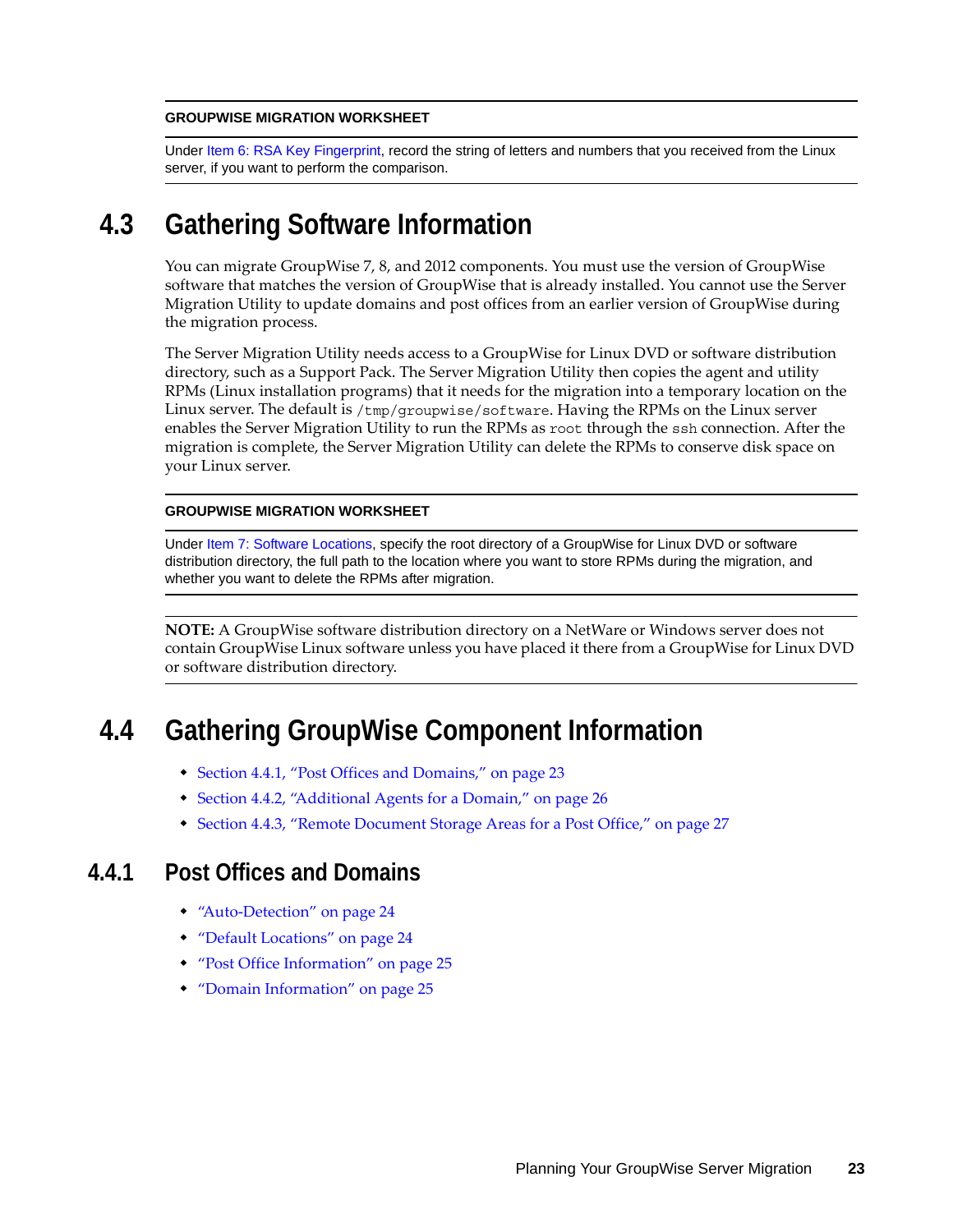## <span id="page-23-0"></span>**Auto-Detection**

For NetWare servers, the Server Migration Utility has an Auto-Detect feature that attempts to locate post offices and domains on the NetWare server. The Auto-Detect feature scans NCF files in the  $sys:\s;$  system directory and looks for load commands for the GroupWise agents (for example, [gwpoa.nlm](http://www.novell.com/documentation/gw7/pdfdoc/gw7_tsh3/gw7_tsh3.pdf#A3llvwk) and [gwmta.nlm](http://www.novell.com/documentation/gw7/pdfdoc/gw7_tsh3/gw7_tsh3.pdf#A3llvwk)). Each agent load command includes the post office directory or the domain directory as the setting for the /home switch. The Auto-Detect feature also identifies startup files for the POA (*post\_office*[.poa](http://www.novell.com/documentation/gw7/pdfdoc/gw7_tsh3/gw7_tsh3.pdf#bszn03w)) and the MTA (*domain*[.mta](http://www.novell.com/documentation/gw7/pdfdoc/gw7_tsh3/gw7_tsh3.pdf#bszn03w)). If your NetWare server does not have GroupWise NCF files and agent startup files in  $sys$ :  $\s$ sstem, then the Auto-Detect feature does not find any post offices, domains, or agents.

For Windows servers, the Auto-Detect feature is not available. You must manually specify the locations of post offices, domains, and agents. Post offices and domains could be located anywhere on the Windows server. By default, the Windows agents are installed to:

- GroupWise 2012: c:\Program Files\Novell\GroupWise Server\Agents
- GroupWise 8: [c:\Program Files\Novell\GroupWise Server\Agents](http://www.novell.com/documentation/gw8/pdfdoc/gw8_tsh3/gw8_tsh3.pdf#A3lm7tk)
- GroupWise 7: [c:\grpwise](http://www.novell.com/documentation/gw7/pdfdoc/gw7_tsh3/gw7_tsh3.pdf#bsbfuk6)

## <span id="page-23-1"></span>**Default Locations**

By default, post offices and domains are migrated to the /var/opt/novell/groupwise/mail directory. This is the typical location for mail directories on Linux. You might prefer a shorter path name (for example, /gwsystem). Be sure to include the post office directory or domain directory in the path (for example, /gwsystem/sales).

**IMPORTANT:** To minimize case sensitivity issues on Linux, make sure that domain and post office directory names consist of all lowercase letters in NetWare or Windows file systems and in ConsoleOne.

The Linux POA and MTA software is always installed to subdirectories of [/opt/novell/groupwise/](http://www.novell.com/documentation/gw7/pdfdoc/gw7_tsh3/gw7_tsh3.pdf#bs8xt4d) [agents](http://www.novell.com/documentation/gw7/pdfdoc/gw7_tsh3/gw7_tsh3.pdf#bs8xt4d). On Linux, you can choose whether or not you want the agents to run as the root user, as described in the following section of the *GroupWise Installation Guide* for your version of GroupWise:

- GroupWise 2012: "Running the Linux GroupWise Agents as a Non-root User" in "Installing GroupWise Agents"
- GroupWise 8: ["Running the Linux GroupWise Agents As a Non-root User"](http://www.novell.com/documentation/gw8/pdfdoc/gw8_install/gw8_install.pdf#bw8kalg) in ["Installing](http://www.novell.com/documentation/gw8/pdfdoc/gw8_install/gw8_install.pdf#A8pam03)  [GroupWise Agents"](http://www.novell.com/documentation/gw8/pdfdoc/gw8_install/gw8_install.pdf#A8pam03)
- GroupWise 7: ["Running the Linux GroupWise Agents as a Non-root User"](http://www.novell.com/documentation/gw7/pdfdoc/gw7_install/gw7_install.pdf#bw8kalg) in "Installing [GroupWise Agents"](http://www.novell.com/documentation/gw7/pdfdoc/gw7_install/gw7_install.pdf#A8pam03)

Running as a non-root user is strongly preferred for security reasons.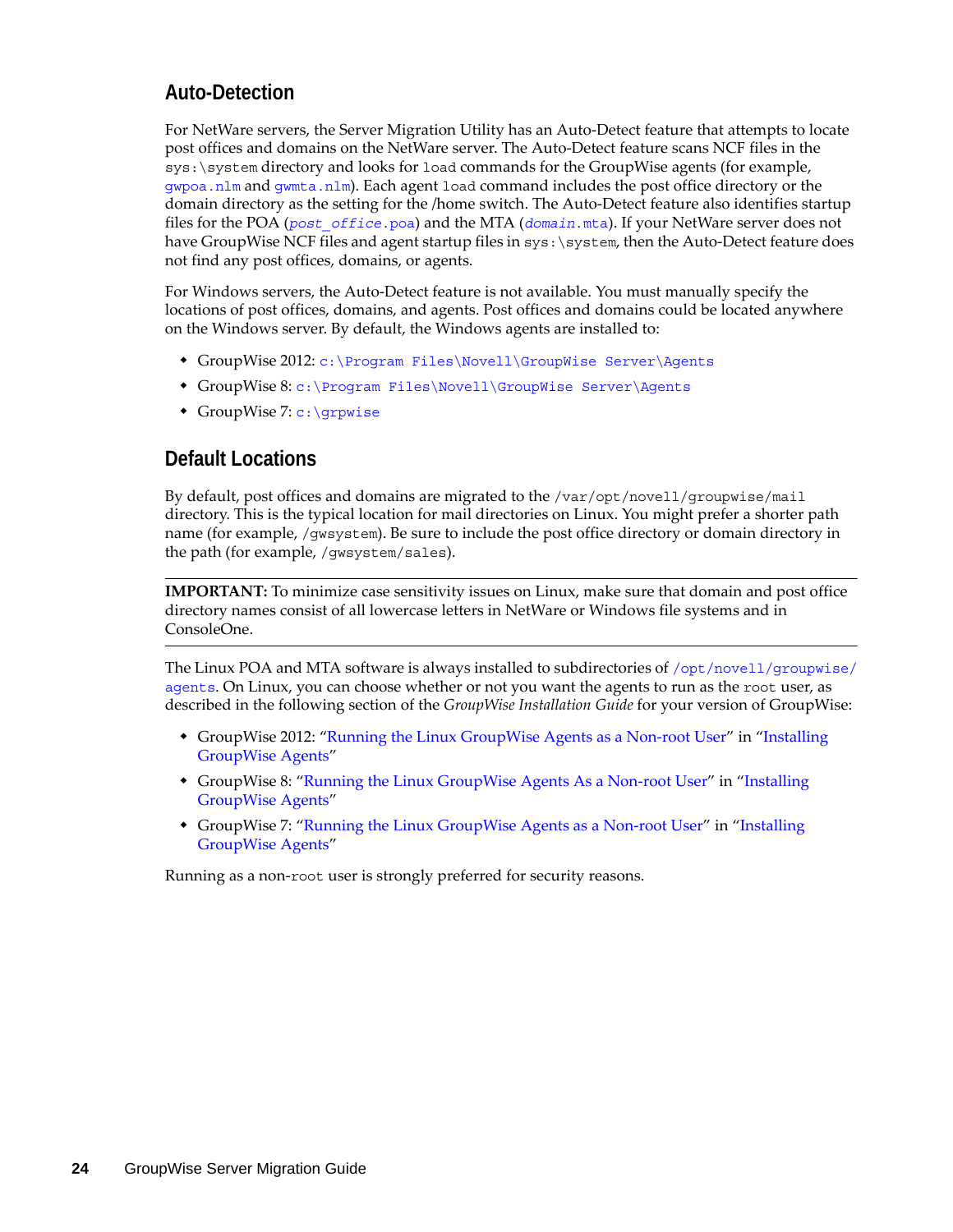## <span id="page-24-0"></span>**Post Office Information**

If you are migrating a post office:

### **GROUPWISE MIGRATION WORKSHEET**

Under [Item 8: Post Office Information](#page-30-1), specify the directory where the post office database ([wphost.db](http://www.novell.com/documentation/gw7/pdfdoc/gw7_tsh3/gw7_tsh3.pdf#A3edzdk)) is located, the full path to the POA startup file, the full path to where you want to migrate the post office (the post office directory), and whether you want the POA to run as root.

If you have more than one POA for the post office, migrate the main one first. Additional POAs must be installed and configured manually.

To find out what changes the Server Migration Utility makes to the POA startup file when it migrates it to Linux, see the following section of the *GroupWise Administration Guide* for your version of GroupWise:

- GroupWise 2012: "GroupWise Server Migration Utility" in "Security Policies"
- GroupWise 8: ["GroupWise Server Migration Utility"](http://www.novell.com/documentation/gw8/pdfdoc/gw8_admin/gw8_admin.pdf#b6ubew9) in ["Security Policies](http://www.novell.com/documentation/gw8/pdfdoc/gw8_admin/gw8_admin.pdf#bzf85br)"
- GroupWise 7: ["GroupWise Server Migration Utility"](http://www.novell.com/documentation/gw7/pdfdoc/gw7_admin/gw7_admin.pdf#b6ubew9) in ["Security Policies](http://www.novell.com/documentation/gw7/pdfdoc/gw7_admin/gw7_admin.pdf#bzf85br)"

### <span id="page-24-1"></span>**Domain Information**

If you are migrating a domain, you also need to consider the MTA working directory ([mslocal](http://www.novell.com/documentation/gw7/pdfdoc/gw7_tsh3/gw7_tsh3.pdf#A3lhv1j)). By default, it is located under the domain directory, but it can be placed elsewhere by using the [/work](http://www.novell.com/documentation/gw7/pdfdoc/gw7_tsh3/gw7_tsh3.pdf#A3lhv1j) switch in the MTA startup file. The Server Migration Utility can copy the mslocal directory for you if it is under the domain directory, on the same NetWare volume, or on the same Windows server as the domain directory. In all cases, it is placed under the domain directory on the Linux server.

If the mslocal directory is located on a different NetWare volume or on a different server, the Server Migration Utility cannot copy it for you. You must copy it manually to the Linux server, as described in [Section 8.9, "Manually Migrating the MTA Working Directory," on page 64](#page-63-0). You can do this after you have migrated the domain.

If you are migrating a domain:

### **GROUPWISE MIGRATION WORKSHEET**

Under [Item 9: Domain Information](#page-30-2), specify the directory where the domain database (wpdomain, db) is located, the full path to the MTA startup file, the full path to where you want to migrate the domain (the domain directory), the full path to the MTA working directory, and whether you want the MTA to run as  $root$ .

To find out what changes the Server Migration Utility makes to the MTA startup file when it migrates it to Linux, see the following section in the *GroupWise Administration Guide* for your version of GroupWise:

- GroupWise 2012: "GroupWise Server Migration Utility" in "Security Policies"
- GroupWise 8: ["GroupWise Server Migration Utility"](http://www.novell.com/documentation/gw8/pdfdoc/gw8_admin/gw8_admin.pdf#b6ubew9) in ["Security Policies](http://www.novell.com/documentation/gw8/pdfdoc/gw8_admin/gw8_admin.pdf#bzf85br)"
- GroupWise 7: ["GroupWise Server Migration Utility"](http://www.novell.com/documentation/gw7/pdfdoc/gw7_admin/gw7_admin.pdf#b6ubew9) in ["Security Policies](http://www.novell.com/documentation/gw7/pdfdoc/gw7_admin/gw7_admin.pdf#bzf85br)"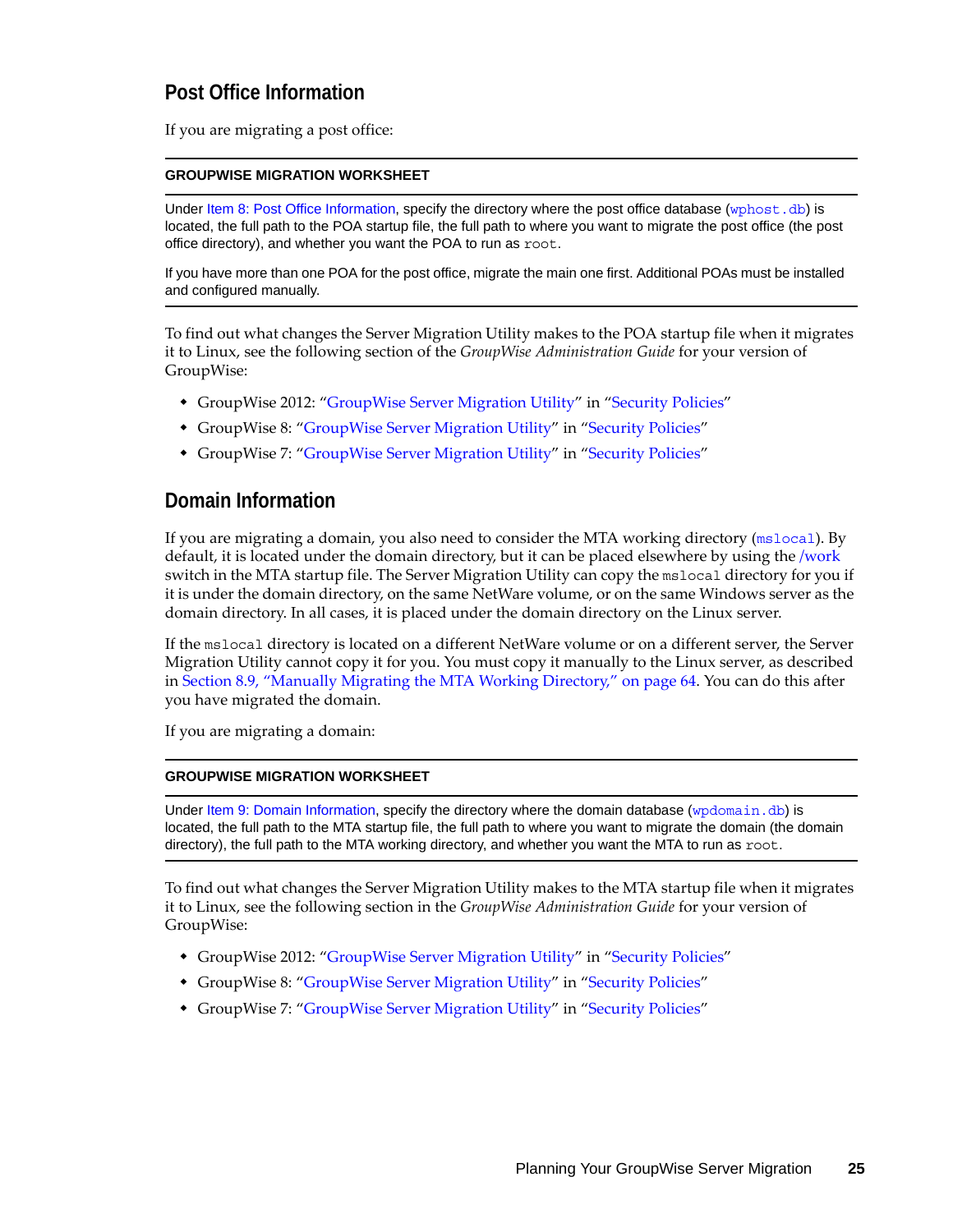## <span id="page-25-0"></span>**4.4.2 Additional Agents for a Domain**

The Internet Agent (GWIA) and the WebAccess Agent startup files must be identified manually if you want the settings in the startup files to be migrated.

- ["Internet Agent" on page 26](#page-25-1)
- ["WebAccess Agent" on page 26](#page-25-2)

**NOTE:** The WebAccess Agent is not part of GroupWise 2012, but is part of earlier GroupWise versions.

### <span id="page-25-1"></span>**Internet Agent**

The GWIA startup file is gwia.cfg. The default location of the startup file varies by platform:

NetWare: [sys:\system\gwia.cfg](http://www.novell.com/documentation/gw7/pdfdoc/gw7_tsh3/gw7_tsh3.pdf#bsajcq8)

Windows: [\](http://www.novell.com/documentation/gw7/pdfdoc/gw7_tsh3/gw7_tsh3.pdf#A3eahux)*domain*[\wpgate\](http://www.novell.com/documentation/gw7/pdfdoc/gw7_tsh3/gw7_tsh3.pdf#A3eahux)*gwia*[\gwia.cfg](http://www.novell.com/documentation/gw7/pdfdoc/gw7_tsh3/gw7_tsh3.pdf#A3eahux)

#### **GROUPWISE MIGRATION WORKSHEET**

Under [Item 10: Internet Agent Information,](#page-31-0) specify the full path to the GWIA startup file and whether you want the GWIA to run as root.

To find out what changes the Server Migration Utility makes to the GWIA startup file when it migrates it to Linux, see the following section in the *GroupWise Administration Guide* for your version of GroupWise:

- GroupWise 2012: "GroupWise Server Migration Utility" in "Security Policies"
- GroupWise 8: ["GroupWise Server Migration Utility"](http://www.novell.com/documentation/gw8/pdfdoc/gw8_admin/gw8_admin.pdf#b6ubew9) in ["Security Policies](http://www.novell.com/documentation/gw8/pdfdoc/gw8_admin/gw8_admin.pdf#bzf85br)"
- GroupWise 7: ["GroupWise Server Migration Utility"](http://www.novell.com/documentation/gw7/pdfdoc/gw7_admin/gw7_admin.pdf#b6ubew9) in ["Security Policies](http://www.novell.com/documentation/gw7/pdfdoc/gw7_admin/gw7_admin.pdf#bzf85br)"

### <span id="page-25-2"></span>**WebAccess Agent**

The WebAccess Agent startup file is webac*nn*a.waa The default location of the startup file varies by platform:

| NetWare: | GroupWise 2012: N/A                                     |                        |
|----------|---------------------------------------------------------|------------------------|
|          | GroupWise 8: sys: \system\webac80a.waa                  |                        |
|          | GroupWise 7: sys: \system\webac70a.waa                  |                        |
| Windows: | GroupWise 2012: N/A                                     |                        |
|          | GroupWise 8: c: \Program Files\Novell\GroupWise Server\ |                        |
|          |                                                         | WebAccess\webac80a.waa |
|          | GroupWise $7: c: \webacc\webac70a.waa$                  |                        |

**NOTE:** The WebAccess Agent is not part of GroupWise 2012, but is part of earlier GroupWise versions.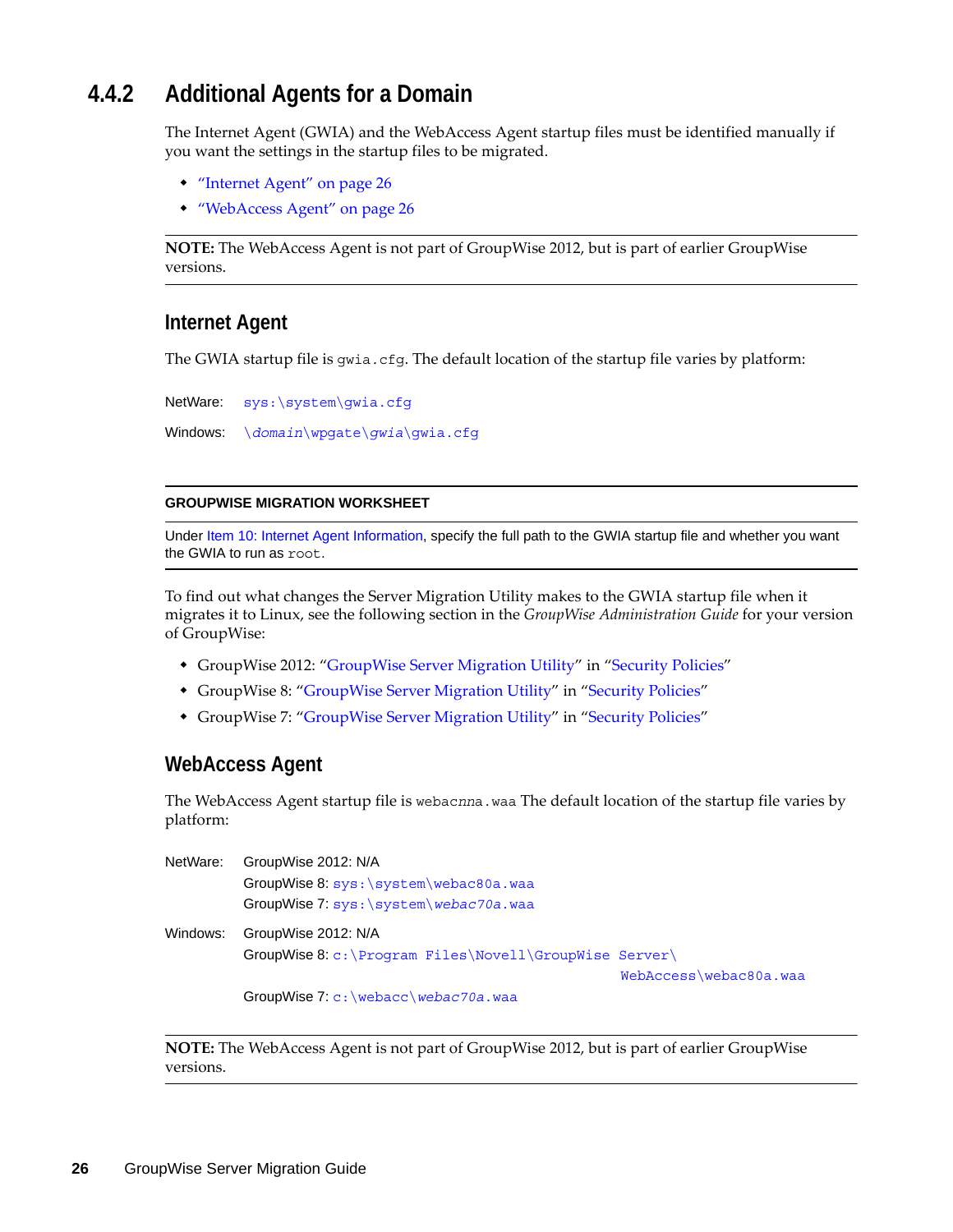#### **GROUPWISE MIGRATION WORKSHEET**

Under [Item 11: WebAccess Agent Information](#page-31-1), specify the full path to the WebAccess Agent startup file. The WebAccess Agent must run as root.

To find out what changes the Server Migration Utility makes to the WebAccess Agent startup file when it migrates it to Linux, see the following section in the *GroupWise Administration Guide* for your version of GroupWise:

- GroupWise 2012: "GroupWise Server Migration Utility" in "Security Policies"
- GroupWise 8: ["GroupWise Server Migration Utility"](http://www.novell.com/documentation/gw8/pdfdoc/gw8_admin/gw8_admin.pdf#b6ubew9) in ["Security Policies](http://www.novell.com/documentation/gw8/pdfdoc/gw8_admin/gw8_admin.pdf#bzf85br)"
- GroupWise 7: ["GroupWise Server Migration Utility"](http://www.novell.com/documentation/gw7/pdfdoc/gw7_admin/gw7_admin.pdf#b6ubew9) in ["Security Policies](http://www.novell.com/documentation/gw7/pdfdoc/gw7_admin/gw7_admin.pdf#bzf85br)"

The Server Migration Utility migrates the WebAccess Agent but not the WebAccess Application that is installed to your Web server. If you want to use a Linux Web server with WebAccess, you can follow the instructions in [Section 14.2, "Manually Migrating the WebAccess and WebPublisher](#page-97-1)  [Applications to Linux," on page 98](#page-97-1) after you have migrated the WebAccess Agent.

## <span id="page-26-0"></span>**4.4.3 Remote Document Storage Areas for a Post Office**

The post office that you want to migrate might own libraries with remote document storage areas. A remote document storage area is a storage area that resides outside of the post office directory structure, rather than within it. A remote document storage area might be on the same server with the post office, or it might be on a different server. The Server Migration Utility currently cannot migrate remote document storage areas for you.

The utility can list all the remote document storage areas associated with a post office and can provide their current locations. You need to decide where you want the document storage areas to reside after the post office has been migrated. You must move them to the same Linux server as the post office, because document storage areas are not supported on remote Linux servers.

If it is necessary to keep your documents in a location other than Linux, you should create a new post office just for document storage areas and transfer your current document storage areas to that new post office. This provides a faster, more reliable way of accessing your documents through GroupWise.

#### **GROUPWISE MIGRATION WORKSHEET**

Under Item 8: Post Office Information, specify the location where you want to move each remote document storage area for libraries in the post office.

You must move the document storage areas before the second post office data migration starts. Instructions for manually copying the document data to the planned destinations are provided at the appropriate point in the migration process. Do not move the document storage areas until you are instructed to do so.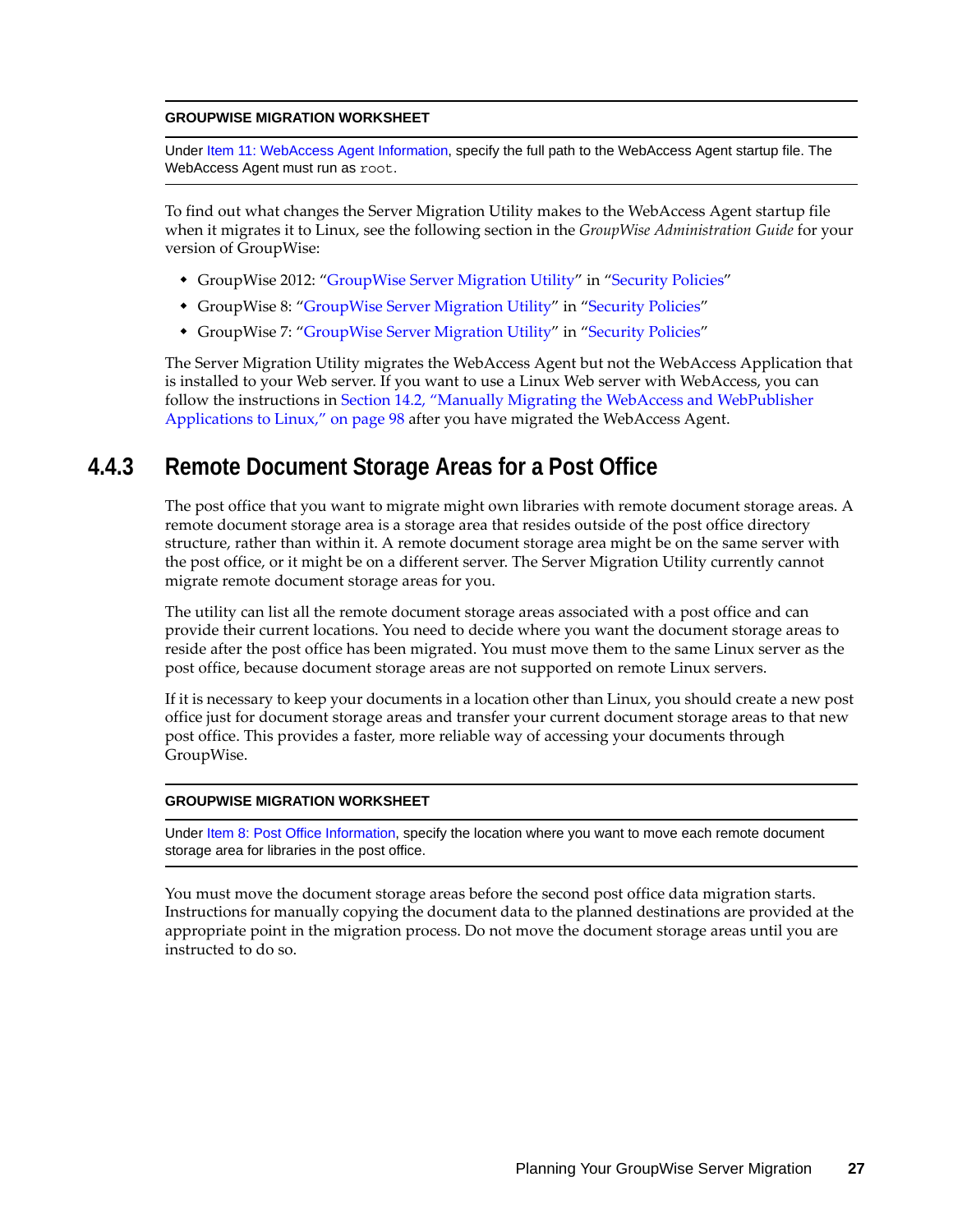# <span id="page-27-0"></span>**4.5 Handling the Potential Internet Agent Port Conflict**

By default, Linux servers run the Postfix mail program. It typically uses an IP address of 127.0.0.1 and listens on port 25, which is the default for SMTP communication. By default, the GWIA binds to all IP addresses on the server and it also uses port 25. As a result, if Postfix is running on the Linux server, the GWIA cannot start because port 25 is already in use.

Occasionally, Postfix might be configured to listen on a different IP address. This would also cause a conflict if the GWIA is configured to use the same IP address. On the Linux server, use the following command to test for conflicts:

telnet *IP\_address* 25

If you receive a response, then something is already listening on the specified IP address.

To resolve the conflict, you can bind the GWIA to a specific IP address that is not the address used by Postfix. As an alternative, you can disable Postfix. Disabling Postfix is not the preferred solution, because Postfix is responsible for sending system messages to the administrator.

### **GROUPWISE MIGRATION WORKSHEET**

Under Item 10: Internet Agent Information, mark whether you want to bind the GWIA to a specific IP address and specify the IP address.

If you decide that you want to disable Postfix, rather than binding the GWIA to a specific IP address, you can do it now, during the planning phase, so that the Linux server is ready for the GWIA to run on it.

- **1** In a terminal window at the Linux server, log in as root.
- **2** Enter the following commands:

/etc/init.d/postfix stop chkconfig postfix off

**3** To ensure that Postfix is not running, enter the following command:

```
ps -eaf | grep postfix
```
You should see no Postfix processes running. The server is now ready for the GWIA to run on it.

# <span id="page-27-1"></span>**4.6 Handling SSL Certificate and Key Files**

If your GroupWise agents use SSL on the source server, they need a certificate file and a key file on the destination Linux server. Although you can have the Server Migration Utility copy the existing files from the source server to the Linux server, this is not a viable permanent solution, because the original certificate file and key file have the IP address and hostname of the source server, not the destination Linux server. Unless the Linux server already has its own certificate file and key file, the recommendation is to generate a new certificate file and key file for the Linux server.

If you need to create new certificate and key files, you can do it now, during the planning phase, so that the Linux server is ready for the agents to run with SSL.

- **1** Create a new certificate file and key file for the Linux server as described in the following section of the *GroupWise Administration Guide* for your version of GroupWise:
	- GroupWise 2012: "Server Certificates and SSL Encryption" in "Security Administration"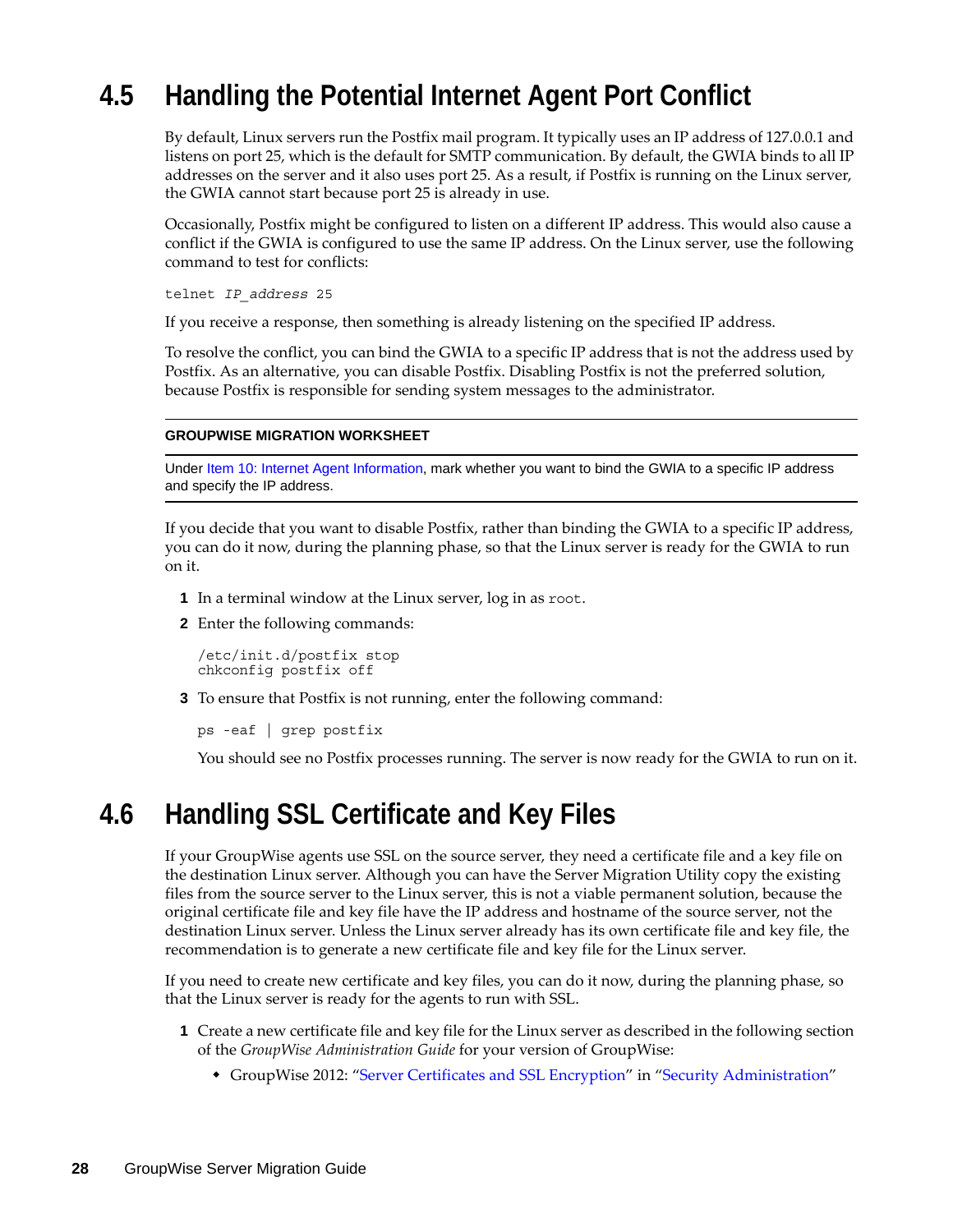- GroupWise 8: ["Server Certificates and SSL Encryption](http://www.novell.com/documentation/gw8/pdfdoc/gw8_admin/gw8_admin.pdf#Ak9e3ju)" in "[Security Administration"](http://www.novell.com/documentation/gw8/pdfdoc/gw8_admin/gw8_admin.pdf#Altf8xr)
- GroupWise 7: ["Server Certificates and SSL Encryption](http://www.novell.com/documentation/gw7/pdfdoc/gw7_admin/gw7_admin.pdf#Ak9e3ju)" in "[Security Administration"](http://www.novell.com/documentation/gw7/pdfdoc/gw7_admin/gw7_admin.pdf#Altf8xr)
- **2** Save the new files in a convenient location on the Windows machine where you plan to run the Server Migration Utility.
- **3** On each Agent object in ConsoleOne, remove the path information for the files on the source server and, if necessary, update the file names of the certificate file and key file.

For GroupWise 2012 instructions, see the following sections of the *GroupWise 2012 Administration Guide*:

- "Securing the Post Office with SSL Connections to the POA"
- "Securing the Domain with SSL Connections to the MTA"
- "Securing GWIA Connections with SSL"

For GroupWise 8 instructions, see the following sections of the *[GroupWise 8 Administration Guide](http://www.novell.com/documentation/gw8/pdfdoc/gw8_admin/gw8_admin.pdf#A2zvyc4)*:

- "[Securing the Post Office with SSL Connections to the POA"](http://www.novell.com/documentation/gw8/pdfdoc/gw8_admin/gw8_admin.pdf#Adpdnme)
- "[Securing the Domain with SSL Connections to the MTA"](http://www.novell.com/documentation/gw8/pdfdoc/gw8_admin/gw8_admin.pdf#Adqq9v1)
- "[Securing Internet Agent Connections with SSL](http://www.novell.com/documentation/gw8/pdfdoc/gw8_admin/gw8_admin.pdf#Adqul6f)"
- "[Securing WebAccess Agent Connections with SSL"](http://www.novell.com/documentation/gw8/pdfdoc/gw8_admin/gw8_admin.pdf#Ajadac5)

For GroupWise 7 instructions, see the following sections of the *[GroupWise 7 Administration Guide](http://www.novell.com/documentation/gw7/pdfdoc/gw7_admin/gw7_admin.pdf#A2zvyc4)*:

- "[Securing the Post Office with SSL Connections to the POA"](http://www.novell.com/documentation/gw7/pdfdoc/gw7_admin/gw7_admin.pdf#Adpdnme)
- "[Securing the Domain with SSL Connections to the MTA"](http://www.novell.com/documentation/gw7/pdfdoc/gw7_admin/gw7_admin.pdf#Adqq9v1)
- "[Securing Internet Agent Connections with SSL](http://www.novell.com/documentation/gw7/pdfdoc/gw7_admin/gw7_admin.pdf#Adqul6f)"
- "[Securing WebAccess Agent Connections with SSL"](http://www.novell.com/documentation/gw7/pdfdoc/gw7_admin/gw7_admin.pdf#Ajadac5)

#### **GROUPWISE MIGRATION WORKSHEET**

Under Item 12: SSL Information, specify the full path names of the certificate file and key file if your GroupWise agents use SSL. You can specify either new (preferable) or old files.

# <span id="page-28-0"></span>**4.7 Estimating Migration Time**

There is no precise way to estimate how long it will take to migrate a particular post office or domain to Linux. The major determining factors are:

- Amount of data to migrate
- Connection speed between the source and destination servers

Fortunately, the Server Migration Utility makes it easy to perform any number of practice runs. You can safely run the Server Migration Utility on a live post office or domain as long as you *do not* make any of the configuration changes in ConsoleOne that would be made during a real migration.

You can expect to see the Migration Utility move about 6 GB of data per hour. If performance is substantially slower than this, check your network configuration for slow links and make sure that none of the following processes are running while you are migrating data:

- GroupWise maintenance activities such as Mailbox/Library Maintenance or Nightly User Upkeep
- Indexing of messages and documents
- Backups of GroupWise databases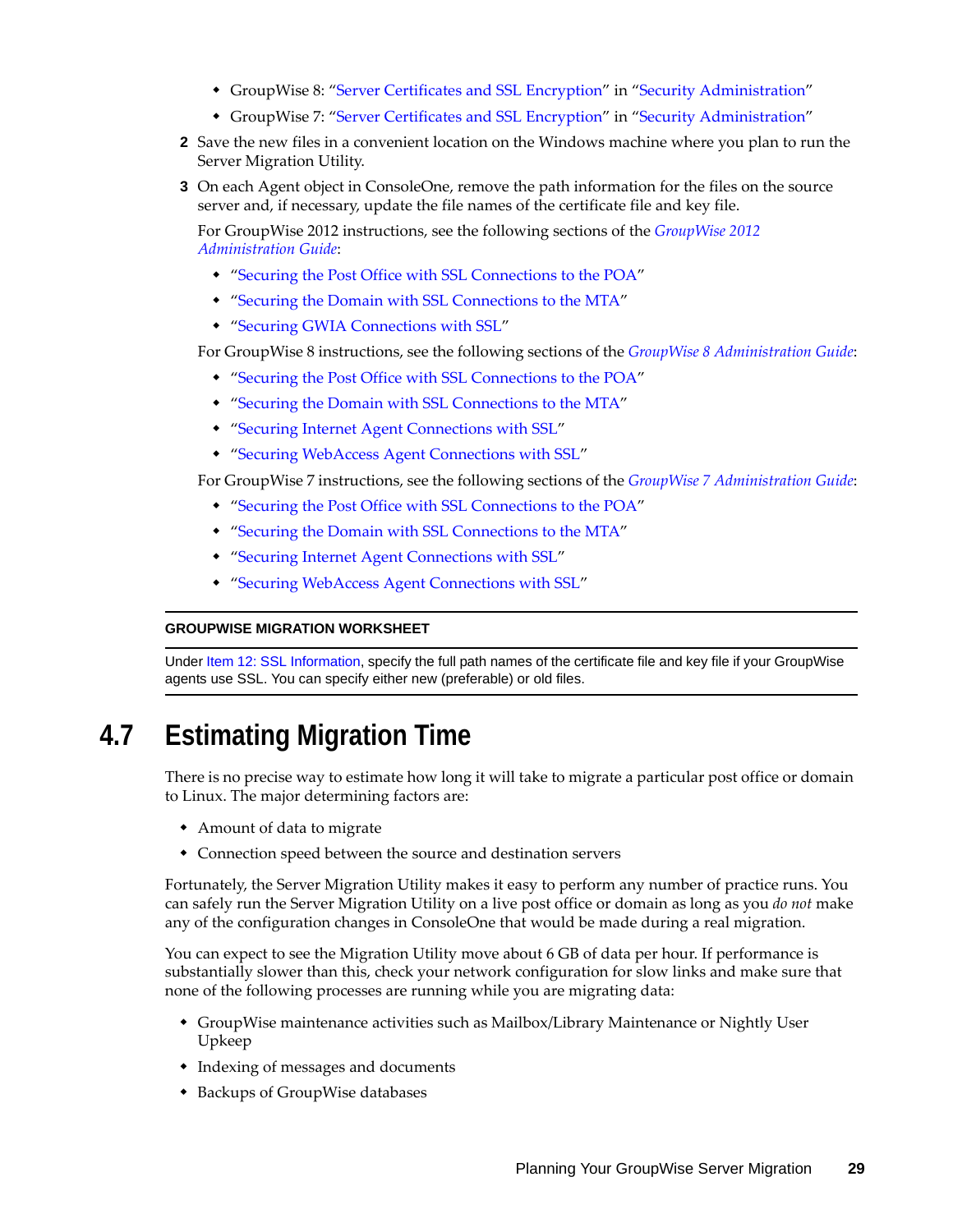These activities can hold files open and cause the Migration Utility to wait, thus slowing the migration process.

To speed migration, you might want to move agent log files out of post office directories and domain directories, especially if any of the following situations apply:

- You have been using the verbose log level.
- You retain log files for a long period of time.
- You have been generating MTA message log files.

Agent log files are stored in the following locations:

| Agent           | Log File Location                             |
|-----------------|-----------------------------------------------|
| <b>POA</b>      | post office\wpcsout\ofs                       |
| <b>MTA</b>      | $domain\mslocal$                              |
| <b>GWIA</b>     | $domain\update\quia\000.$ prc                 |
| WebAccess Agent | GroupWise 2012: N/A                           |
|                 | GroupWise 8: domain\wpgate\webac80a\000.prc   |
|                 | $GroupWise 7: domain\wpaate\webac70a\000.prc$ |

# <span id="page-29-0"></span>**4.8 GroupWise Migration Worksheet**

| <b>Item</b>                                                 | <b>Explanation</b>                                                                                                                                                  |  |
|-------------------------------------------------------------|---------------------------------------------------------------------------------------------------------------------------------------------------------------------|--|
| 1) Source Platform                                          | Mark the platform you're migrating the GroupWise component from.                                                                                                    |  |
| <b>NetWare</b><br>Windows                                   | See Section 4.1, "Gathering Source Server Information," on page 21.                                                                                                 |  |
| 2) Source Server<br>Server name<br>IP address /<br>hostname | Provide the name of the NetWare or Windows server, along with its IP address or<br>hostname.<br>See Section 4.1, "Gathering Source Server Information," on page 21. |  |
| 3) Source Server<br>Credentials                             | Specify the user name that the Server Migration Utility can use to log in to the<br>NetWare or Windows server and provide the password.                             |  |
| User ID<br>٠<br>Password                                    | See Section 4.1, "Gathering Source Server Information," on page 21.                                                                                                 |  |
| 4) Destination<br>Server<br>IP address $/$<br>hostname      | Specify the IP address or hostname of the Linux server.<br>See Section 4.2, "Gathering Destination Server Information," on page 22.                                 |  |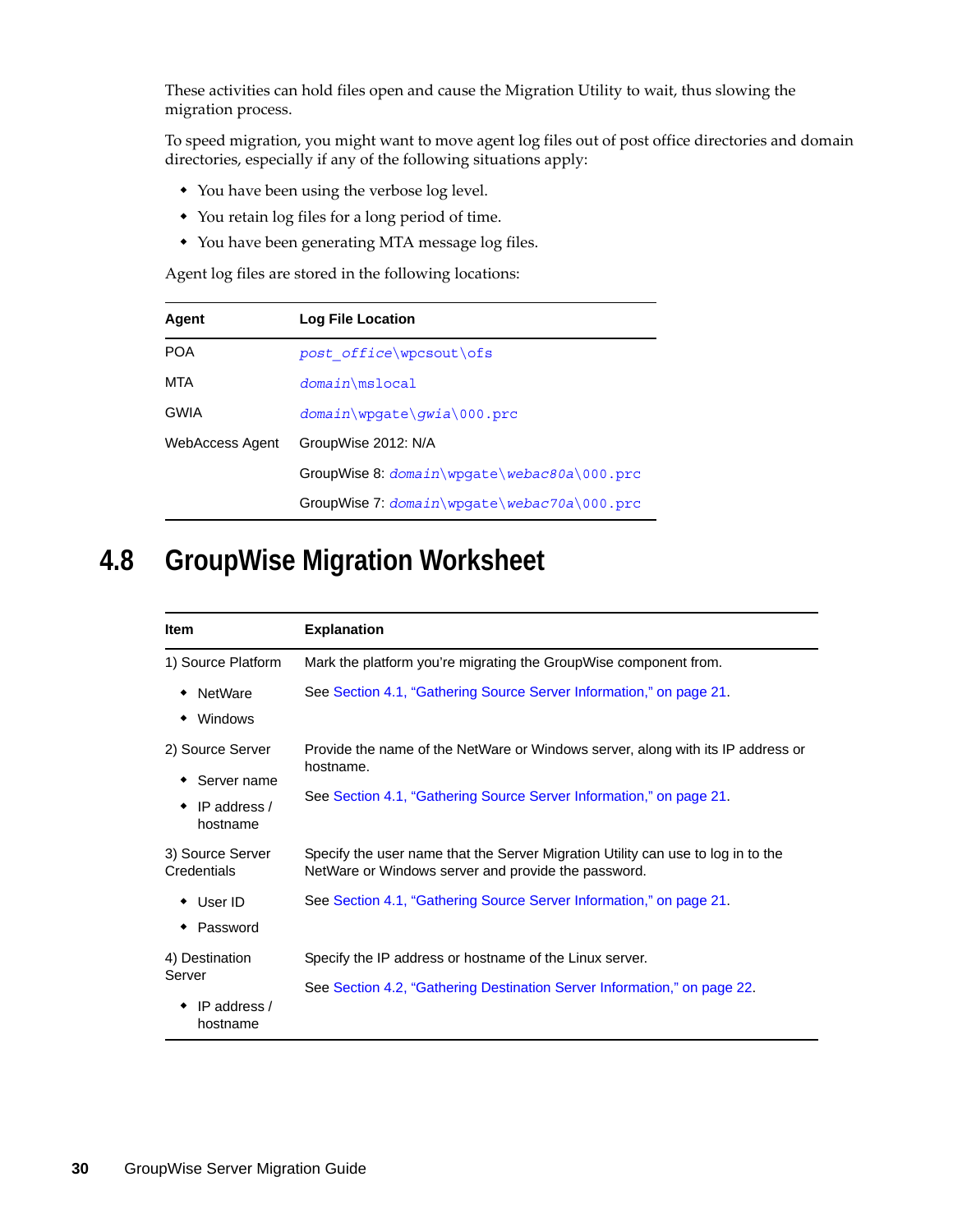<span id="page-30-2"></span><span id="page-30-1"></span><span id="page-30-0"></span>

| Item                                                                      |                                               | <b>Explanation</b>                                                                                                                                                                                                                                 |  |  |
|---------------------------------------------------------------------------|-----------------------------------------------|----------------------------------------------------------------------------------------------------------------------------------------------------------------------------------------------------------------------------------------------------|--|--|
| 5) Destination<br><b>Server Credentials</b><br>Root user<br>٠<br>password |                                               | Specify the password for the root user on the Linux server.                                                                                                                                                                                        |  |  |
|                                                                           |                                               | See Section 4.2, "Gathering Destination Server Information," on page 22.                                                                                                                                                                           |  |  |
|                                                                           |                                               |                                                                                                                                                                                                                                                    |  |  |
| 6) RSA Key<br>Fingerprint (optional)                                      |                                               | Record the RSA key fingerprint for the Linux server.                                                                                                                                                                                               |  |  |
|                                                                           |                                               | See Section 4.2, "Gathering Destination Server Information," on page 22.                                                                                                                                                                           |  |  |
| 7) Software<br>Locations                                                  |                                               | List the full path where the GroupWise for Linux software is available and the full<br>path on the Linux server where you want to temporarily store the software during<br>the migration. Also mark whether you want to delete the temporary copy. |  |  |
|                                                                           | Software<br>source                            | See Section 4.3, "Gathering Software Information," on page 23.                                                                                                                                                                                     |  |  |
|                                                                           | Software<br>destination                       |                                                                                                                                                                                                                                                    |  |  |
|                                                                           | Delete RPMs<br>and temporary<br>files?        |                                                                                                                                                                                                                                                    |  |  |
|                                                                           | Yes   No                                      |                                                                                                                                                                                                                                                    |  |  |
| 8) Post Office<br>Information                                             |                                               | If you are migrating a post office, list the full path to the current post office<br>directory, the full path and file name of the POA startup file, and the full path to the                                                                      |  |  |
|                                                                           | • Post office<br>directory                    | destination post office directory. Indicate whether you want to run the POA as<br>root. If the post office has remote document storage areas for a libraries, specify<br>where you want each storage area to be located on Linux.                  |  |  |
|                                                                           | POA startup file                              | See "Post Offices and Domains" on page 23.                                                                                                                                                                                                         |  |  |
|                                                                           | Destination<br>directory                      |                                                                                                                                                                                                                                                    |  |  |
|                                                                           | Run as root?                                  |                                                                                                                                                                                                                                                    |  |  |
|                                                                           | Yes $ $ no                                    |                                                                                                                                                                                                                                                    |  |  |
|                                                                           | $\bullet$ Remote<br>document<br>storage areas |                                                                                                                                                                                                                                                    |  |  |
| 9) Domain<br>Information                                                  |                                               | If you are migrating a domain, list the full path to the current domain directory, the<br>full path and file name of the MTA startup file, the full path to the destination                                                                        |  |  |
|                                                                           | Domain<br>directory                           | domain directory, and the full path to the MTA working directory (mslocal). Also<br>indicate whether you want to run the MTA as root.                                                                                                              |  |  |
|                                                                           | MTA startup file                              | See "Post Offices and Domains" on page 23.                                                                                                                                                                                                         |  |  |
|                                                                           | Destination<br>directory                      |                                                                                                                                                                                                                                                    |  |  |
| ٠                                                                         | MTA working<br>directory                      |                                                                                                                                                                                                                                                    |  |  |
| ٠                                                                         | Run as root?                                  |                                                                                                                                                                                                                                                    |  |  |
|                                                                           | Yes   No                                      |                                                                                                                                                                                                                                                    |  |  |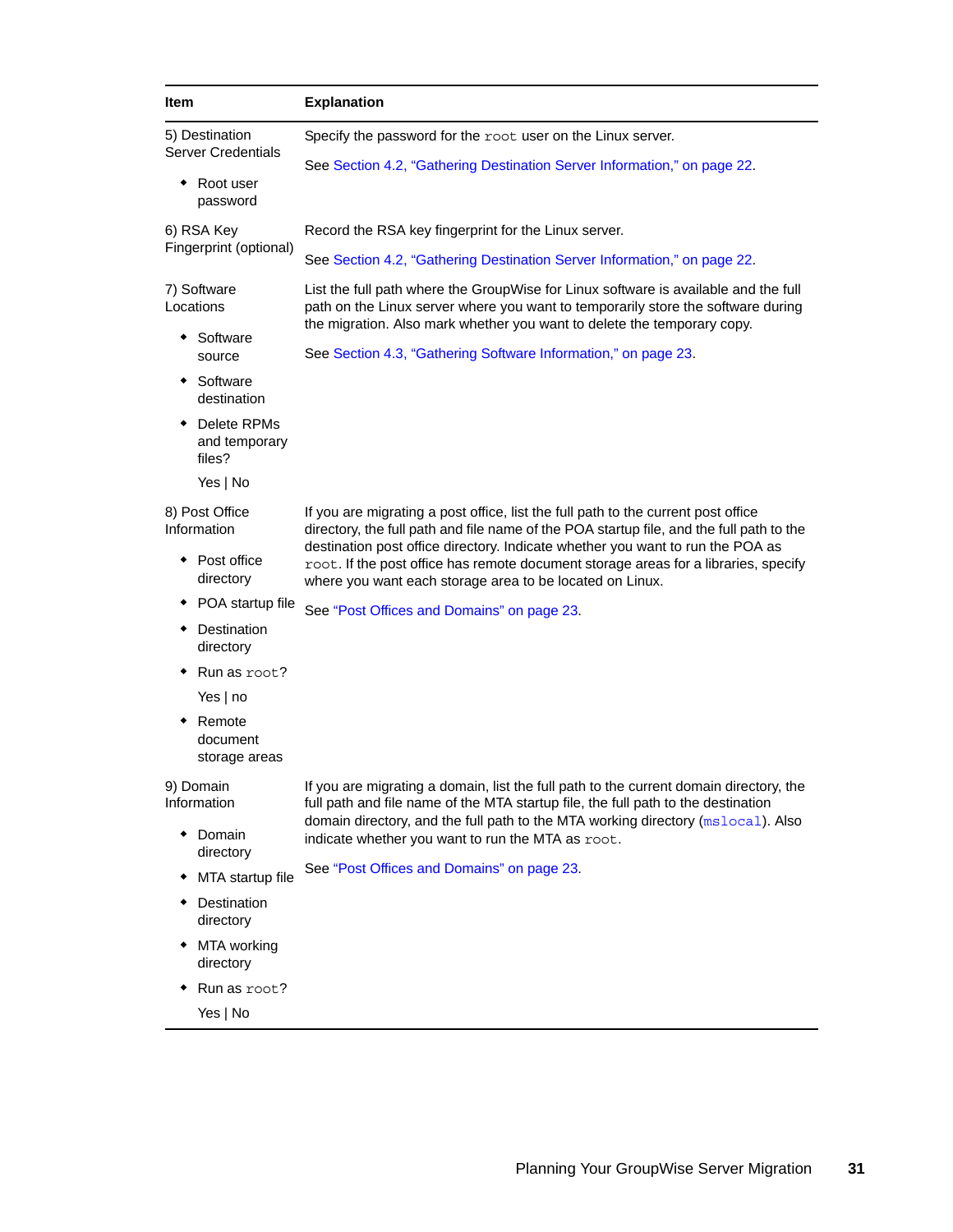<span id="page-31-1"></span><span id="page-31-0"></span>

| <b>Item</b>                        | <b>Explanation</b>                                                                                                                                                   |  |
|------------------------------------|----------------------------------------------------------------------------------------------------------------------------------------------------------------------|--|
| 10) Internet Agent<br>Information  | If you are migrating the GWIA along with a domain, list the full path and file name<br>of the GWIA startup file. Also mark whether you want to run the GWIA as root. |  |
| Startup file                       | See "Additional Agents for a Domain" on page 26.                                                                                                                     |  |
| Run as root?<br>Yes $ $ No         | Mark whether you want to bind the GWIA to a specific IP address. If you do,<br>specify the address.                                                                  |  |
| Bind to<br>٠<br>address?           | See Section 4.5, "Handling the Potential Internet Agent Port Conflict," on page 28.                                                                                  |  |
| Yes   No<br>IP address             |                                                                                                                                                                      |  |
| 11) WebAccess<br>Agent Information | If you are migrating the WebAccess Agent along with a domain, list the full path<br>and file name of the WebAccess Agent startup file.                               |  |
| Startup file                       | See "Additional Agents for a Domain" on page 26.                                                                                                                     |  |
|                                    | <b>NOTE:</b> The WebAccess Agent is not part of GroupWise 2012, but is part of earlier<br>GroupWise versions.                                                        |  |
| 12) SSL Information                | If the GroupWise agents use SSL, provide the full path name of the certificate file<br>and the key file.                                                             |  |
| Certificate file<br>Key file       | See Section 4.6, "Handling SSL Certificate and Key Files," on page 28.                                                                                               |  |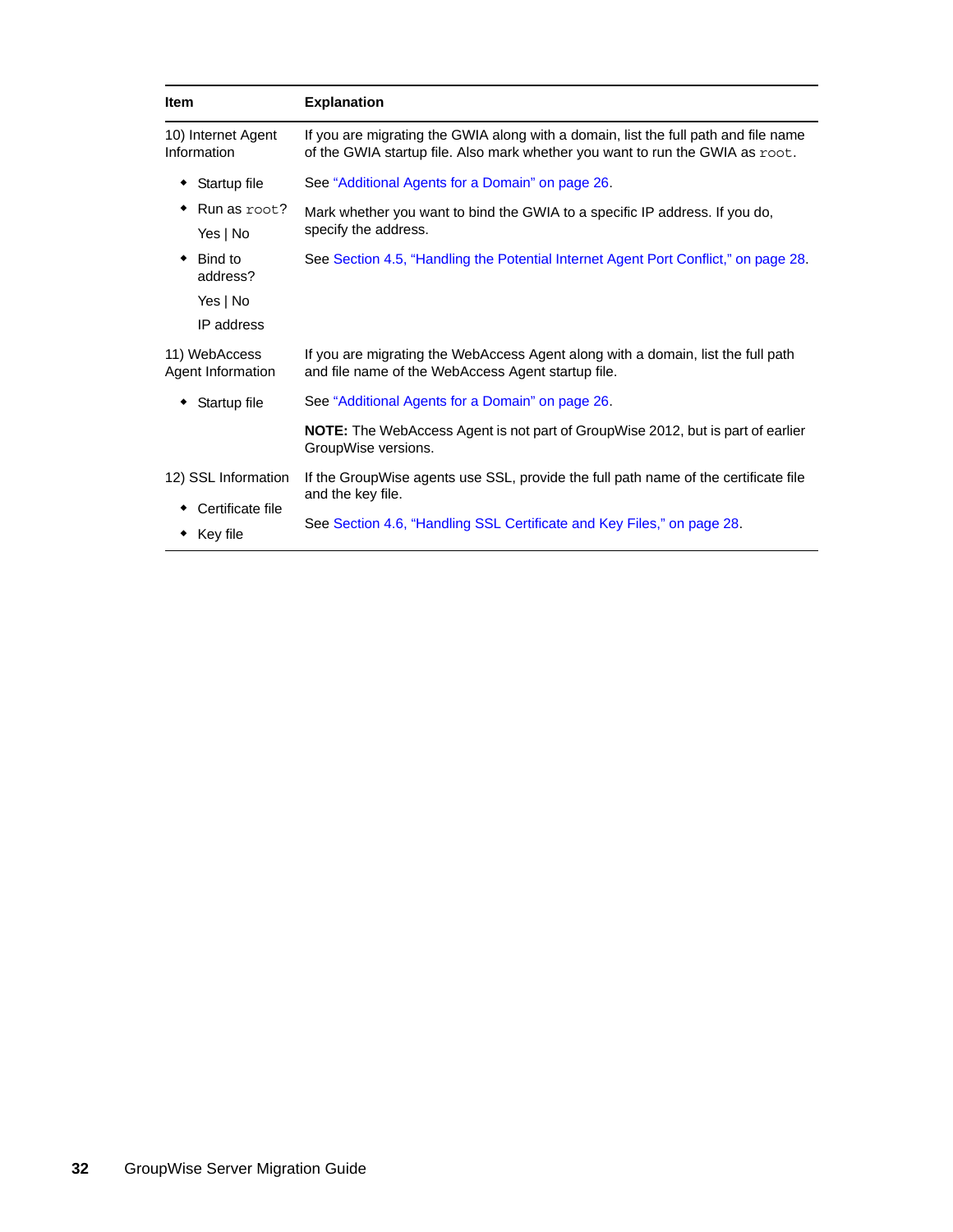# <span id="page-32-3"></span><span id="page-32-0"></span>5 <sup>5</sup>**Meeting Migration Prerequisites**

<span id="page-32-2"></span>The GroupWise Server Migration Utility cannot run successfully unless the prerequisites described in this section are met.

- [Section 5.1, "NetWare Prerequisites," on page 33](#page-32-1)
- [Section 5.2, "Windows Prerequisites," on page 34](#page-33-0)

# <span id="page-32-1"></span>**5.1 NetWare Prerequisites**

In order for the Server Migration Utility to run successfully, the following prerequisites must be met:

### **A drive is mapped to the NetWare Server.**

From the Windows workstation where you are running the Server Migration Utility, you need access to the source NetWare server where the directory structure for the post office or domain is located. This enables the Server Migration Utility to copy the GroupWise data to the destination Linux server and to identify existing agent startup files to transfer to Linux.

### **The NCPFS package is installed on the Linux server.**

The NCPFS package enables the Server Migration Utility to create a NetWare Core Protocol (NCP) file system mount of the source NetWare server to the destination Linux server.

At the Linux server, use the following command to determine if the NCPFS package is installed:

rpm -qa | grep ncpfs

If it is installed, the NCPFS package is listed. If the NCPFS package is not installed, use the Install and Remove Software option of YaST to install it from your Linux installation media.

### **The GroupWise Linux CD or Support Pack software is available. It must be the same GroupWise version that is installed on the source server.**

To prepare for the migration, the Server Migration Utility needs to copy the GroupWise agent and utility RPMs from an existing software location to a temporary location on the destination Linux server. You must use the version of GroupWise software that matches the version of GroupWise that is already installed. You cannot use the GroupWise Server Migration Utility to update post offices and domains from an earlier version of GroupWise during the migration process.

A GroupWise software distribution directory on a NetWare server does not contain GroupWise Linux software unless you have placed it there from a GroupWise for Linux DVD or software distribution directory.

**The Novell Client and ConsoleOne are installed on the Windows workstation.** 

If you are running the Server Migration Utility at the workstation where you typically administer GroupWise, these programs are already available. If they are not available on your current workstation, you can obtain them from:

Your GroupWise Installation software (recommended)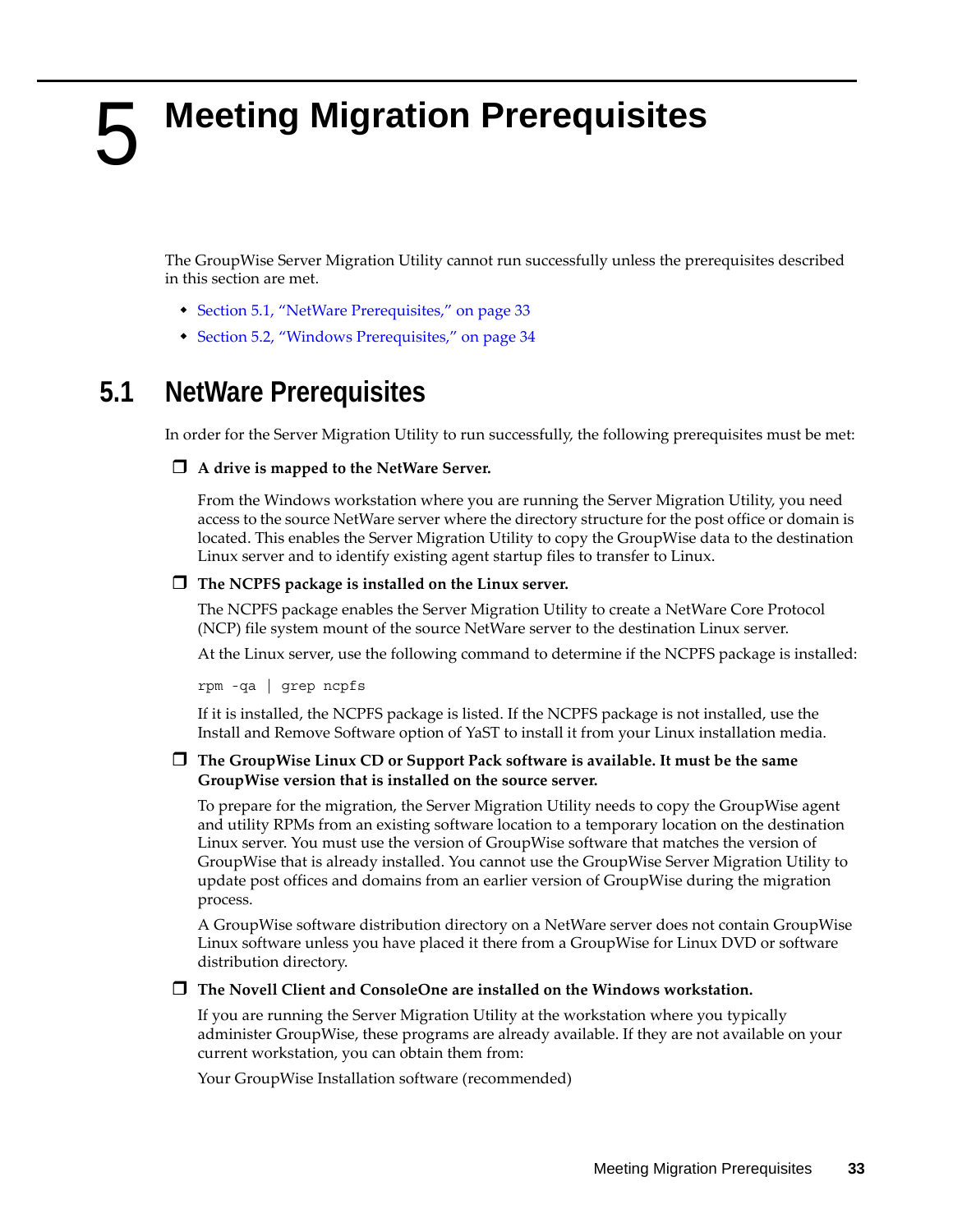[Novell Downloads](http://download.novell.com) (http://download.novell.com)

### **The ssh daemon is running on the Linux server with ssh enabled for the root user.**

The ssh daemon is a secure shell program that allows the Server Migration Utility to log in to the destination Linux server as root and execute programs there. At the Linux server, use the following command to verify that the ssh daemon is running:

ps -eaf | grep sshd

If it is not running, use the following command to start it:

/etc/init.d/sshd start

You must also ensure that processes from outside the server's firewall can communicate with the ssh daemon. In YaST, click *Security and Users > Firewall*. Click *Next* until you reach the list of available services on the server. Make sure that *Secure Shell (ssh)* is selected, then click *Next* until you reach the end of the firewall configuration process. Click *Continue* to save your settings and restart the firewall.

**The GroupWise client is installed on the Windows workstation.** 

After you have done the initial copy of a post office and started the Linux POA, you use the Windows client to make sure that the user in the migrated post office can connect to his or her Online mailbox on the destination Linux server and that the mailbox contents have been transferred.

#### **Adequate disk space is available on the Linux server for the migration.**

Depending on how you want to set up your backup procedure for the domain or post office on Linux, you might need double the disk space occupied by the domain or post office so that you can maintain a current copy of the domain or post office to run your backup software against. To consider backup alternatives on Linux, see the following sections in the *GroupWise Administration Guide* for your version of GroupWise:

- GroupWise 2012: The GroupWise Target Service Agent is no longer available.
- GroupWise 8: "[GroupWise Target Service Agent"](http://www.novell.com/documentation/gw8/pdfdoc/gw8_admin/gw8_admin.pdf#btf0xb0) and ["GroupWise Database Copy Utility"](http://www.novell.com/documentation/gw8/pdfdoc/gw8_admin/gw8_admin.pdf#bqpw8ct) in ["Databases"](http://www.novell.com/documentation/gw8/pdfdoc/gw8_admin/gw8_admin.pdf#A8n802e)
- GroupWise 7: ["Target Service Agents](http://www.novell.com/documentation/gw7/pdfdoc/gw7_admin/gw7_admin.pdf#btf0xb0)" and ["GroupWise Database Copy Utility"](http://www.novell.com/documentation/gw7/pdfdoc/gw7_admin/gw7_admin.pdf#bqpw8ct) in "[Databases"](http://www.novell.com/documentation/gw7/pdfdoc/gw7_admin/gw7_admin.pdf#A8n802e)

# <span id="page-33-0"></span>**5.2 Windows Prerequisites**

In order for the GroupWise Server Migration Utility to run successfully, the following prerequisites must be met:

### **A share on the Windows server provides read/write access to the domain or post office you are migrating. If you are not on the server where the share resides, a drive is mapped to the share.**

In order to provide access to the domain or post office data on the Windows server, you need to set up a share on that server that includes the domain or post office directory. The share needs to provide read/write access to the domain or post office directory for the user running the Server Migration Utility. This enables the Server Migration Utility to copy the GroupWise data from the Windows server to the destination Linux server and to access existing agent startup files so that existing configuration information can be transferred to Linux.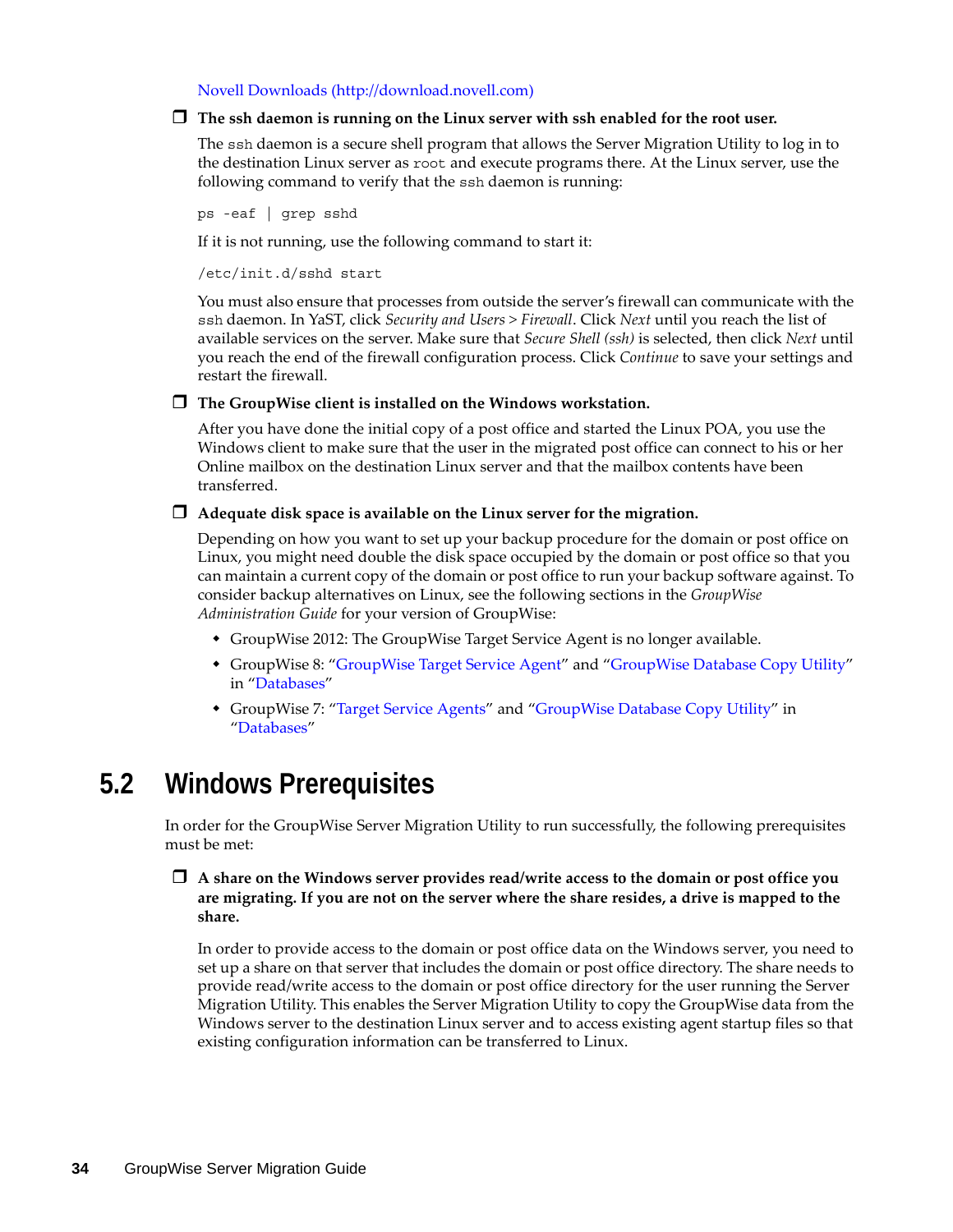If you run the Server Migration Utility on a Windows workstation, rather than on the Windows server where the domain or post office is located, you need to map a drive to the Windows server so that the Server Migration Utility can access the domain and post office data.

#### **The samba-client package is installed on the Linux server.**

The samba-client package provides the mount command so that the Server Migration Utility can create a Samba file system mount of the source Windows server to the destination Linux server.

At the Linux server, use the following command to determine if the samba-client package is installed:

rpm -qa | grep samba-client

If it is installed, the samba-client package is listed. If the samba-client package is not installed, use the Install and Remove Software option of YaST to install it from your Linux installation media.

### **The Samba server is running on the Linux server and you have mapped a drive to the Samba share from Windows.**

The Samba server enables the Server Migration Utility to create a Samba file system mount of the source Window server to the destination Linux server.

At the Linux server, use the following command to determine if the Samba server is running:

ps -eaf | grep samba

If you see both the smbd and nmbd daemons running, the Samba server is running.

Use your typical method of drive mapping to map a drive from the Windows machine where you plan to run the Server Migration Utility to the Linux server. Use the following format to specify the location on Linux:

\\*Linux\_hostname*\*Samba\_sharename*\*path*

This provides access between the Windows machine and the destination Linux server.

If the Server Migration Utility is unable to establish a Samba mount, it tries a CIFS mount instead. If the CIFS mount also fails, make sure that the cifs-mount package is installed.

### **The GroupWise Linux CD, DVD, or downloaded image is available. It must be the same GroupWise version that is installed on the source server.**

To prepare for the migration, the Server Migration Utility needs to copy the GroupWise agent and utility RPMs from an existing software location to a temporary location on the destination Linux server. You must use the version of GroupWise software that matches the version of GroupWise that is already installed. You cannot use the GroupWise Server Migration Utility to update post offices and domains from an earlier version of GroupWise during the migration process

A GroupWise software distribution directory on a Windows server does not contain GroupWise Linux software unless you have placed it there from a GroupWise for Linux DVD or software distribution directory.

#### **The Novell Client and ConsoleOne are installed where you are running the utility.**

If you are running the Server Migration Utility at the workstation where you typically administer GroupWise, these programs are already available. If you are running the utility on the Windows server, they might not be available. You can obtain them from:

Your GroupWise Installation software (recommended)

[Novell Downloads](http://download.novell.com) (http://download.novell.com)

### **The ssh daemon is running on the Linux server with ssh enabled for the root user.**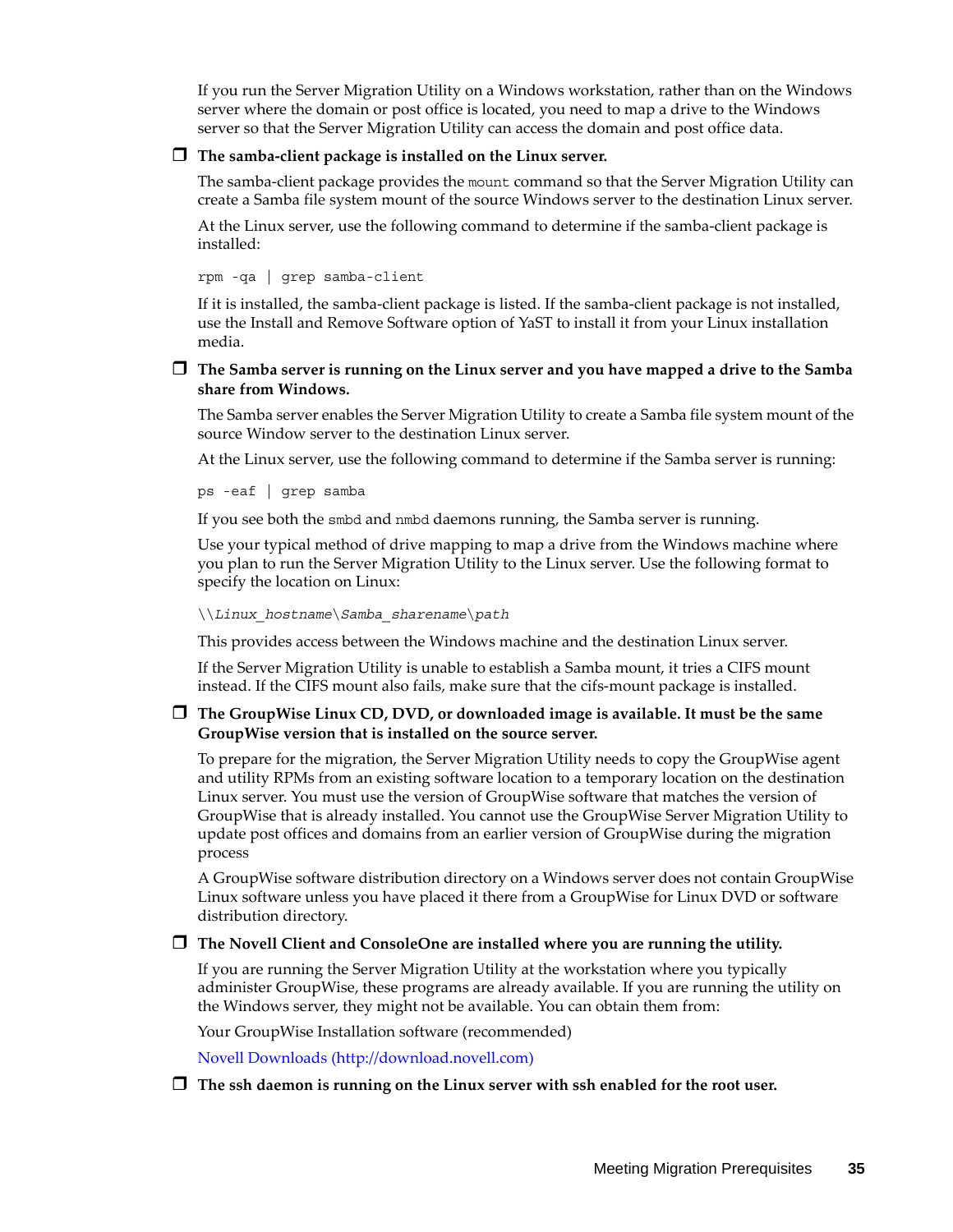The ssh daemon is a secure shell program that allows the Server Migration Utility to log in to the destination Linux server as root and execute programs there. At the Linux server, use the following command to verify that the ssh daemon is running:

ps -eaf | grep sshd

If it is not running, use the following command to start it:

/etc/init.d/sshd start

You must also ensure that processes from outside the server's firewall can communicate with the ssh daemon. In YaST, click *Security and Users > Firewall*. Click *Next* until you reach the list of available services on the server. Make sure that *Secure Shell (ssh)* is selected, then click *Next* until you reach the end of the firewall configuration process. Click *Continue* to save your settings and restart the firewall.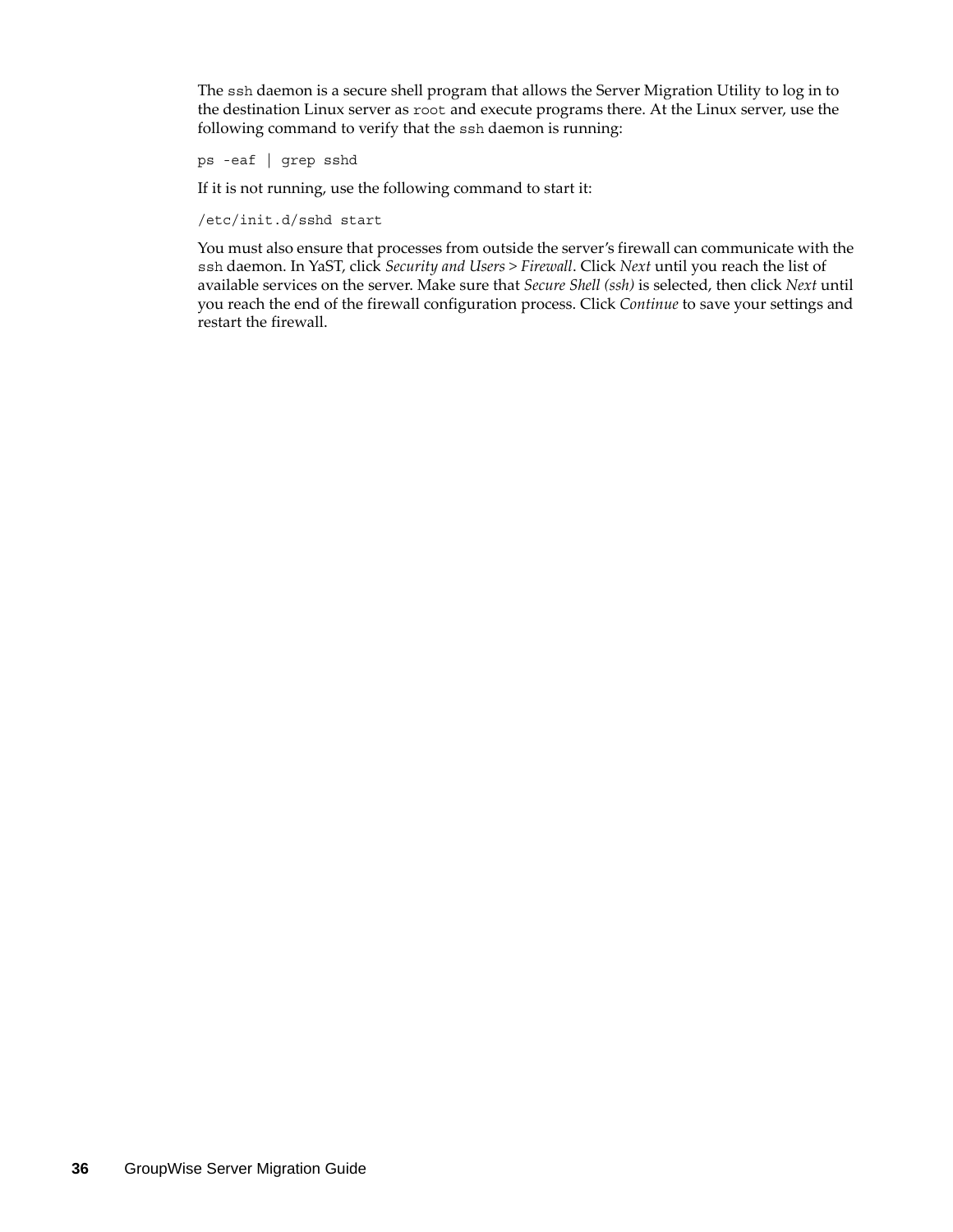# <span id="page-36-0"></span>6 <sup>6</sup>**Running the Server Migration Utility**

After you have met the prerequisites listed in [Chapter 5, "Meeting Migration Prerequisites," on](#page-32-0)  [page 33,](#page-32-0) you are ready to run the GroupWise Server Migration Utility. The first few dialog boxes are the same, regardless of whether you are migrating a post office or a domain. This section describes those common dialog boxes. [Chapter 7, "Migrating a Post Office and Its POA to Linux," on page 41](#page-40-0) and [Chapter 8, "Migrating a Domain and Its Agents to Linux," on page 53](#page-52-0) provide instructions for migrating specific GroupWise components.

**1** Make sure that the server you are migrating is not running any GroupWise maintenance processing, indexing, backups, or virus scanning.

Such activities on the server substantially slow down the migration process.

- **2** Start the Server Migration Utility by running gwsvrmig.exe in the directory you set up in [Chapter 3, "Installing the Server Migration Utility," on page 19.](#page-18-0)
- **3** Review the Server Migration Utility overview, then click *Next*.
- **4** Accept the license agreement, then click *Next*.
- **5** Select the platform you are migrating from ([worksheet item 1\)](#page-20-0), then click *Next*.
- **6** Make sure you have met the prerequisites for your source platform, as described in [Chapter 5,](#page-32-0)  ["Meeting Migration Prerequisites," on page 33,](#page-32-0) then click *Next* to display the Source Server page.

| <b>StroupWise Server Migration Utility</b>                         |                                                                                                                                                                  |      |
|--------------------------------------------------------------------|------------------------------------------------------------------------------------------------------------------------------------------------------------------|------|
| <b>Source Server</b><br>required to create the NCP mount on Linux. | Select the source server. Specify the distinguished name (such as admin.novell)<br>and the password of a user with read/write access to the file system. This is |      |
| <b>Source Server</b>                                               |                                                                                                                                                                  |      |
| Server name:                                                       |                                                                                                                                                                  |      |
| IP address / hostname:                                             |                                                                                                                                                                  |      |
| Source Server Credentials                                          |                                                                                                                                                                  |      |
| Hser ID:                                                           |                                                                                                                                                                  |      |
| Password:                                                          |                                                                                                                                                                  |      |
|                                                                    | < Back<br>Exit<br>Next >                                                                                                                                         | Help |

For information about why the Server Migration Utility needs the source server credentials and what the utility does with them, see the following section in the *GroupWise Administration Guide* for your version of GroupWise.

GroupWise 2012: "GroupWise Server Migration Utility" in "Security Policies"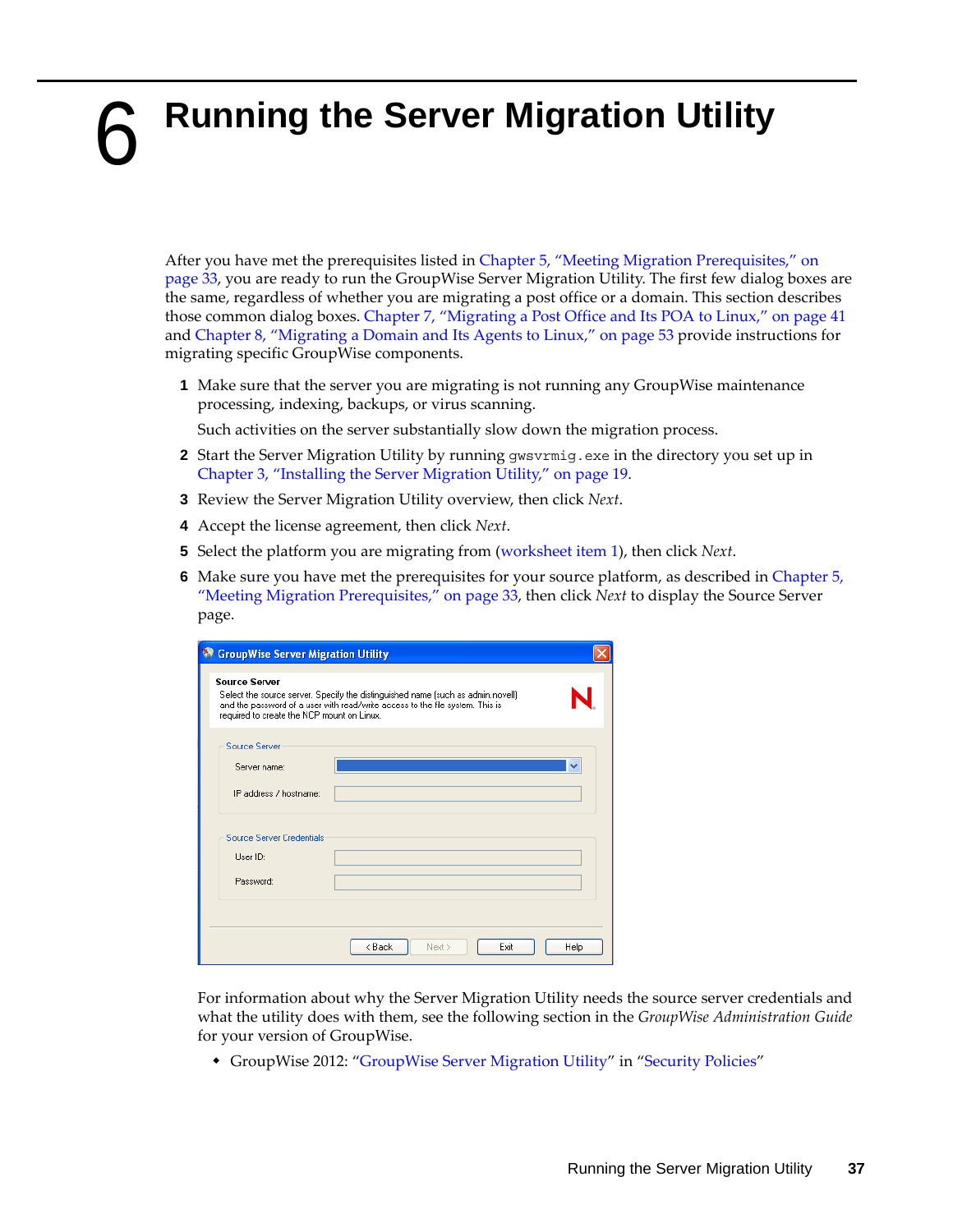- GroupWise 8: ["GroupWise Server Migration Utility"](http://www.novell.com/documentation/gw8/pdfdoc/gw8_admin/gw8_admin.pdf#b6ubew9) in ["Security Policies](http://www.novell.com/documentation/gw8/pdfdoc/gw8_admin/gw8_admin.pdf#bzf85br)"
- GroupWise 7: ["GroupWise Server Migration Utility"](http://www.novell.com/documentation/gw7/pdfdoc/gw7_admin/gw7_admin.pdf#b6ubew9) in ["Security Policies](http://www.novell.com/documentation/gw7/pdfdoc/gw7_admin/gw7_admin.pdf#bzf85br)"
- **7** Provide the source server information (worksheet item 2).
- **8** Provide the source server login information ([worksheet item 3](#page-20-0)), then click *Next* to display the Destination Server page.

| <sup>8</sup> GroupWise Server Migration Utility                                                                                                                                    |      |
|------------------------------------------------------------------------------------------------------------------------------------------------------------------------------------|------|
| <b>Destination Server</b><br>Specify the IP address or hostname and the root password for the Linux server. This<br>is required to create an SSH connection with the Linux server. |      |
| <b>Destination Server</b><br>IP address / hostname:                                                                                                                                |      |
| <b>Destination Server Credentials</b><br>Root user password:                                                                                                                       |      |
|                                                                                                                                                                                    |      |
| < Back<br>Exit<br>Next >                                                                                                                                                           | Help |

For information about why the Server Migration Utility needs the root password and what the utility does with it, see the following section in the *GroupWise Administration Guide* for your version of GroupWise:

- GroupWise 2012: "GroupWise Server Migration Utility" in "Security Policies"
- GroupWise 8: ["GroupWise Server Migration Utility"](http://www.novell.com/documentation/gw8/pdfdoc/gw8_admin/gw8_admin.pdf#b6ubew9) in ["Security Policies](http://www.novell.com/documentation/gw8/pdfdoc/gw8_admin/gw8_admin.pdf#bzf85br)"
- GroupWise 7: ["GroupWise Server Migration Utility"](http://www.novell.com/documentation/gw7/pdfdoc/gw7_admin/gw7_admin.pdf#b6ubew9) in ["Security Policies](http://www.novell.com/documentation/gw7/pdfdoc/gw7_admin/gw7_admin.pdf#bzf85br)"
- **9** Provide the destination server information (worksheet item 4).
- **10** Provide the destination server login information [\(worksheet item 5\)](#page-21-0), then click *Next*.

If this is the first time you have connected to this Linux server, you are prompted to verify the RSA key fingerprint.

| <b>GroupWise Server Migration Utility</b>                                                                                                                                      |
|--------------------------------------------------------------------------------------------------------------------------------------------------------------------------------|
| Connecting to 172.15.35.18.<br>The RSA key fingerprint is:<br>25: Zh: 67: 8d: e9: 3h: 99: ec: a0: 0a: 0d: ed: 6c: 4a: d7: ed.<br>Are you sure you want to continue connecting? |
| <b>Help</b><br>No<br>Yes                                                                                                                                                       |

**11** Click *Yes*.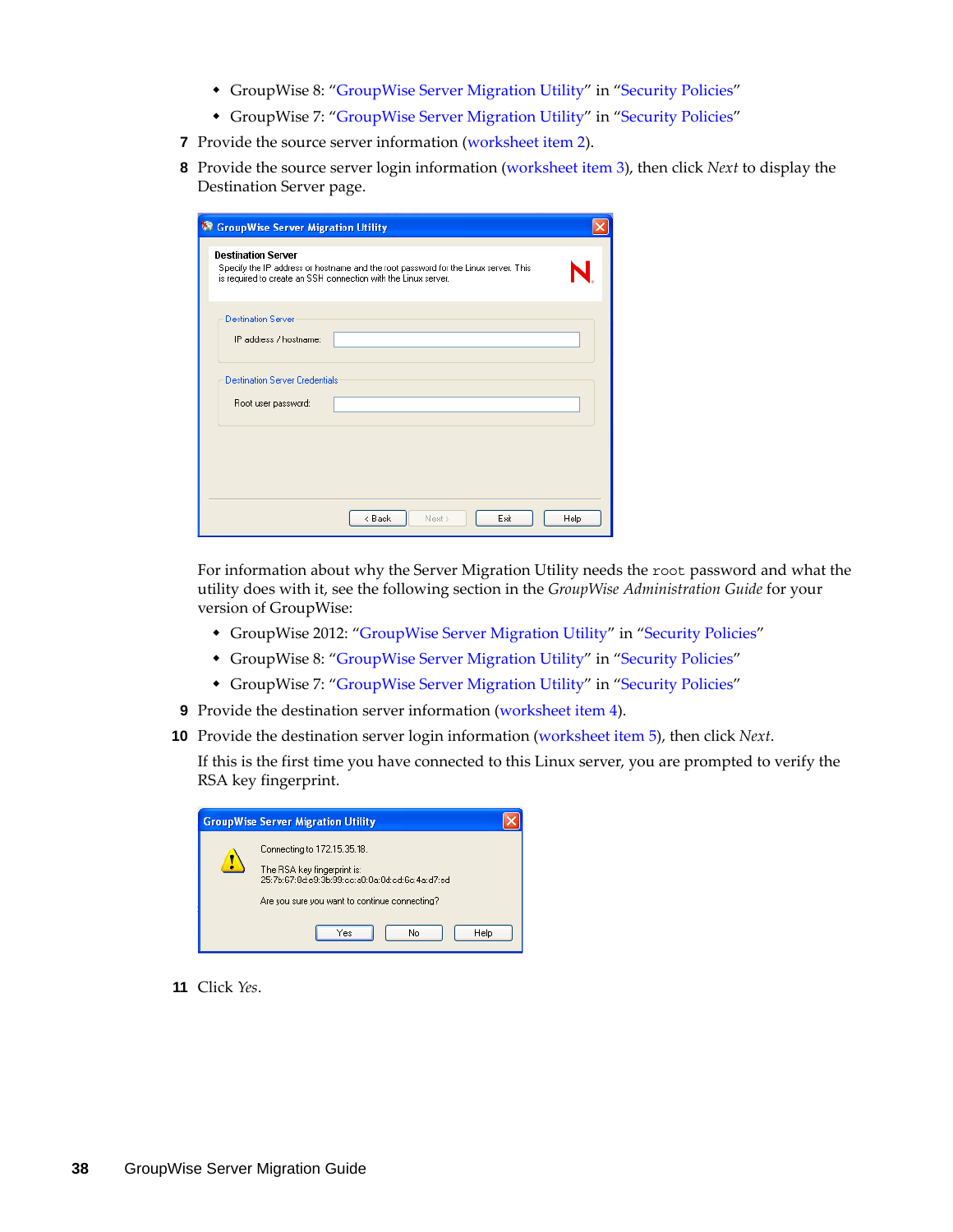| <b>StroupWise Server Migration Utility</b>                                                                                                                                                                                         |      |
|------------------------------------------------------------------------------------------------------------------------------------------------------------------------------------------------------------------------------------|------|
| Software Locations<br>Specify the source location of the GroupWise Linux software (GroupWise Linux CD)<br>or Support Pack files), then verify the destination location for the GroupWise RPMs<br>to be copied on the Linux server. |      |
| Location of the GroupWise Linux software files:<br><b>Browse</b><br>Software destination path on the Linux server:                                                                                                                 |      |
| /tmp/groupwise/software                                                                                                                                                                                                            |      |
| Delete RPMs and temporary files after installation                                                                                                                                                                                 |      |
| < Back<br>Next ><br>Exit                                                                                                                                                                                                           | Help |

**12** Browse to and select the directory where the GroupWise Linux DVD or software distribution directory is available (worksheet item 7).

A GroupWise software distribution directory on a NetWare or Windows server does not contain GroupWise Linux software unless you have placed it there from a GroupWise Linux DVD or software distribution directory.

**13** (Conditional) If you want to change the default, specify the full path to the directory on the Linux server where you want the GroupWise RPMs to be copied for use by the Server Migration Utility (worksheet item 7).

You can retain the default of deleting the RPMs and temporary files after installation. This temporary location is not related to a standard GroupWise software distribution directory.

**14** Click *Next* to continue to the Component to Migrate page.

| <b>StroupWise Server Migration Utility</b>                                                                                                                                                                                                                |                 |
|-----------------------------------------------------------------------------------------------------------------------------------------------------------------------------------------------------------------------------------------------------------|-----------------|
| <b>Component to Migrate</b><br>Click Auto-Detect [supported on NetWare only] to list the existing domains and post<br>offices on the source server, or click a button to add them manually.<br>Then select one domain or post office to migrate to Linux. |                 |
|                                                                                                                                                                                                                                                           | Auto-Detect     |
| Click a button to list domains and post offices                                                                                                                                                                                                           | Add Domain      |
|                                                                                                                                                                                                                                                           | Add Post Office |
|                                                                                                                                                                                                                                                           | Add Agent       |
|                                                                                                                                                                                                                                                           | Edit            |
|                                                                                                                                                                                                                                                           | Remove          |
|                                                                                                                                                                                                                                                           |                 |
|                                                                                                                                                                                                                                                           |                 |
| < Back<br>Next >                                                                                                                                                                                                                                          | Exit<br>Help    |

- **15** Continue with the task that you want to perform:
	- [Chapter 7, "Migrating a Post Office and Its POA to Linux," on page 41](#page-40-0)
	- [Chapter 8, "Migrating a Domain and Its Agents to Linux," on page 53](#page-52-0)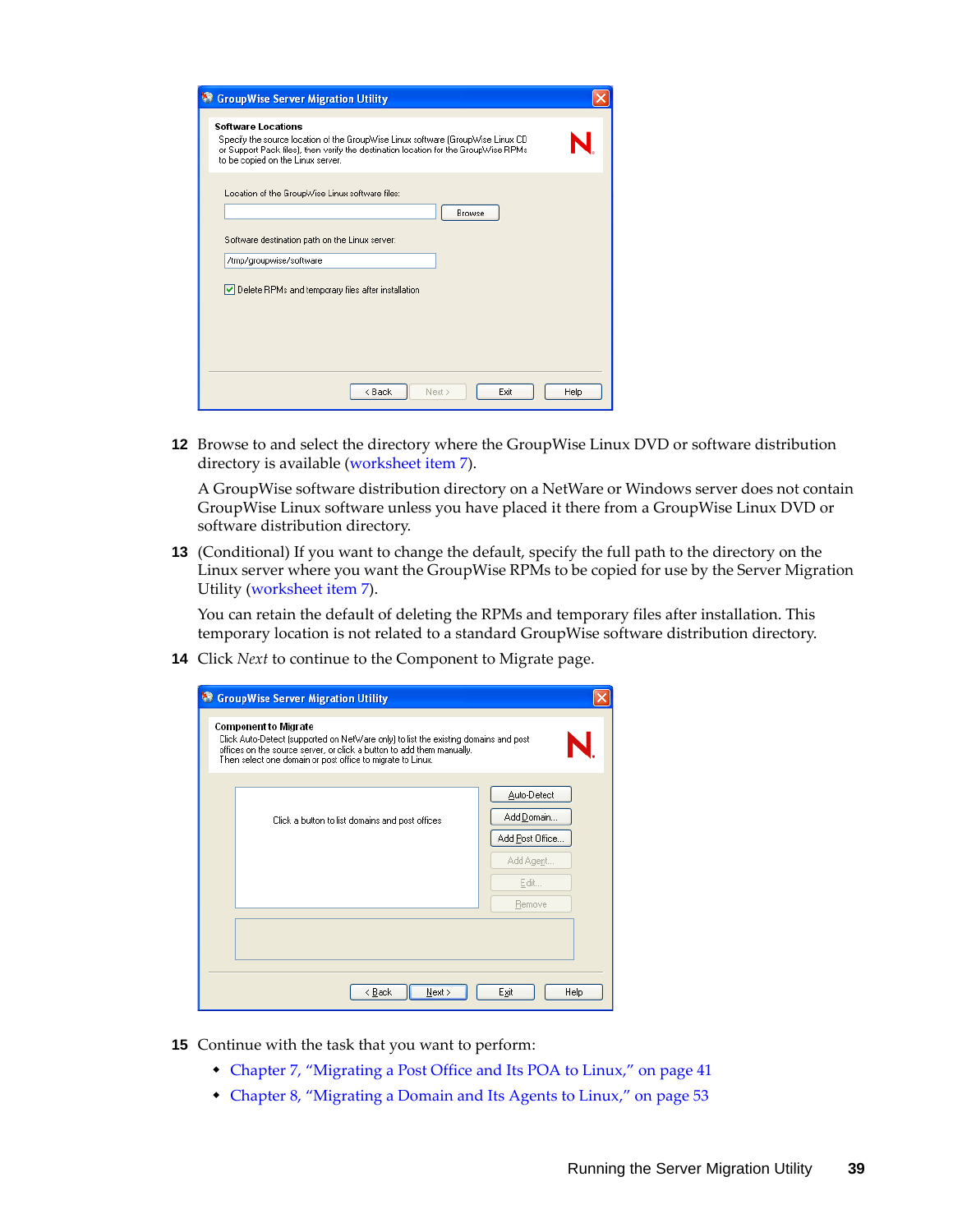**NOTE:** The Server Migration Utility cannot migrate the Monitor Agent. You must migrate it manually. See [Chapter 15, "Manually Migrating Monitor to Linux," on page 101](#page-100-0).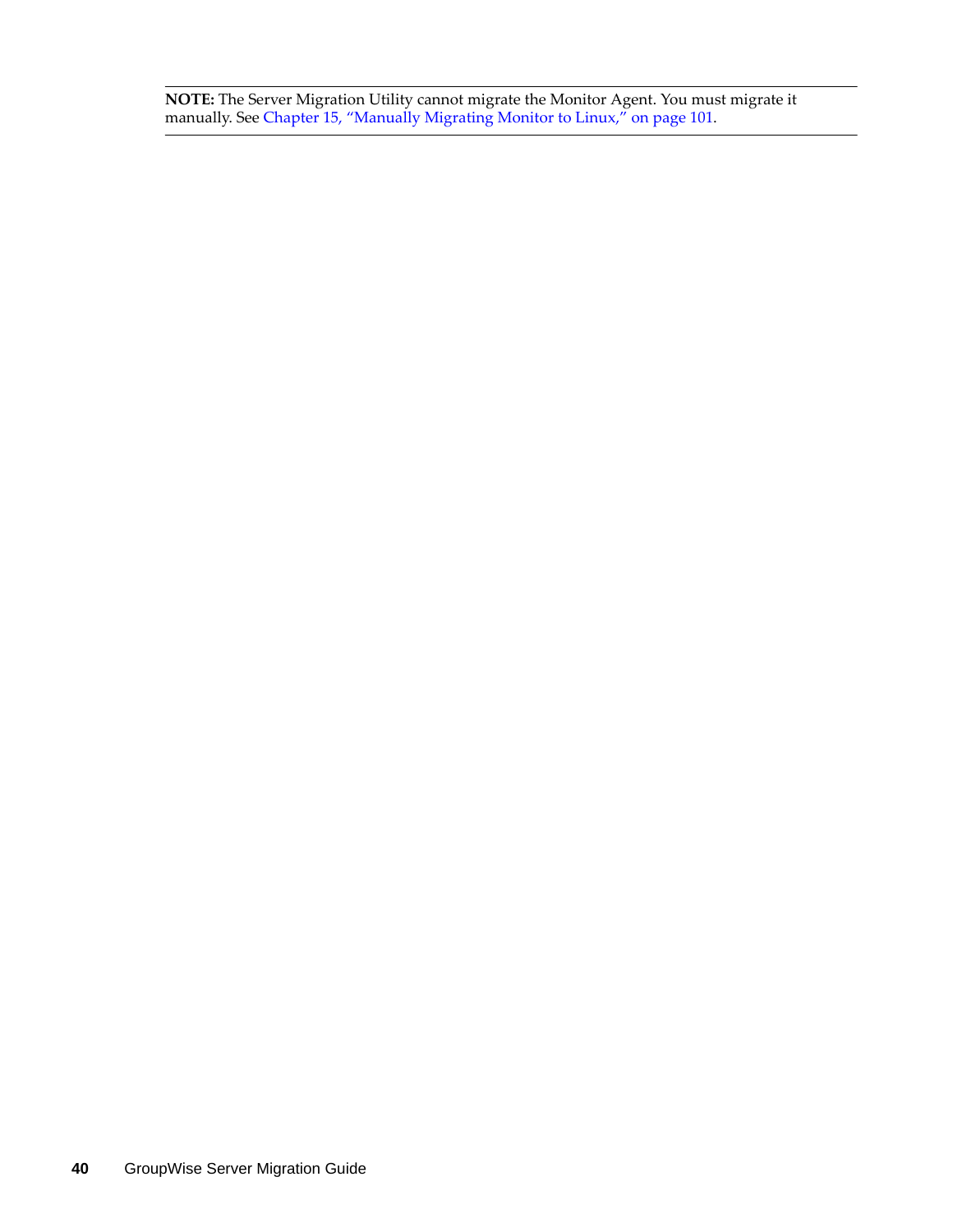## <span id="page-40-0"></span>7 <sup>7</sup>**Migrating a Post Office and Its POA to Linux**

The GroupWise Server Migration Utility helps you migrate a post office and its POA to Linux.

- [Section 7.1, "Selecting a Post Office to Migrate," on page 42](#page-41-0)
- [Section 7.2, "Verifying Remote Document Storage Areas," on page 43](#page-42-0)
- [Section 7.3, "Transferring SSL Certificate and Key Files," on page 44](#page-43-0)
- [Section 7.4, "Performing the First Stage of Post Office Data Migration," on page 44](#page-43-1)
- [Section 7.5, "Testing the First Stage of Post Office Data Migration," on page 45](#page-44-0)
- [Section 7.6, "Modifying Configuration Information in ConsoleOne," on page 46](#page-45-0)
- [Section 7.7, "Stopping the Original POA on the Source Server," on page 50](#page-49-0)
- [Section 7.8, "Performing the Second Stage of Post Office Data Migration," on page 50](#page-49-1)
- [Section 7.9, "Finishing the Post Office Migration," on page 51](#page-50-0)
- [Section 7.10, "Post-Migration Tasks for a Post Office," on page 51](#page-50-1)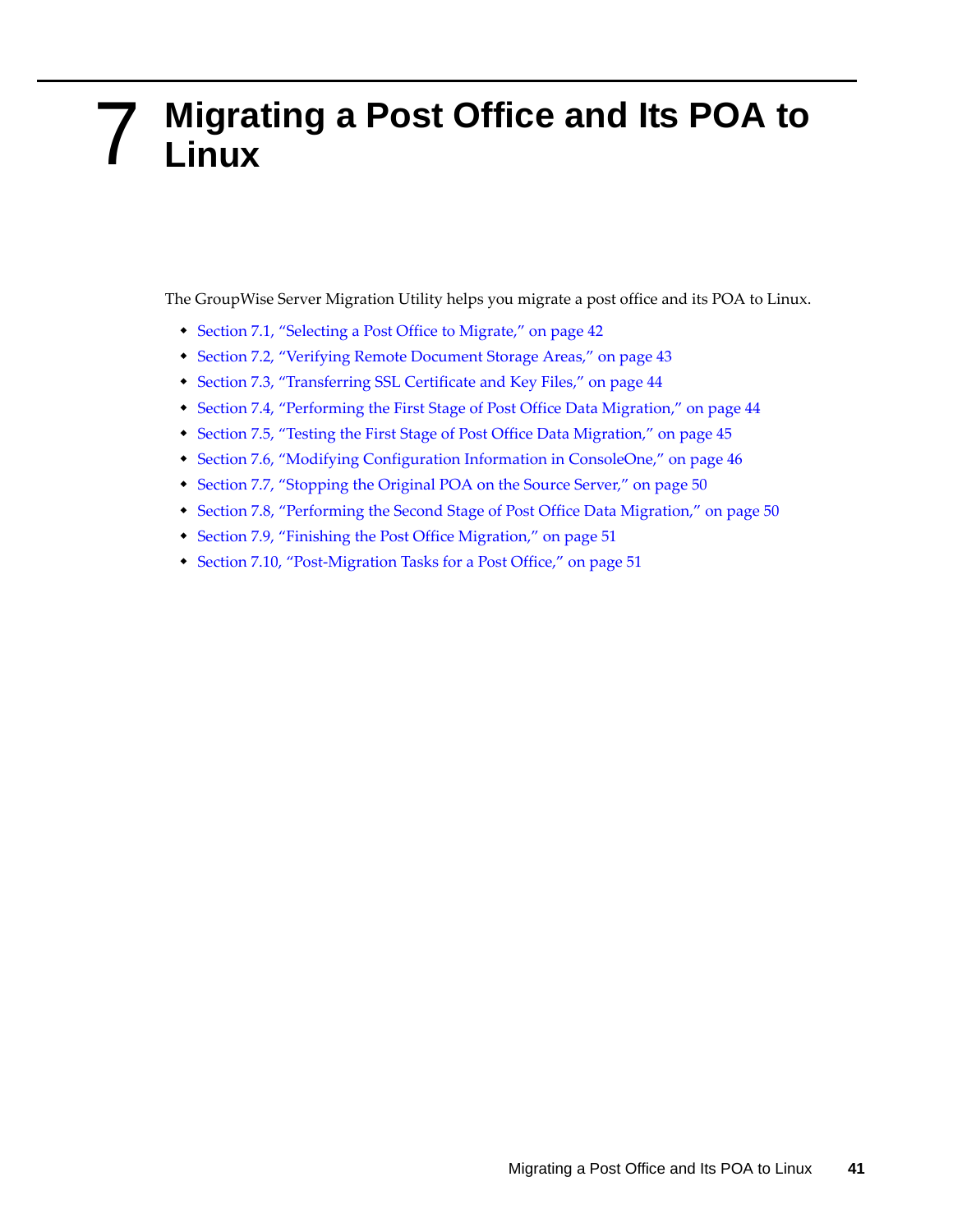# <span id="page-41-0"></span>**7.1 Selecting a Post Office to Migrate**

- **1** Start the Server Migration Utility and provide system information, as described in [Chapter 6,](#page-36-0)  ["Running the Server Migration Utility," on page 37](#page-36-0).
- **2** (Conditional) If you are migrating a post office on a NetWare server:
	- **2a** On the Component to Migrate page, click *Auto-Detect* to list identifiable post offices and domains.

| <b>GroupWise Server Migration Utility</b><br><b>Component to Migrate</b><br>Click Auto-Detect [supported on NetWare only] to list the existing domains and post<br>offices on the source server, or click a button to add them manually.<br>Then select one domain or post office to migrate to Linux. |                                                                             |
|--------------------------------------------------------------------------------------------------------------------------------------------------------------------------------------------------------------------------------------------------------------------------------------------------------|-----------------------------------------------------------------------------|
| ⊙ Ca dev (Post Office)<br>Post Office Agent<br>(C) provo1 (Domain)<br>Message Transfer Agent<br>Post Office Agent                                                                                                                                                                                      | Auto-Detect<br>Add Domain<br>Add Post Office<br>Add Agent<br>Edit<br>Remove |
| Source database path: \\jbd-nw\sys\gwsystem\dev\<br>Destination path: /var/opt/novell/groupwise/mail/dev/                                                                                                                                                                                              |                                                                             |
| < Back<br>Next >                                                                                                                                                                                                                                                                                       | Help<br>Exit                                                                |

- **2b** (Conditional) If you want to change the post office destination from the default of /var/ opt/novell/groupwise/mail:
	- **2b1** Select the post office, then click *Edit*.
	- **2b2** In the *Destination Path* field, specify the full path to the post office directory (worksheet item 8).
	- **2b3** Click *OK* to return to the Component to Migrate page.
- **3** (Conditional) If you are migrating a post office on a Windows server, or if the *Auto-Detect* feature did not identify any post offices on your NetWare server:
	- **3a** Click *Add Post Office*.

| <b>Add Post Office</b>     |                                                                  |
|----------------------------|------------------------------------------------------------------|
| Source database            |                                                                  |
| Source database path:      |                                                                  |
|                            | Browse                                                           |
| Existing POA startup file: |                                                                  |
|                            | Browse                                                           |
|                            | If the startup file is not specified, a new one will be created. |
| Migration destination      |                                                                  |
| Destination path:          | /var/opt/novell/groupwise/mail                                   |
|                            | Help<br>OΚ<br>Cancel                                             |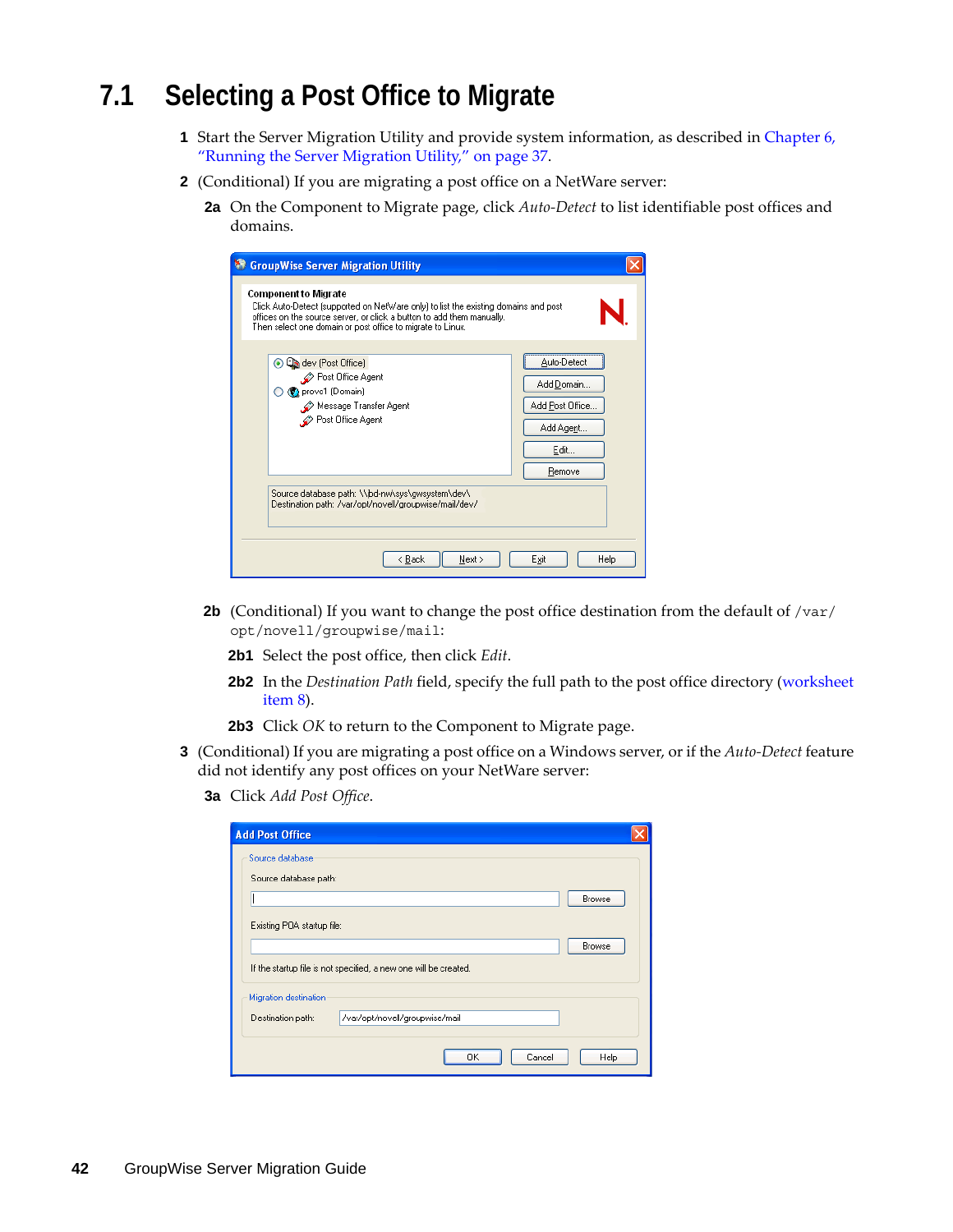- **3b** Provide the requested information about the post office and its POA (worksheet item 8).
- **3c** Click *OK* to return to the Component to Migrate page.

The post office and POA that you identified are now listed.

If you receive an error indicating that the startup path does not match the database source path, edit the POA startup file (*post\_office.*poa) and modify the [/home](http://www.novell.com/documentation/gw7/pdfdoc/gw7_admin/gw7_admin.pdf#Hctg5sgk) switch to use a UNC path (\\*server*\*volume*\*path*) instead of a mapped drive path (*drive*:\*path*).

**3d** Select the post office to migrate,

- **4** Click *Next*.
- **5** (Conditional) If the post office has remote document storage areas, continue with [Section 7.2,](#page-42-0)  ["Verifying Remote Document Storage Areas," on page 43](#page-42-0).

or

(Conditional) If you use SSL to secure the connections between agents, skip to [Section 7.3,](#page-43-0)  ["Transferring SSL Certificate and Key Files," on page 44](#page-43-0).

or

Skip to [Section 7.4, "Performing the First Stage of Post Office Data Migration," on page 44](#page-43-1).

## <span id="page-42-0"></span>**7.2 Verifying Remote Document Storage Areas**

For background information about this process, see [Section 4.4.3, "Remote Document Storage Areas](#page-26-0)  [for a Post Office," on page 27](#page-26-0).

If the Server Migration Utility detects one or more remote document storage areas belonging to a post office, it provides a list of their locations. This page is informational and you should use it to note the location of your remote storage areas.

| <b>GroupWise Server Migration Utility</b>                                                                                                                                                                                                |      |
|------------------------------------------------------------------------------------------------------------------------------------------------------------------------------------------------------------------------------------------|------|
| <b>Remote Document Storage Areas</b><br>The following remote document storage areas have been detected for libraries in<br>this post office. These storage areas must be manually moved to a location<br>accessible to the Linux server. |      |
| Remote Storage Area Path<br>\\JBD-NW\sys\gwsystem\devdocs<br>\\JBD-LNX\gwsysvol\engdocs<br>\\jbd-win\c\$\gwsystem\testdocs                                                                                                               |      |
| These remote document storage areas must be moved and the paths updated in<br>ConsoleOne before starting the second post office data migration.                                                                                          |      |
| < Back<br>Next ><br>Exit                                                                                                                                                                                                                 | Help |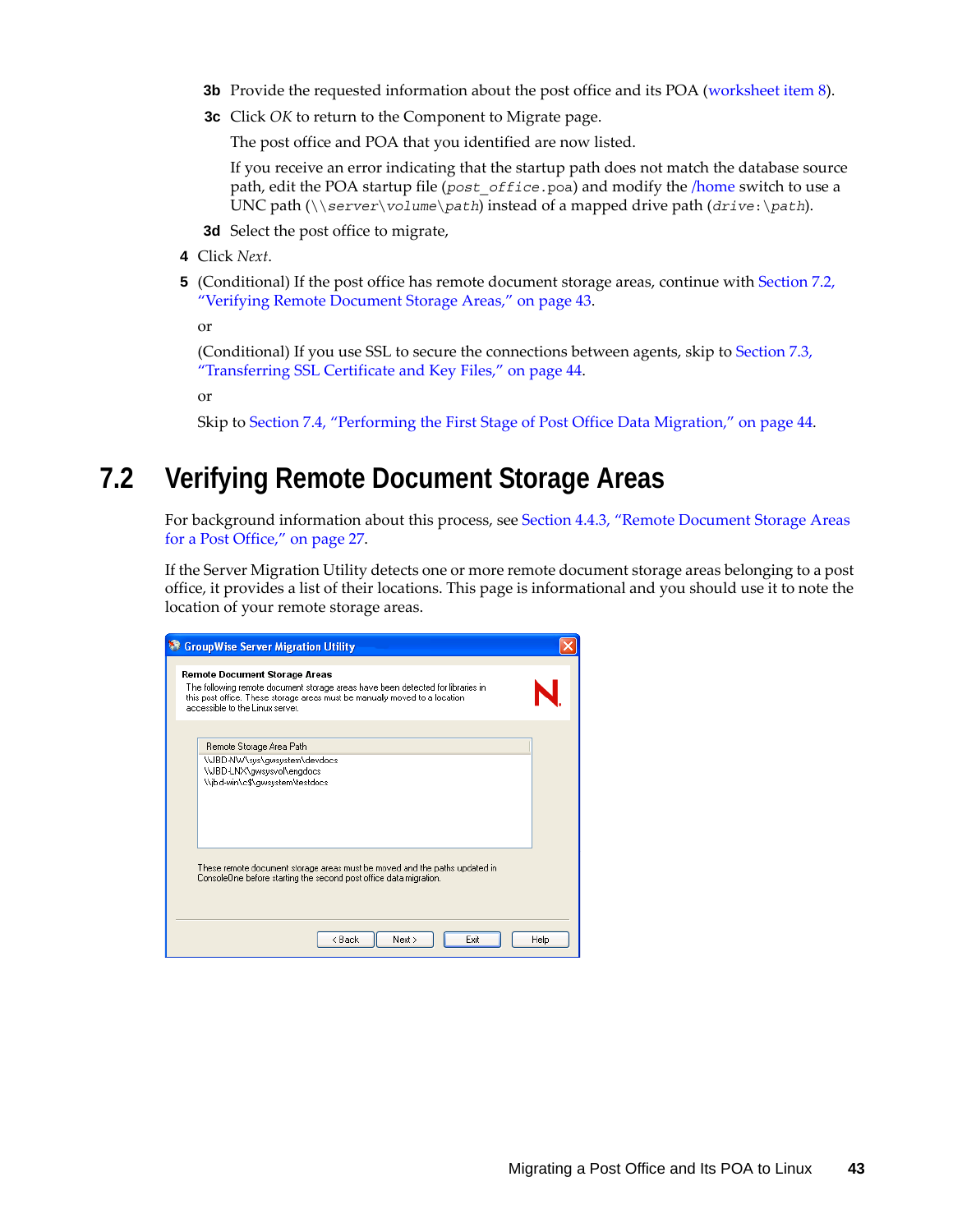**IMPORTANT:** Do not move your remote storage areas at this time. Do not remove your remote storage areas until after the first stage of post office migration and prior to the second stage of post office migration.

- **1** Make sure that the list you made under worksheet item 8 matches the list displayed by the Server Migration Utility.
- **2** Click *Next*.
- **3** Continue with [Transferring SSL Certificate and Key Files.](#page-43-0)

# <span id="page-43-0"></span>**7.3 Transferring SSL Certificate and Key Files**

For background information about this process, see [Section 4.6, "Handling SSL Certificate and Key](#page-27-0)  [Files," on page 28](#page-27-0).

The Server Migration Utility can copy your certificate file and key file from the source server to the Linux server so that they are ready for use after you migrate the POA.

| <b>GroupWise Server Migration Utility</b> |                                                                                                                                                                                                                                                                                                                                 |               |
|-------------------------------------------|---------------------------------------------------------------------------------------------------------------------------------------------------------------------------------------------------------------------------------------------------------------------------------------------------------------------------------|---------------|
| Agent SSL Certificate and Key Files       | If your GroupWise agents use SSL, they need certificate and key files on the Linux<br>server. Although you can migrate the existing files to the Linux server, it is strongly<br>recommended that you generate new files for the Linux server.                                                                                  |               |
| Do the agents on this server use SSL?     |                                                                                                                                                                                                                                                                                                                                 |               |
| $\odot$ No                                |                                                                                                                                                                                                                                                                                                                                 |               |
| OYes                                      |                                                                                                                                                                                                                                                                                                                                 |               |
| Certificate file (old or new):            |                                                                                                                                                                                                                                                                                                                                 | <b>Browse</b> |
| Key file (old or new):                    |                                                                                                                                                                                                                                                                                                                                 | <b>Browse</b> |
|                                           | Before you start the agents, use ConsoleOne to remove the path from the filename of the certificate<br>and key files for each agent. The Server Migration Utility places the files in the default location<br>(/opt/novell/groupwise/agents/bin), so the obsolete path information must be removed.<br>Next ><br>< Back<br>Exit | Help          |

- **1** Select *Yes*.
- **2** Browse to and select the certificate file (worksheet item 12) that you want to copy to Linux.
- **3** Browse to and select the key file (worksheet item 12) that you want to copy to Linux.
- **4** Click *Next*.
- **5** Continue with [Performing the First Stage of Post Office Data Migration.](#page-43-1)

## <span id="page-43-1"></span>**7.4 Performing the First Stage of Post Office Data Migration**

A summary of the information that the Server Migration Utility has gathered from you displays.

**1** (Conditional) If the summary information is correct, click *Migrate*.

or

Click *Back*, change information as needed, then click *Migrate*.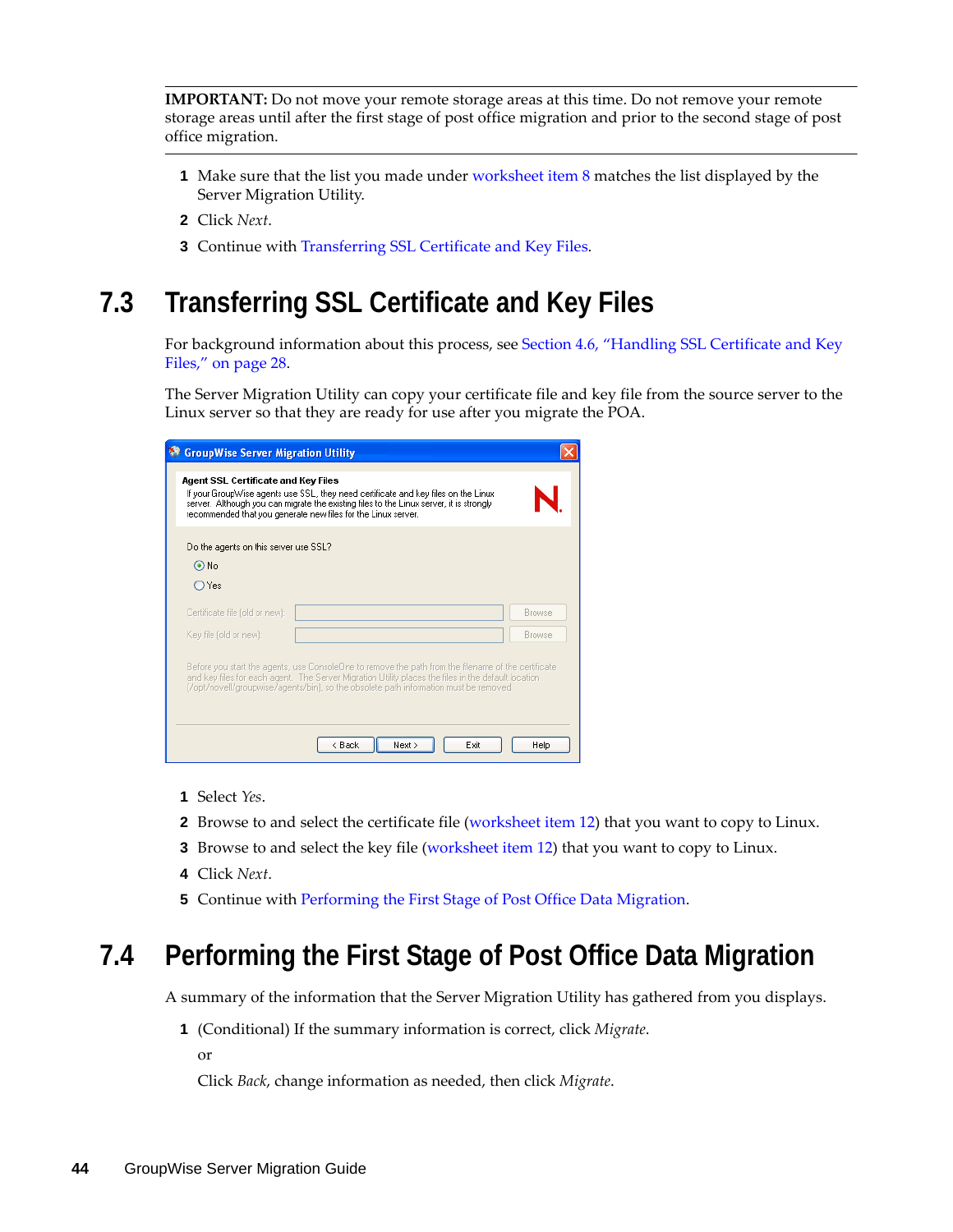When the migration starts, the First Data Migration page keeps you informed about the progress of the post office migration with messages similar to the following:

```
Creating directories on Linux server...
Copying files...
Installing files...
Creating source server mount on Linux server...
Migrating data...
Copying agent configuration to Linux server...
Configuring agents...
Removing mount point...
```
For details about what happens during the first stage, see [Section 1.3, "Post Office Migration](#page-11-0)  [Process," on page 12.](#page-11-0)

Depending on the size of the post office, the process can take several hours.

**2** (Conditional) If you need to halt the process, click *Stop*.

This returns you to the Summary page but does not delete files that have already been copied.

**3** Continue with [Testing the First Stage of Post Office Data Migration](#page-44-0).

## <span id="page-44-0"></span>**7.5 Testing the First Stage of Post Office Data Migration**

After the first stage of the post office migration is complete, the Server Migration Utility prompts you to test the migration.

| <sup>8</sup> GroupWise Server Migration Utility                                                                                                                                                                                              |
|----------------------------------------------------------------------------------------------------------------------------------------------------------------------------------------------------------------------------------------------|
| First Stage of Post Office Data Migration Complete<br>The post office data has been copied and the Linux Post Office Agent has been<br>started. Complete the following tasks before continuing:                                              |
| 1. Log in to a mailbox in the post office you have migrated to the Linux server to verify that the<br>Linux Post Office Agent is running.<br>2. Verify that the contents of the migrated mailbox match the contents of the original mailbox. |
|                                                                                                                                                                                                                                              |
| Exit<br>Help<br>< Back<br>Next >                                                                                                                                                                                                             |

**1** On the Windows workstation, log in to a migrated GroupWise mailbox.

Use the IP address of the destination Linux server and specify 1677 as the port number. This is the default POA client/server port number and is used by the Server Migration Utility when it configures the Linux POA. If you can log in and access the mailbox, it shows that the Linux POA is running for the migrated post office.

**2** Verify that the contents of the migrated mailbox match the contents of the original mailbox.

If they match, the copy operation was successful.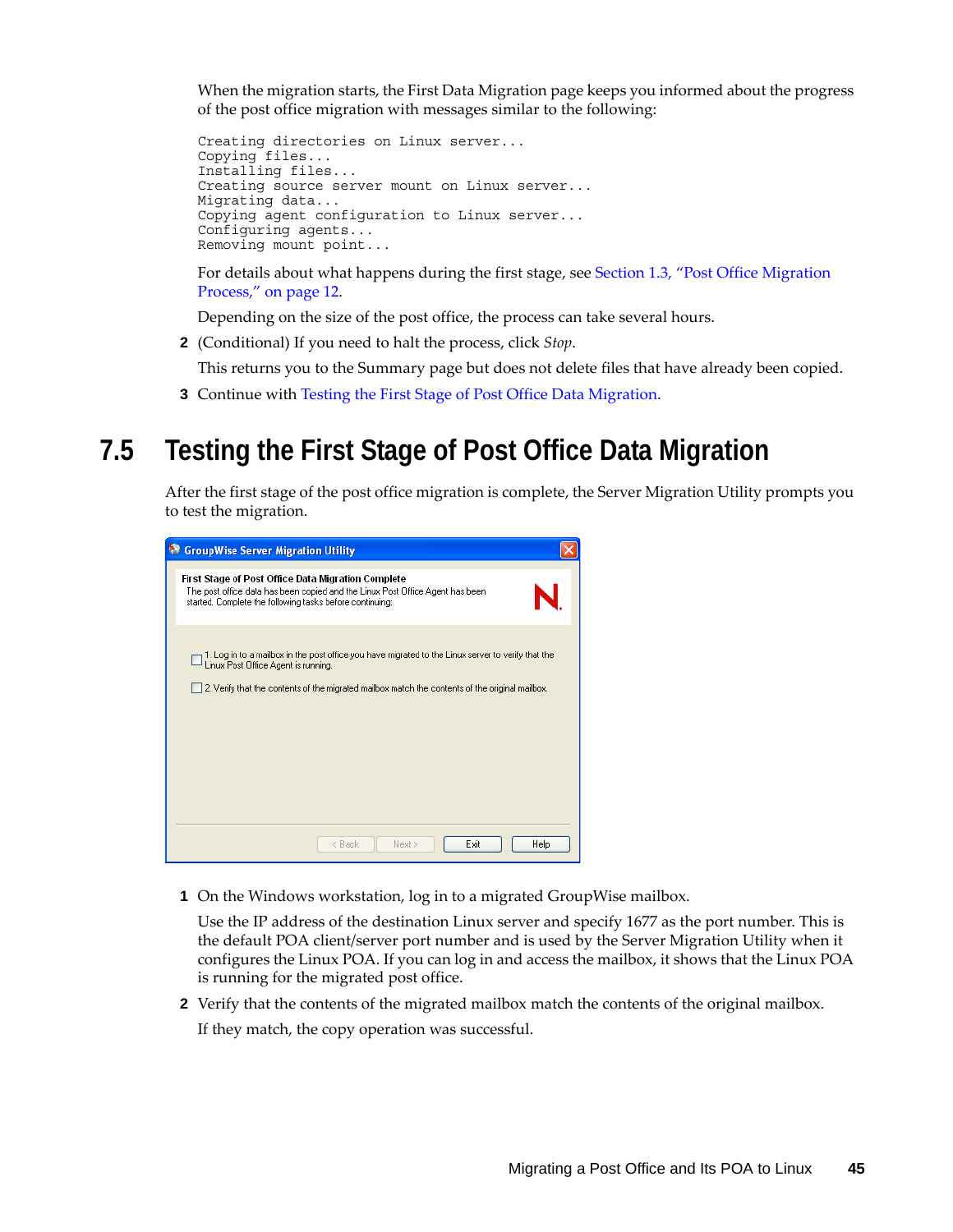If the first stage of the post office migration was not successful, review [Chapter 5, "Meeting](#page-32-0)  [Migration Prerequisites," on page 33,](#page-32-0) then repeat the migration. If the first stage of the migration is still not successful using the Server Migration Utility, you can migrate the post office manually, as described in [Chapter 11, "Manually Migrating a Post Office and Its POA to Linux,"](#page-74-0)  [on page 75.](#page-74-0)

**3** (Conditional) If the migration test was successful, select both check boxes on the First Stage of Post Office Data Migration Complete page, then click *Next*.

The Server Migration Utility stops the Linux POA in preparation for the second stage of the post office migration and displays a list of manual tasks for you to complete before it can start the second stage of the post office migration.

| <b>State CroupWise Server Migration Utility</b>                                                                                                                                                                                                                                                                                                                                                                                                                                                                                                                                                                                                                                                |  |
|------------------------------------------------------------------------------------------------------------------------------------------------------------------------------------------------------------------------------------------------------------------------------------------------------------------------------------------------------------------------------------------------------------------------------------------------------------------------------------------------------------------------------------------------------------------------------------------------------------------------------------------------------------------------------------------------|--|
| Preparation for Second Stage of Post Office Data Migration<br>Complete the following tasks before continuing with the second stage of the post<br>office migration:                                                                                                                                                                                                                                                                                                                                                                                                                                                                                                                            |  |
| 1. In ConsoleOne, change the UNC path of the post office, change the Post Office Agent<br>platform, and remove any non-Linux paths from the Post Office Agent object properties<br>2. Move any remote document storage areas and update the paths in ConsoleOne. See<br>documentation for instructions for "Handling Remote Document Storage Areas".<br>3. If using WebAccess, modify the "Post Office Links" in ConsoleOne to the new post office<br>location.<br>4. In ConsoleOne, change the IP address for the Post Office Agent<br>5. At the Message Transfer Agent console on the source server, verify that the changes have<br>been replicated<br>6. Stop the source Post Office Agent |  |
| Exit<br>< Back<br>Next ><br>Help                                                                                                                                                                                                                                                                                                                                                                                                                                                                                                                                                                                                                                                               |  |

- **4** Leave the Server Migration Utility running while you perform the list of tasks.
- **5** Continue with [Modifying Configuration Information in ConsoleOne](#page-45-0) to perform the tasks.

# <span id="page-45-0"></span>**7.6 Modifying Configuration Information in ConsoleOne**

**IMPORTANT:** Do not proceed with the following steps unless you are ready to stop the original POA on the source server for the last time.

- **1** Start ConsoleOne on Windows.
- **2** Connect to the domain that owns the migrated post office.
- **3** Perform the following modifications to GroupWise objects:
	- [Section 7.6.1, "Reconfiguring the Migrated Post Office," on page 47](#page-46-0)
	- [Section 7.6.2, "Reconfiguring the Migrated POA," on page 47](#page-46-1)
	- [Section 7.6.3, "Handling Remote Document Storage Areas," on page 47](#page-46-2)
	- ["Reconfiguring Remote Document Storage Areas" on page 48](#page-47-0)
	- [Section 7.6.4, "Reconfiguring SSL Settings," on page 48](#page-47-1)
	- [Section 7.6.5, "Updating Post Office Links for WebAccess," on page 49](#page-48-0)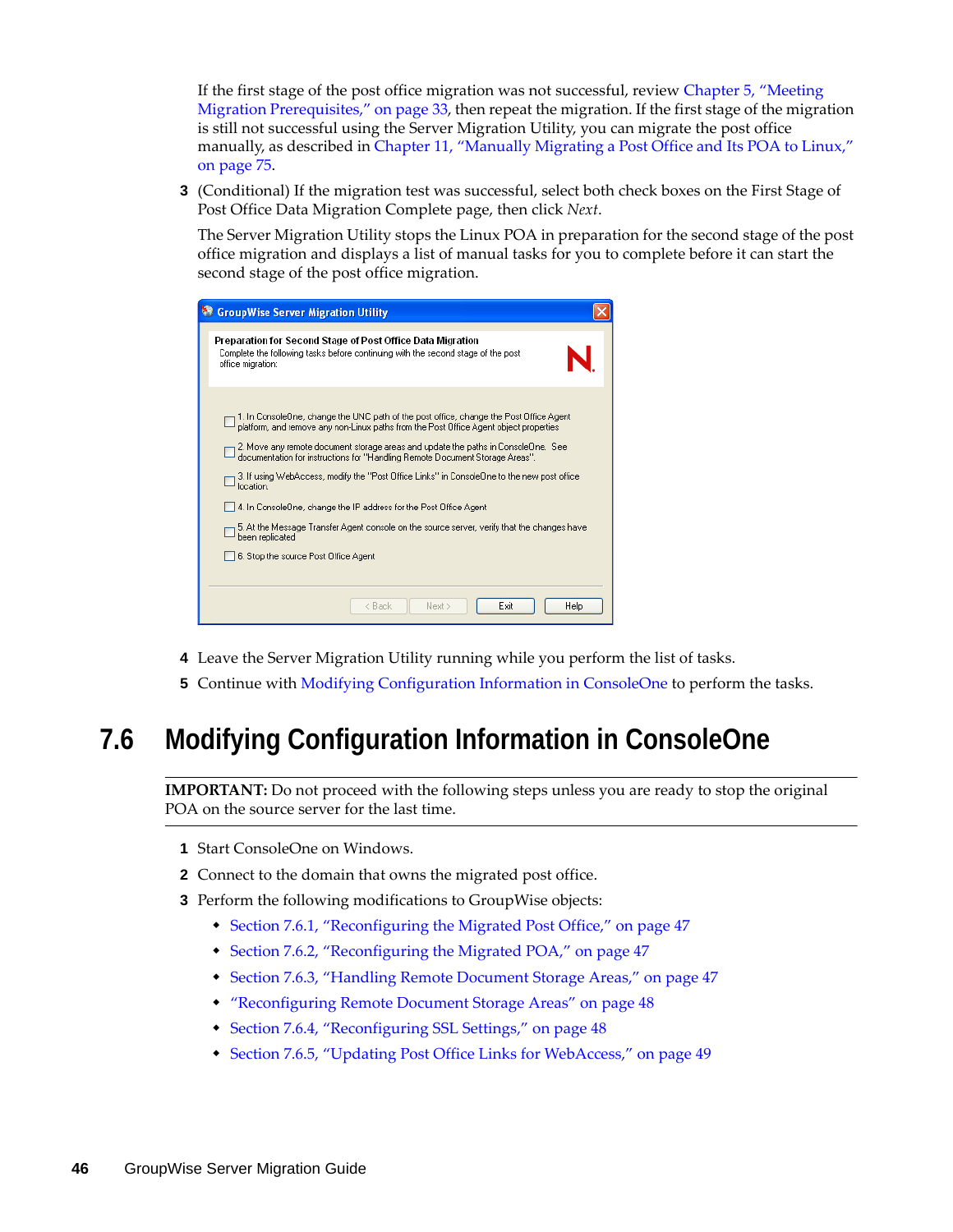- [Section 7.6.6, "Updating the POA IP Address," on page 49](#page-48-1)
- [Section 7.6.7, "Verifying the Post Office Configuration Changes," on page 49](#page-48-2)
- **4** When you are finished working in ConsoleOne and have verified your configuration changes, skip to [Section 7.7, "Stopping the Original POA on the Source Server," on page 50.](#page-49-0)

#### <span id="page-46-0"></span>**7.6.1 Reconfiguring the Migrated Post Office**

- **1** Browse to and right-click the Post Office object, then click *Properties*.
- **2** Click *GroupWise > Identification*.
- **3** In the *UNC Path* field, change the path to the location on the destination Linux server where you copied the post office. For example:

\\linuxsvr3\gwsystem\research

For a Linux server, ConsoleOne interprets the UNC path as a Linux path. Do not put a Linux path with front slashes in the *UNC Path* field, because backslashes are expected.

- **4** Click *OK* to save the new Linux path information for the post office.
- **5** Continue with [Reconfiguring the Migrated POA.](#page-46-1)

#### <span id="page-46-1"></span>**7.6.2 Reconfiguring the Migrated POA**

- **1** In ConsoleOne, browse to and right-click the POA object for the post office, then click *Properties*.
- **2** Click *GroupWise > Identification*.
- **3** In the *Platform* field, select *Linux*, then click *Apply*.
- **4** Click *GroupWise > Log Settings*.
- **5** Make sure that the *Log File Path* field is empty so that the Linux POA creates its log files in the default location (/var/log/novell/groupwise/*post\_office\_name*.poa) on the Linux server.
- **6** Click *OK* to save the configuration information for the Linux POA.
- **7** (Conditional) If you need to copy document storage areas to the Linux server, continue with [Handling Remote Document Storage Areas.](#page-46-2)

or

Skip to [Section 7.6.7, "Verifying the Post Office Configuration Changes," on page 49](#page-48-2).

#### <span id="page-46-2"></span>**7.6.3 Handling Remote Document Storage Areas**

For background information about this process, see [Section 4.4.3, "Remote Document Storage Areas](#page-26-0)  [for a Post Office," on page 27](#page-26-0).

If the Server Migration Utility detected one or more remote document storage areas belonging to a post office, it provided a list of their locations as described in [Section 7.2, "Verifying Remote](#page-42-0)  [Document Storage Areas," on page 43.](#page-42-0) At this point, you must physically move the remote document storage areas to their new locations on the Linux server and reconfigure their associated Library objects for the new locations.

- ["Moving Remote Document Storage Areas" on page 48](#page-47-2)
- ["Reconfiguring Remote Document Storage Areas" on page 48](#page-47-0)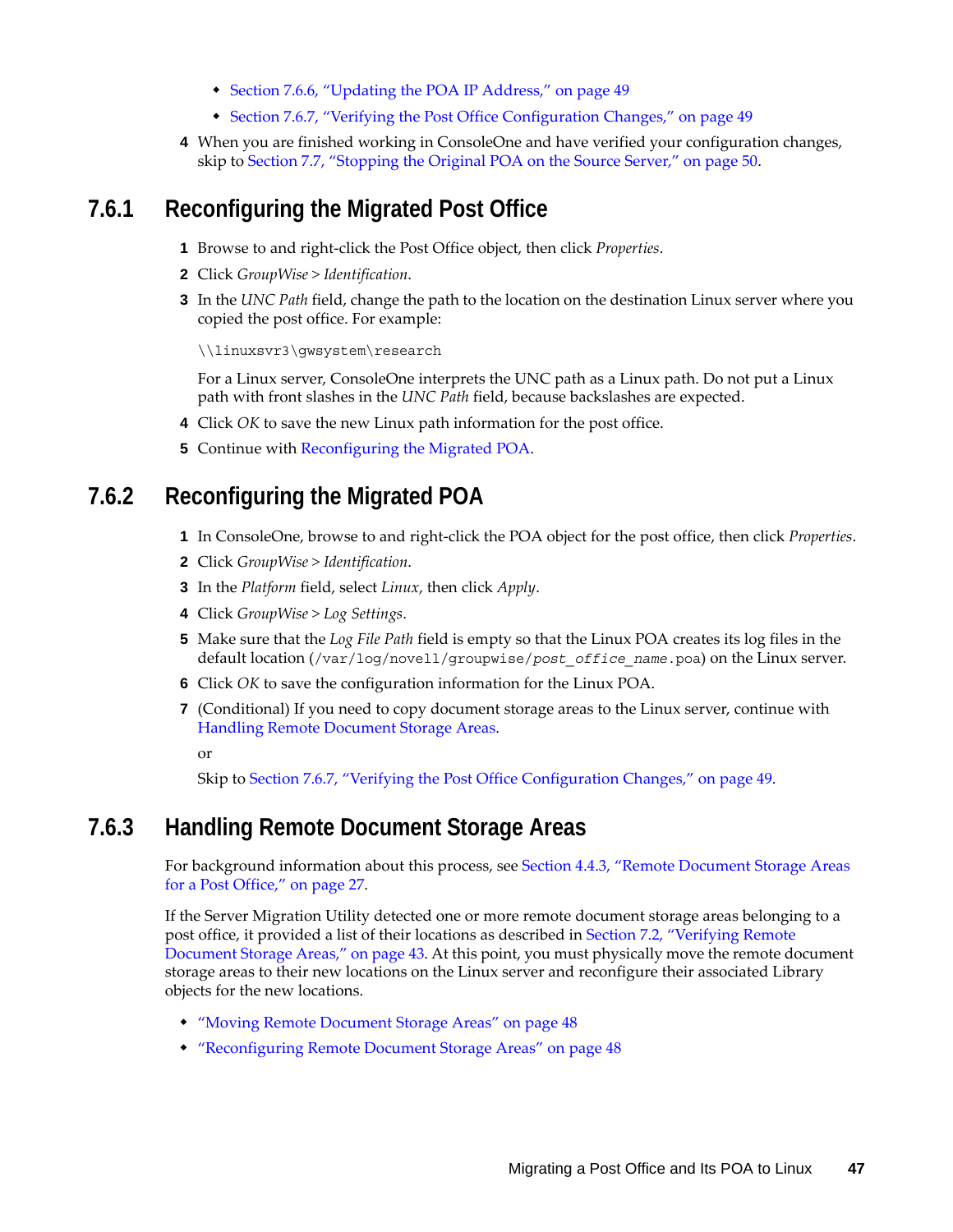#### <span id="page-47-2"></span>**Moving Remote Document Storage Areas**

**1** Mount each remote document storage area to the Linux server where you want the remote document storage area to reside.

If you need help with a mount command, see [Section 1.1, "Mount Commands," on page 11](#page-10-0) to review the mount commands used by the Server Migration Utility.

**2** On the Linux server, change to the directory where you had the Server Migration Utility store the Linux RPMs during the migration (worksheet item 7)

The default location is /tmp/groupwise/software/bin. At this point in the migration process, the GroupWise Database Copy utility (DBCopy) has been installed, so you can use it to manually copy the remote document storage areas.

**3** Copy each remote document storage area to its planned destination [\(worksheet item 8](#page-26-0)), using the following dbcopy command:

./dbcopy -m -b /storage area directory /destination directory

The -m switch indicates that DBCopy is being used for migration to Linux.The -b switch indicates that DBCopy is being used to migrate a documentation storage area containing document BLOB (binary large object) files.

**4** Continue with [Reconfiguring Remote Document Storage Areas.](#page-47-0)

#### <span id="page-47-0"></span>**Reconfiguring Remote Document Storage Areas**

- <span id="page-47-5"></span>**1** In ConsoleOne, browse to and right-click a Library object for the post office, then click *Properties*.
- **2** Click *GroupWise > Storage Areas*.
- <span id="page-47-3"></span>**3** Select a storage area, then click *Edit*.
- <span id="page-47-4"></span>**4** In the *Linux Path* field, specify the full path for the remote document storage area, then click *OK*. Do not edit the UNC path. Editing the UNC path might cause the path format to become invalid.
- **5** Repeat [Step 3](#page-47-3) and [Step 4](#page-47-4) for each storage area in the list, then click *OK*.
- <span id="page-47-6"></span>**6** Repeat [Step 1](#page-47-5) through [Step 6](#page-47-6) for each library in the post office.
- **7** Continue with [Reconfiguring SSL Settings](#page-47-1).

#### <span id="page-47-1"></span>**7.6.4 Reconfiguring SSL Settings**

If you have not already followed the general instructions in [Section 4.6, "Handling SSL Certificate](#page-27-0)  [and Key Files," on page 28:](#page-27-0)

If you have not already followed the general instructions in [Section 4.6, "Handling SSL Certificate](#page-27-0)  [and Key Files," on page 28:](#page-27-0)

- **1** In ConsoleOne, browse to and right-click the POA object for the post office, then click *Properties*.
- **2** Click *GroupWise > SSL Settings*.
- **3** In the *Certificate file* field, change the path to the location of the certificate file on the destination Linux server. For example:

/opt/novell/groupwise/agents/bin/*certificate\_file\_name.crt*

**4** In the *SSL key file* field, change the path to the location of the SSL key file on the destination Linux server. For example:

/opt/novell/groupwise/agents/bin/*key\_file\_name.key*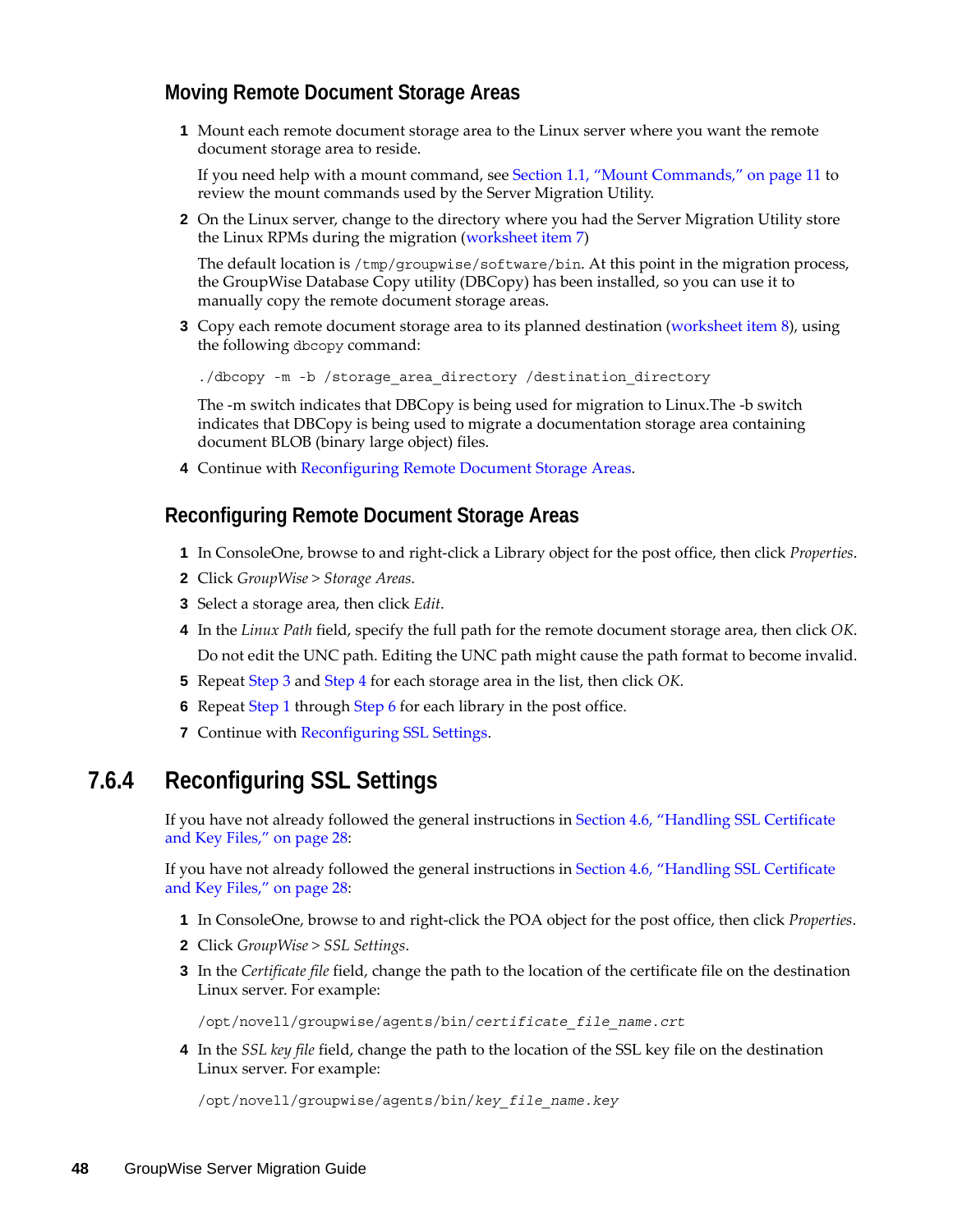- **5** Click *OK* to save the changes.
- **6** (Conditional) If you are using WebAccess, continue with [Updating Post Office Links for](#page-48-0)  [WebAccess.](#page-48-0)

or

Skip to [Section 7.6.6, "Updating the POA IP Address," on page 49](#page-48-1).

#### <span id="page-48-0"></span>**7.6.5 Updating Post Office Links for WebAccess**

- **1** In ConsoleOne, browse to and right-click the WebAccess object, then click *Properties*.
- **2** Click *Post Office Links*.
- **3** Select the appropriate post office and click *Edit Link*.
- **4** Select an *Access Mode* from the drop-down menu.
- **5** Fill in the required information for your new post office location.
- **6** Click *OK* twice to save your new settings.
- **7** Continue with [Updating the POA IP Address](#page-48-1).

### <span id="page-48-1"></span>**7.6.6 Updating the POA IP Address**

Updating the POA IP address must be the last configuration change you make in ConsoleOne. After you change the IP address, the POA can no longer communicate with the MTA because it is no longer using the IP address that the MTA is configured to expect.

- **1** In ConsoleOne, browse to and right-click the POA object for the post office, then click *Properties*.
- **2** Click *GroupWise > Network Address*.
- **3** In the *TCP/IP Address* field, specify the IP address of the destination Linux server.
- **4** Click *OK* to save the new IP address.
- **5** Continue with [Verifying the Post Office Configuration Changes](#page-48-2).

#### <span id="page-48-2"></span>**7.6.7 Verifying the Post Office Configuration Changes**

You can verify that the configuration changes have been replicated to the domain at the POA Web console.

**1** Display the POA Web console for the original POA.

http://*source\_server\_address*:*port\_number*

For more information about the POA Web console, see ["Using the POA Web Console](http://www.novell.com/documentation/gw7/pdfdoc/gw7_admin/gw7_admin.pdf#A7u977y)" in "[Post](http://www.novell.com/documentation/gw7/pdfdoc/gw7_admin/gw7_admin.pdf#A84jmbe)  [Office Agent](http://www.novell.com/documentation/gw7/pdfdoc/gw7_admin/gw7_admin.pdf#A84jmbe)" in the *[GroupWise 7 Administration Guide](http://www.novell.com/documentation/gw7/pdfdoc/gw7_admin/gw7_admin.pdf#A2zvyc4)*.

**2** Click *MTP Status* to check the status of the link between the MTA for the domain and the original POA on the source NetWare or Windows server.

The *Receive* link should display *Closed* because the POA is now configured to communicate with the MTA on a new IP address.

**3** Continue with [Stopping the Original POA on the Source Server.](#page-49-0)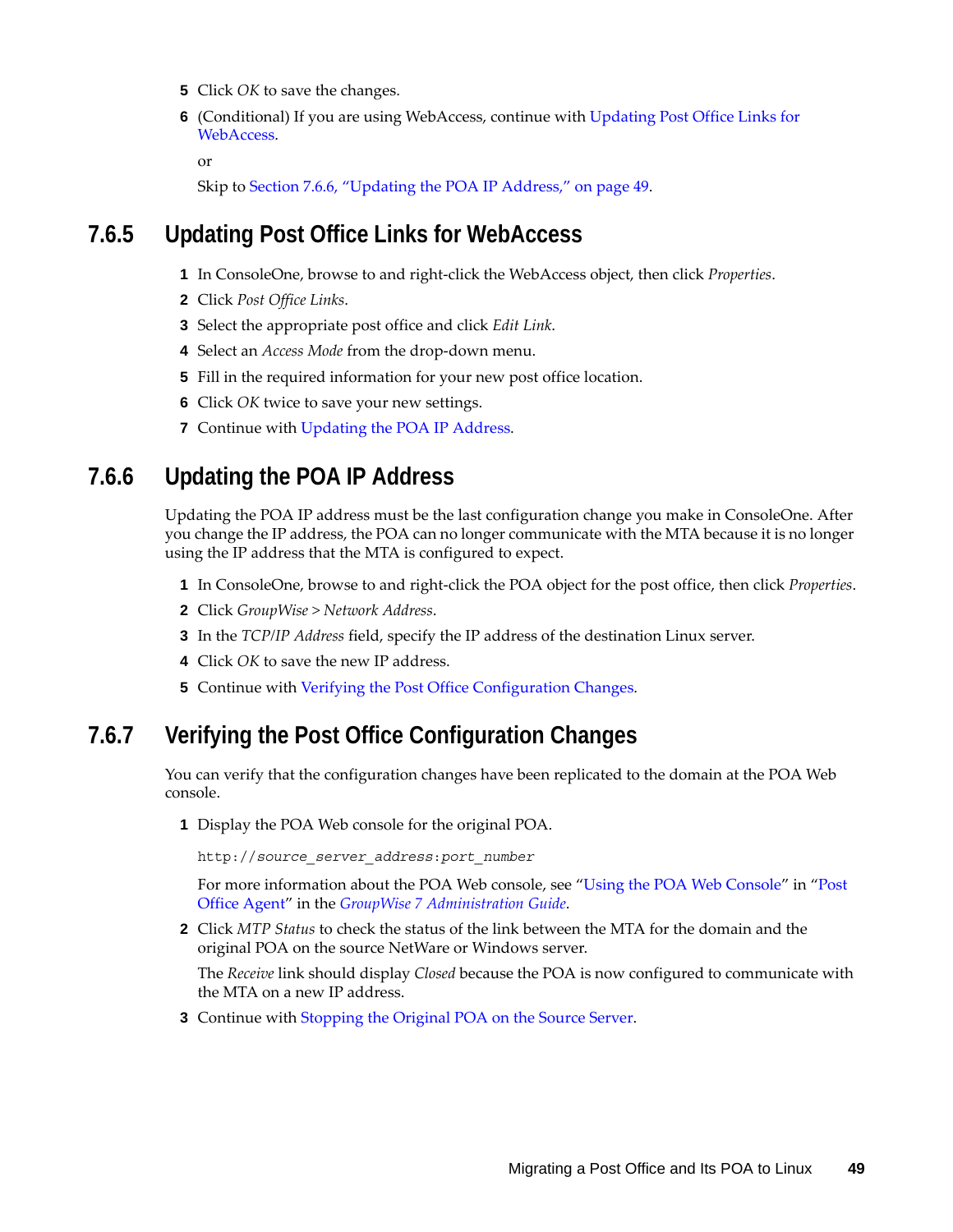# <span id="page-49-0"></span>**7.7 Stopping the Original POA on the Source Server**

Because you have migrated the post office to Linux, the original POA no longer has an active post office to service and the MTA can no longer communicate with it. Therefore, the original POA on the source server is no longer a necessary part of your GroupWise system.

- **1** Go to the source NetWare or Windows server where the original POA is still running.
- **2** Display the POA server console.
- **3** Stop the original POA on the source server.
- **4** Continue with [Performing the Second Stage of Post Office Data Migration.](#page-49-1)

## <span id="page-49-1"></span>**7.8 Performing the Second Stage of Post Office Data Migration**

**1** Return to the location where you are running the Server Migration Utility.

The Preparation for Second Stage of Post Office Data Migration page should still be displayed.

| <b>StroupWise Server Migration Utility</b>                                                                                                                                                                                                                                                                                                                                                                                                                                                                                                                                                                                                                                                     |
|------------------------------------------------------------------------------------------------------------------------------------------------------------------------------------------------------------------------------------------------------------------------------------------------------------------------------------------------------------------------------------------------------------------------------------------------------------------------------------------------------------------------------------------------------------------------------------------------------------------------------------------------------------------------------------------------|
| Preparation for Second Stage of Post Office Data Migration<br>Complete the following tasks before continuing with the second stage of the post<br>office migration:                                                                                                                                                                                                                                                                                                                                                                                                                                                                                                                            |
| 1. In ConsoleOne, change the UNC path of the post office, change the Post Office Agent<br>platform, and remove any non-Linux paths from the Post Office Agent object properties<br>2. Move any remote document storage areas and update the paths in ConsoleOne. See<br>documentation for instructions for "Handling Remote Document Storage Areas".<br>3. If using WebAccess, modify the "Post Office Links" in ConsoleOne to the new post office<br>location.<br>4. In ConsoleOne, change the IP address for the Post Office Agent<br>5. At the Message Transfer Agent console on the source server, verify that the changes have<br>been replicated<br>6. Stop the source Post Office Agent |
| Next ><br>Exit<br>Help<br>< Back                                                                                                                                                                                                                                                                                                                                                                                                                                                                                                                                                                                                                                                               |

You should already have completed all of these tasks as described in [Section 7.6, "Modifying](#page-45-0)  [Configuration Information in ConsoleOne," on page 46.](#page-45-0)

**2** Select the check box for each task that you have completed, then click *Next* to continue with the second stage of the post office migration.

When the second stage of the post office migration starts, the Second Stage of Post Office Data Migration page keeps you informed about the progress of the migration with messages similar to the following:

Creating source server mount point...

Migrating data...

Removing mount point...

For details about what goes on during the second stage, see [Section 1.3, "Post Office Migration](#page-11-0)  [Process," on page 12.](#page-11-0)

**3** Continue with [Finishing the Post Office Migration](#page-50-0).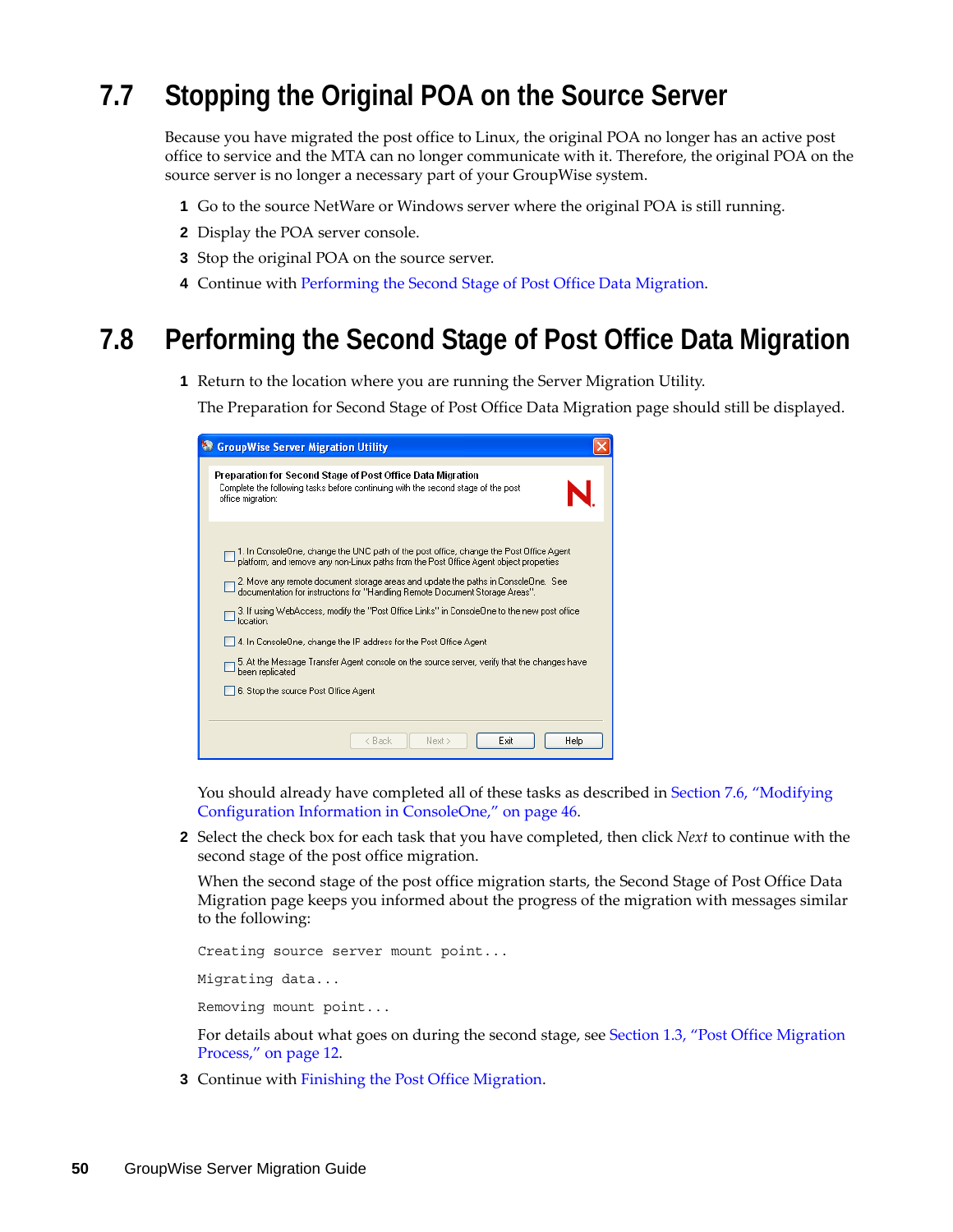# <span id="page-50-0"></span>**7.9 Finishing the Post Office Migration**

When the second stage is finished, the Server Migration Utility gives you the opportunity to start the Linux POA immediately.

| <b>StroupWise Server Migration Utility</b>                                                                                                                                                                                                                 |
|------------------------------------------------------------------------------------------------------------------------------------------------------------------------------------------------------------------------------------------------------------|
| <b>Post Office Migration Complete</b><br>When you start the Post Office Agent, users can access their mailboxes.                                                                                                                                           |
| The Post Office Agent will run as the root user by default. For security reasons, you should<br>configure it to run as a different user. Click Help for instructions, then start the Post Office Agent.<br>Start the Post Office Agent on the Linux server |
|                                                                                                                                                                                                                                                            |
| Migrate another domain or post office                                                                                                                                                                                                                      |
| Finish<br>Help                                                                                                                                                                                                                                             |

However, it is preferable to configure the Linux POA to run as a non-root user before you start it.

- **1** Access the Linux server, then follow the instructions in the following section of the *GroupWise Installation Guide* for your version of GroupWise.
	- GroupWise 2012: "Running the Linux GroupWise Agents as a Non-root User" in "Installing GroupWise Agents"
	- GroupWise 8: ["Running the Linux GroupWise Agents As a Non-root User"](http://www.novell.com/documentation/gw8/pdfdoc/gw8_install/gw8_install.pdf#bw8kalg) in "Installing [GroupWise Agents"](http://www.novell.com/documentation/gw8/pdfdoc/gw8_install/gw8_install.pdf#A8pam03)
	- GroupWise 7: ["Running the Linux GroupWise Agents as a Non-root User"](http://www.novell.com/documentation/gw7/pdfdoc/gw7_install/gw7_install.pdf#bw8kalg) in "Installing [GroupWise Agents"](http://www.novell.com/documentation/gw7/pdfdoc/gw7_install/gw7_install.pdf#A8pam03)
- **2** Return to the Server Migration Utility, then select *Start the Post Office Agent on the Linux Server*.
- **3** Click *Finish*.
- **4** Continue with [Post-Migration Tasks for a Post Office.](#page-50-1)

## <span id="page-50-1"></span>**7.10 Post-Migration Tasks for a Post Office**

**1** Check the Server Migration Utility log file to verify the success of the migration.

The log file is named gwsvrmig\_*mmddyyyy*\_*nnnn*.log and is found in the utility installation directory if the utility can write to that location. Otherwise, it is found in the /temp directory. It provides a migration summary and a listing of all actions taken by the Server Migration Utility.

- **2** (Conditional) If you see problems in the utility log file, check the GroupWise Database Copy utility (DBCopy) log file to obtain additional detail. The DBCopy log file is named *mmdd*gwbk.*nnn* and is found in the post office directory on the Linux server.
- **3** (Conditional) If you have problems starting the migrated POA, see [Appendix A,](#page-110-0)  ["Troubleshooting Post-Migration Problems," on page 111](#page-110-0).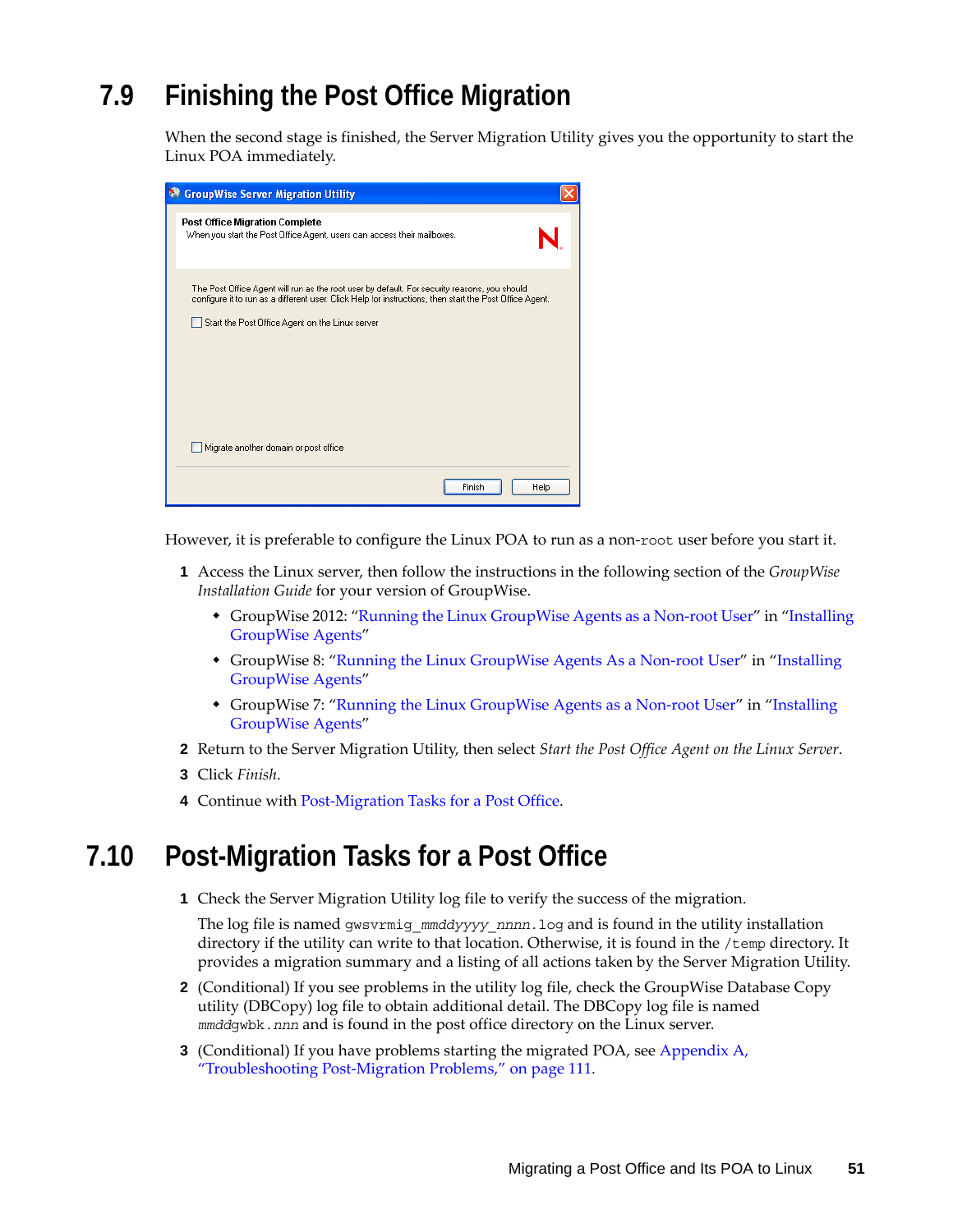- **4** (Conditional) If the post office migration is not successful using the Server Migration Utility, migrate the post office manually, as described in [Chapter 11, "Manually Migrating a Post Office](#page-74-0)  [and Its POA to Linux," on page 75.](#page-74-0)
- **5** Check the migrated POA startup file (*post\_office*.poa in the /opt/novell/groupwise/ agents/share directory on the Linux server) to see if any startup switches have been commented out during migration, and adjust them as needed, for the new Linux environment.

The Server Migration Utility comments out any startup switches whose values contain NetWare or Windows paths or the IP address of the source server.

- **6** Set up a GroupWise name server to help GroupWise clients connect to the new IP address, as described in the following section of the *GroupWise Administration Guide* for your version of GroupWise:
	- GroupWise 2012: "Simplifying Client/Server Access with a GroupWise Name Server" in "Post Office Agent"
	- GroupWise 8: ["Simplifying Client/Server Access with a GroupWise Name Server"](http://www.novell.com/documentation/gw8/pdfdoc/gw8_admin/gw8_admin.pdf#Hmlkfq3d) in "[Post](http://www.novell.com/documentation/gw8/pdfdoc/gw8_admin/gw8_admin.pdf#A84jmbe)  [Office Agent](http://www.novell.com/documentation/gw8/pdfdoc/gw8_admin/gw8_admin.pdf#A84jmbe)"
	- GroupWise 7: ["Simplifying Client/Server Access with a GroupWise Name Server"](http://www.novell.com/documentation/gw7/pdfdoc/gw7_admin/gw7_admin.pdf#Hmlkfq3d) in "[Post](http://www.novell.com/documentation/gw7/pdfdoc/gw7_admin/gw7_admin.pdf#A84jmbe)  [Office Agent](http://www.novell.com/documentation/gw7/pdfdoc/gw7_admin/gw7_admin.pdf#A84jmbe)"
- **7** (Conditional) If you copied remote document storage areas to the Linux server during the migration process, copy them again with a slightly different dbcopy command:

```
./dbcopy -m -i mm-dd-yyyy -b /storage_area_directory
                                           /destination_directory
```
This copies only the files that have been modified since you first copied the document storage area, like an incremental backup.

- **8** Review your scheduled backups to make sure that they are set to run correctly with the new system changes.
- **9** Make sure that your Restore Area is now available from the Linux POA.
- **10** (Conditional) If you want to use the Monitor Agent to monitor the migrated POA on Linux, migrate the Monitor Agent manually.

See [Chapter 15, "Manually Migrating Monitor to Linux," on page 101](#page-100-0).

- **11** (Conditional) If you want to migrate domains now, see [Chapter 8, "Migrating a Domain and Its](#page-52-0)  [Agents to Linux," on page 53.](#page-52-0)
- **12** When you are completely finished with your migration to Linux, see [Chapter 9, "What's Next,"](#page-66-0)  [on page 67](#page-66-0) for information about cleaning up the servers that you are no longer using for GroupWise.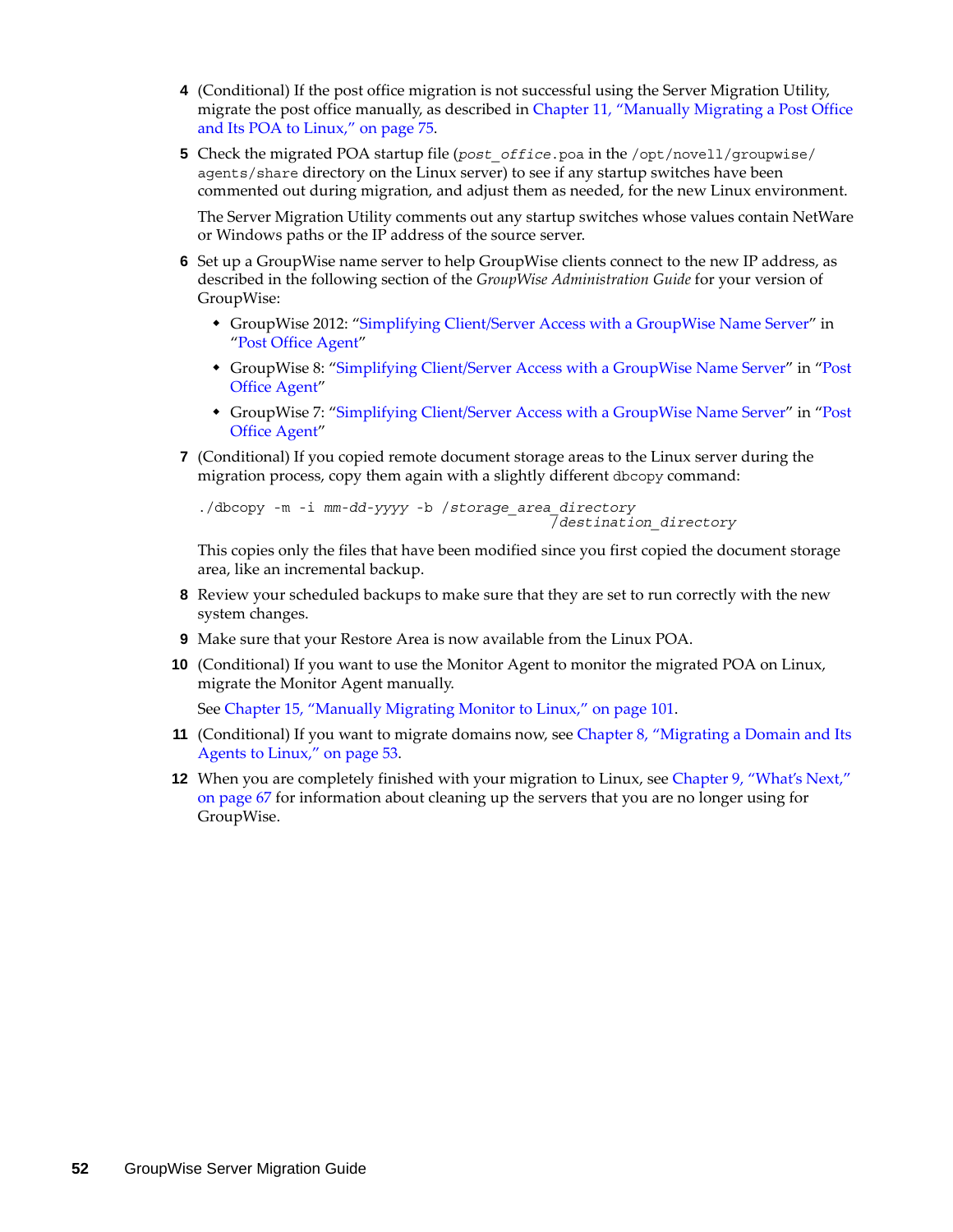## <span id="page-52-0"></span>8 <sup>8</sup>**Migrating a Domain and Its Agents to Linux**

The GroupWise Server Migration Utility helps you migrate a domain and its MTA to Linux.

- [Section 8.1, "Selecting a Domain to Migrate," on page 54](#page-53-0)
- [Section 8.2, "Selecting Additional Agents to Migrate," on page 55](#page-54-0)
- [Section 8.3, "Transferring SSL Certificate and Key Files," on page 56](#page-55-0)
- [Section 8.4, "Preventing an Internet Agent Port Conflict," on page 57](#page-56-0)
- [Section 8.5, "Modifying Configuration Information in ConsoleOne," on page 58](#page-57-0)
- [Section 8.6, "Stopping the Original Domain Agents on the Source Server," on page 61](#page-60-0)
- [Section 8.7, "Migrating the Domain Data," on page 61](#page-60-1)
- [Section 8.8, "Finishing the Domain Migration," on page 63](#page-62-0)
- [Section 8.9, "Manually Migrating the MTA Working Directory," on page 64](#page-63-0)
- [Section 8.10, "Post-Migration Tasks for a Domain," on page 64](#page-63-1)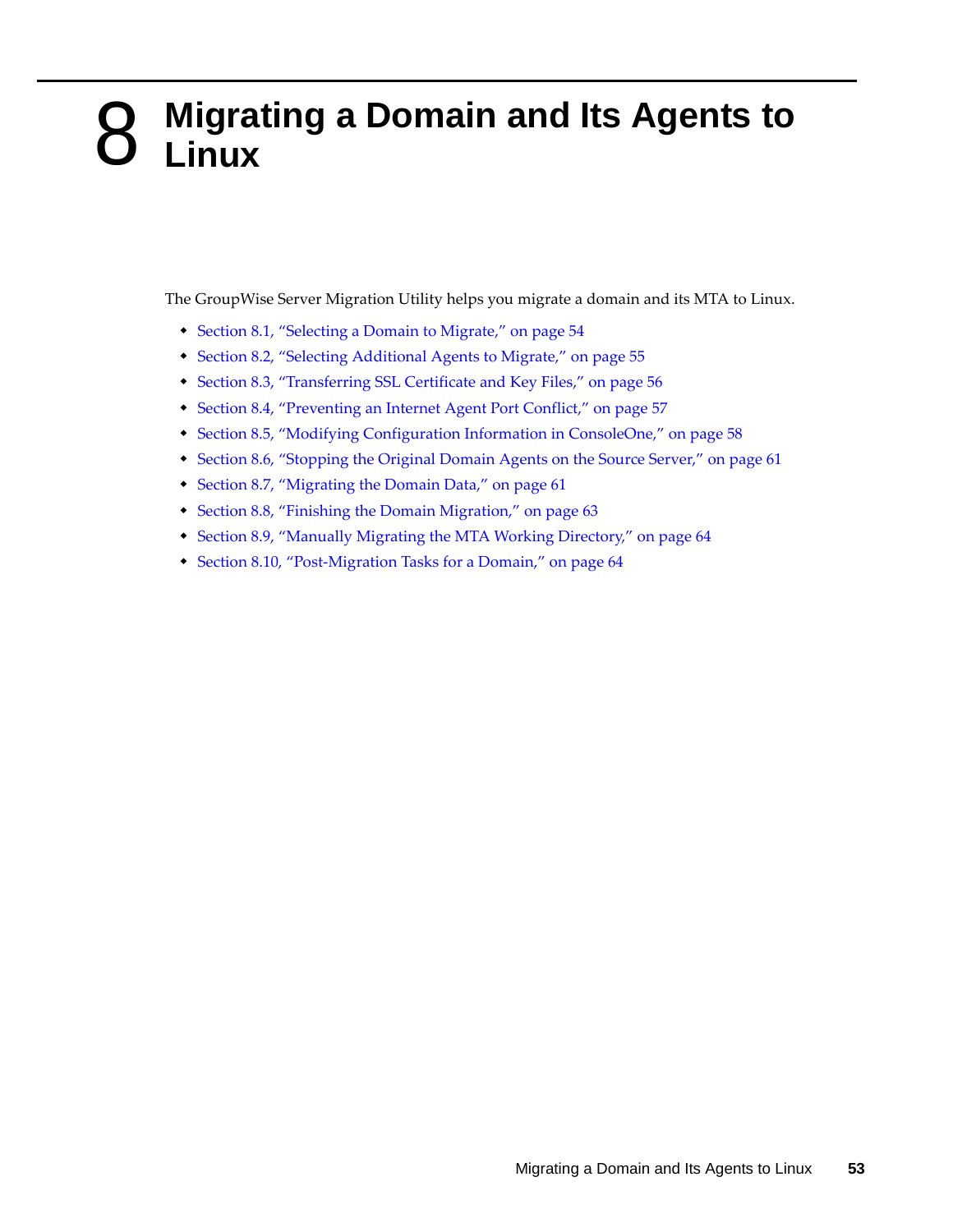# <span id="page-53-0"></span>**8.1 Selecting a Domain to Migrate**

**IMPORTANT:** If the domain has gateways, you should stop them before proceeding with the domain migration.

- **1** Start the Server Migration Utility and provide system information, as described in [Chapter 6,](#page-36-0)  ["Running the Server Migration Utility," on page 37](#page-36-0).
- **2** (Conditional) If you are migrating a domain on a NetWare server:
	- **2a** On the Component to Migrate page, click *Auto-Detect* to list identifiable post offices and domains.

| <b>GroupWise Server Migration Utility</b>                                                                                                                                                                                                                 |                                                                             |
|-----------------------------------------------------------------------------------------------------------------------------------------------------------------------------------------------------------------------------------------------------------|-----------------------------------------------------------------------------|
| <b>Component to Migrate</b><br>Click Auto-Detect [supported on NetWare only] to list the existing domains and post<br>offices on the source server, or click a button to add them manually.<br>Then select one domain or post office to migrate to Linux. |                                                                             |
| dev (Post Office)<br>$\left( \bullet \right)$<br>└ Post Office Agent<br>O (C) provo1 (Domain)<br>Message Transfer Agent<br>Post Office Agent                                                                                                              | Auto-Detect<br>Add Domain<br>Add Post Office<br>Add Agent<br>Edit<br>Remove |
| Source database path: \\jbd-nw\sys\gwsystem\dev\<br>Destination path: /var/opt/novell/groupwise/mail/dev/                                                                                                                                                 |                                                                             |
| < Back<br>Next >                                                                                                                                                                                                                                          | Exit<br>Help                                                                |

- **2b** (Conditional) If you want to change the domain destination from the default /var/opt/ novell/groupwise/mail:
	- **2b1** Select the domain, then click *Edit*.
	- **2b2** In the *Destination Path* field, specify the full path to the domain directory (worksheet item 9).
	- **2b3** Click *OK* to return to the Component to Migrate page.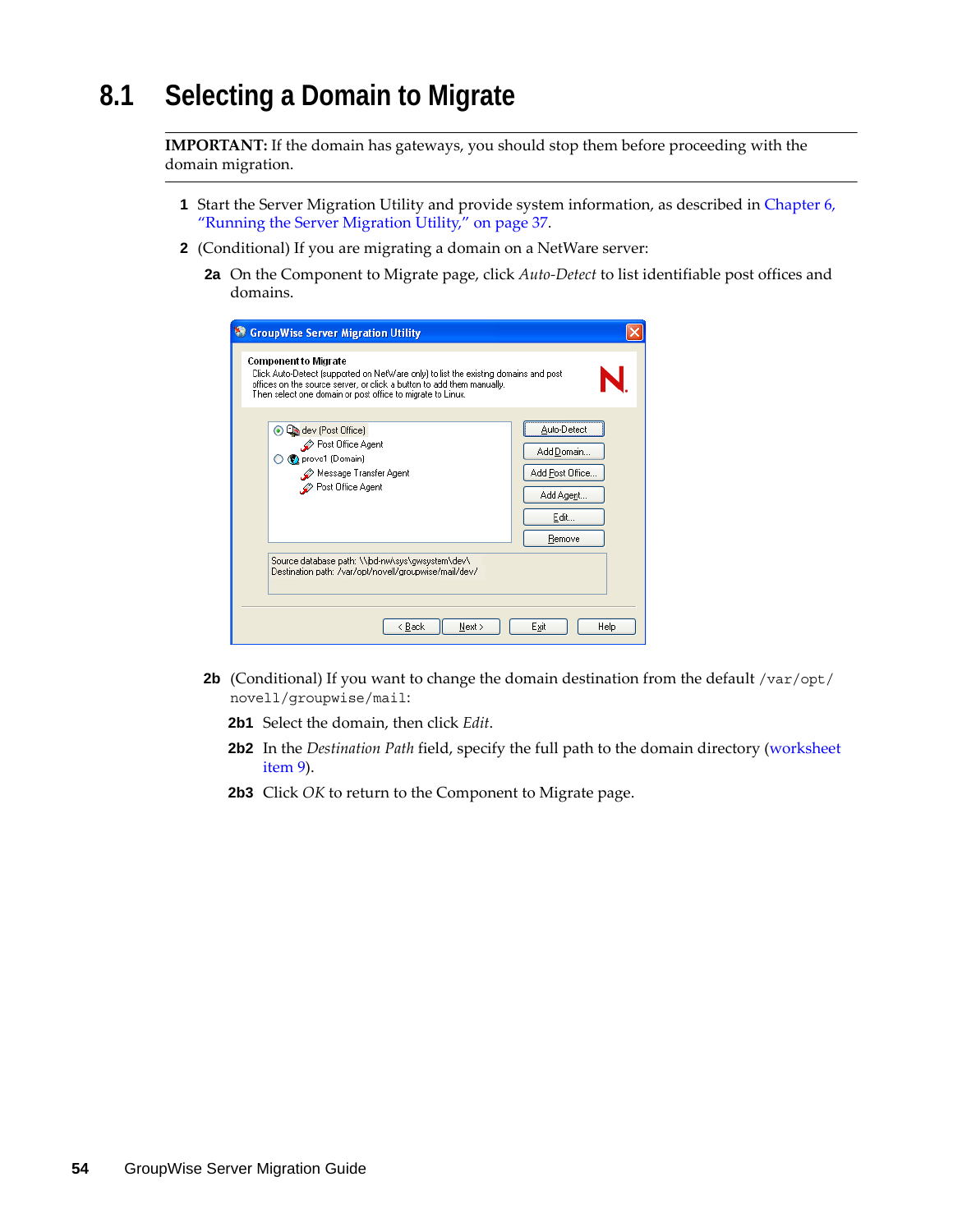- **3** (Conditional) If you are migrating a domain on a Windows server, or if the *Auto-Detect* feature did not identify any domains on your NetWare server:
	- **3a** Click *Add Domain*.

| <b>Add Domain</b>                                                |        |
|------------------------------------------------------------------|--------|
| Source database                                                  |        |
| Source database path:                                            |        |
|                                                                  | Browse |
| Existing MTA startup file:                                       |        |
|                                                                  | Browse |
| If the startup file is not specified, a new one will be created. |        |
| Migration destination                                            |        |
| /var/opt/novell/groupwise/mail<br>Destination path:              |        |
|                                                                  |        |
| Cancel<br>OΚ                                                     | Help   |

- **3b** Provide the requested information about the domain and its MTA (worksheet item 9).
- **3c** Click *OK* to return to the Component to Migration page.

The domain and MTA that you identified are now listed.

If you receive an error indicating that the startup path does not match the database source path, edit the MTA startup file (*domain*.mta) and modify the [/home](http://www.novell.com/documentation/gw7/pdfdoc/gw7_admin/gw7_admin.pdf#A532176) switch to use a UNC path (\\*server*\*volume*\*path*) instead of a mapped drive path (*drive*:\*path*).

- **3d** Select the domain to migrate.
- **4** (Conditional) If the domain has a GWIA or a WebAccess Agent, continue with [Selecting](#page-54-0)  [Additional Agents to Migrate.](#page-54-0)

or

Click *Next*, then skip to [Section 8.3, "Transferring SSL Certificate and Key Files," on page 56.](#page-55-0)

## <span id="page-54-0"></span>**8.2 Selecting Additional Agents to Migrate**

If the domain has agents in addition to the MTA:

<span id="page-54-1"></span>**1** Click *Add Agent*.

| <b>Add Agent</b> |              |        |
|------------------|--------------|--------|
| Agent type:      | v            |        |
| Startup file:    |              | Browse |
|                  | Cancel<br>OK | Help   |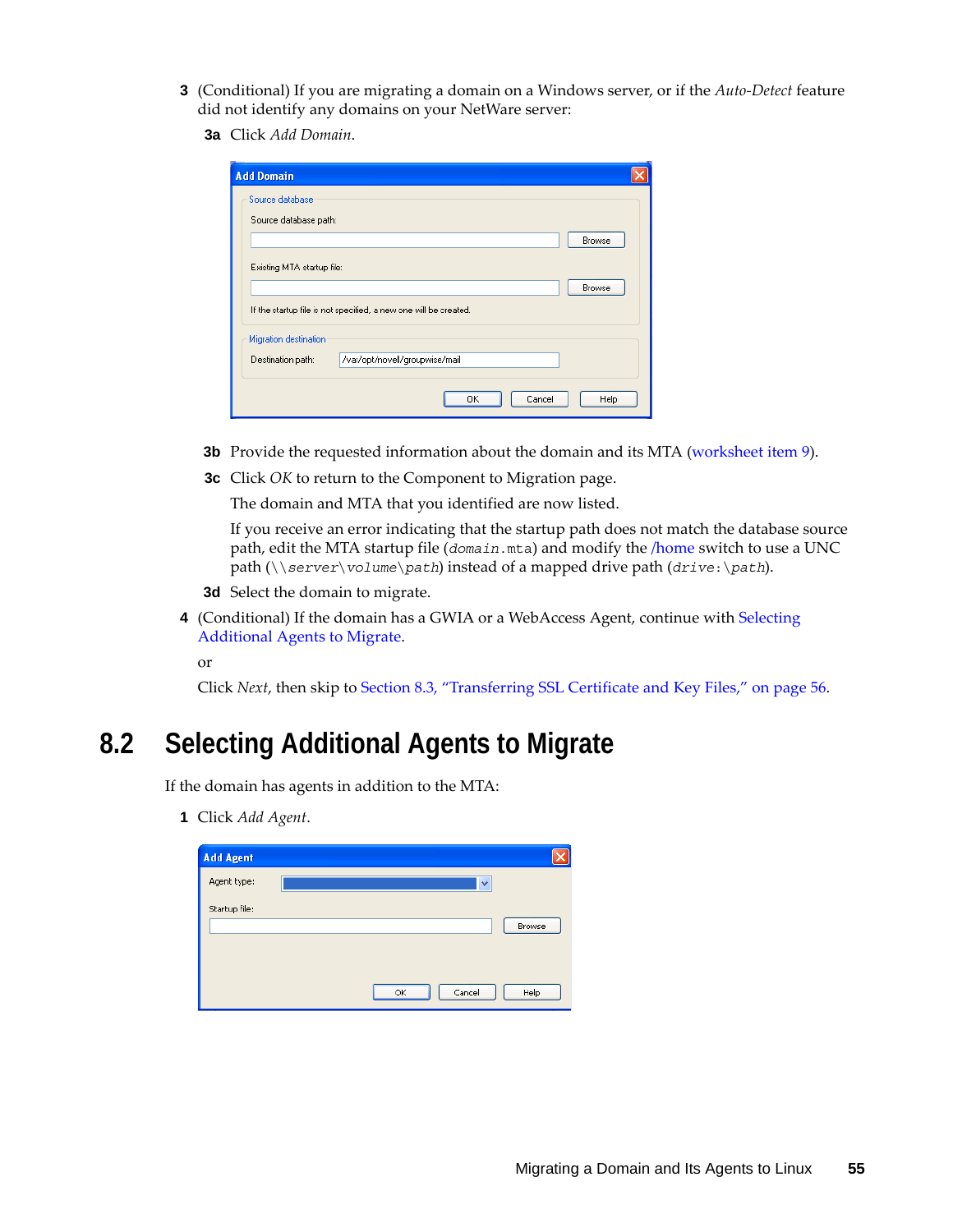**2** In the *Agent Type* drop-down list, select the type of agent to add (*Internet Agent* or *WebAccess Agent*).

**NOTE:** The WebAccess Agent is not part of GroupWise 2012, but is part of earlier GroupWise versions.

- **3** In the *Startup File* field, browse to and select the agent startup file ([worksheet item 10](#page-25-0) or worksheet item 11).
- <span id="page-55-1"></span>**4** Click *OK*.
- **5** (Conditional) If you need to add another agent for the domain, repeat [Step 1](#page-54-1) through [Step 4](#page-55-1).
- **6** When all domain agents are listed, click *Next*.
- **7** Continue with [Transferring SSL Certificate and Key Files.](#page-43-0)

## <span id="page-55-0"></span>**8.3 Transferring SSL Certificate and Key Files**

For background information about this process, see [Section 4.6, "Handling SSL Certificate and Key](#page-27-0)  [Files," on page 28](#page-27-0).

The Server Migration Utility can copy your certificate file and key file from the source server to the Linux server so that they are ready for use after you migrate the agents.

| <b>State CroupWise Server Migration Utility</b>                                                                                                                                                                                                                                                                                      |        |
|--------------------------------------------------------------------------------------------------------------------------------------------------------------------------------------------------------------------------------------------------------------------------------------------------------------------------------------|--------|
| Agent SSL Certificate and Key Files<br>If your GroupWise agents use SSL, they need certificate and key files on the Linux<br>server. Although you can migrate the existing files to the Linux server, it is strongly<br>recommended that you generate new files for the Linux server.                                                |        |
| Do the agents on this server use SSL?                                                                                                                                                                                                                                                                                                |        |
| $\odot$ No                                                                                                                                                                                                                                                                                                                           |        |
| $\bigcirc$ Yes                                                                                                                                                                                                                                                                                                                       |        |
| Certificate file (old or new):                                                                                                                                                                                                                                                                                                       | Browse |
| Key file (old or new):                                                                                                                                                                                                                                                                                                               | Browse |
| Before you start the agents, use ConsoleOne to remove the path from the filename of the certificate<br>and key files for each agent. The Server Migration Utility places the files in the default location<br>(/opt/novell/groupwise/agents/bin), so the obsolete path information must be removed.<br>Next ><br>$\leq$ Back<br>Exit | Help   |

- **1** Select *Yes*.
- **2** Browse to and select the certificate file (worksheet item 12) that you want to copy to Linux.
- **3** Browse to and select the key file (worksheet item 12) that you want to copy to Linux.
- **4** Click *Next*.
- **5** (Conditional) If you are migrating the GWIA, continue with [Preventing an Internet Agent Port](#page-56-0)  [Conflict](#page-56-0).

or

Skip to [Section 8.5, "Modifying Configuration Information in ConsoleOne," on page 58.](#page-57-0)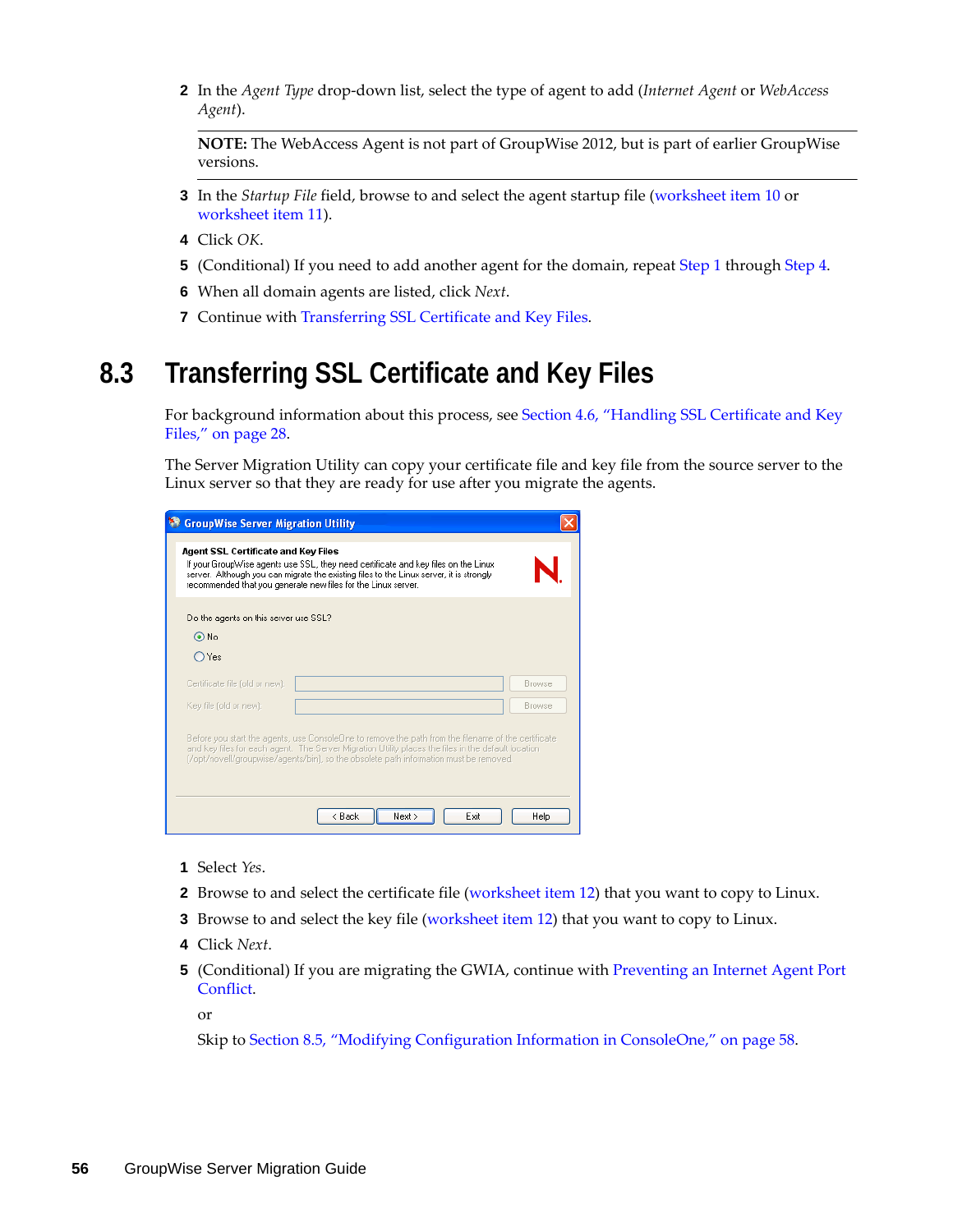# <span id="page-56-0"></span>**8.4 Preventing an Internet Agent Port Conflict**

For background information about this issue, see [Section 4.5, "Handling the Potential Internet Agent](#page-27-1)  [Port Conflict," on page 28.](#page-27-1)

If you are migrating the GWIA, the Server Migration Utility helps you avoid a potential port or IP address conflict between the GWIA and Postfix, a common Linux mail program.

| <b>GroupWise Server Migration Utility</b>                                                                                                                                                                                                                                     |
|-------------------------------------------------------------------------------------------------------------------------------------------------------------------------------------------------------------------------------------------------------------------------------|
| Internet Agent Port Conflict<br>Postfix is a common Linux e-mail program that uses port 25. The Internet Agent also<br>uses port 25. To resolve this port conflict, you can bind the Internet Agent to a<br>specific address, or you can disable Postfix on the Linux server. |
| How do you want to resolve the port conflict between the Internet Agent and Postfix?<br>◉ Bind the Internet Agent to the address:<br>◯ I have disabled Postfix on the Linux server, or I will disable it before starting the Internet Agent                                   |
| < Back<br>Next ><br>Exit<br>Help                                                                                                                                                                                                                                              |

**1** Specify the IP address of the Linux server (worksheet item 10)

or

Select *I have disabled Postfix on the Linux server.*

If you select this option, make sure that Postfix is disabled. If it is not, the GWIA cannot start at the end of the migration process. If you did not disable Postfix during the planning stage, see [Section 4.5, "Handling the Potential Internet Agent Port Conflict," on page 28.](#page-27-1)

**2** Click *Next* to display a list of manual tasks for you to complete before the Server Migration Utility can start the domain migration.

| <b>GroupWise Server Migration Utility</b>                                                                                                                                                                                                                                                                                                                                                                                                                                                                                                                  |
|------------------------------------------------------------------------------------------------------------------------------------------------------------------------------------------------------------------------------------------------------------------------------------------------------------------------------------------------------------------------------------------------------------------------------------------------------------------------------------------------------------------------------------------------------------|
| Domain Preparation<br>Complete the following tasks to prepare the domain for migration.                                                                                                                                                                                                                                                                                                                                                                                                                                                                    |
| 1. If migrating WebAccess or GWIA with the domain, change the agent platform and IP address<br>for these agents.<br>2. In ConsoleOne, change the UNC path for the domain, change the agent platform, and<br>remove any non-Linux paths from the agent object properties<br>3. In ConsoleOne, change the IP address for the Message Transfer Agent (as well as any other<br>agents you are migrating).<br>4. Verify that the changes have been replicated<br>5. Stop the source Message Transfer Agent (as well as any other agents that you are migrating) |
| < Back<br>Exit<br>Next ><br>Help                                                                                                                                                                                                                                                                                                                                                                                                                                                                                                                           |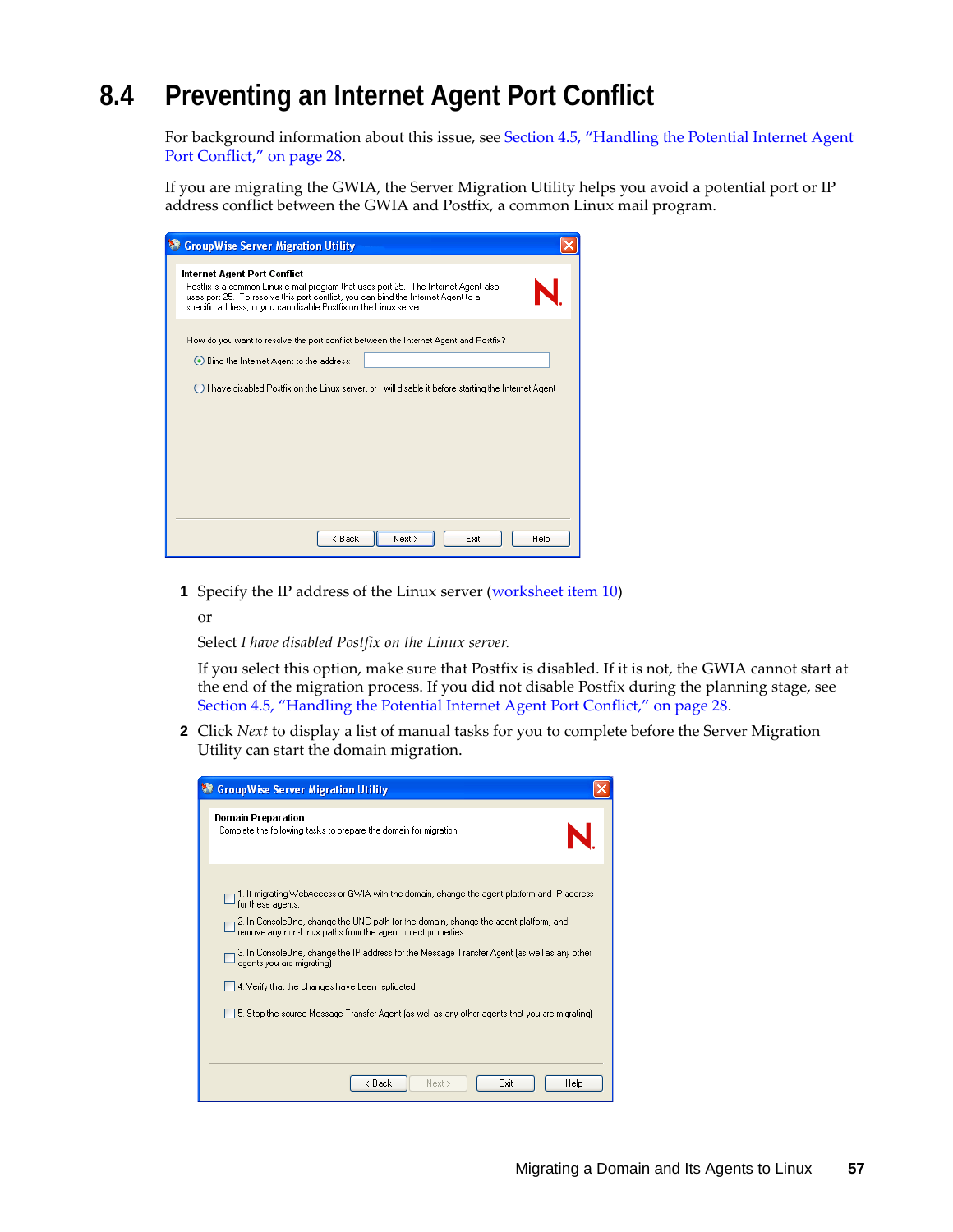- **3** Leave the Server Migration Utility running while you perform the list of tasks.
- **4** Continue with [Modifying Configuration Information in ConsoleOne](#page-57-0).

## <span id="page-57-0"></span>**8.5 Modifying Configuration Information in ConsoleOne**

**IMPORTANT:** Do not proceed with the following steps unless you are ready to stop the original domain agents on the source server for the last time.

- **1** Start ConsoleOne on Windows.
- **2** Connect to the source domain.
- **3** Perform the following modifications: to GroupWise objects:
	- [Section 8.5.1, "Reconfiguring the Internet Agent," on page 58](#page-57-1)
	- [Section 8.5.2, "Reconfiguring the WebAccess Agent," on page 58](#page-57-2)
	- [Section 8.5.3, "Reconfiguring SSL Settings," on page 59](#page-58-0)
	- [Section 8.5.4, "Reconfiguring the MTA," on page 59](#page-58-1)
	- [Section 8.5.5, "Reconfiguring the Domain," on page 60](#page-59-0)
	- [Section 8.5.6, "Updating the IP Address of the MTA," on page 60](#page-59-1)
	- [Section 8.5.7, "Verifying the Domain Configuration Changes," on page 60](#page-59-2)

### <span id="page-57-1"></span>**8.5.1 Reconfiguring the Internet Agent**

If the domain has a GWIA:

- **1** In ConsoleOne, browse to and right-click the GWIA object for the domain, then click *Properties*.
- **2** Click *GroupWise > Identification*.
- **3** In the *Platform* field, select *Linux*, then click *Apply*.
- **4** Click *GroupWise > Network Address*.
- **5** In the *TCP/IP Address* field, specify the IP address of the destination Linux server, then click *Apply*.
- **6** Click *GroupWise > Log Settings*.
- **7** Make sure that the *Log File Path* field is empty so that the Linux GWIA creates its log files in the default location (/var/log/novell/groupwise/*domain\_name*.gwia) on the Linux server.
- **8** Click *OK* to save the configuration information for the Linux GWIA.
- **9** (Conditional) If the domain has a WebAccess Agent, continue with [Reconfiguring the](#page-57-2)  [WebAccess Agent](#page-57-2)

or

Skip to [Section 8.5.3, "Reconfiguring SSL Settings," on page 59](#page-58-0).

#### <span id="page-57-2"></span>**8.5.2 Reconfiguring the WebAccess Agent**

**NOTE:** The WebAccess Agent is not part of GroupWise 2012, but is part of earlier GroupWise versions.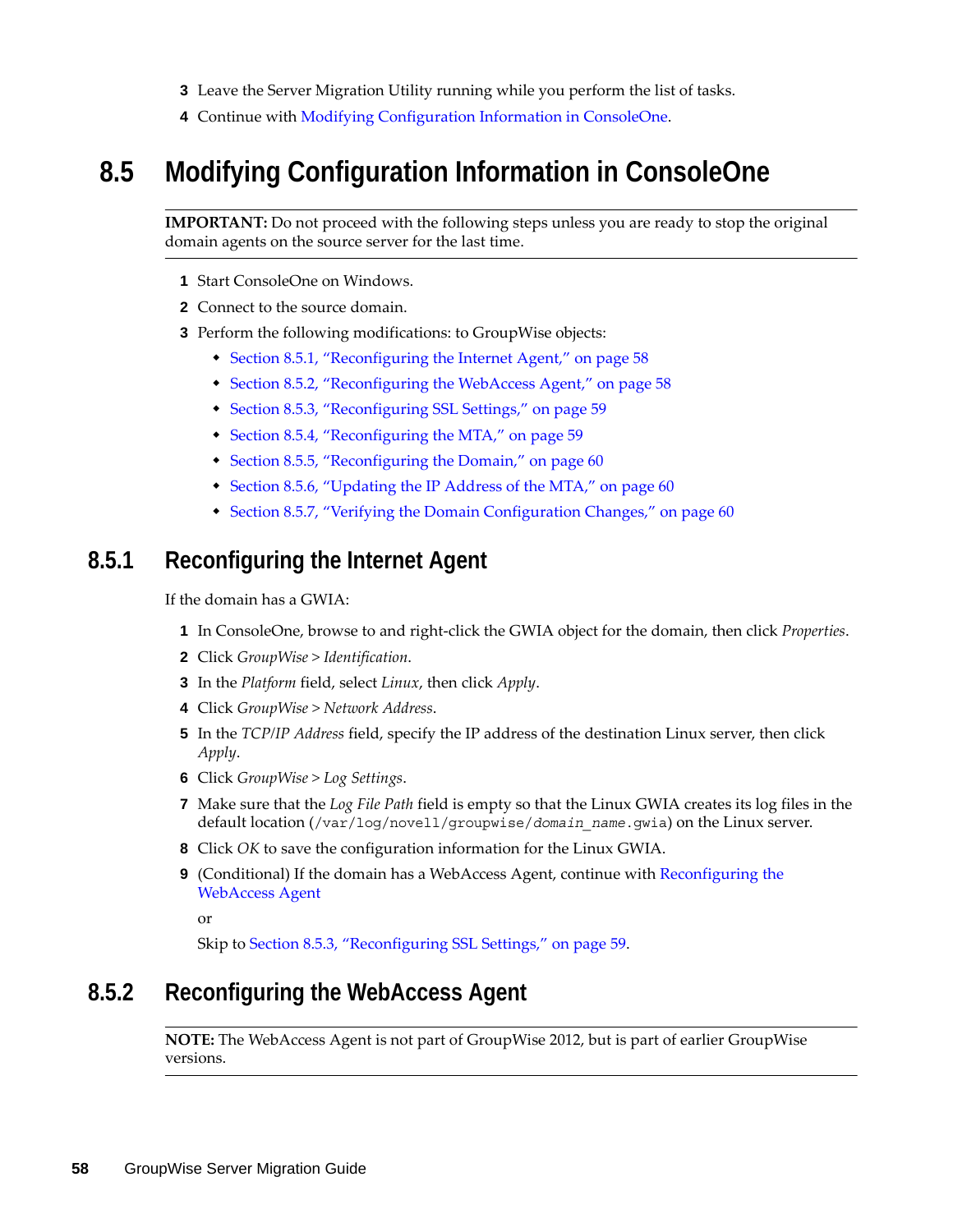If the domain has a WebAccess Agent:

- **1** In ConsoleOne, browse to and right-click the WebAccess Agent object for the domain, then click *Properties*.
- **2** Click *GroupWise > Identification*.
- **3** In the *Platform* field, select *Linux*, then click *Apply*.
- **4** Click *GroupWise > Network Address*.
- **5** In the *TCP/IP Address* field, specify the IP address of the destination Linux server, then click *Apply*.
- **6** Click *GroupWise > Log Settings*.
- **7** Make sure that the *Log File Path* field is empty so that the Linux WebAccess Agent creates its log files in the default location (/var/log/novell/groupwise/*domain\_name*.webac70a) on the Linux server.
- **8** Click *OK* to save the configuration information for the Linux WebAccess Agent.

The Server Migration Utility migrates the WebAccess Agent but not the WebAccess Application that is installed with your Web server. If you want to use a Linux Web server with WebAccess, you can follow the instructions in [Section 14.2, "Manually Migrating the WebAccess and](#page-97-0)  [WebPublisher Applications to Linux," on page 98](#page-97-0) after you have finished migrating the domain.

**9** Continue with [Reconfiguring SSL Settings](#page-58-0).

#### <span id="page-58-0"></span>**8.5.3 Reconfiguring SSL Settings**

If you have not already followed the general instructions in [Section 4.6, "Handling SSL Certificate](#page-27-0)  [and Key Files," on page 28:](#page-27-0)

- **1** In ConsoleOne, browse to and right-click the MTA object for the domain, then click *Properties*.
- **2** Click *GroupWise > SSL Settings*.
- **3** In the *Certificate file* field, change the path to the location of the certificate file on the destination Linux server. For example:

/opt/novell/groupwise/agents/bin/*certificate\_file\_name.crt*

**4** In the *SSL key file* field, change the path to the location of the SSL key file on the destination Linux server. For example:

/opt/novell/groupwise/agents/bin/*key\_file\_name.key*

- **5** Click *OK* to save the changes.
- **6** Continue with [Reconfiguring the MTA](#page-58-1).

#### <span id="page-58-1"></span>**8.5.4 Reconfiguring the MTA**

- **1** In ConsoleOne, browse to and right-click the MTA object for the domain, then click *Properties*.
- **2** Click *GroupWise > Identification*.
- **3** In the *Platform* field, select *Linux*, then click *Apply*.
- **4** Click *GroupWise > Log Settings*.
- **5** Make sure that the *Log File Path* field is empty so that the Linux MTA creates its log files in the default location (/var/log/novell/groupwise/*domain\_name*.mta) on the Linux server.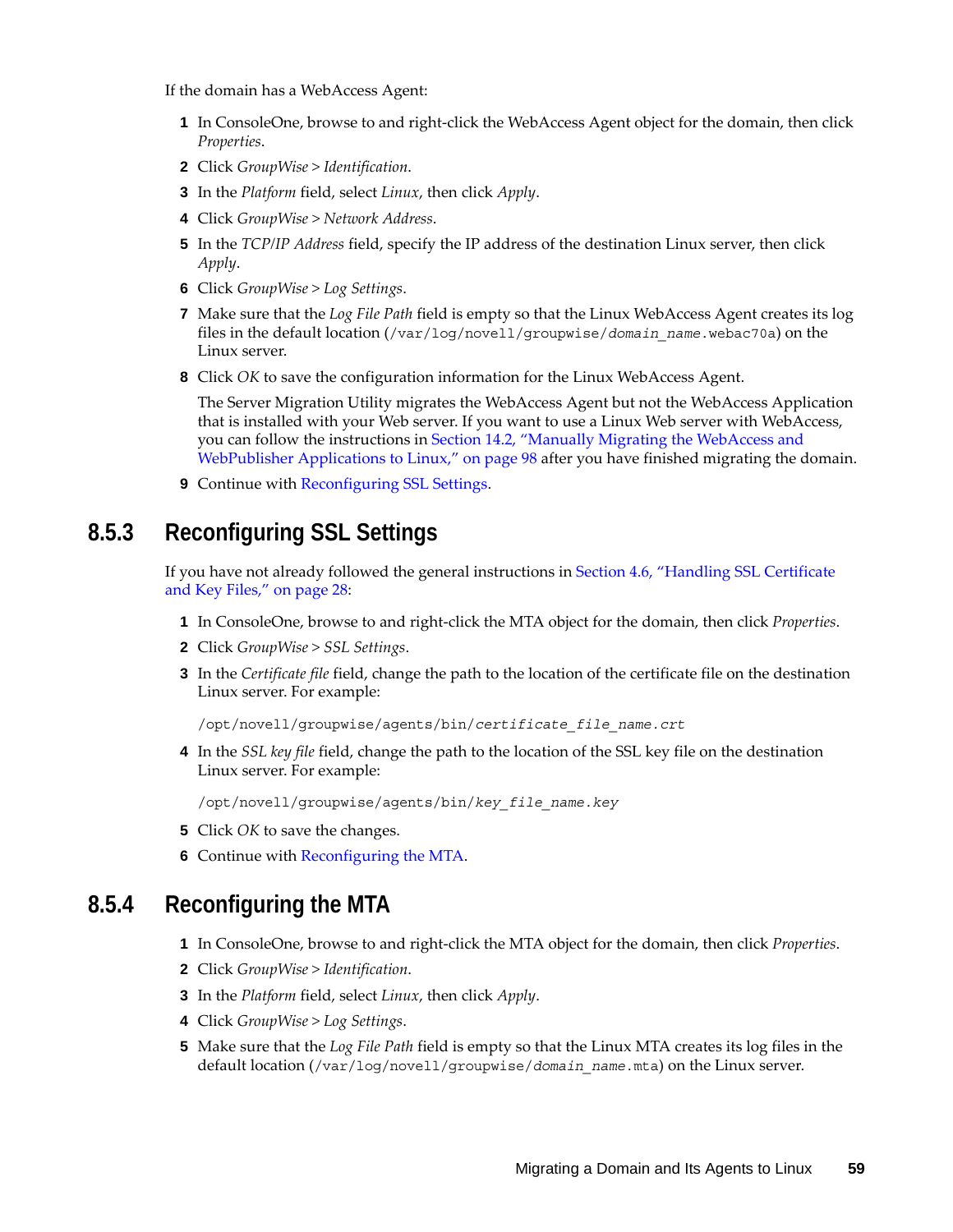- **6** Click *OK* to save the configuration information for the Linux MTA.
- **7** Continue with [Section 8.5.5, "Reconfiguring the Domain," on page 60](#page-59-0).

#### <span id="page-59-0"></span>**8.5.5 Reconfiguring the Domain**

- **1** Browse to and right-click the Domain object, then click *Properties*.
- **2** Click *GroupWise > Identification*.
- **3** In the *UNC Path* field, change the path to the location on the destination Linux server where you copied the domain. For example:

\\linuxsvr3\gwsystem\provo1

For a Linux server, ConsoleOne interprets the UNC path as a Linux path. Do not put a Linux path with front slashes in the *UNC Path* field, because backslashes are expected.

- **4** Click *OK* to save the new Linux path information for the domain.
- **5** Continue with [Updating the IP Address of the MTA.](#page-59-1)

#### <span id="page-59-1"></span>**8.5.6 Updating the IP Address of the MTA**

Updating the MTA IP address information must be the last configuration change you make in ConsoleOne. After you change the MTA IP address, the MTA can no longer communicate with other GroupWise agents because it is no longer using the IP address that the other GroupWise agents are configured to expect.

**NOTE:** Unlike the MTA, the IP address for the GWIA and the WebAccess Agent must be updated before you reconfigure the domain, because you cannot access objects properties for the GWIA and the WebAccess Agent after you reconfigure the domain.

- **1** In ConsoleOne, browse to and right-click the MTA object for the domain, then click *Properties*.
- **2** Click *GroupWise > Network Address*.
- **3** In the *TCP/IP Address* field, specify the IP address of the destination Linux server.
- **4** Click *OK* to save the new IP address for the MTA.
- **5** Continue with [Verifying the Domain Configuration Changes](#page-59-2).

#### <span id="page-59-2"></span>**8.5.7 Verifying the Domain Configuration Changes**

When the configuration changes have been replicated, the link from the MTA to other MTAs in your GroupWise system reflects the Linux location. You can see this in ConsoleOne and at the MTA Web console.

- ["Using ConsoleOne" on page 60](#page-59-3)
- ["Using the MTA Web Console" on page 61](#page-60-2)

#### <span id="page-59-3"></span>**Using ConsoleOne**

- **1** In ConsoleOne, browse to and select the Domain object for the domain you are migrating, then click *Tools > GroupWise Utilities > Link Configuration*.
- **2** In the *Inbound Links* box, double-click a domain that links to the domain you are migrating. The *IP Address* field should display the new Linux IP address for the domain you are migrating.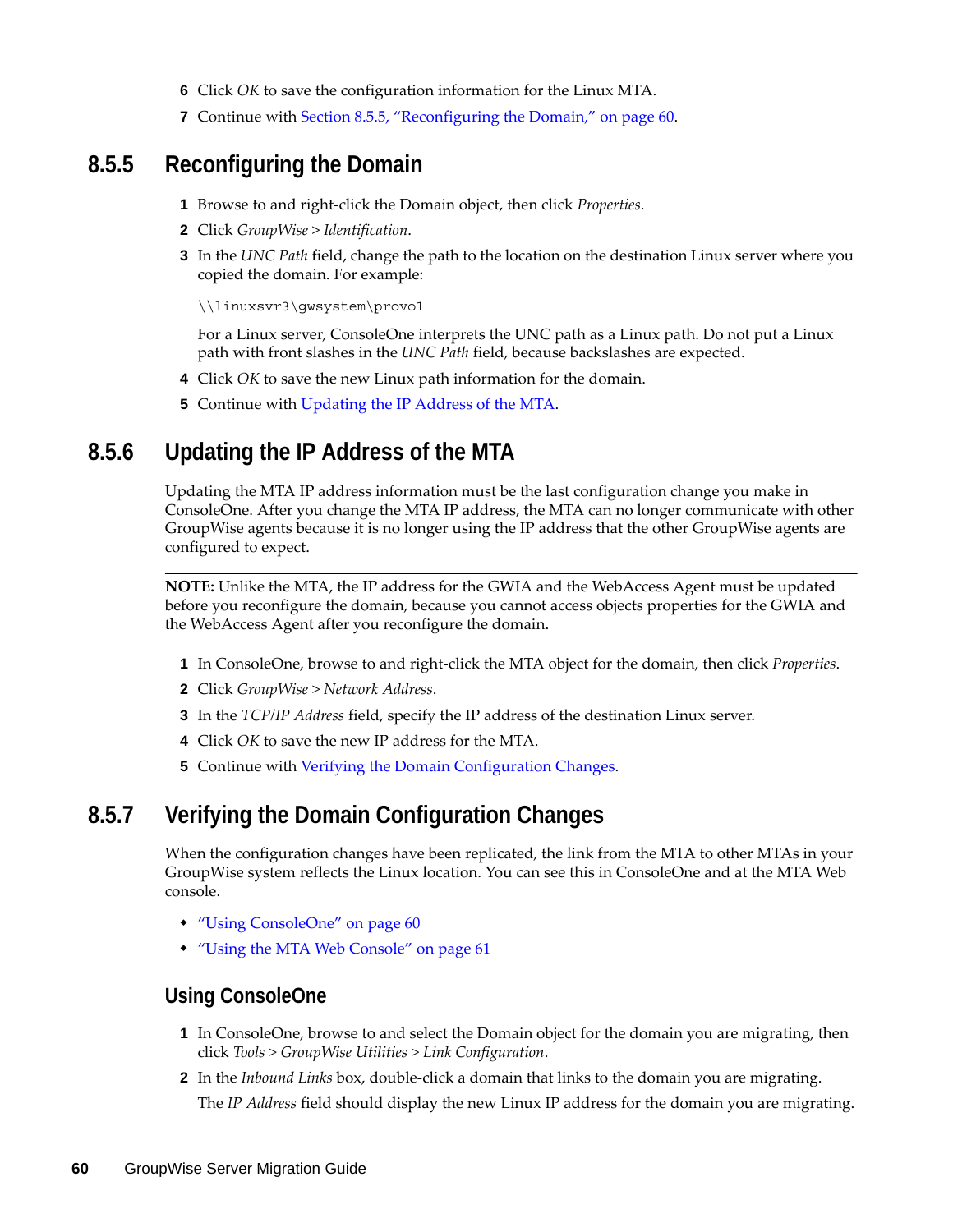- **3** Click *Cancel*, then click *File > Exit* to exit the Link Configuration utility.
- **4** Skip to [Stopping the Original Domain Agents on the Source Server.](#page-60-0)

#### <span id="page-60-2"></span>**Using the MTA Web Console**

**1** Display the MTA Web console for the original MTA.

http://*source\_server\_address*:*port\_number*

For more information about the MTA Web console, see the following section in the *GroupWise Administration Guide* for your version of GroupWise:

- GroupWise 2012: "Using the MTA Web Console" in "Message Transfer Agent"
- GroupWise 8: ["Using the MTA Web Console"](http://www.novell.com/documentation/gw8/pdfdoc/gw8_admin/gw8_admin.pdf#A7xzvr1) in ["Message Transfer Agent"](http://www.novell.com/documentation/gw8/pdfdoc/gw8_admin/gw8_admin.pdf#A7q4zpk)
- GroupWise 7: ["Using the MTA Web Console"](http://www.novell.com/documentation/gw7/pdfdoc/gw7_admin/gw7_admin.pdf#A7xzvr1) in ["Message Transfer Agent"](http://www.novell.com/documentation/gw7/pdfdoc/gw7_admin/gw7_admin.pdf#A7q4zpk)
- **2** Click *Links* to check the status of the links between the original MTA on the source server and other domains and post offices in your GroupWise system.

The links should display *Closed* because the MTA is now configured to communicate on a new IP address.

**3** Continue with [Stopping the Original Domain Agents on the Source Server.](#page-60-0)

## <span id="page-60-0"></span>**8.6 Stopping the Original Domain Agents on the Source Server**

Because you have reconfigured the domain to for its Linux location, the original MTA, GWIA, and WebAccess Agent on the source server no longer have an active domain to service, and other agents in the GroupWise system can no longer communicate with them. Therefore, the domain agents on the source server are no longer a necessary part of your GroupWise system.

- **1** Go to the source NetWare or Windows server where the original MTA and other domain agents are still running.
- **2** Display the MTA server console for the original MTA.
- **3** Stop the original MTA on the source server.
- **4** (Conditional) If applicable, stop the original GWIA on the source server.
- **5** (Conditional) If applicable, stop the original WebAccess Agent on the source server.
- **6** Continue with [Migrating the Domain Data.](#page-60-1)

## <span id="page-60-1"></span>**8.7 Migrating the Domain Data**

**1** Return to where you are running the Server Migration Utility.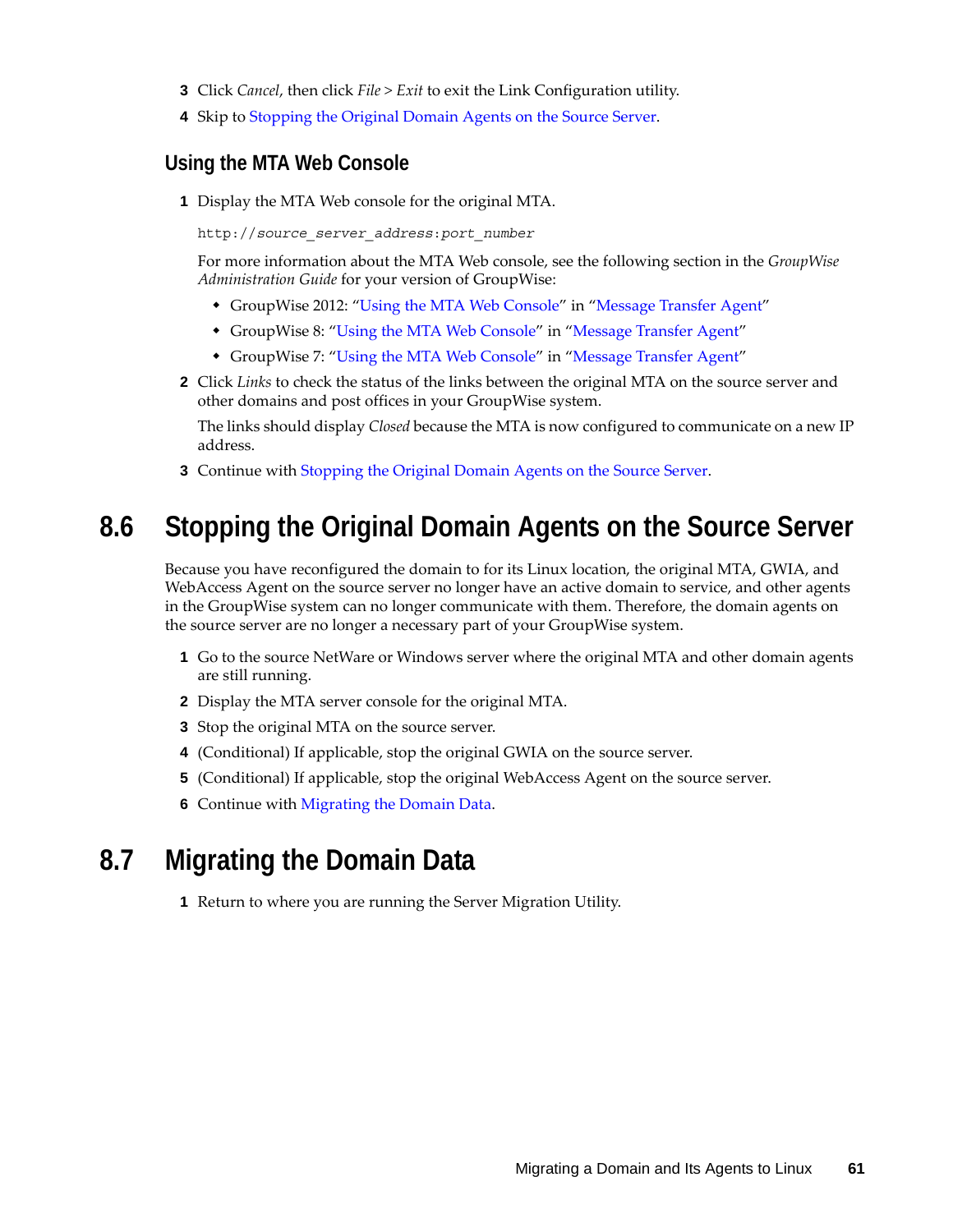The Domain Preparation page should still be displayed.

| <b>GroupWise Server Migration Utility</b>                                                                                                                                                                                                                                                                                                                                                                                                                                                                                                                  |
|------------------------------------------------------------------------------------------------------------------------------------------------------------------------------------------------------------------------------------------------------------------------------------------------------------------------------------------------------------------------------------------------------------------------------------------------------------------------------------------------------------------------------------------------------------|
| Domain Preparation<br>Complete the following tasks to prepare the domain for migration.                                                                                                                                                                                                                                                                                                                                                                                                                                                                    |
| 1. If migrating WebAccess or GWIA with the domain, change the agent platform and IP address<br>for these agents.<br>2. In ConsoleOne, change the UNC path for the domain, change the agent platform, and<br>remove any non-Linux paths from the agent object properties<br>3. In ConsoleOne, change the IP address for the Message Transfer Agent (as well as any other<br>agents you are migrating).<br>4. Verify that the changes have been replicated<br>5. Stop the source Message Transfer Agent (as well as any other agents that you are migrating) |
| Next ><br>< Back<br>Exit<br>Help                                                                                                                                                                                                                                                                                                                                                                                                                                                                                                                           |

- **2** Select the check box for each task you have completed, then click *Next* to display a summary of the information that the Server Migration Utility has gathered from you.
- **3** If the information is correct, click *Migrate*.

or

Click *Back* to change information as needed.

When the domain migration starts, the Domain Data Migration page keeps you informed about the progress of the domain migration with messages similar to the following:

```
Creating directories on Linux server...
Copying files...
Installing files...
Creating source server mount on Linux server...
Migrating data...
Copying agent configuration to Linux server...
Configuring agents...
Removing mount point...
```
For details about what happens, see [Section 1.4, "Domain Migration Process," on page 14](#page-13-0).

If you need to halt the process, click *Stop*. This returns you to the Summary page but does not delete files that have already been copied.

**4** Continue with [Finishing the Domain Migration](#page-62-0).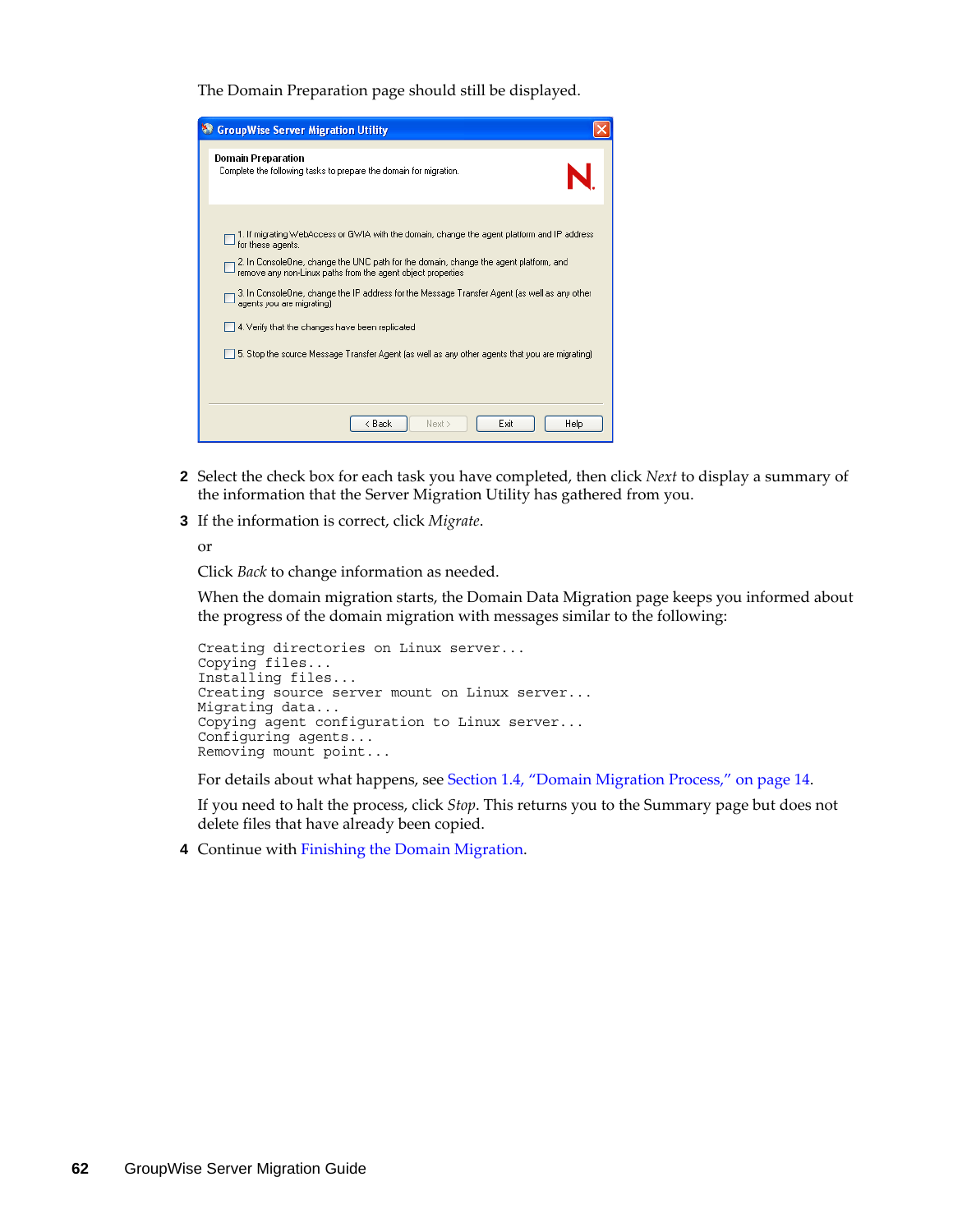# <span id="page-62-0"></span>**8.8 Finishing the Domain Migration**

When the domain migration is completed, the Server Migration Utility gives you the opportunity to start the Linux MTA and other agents immediately.

| <b>GroupWise Server Migration Utility</b>                                                                                                                                                                   |
|-------------------------------------------------------------------------------------------------------------------------------------------------------------------------------------------------------------|
| <b>Domain Migration Complete</b><br>When you start the agents, messages can again flow between post offices in the<br>domain and between the migrated domain and other domains in your GroupWise<br>system. |
| The GroupWise Agents will run as the root user by default. For security reasons, you should<br>configure them to run as a different user. Click Help for instructions.                                      |
| Start the Message Tranfer Agent.                                                                                                                                                                            |
| Start the Internet Agent.                                                                                                                                                                                   |
| Start the WebAccess Agent.                                                                                                                                                                                  |
| If the domain has gateways, see "GroupWise Server Migration Utility" in the GroupWise Installation<br>Guide for additional instructions.                                                                    |
| Migrate another domain or post office.                                                                                                                                                                      |
| Finish<br>Help                                                                                                                                                                                              |

However, it is preferable to configure the Linux agents to run as a non-root user before you start them.

- **1** Access the Linux server, then follow the instructions in the *GroupWise Installation Guide* for your version of GroupWise:
	- GroupWise 2012: "Running the Linux GroupWise Agents as a Non-root User" in "Installing GroupWise Agents"
	- GroupWise 8: ["Running the Linux GroupWise Agents As a Non-root User"](http://www.novell.com/documentation/gw8/pdfdoc/gw8_install/gw8_install.pdf#bw8kalg) in ["Installing](http://www.novell.com/documentation/gw8/pdfdoc/gw8_install/gw8_install.pdf#A8pam03)  [GroupWise Agents"](http://www.novell.com/documentation/gw8/pdfdoc/gw8_install/gw8_install.pdf#A8pam03)
	- GroupWise 7: ["Running the Linux GroupWise Agents as a Non-root User"](http://www.novell.com/documentation/gw7/pdfdoc/gw7_install/gw7_install.pdf#bw8kalg) in "[Installing](http://www.novell.com/documentation/gw7/pdfdoc/gw7_install/gw7_install.pdf#A8pam03)  [GroupWise Agents"](http://www.novell.com/documentation/gw7/pdfdoc/gw7_install/gw7_install.pdf#A8pam03)
- **2** Return to the Server Migration Utility, then select the check box for each agent that you want to start.
- **3** (Conditional) If you have more GroupWise domains or post offices to migrate, select *Migrate Another Domain or Post Office* to return to the Component to Migrate page and select another GroupWise component to migrate from the same source server to the same destination server.
- **4** Click *Finish*.
- **5** (Conditional) If necessary, continue with [Manually Migrating the MTA Working Directory](#page-63-0).

or

Skip to [Section 8.10, "Post-Migration Tasks for a Domain," on page 64](#page-63-1).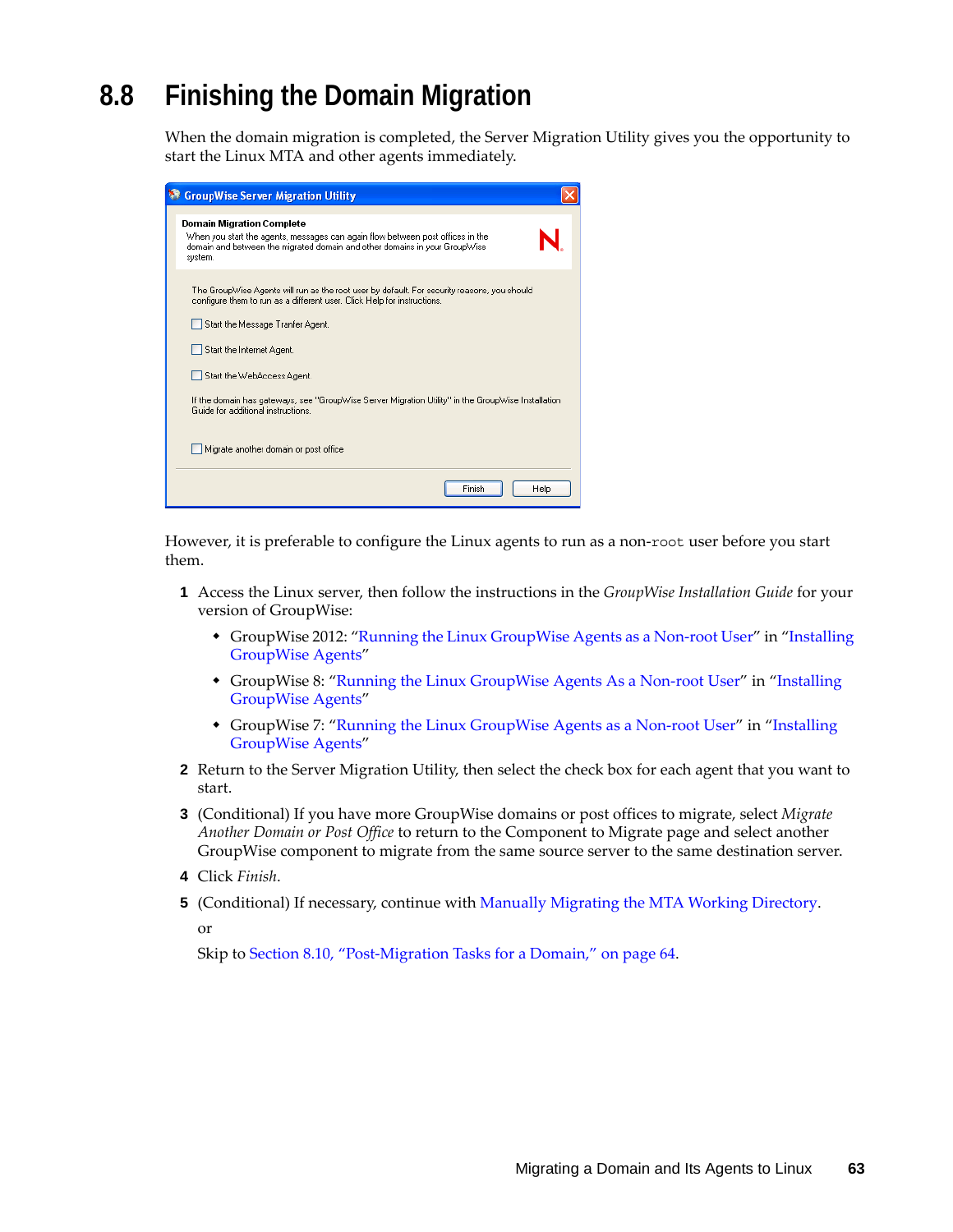# <span id="page-63-0"></span>**8.9 Manually Migrating the MTA Working Directory**

If the MTA's working directory ([mslocal](http://www.novell.com/documentation/gw7/pdfdoc/gw7_tsh3/gw7_tsh3.pdf#A3lhv1j)) was located where the Server Migration Utility could not copy it, such as on a different volume of a NetWare server from where the domain directory was located:

- **1** Copy the mslocal directory and its contents to the desired location on the Linux server.
- **2** Edit the MTA startup file (*domain*.mta in the [/opt/novell/groupwise/agents/share](http://www.novell.com/documentation/gw7/pdfdoc/gw7_tsh3/gw7_tsh3.pdf#bs8yiw0) directory).
- **3** Set the [--work](http://www.novell.com/documentation/gw7/pdfdoc/gw7_admin/gw7_admin.pdf#Het48tb5) switch to the new location of the mslocal directory.
- **4** Start or restart the Linux MTA, so that it reads its modified startup file, as described in the following section in the *GroupWise Installation Guide* for your version of GroupWise:
	- GroupWise 2012: "Starting the Linux Agents as Daemons" in "Installing GroupWise Agents"
	- GroupWise 8: ["Starting the Linux GroupWise Agents as Daemons](http://www.novell.com/documentation/gw8/pdfdoc/gw8_install/gw8_install.pdf#bq5d7ly)" in "Installing [GroupWise Agents"](http://www.novell.com/documentation/gw8/pdfdoc/gw8_install/gw8_install.pdf#A8pam03)
	- GroupWise 7: ["Starting the Linux GroupWise Agents as Daemons](http://www.novell.com/documentation/gw7/pdfdoc/gw7_install/gw7_install.pdf#bq5d7ly)" in ["Installing](http://www.novell.com/documentation/gw7/pdfdoc/gw7_install/gw7_install.pdf#A8pam03)  [GroupWise Agents"](http://www.novell.com/documentation/gw7/pdfdoc/gw7_install/gw7_install.pdf#A8pam03)
- **5** Continue with [Post-Migration Tasks for a Domain.](#page-63-1)

## <span id="page-63-1"></span>**8.10 Post-Migration Tasks for a Domain**

**1** Check the Server Migration Utility log file to verify the success of the migration.

The log file is named gwsvrmig\_*mmddyyyy*\_*nnnn*.log and is found in the utility installation directory if the utility can write to that location. Otherwise, it is found in the /temp directory. It provides a migration summary and a listing of all actions taking by the Server Migration Utility.

- **2** If you see problems in the utility log file, check the GroupWise Database Copy utility (DBCopy) log file to obtain additional detail. The DBCopy log file is named *mmdd*gwbk.*nnn* and is found in the domain directory on the Linux server.
- **3** If the domain migration is not successful using the Server Migration Utility, migrate the domain manually, as described in [Chapter 12, "Manually Migrating a Domain and Its MTA to Linux," on](#page-84-0)  [page 85.](#page-84-0)
- **4** Check the migrated agent startup files (*domain*.mta, *gwia*.cfg, and *webac70a*.waa in the /opt/ novell/groupwise/agents/share directory on the Linux server) to see if any startup switches have been commented out during migration, and as needed, adjust them for the new Linux environment.

The Server Migration Utility comments out any startup switches whose values contain NetWare or Windows paths or the IP address of the source server.

**5** If the domain has gateways, leave them where they are on the source server or consolidate them onto a single NetWare or Linux server.

GroupWise gateways cannot be migrated to Linux because there are no versions that run on Linux. You must keep them on the platform where they are currently running. If you set up a domain solely for gateways on your source platform and set up all gateways in that domain, it simplifies gateway administration after the rest of your GroupWise system has been migrated to Linux.

**6** If you want to use the Monitor Agent to monitor the migrated agents on Linux, migrate the Monitor Agent manually.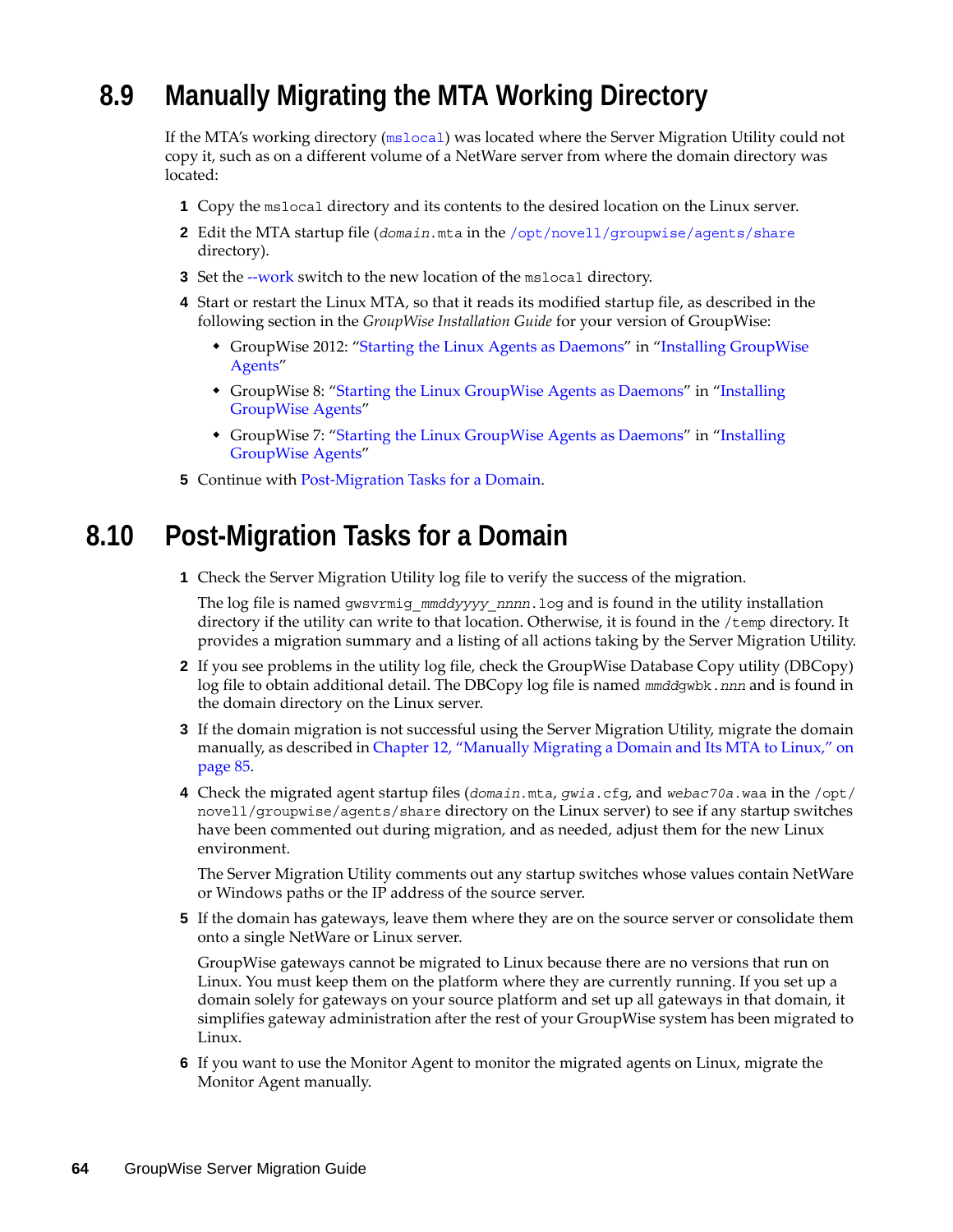See [Chapter 15, "Manually Migrating Monitor to Linux," on page 101](#page-100-0).

**7** When you are completely finished with your migration to Linux, see [Chapter 9, "What's Next,"](#page-66-0)  [on page 67](#page-66-0) for information about cleaning up the servers that you are no longer using for GroupWise.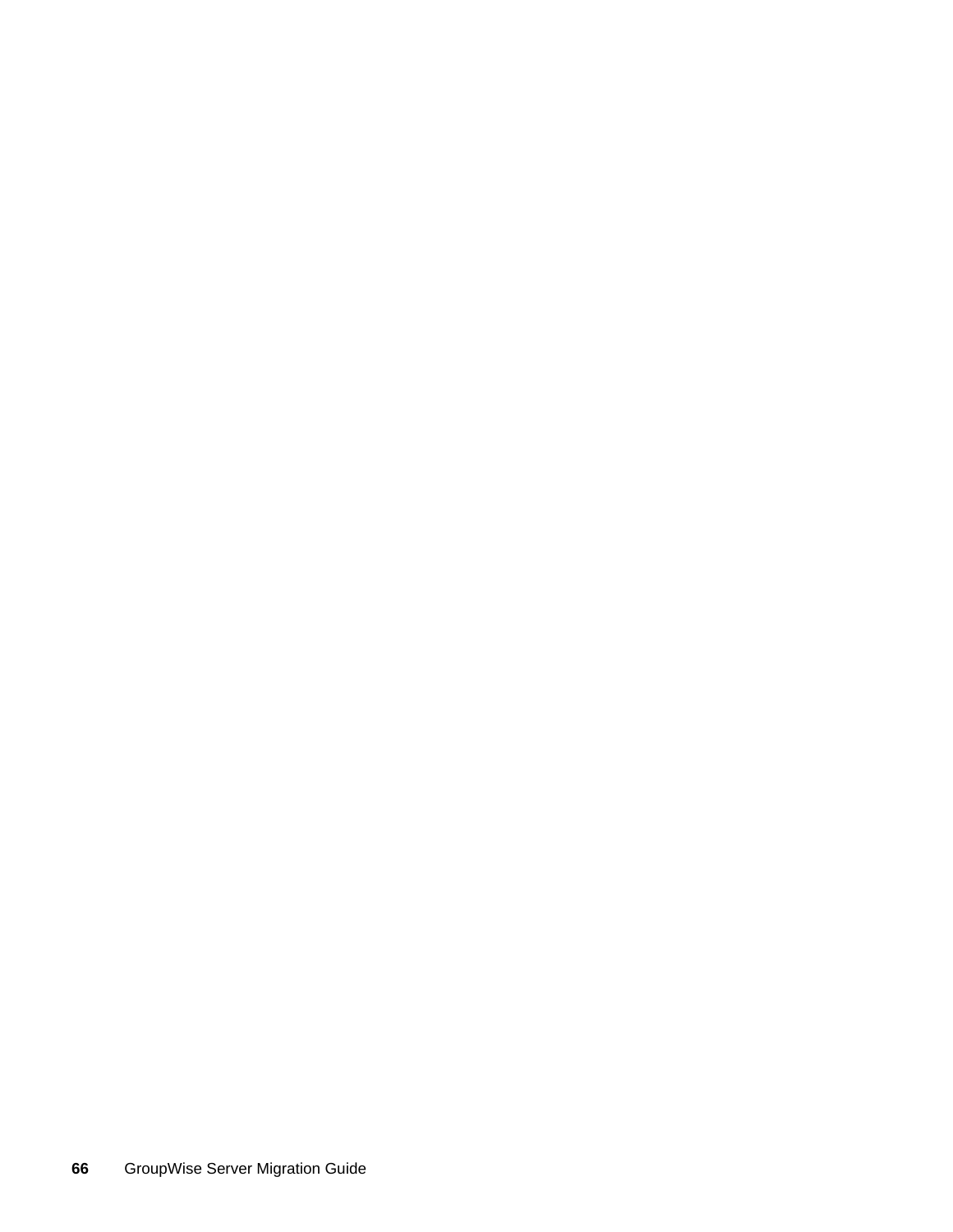# <span id="page-66-0"></span>9 <sup>9</sup>**What's Next**

After you have migrated all your GroupWise post offices and domains to Linux, you have NetWare or Windows servers that are no longer being used for GroupWise. If you plan to use those servers for other purposes in the future, you need to remove the GroupWise data and software from them.

- [Section 9.1, "Directories," on page 67](#page-66-1)
- [Section 9.2, "NetWare Software," on page 67](#page-66-2)
- [Section 9.3, "Windows Software," on page 68](#page-67-0)

## <span id="page-66-1"></span>**9.1 Directories**

Remove the following directories from NetWare and Windows servers:

| <b>GroupWise 2012 Directories</b> | <b>GroupWise 8 Directories</b>    | <b>GroupWise 7 Directories</b>    |
|-----------------------------------|-----------------------------------|-----------------------------------|
| Domain directory                  | • Domain directory                | • Domain directory                |
| • Post office directory           | • Post office directory           | • Post office directory           |
| • MTA working directory           | • MTA working directory           | • MTA working directory           |
| (if it is not under the domain)   | (if it is not under the domain)   | (if it is not under the domain)   |
| Software distribution directory   | • Software distribution directory | • Software distribution directory |

The links provide information about the directories so that you can identify them on the source server.

## <span id="page-66-2"></span>**9.2 NetWare Software**

For a NetWare server, follow the instructions in the *GroupWise Installation Guide* for your version of GroupWise:

- GroupWise 2012: N/A.
- GroupWise 8: "[Uninstalling the NetWare GroupWise Agents](http://www.novell.com/documentation/gw8/pdfdoc/gw8_install/gw8_install.pdf#b3g0yus)" in ["Installing GroupWise Agents"](http://www.novell.com/documentation/gw8/pdfdoc/gw8_install/gw8_install.pdf#A8pam03)
- GroupWise 7: "[Uninstalling the NetWare GroupWise Agents](http://www.novell.com/documentation/gw7/pdfdoc/gw7_install/gw7_install.pdf#b3g0yus)" in ["Installing GroupWise Agents"](http://www.novell.com/documentation/gw7/pdfdoc/gw7_install/gw7_install.pdf#A8pam03)

Be sure to remove the migrated agents from the NetWare autoexec.ncf file so that the server does not try to start the migrated agents automatically when it is restarted.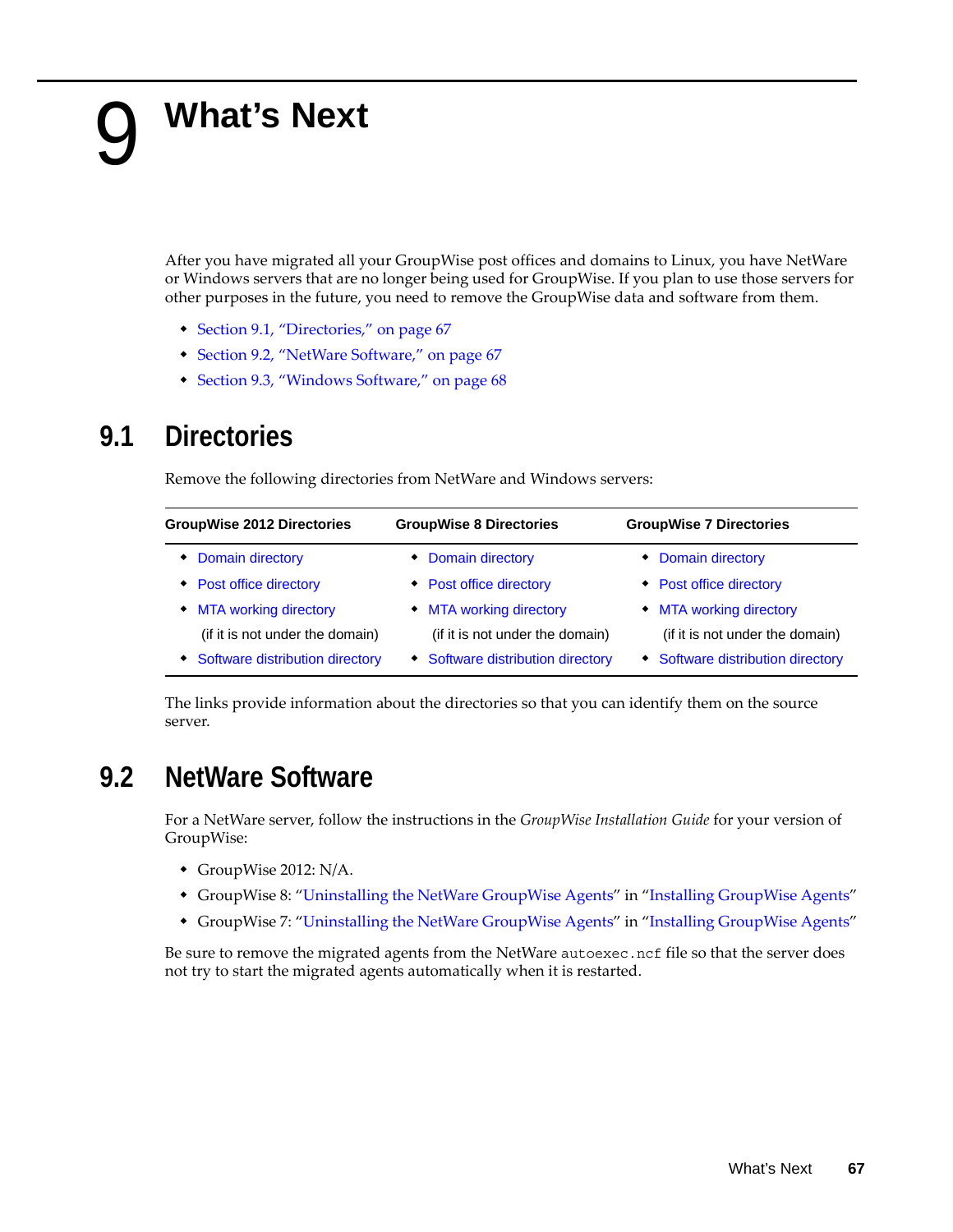# <span id="page-67-0"></span>**9.3 Windows Software**

For a Windows server, follow the instructions in the *GroupWise Installation Guide* for your version of GroupWise:

- GroupWise 2012: "Uninstalling the Windows GroupWise Agents" in "Installing GroupWise Agents"
- GroupWise 8: ["Uninstalling the Windows GroupWise Agents"](http://www.novell.com/documentation/gw8/pdfdoc/gw8_install/gw8_install.pdf#b3fk9ww) in "[Installing GroupWise](http://www.novell.com/documentation/gw8/pdfdoc/gw8_install/gw8_install.pdf#A8pam03)  [Agents](http://www.novell.com/documentation/gw8/pdfdoc/gw8_install/gw8_install.pdf#A8pam03)"
- GroupWise 7: ["Uninstalling the Windows GroupWise Agents"](http://www.novell.com/documentation/gw7/pdfdoc/gw7_install/gw7_install.pdf#b3fk9ww) in "[Installing GroupWise](http://www.novell.com/documentation/gw7/pdfdoc/gw7_install/gw7_install.pdf#A8pam03)  [Agents](http://www.novell.com/documentation/gw7/pdfdoc/gw7_install/gw7_install.pdf#A8pam03)"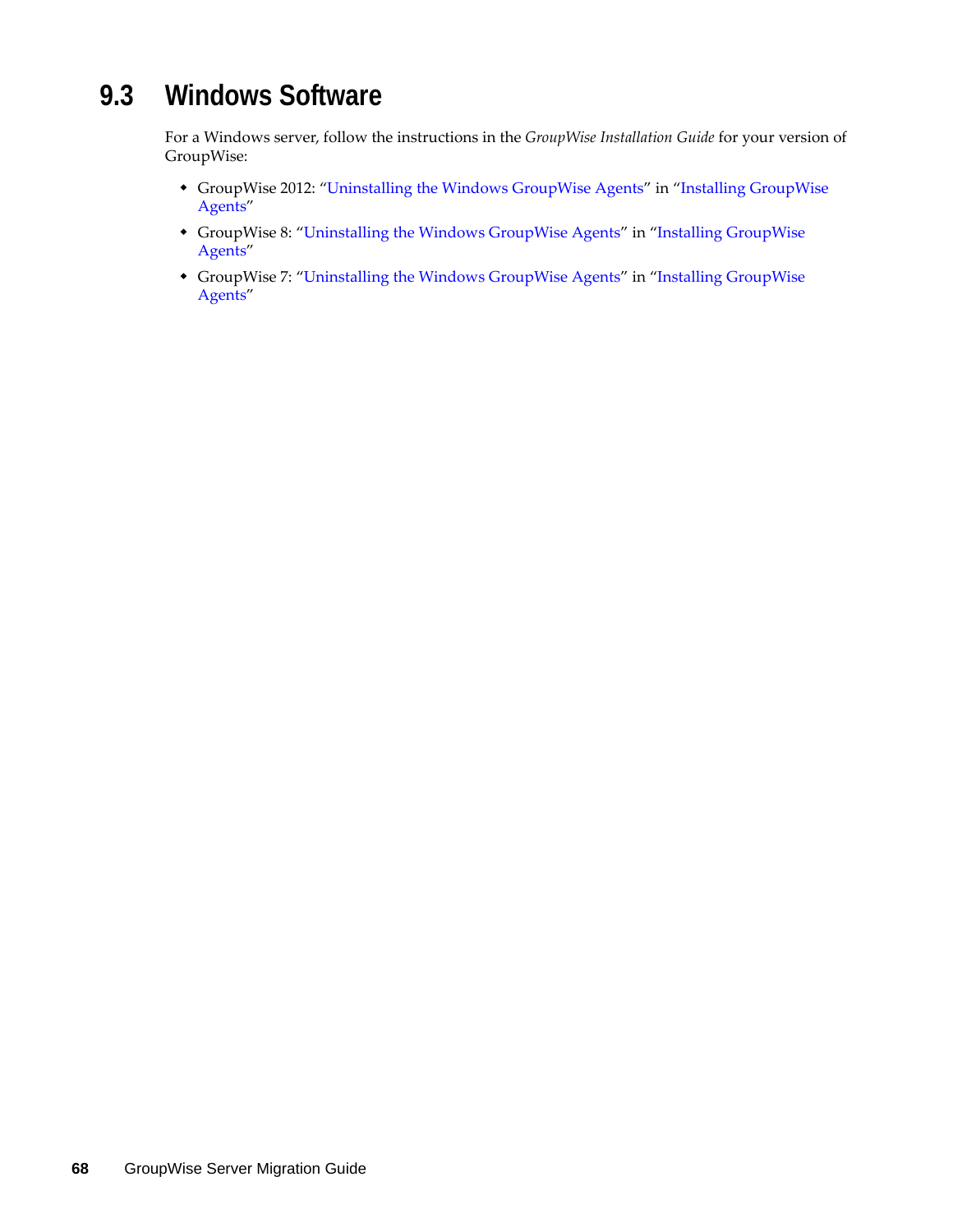# II **Manual Server Migration**

This section describes the manual steps for moving existing GroupWise 7 or GroupWise 8 users, post offices, and domains from NetWare or Windows to Linux. It can also be used for moving existing GroupWise 2012 users, post offices, and domains from Windows to Linux. GroupWise 2012 is not available on NetWare.

This section is designed to help those who might have a domain or post office where the Server Migration Utility is not fully successful in migrating the GroupWise data.

**IMPORTANT:** If you have GroupWise 6.*x* or 5.*x*, review the "Update" section of the *[GroupWise 7](http://www.novell.com/documentation/gw7/pdfdoc/gw7_install/gw7_install.pdf#A20gkue)  [Installation Guide](http://www.novell.com/documentation/gw7/pdfdoc/gw7_install/gw7_install.pdf#A20gkue)* or the *[GroupWise 8 Installation Guide](http://www.novell.com/documentation/gw8/pdfdoc/gw8_install/gw8_install.pdf#A20gkue)* to acquaint yourself with the issues involved in updating from one version of GroupWise to another. You should update your GroupWise system to GroupWise 7 or 8 before migrating it to Linux.

If your GroupWise system is currently on NetWare and you are updating to GroupWise 2012, you must migrate to Linux or Windows first, then update to GroupWise 2012.

- [Chapter 10, "Transitioning GroupWise Administration to Linux," on page 71](#page-70-0)
- [Chapter 11, "Manually Migrating a Post Office and Its POA to Linux," on page 75](#page-74-1)
- [Chapter 12, "Manually Migrating a Domain and Its MTA to Linux," on page 85](#page-84-1)
- [Chapter 13, "Manually Migrating the Internet Agent to Linux," on page 91](#page-90-0)
- [Chapter 14, "Manually Migrating WebAccess to Linux," on page 95](#page-94-0)
- [Chapter 15, "Manually Migrating Monitor to Linux," on page 101](#page-100-1)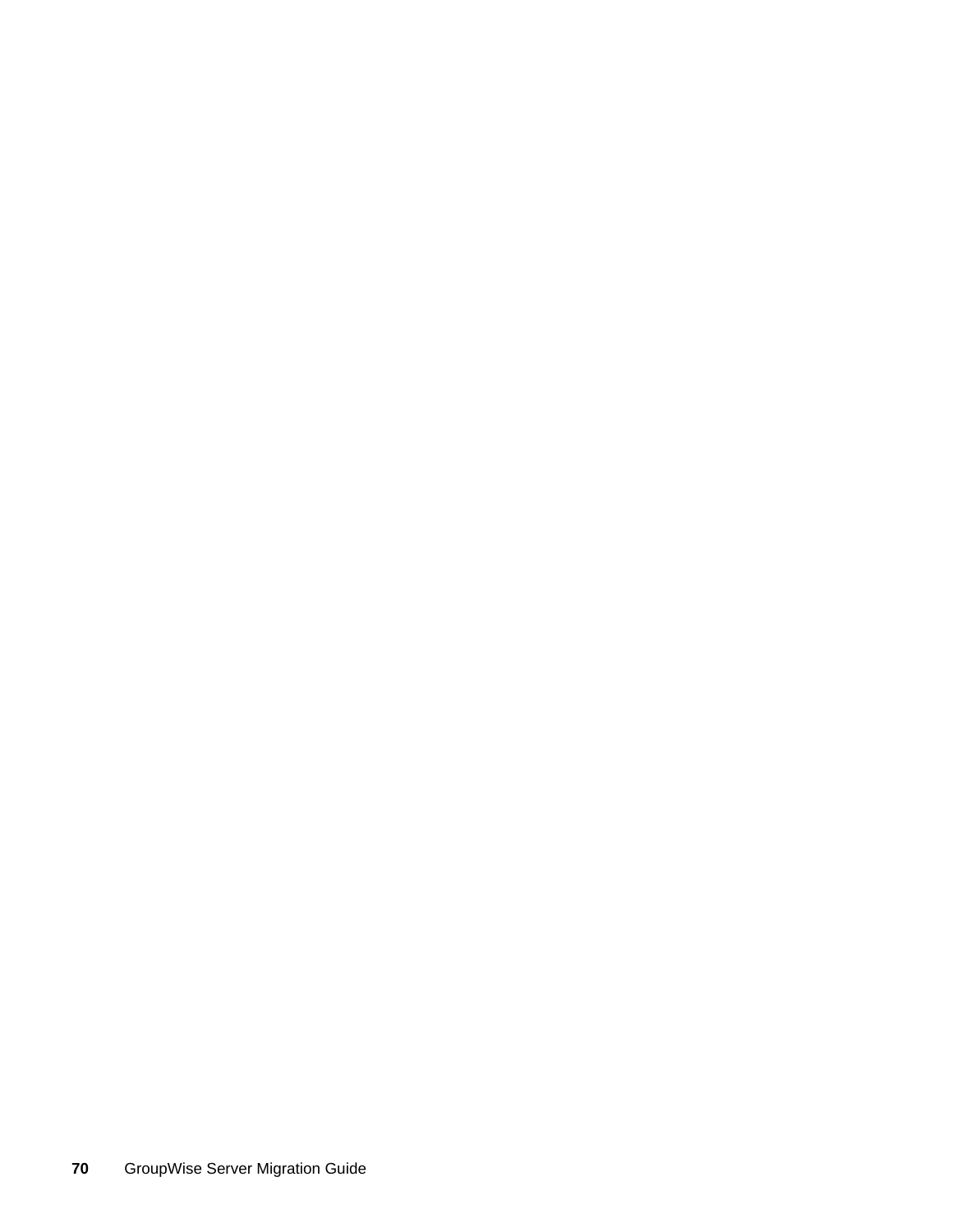# <span id="page-70-0"></span>10 <sup>10</sup>**Transitioning GroupWise Administration to Linux**

You migrate your GroupWise system from NetWare or Windows to Linux one post office and domain at a time. During the migration process, your system has domains and post offices on various platforms. You might use ConsoleOne on both Windows and Linux to administer domains and post offices located on any platform.

This section helps you set up the cross-platform connections that enable ConsoleOne to successfully access GroupWise databases on any platform.

- [Section 10.1, "Using Windows ConsoleOne to Access Domains and Post Offices on Linux," on](#page-70-1)  [page 71](#page-70-1)
- [Section 10.2, "Using Linux ConsoleOne to Access Domains and Post Offices on NetWare or](#page-71-0)  [Windows," on page 72](#page-71-0)
- [Section 10.3, "Migrating eDirectory to Linux," on page 73](#page-72-0)

## <span id="page-70-1"></span>**10.1 Using Windows ConsoleOne to Access Domains and Post Offices on Linux**

In order for you to be able to use ConsoleOne on Windows to administer GroupWise domains, post offices, and agents that are located on Linux, the Linux servers where the domains, post offices, and agents are located must be accessible from Windows.

- [Section 10.1.1, "Making a Linux Server Visible from Windows," on page 71](#page-70-2)
- [Section 10.1.2, "Accessing a Domain or Post Office on Linux from Windows ConsoleOne," on](#page-71-1)  [page 72](#page-71-1)

#### <span id="page-70-2"></span>**10.1.1 Making a Linux Server Visible from Windows**

To make a Linux server visible from Windows, you need to configure it so that you can map a drive to it as if it were a Windows server.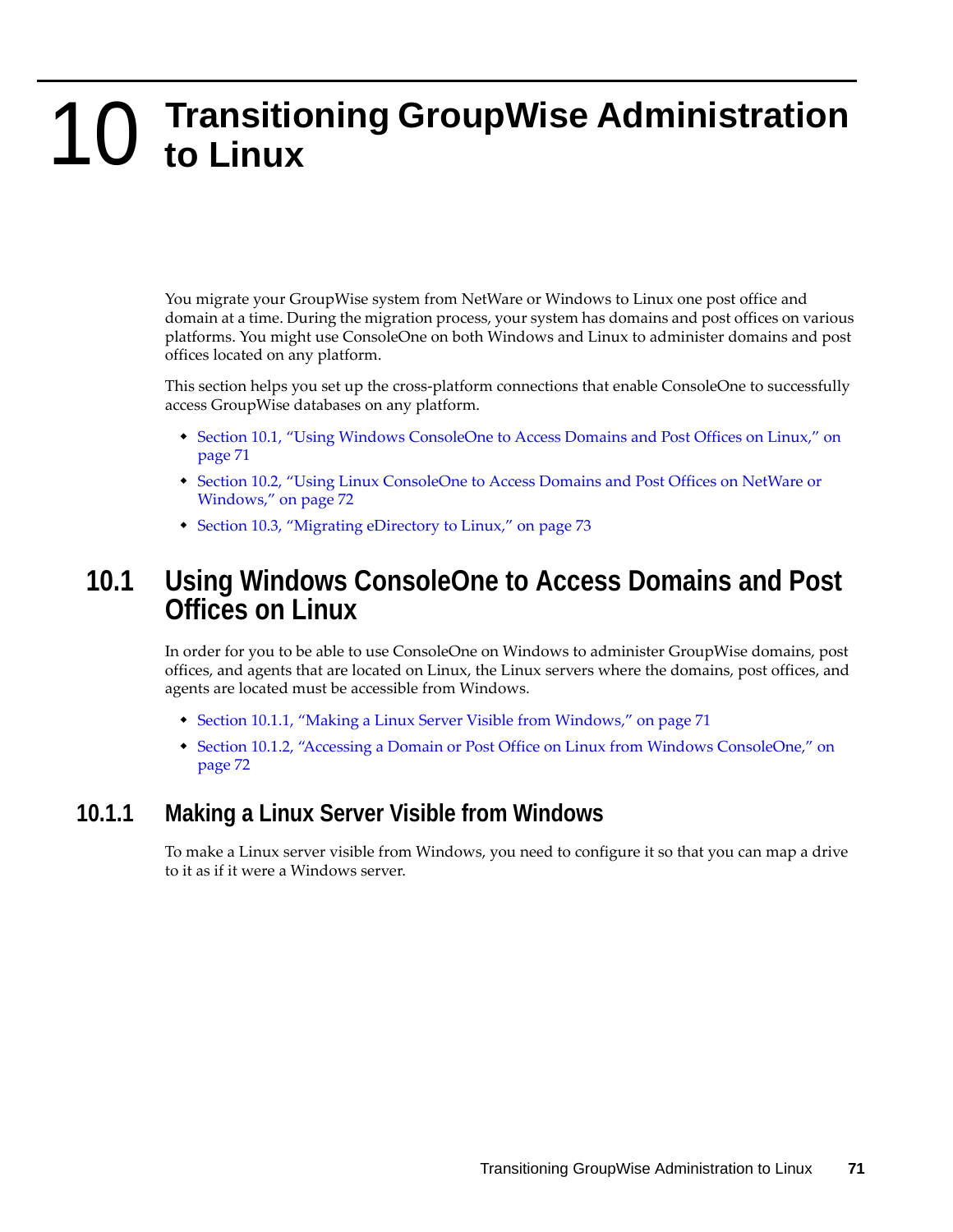|                                                         | <b>Operating System Connection Method</b>                                                                                                                                                                                                                                                                                   |
|---------------------------------------------------------|-----------------------------------------------------------------------------------------------------------------------------------------------------------------------------------------------------------------------------------------------------------------------------------------------------------------------------|
| Open Enterprise<br>Server (OES) Linux                   | Use the NetWare Core Protocol (NCP) Server to create an NCP volume on the Linux<br>server that will be visible from Windows just as a NetWare volume would be.                                                                                                                                                              |
|                                                         | On the Linux server, become root, then enter the following commands:                                                                                                                                                                                                                                                        |
|                                                         | ncpcon create volume volume name directory<br>ncpcon set cross protocol locks=1                                                                                                                                                                                                                                             |
|                                                         | From a Windows workstation or server where the Novell client is installed, you can now<br>use the Novell Map Network Drive feature to map a drive to the volume on your Linux<br>server, and Windows-type file locking is respected by Linux.                                                                               |
|                                                         | For more information, see "Using NetWare Core Protocol to Connect from Windows to an<br>OES Linux Server" in "System" in the GroupWise 2012 Administration Guide.                                                                                                                                                           |
| <b>SUSE Linux</b><br><b>Enterprise Server</b><br>(SLES) | Use Samba to create a Windows share on the Linux server that will be visible from<br>Windows just as a directory on another Windows server would be. For instructions on<br>setting up a Samba share, see "Using Samba to Connect from Windows to a SLES<br>Server" in "System" in the GroupWise 2012 Administration Guide. |
|                                                         | From a Windows workstation or server, you can now use the Windows Map Network<br>Drive feature to map a drive to the directory on your Linux server.                                                                                                                                                                        |

## <span id="page-71-1"></span>**10.1.2 Accessing a Domain or Post Office on Linux from Windows ConsoleOne**

After you have made the Linux server visible from Windows:

- **1** Map a drive to the domain directory on the Linux server.
- **2** In Windows ConsoleOne, click *Tools > GroupWise System Operations > Select Domain*.
- **3** Browse to and select the domain directory, then click *OK*.

You can now use Windows ConsoleOne to administer all GroupWise objects that belong to the domain that is located on Linux.

## <span id="page-71-0"></span>**10.2 Using Linux ConsoleOne to Access Domains and Post Offices on NetWare or Windows**

In order for you to be able to use ConsoleOne on Linux to administer GroupWise domains, post offices, and agents that are located on NetWare or Windows, the NetWare or Windows servers where the domains, post offices, and agents are located must be accessible from Linux.

- \* [Section 10.2.1, "Making a NetWare or Windows Server Visible from Linux," on page 72](#page-71-2)
- [Section 10.2.2, "Accessing a Domain or Post Office on NetWare or Windows from Linux](#page-72-1)  [ConsoleOne," on page 73](#page-72-1)

#### <span id="page-71-2"></span>**10.2.1 Making a NetWare or Windows Server Visible from Linux**

To make a NetWare or Windows server visible from Linux, you mount the directory you need to access as a Linux file system.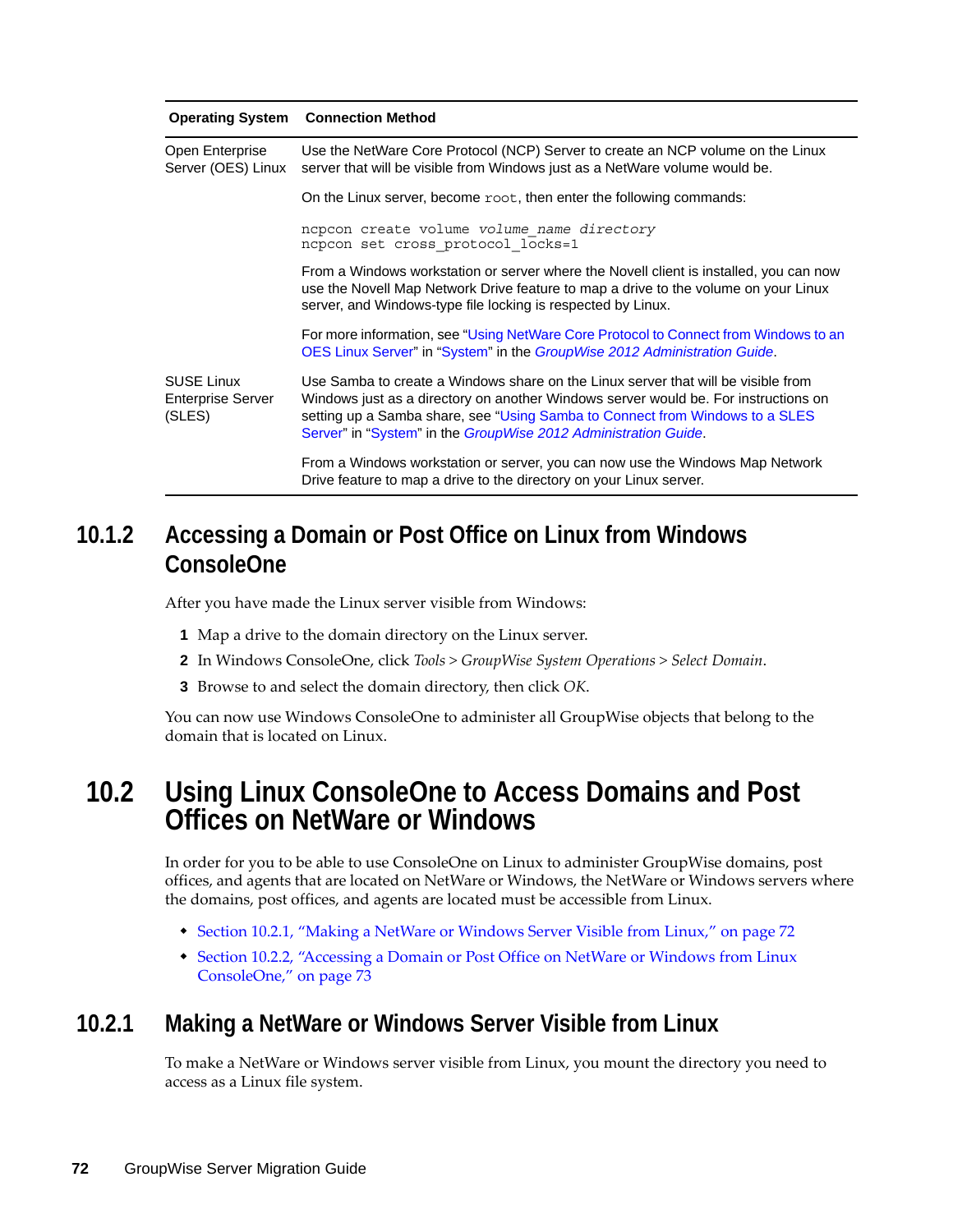| <b>Operating</b><br><b>System</b> | <b>Connection Method</b>                                                                                                                                                                                                   |
|-----------------------------------|----------------------------------------------------------------------------------------------------------------------------------------------------------------------------------------------------------------------------|
| NetWare:                          | mount -t nepfs NetWare server full DNS name or IP address<br>/Linux mount location/mount point directory<br>-o user=fully qualified user name<br>-o ipserver=NetWare server full DNS name                                  |
|                                   | A NetWare server full DNS name should have the format of mail 2, provo, corporate, com. A<br>fully qualified user name should have the format of Admin. Users. Corporate. A typical Linux<br>mount location would be /mnt. |
|                                   | You can also use Novell Remote Manager (NRM) to create the NCP mount.                                                                                                                                                      |
| Windows:                          | mount -t smbfs //Windows server name or IP address/sharename<br>/Linux mount location/mount point directory<br>-o username=Windows user name                                                                               |
|                                   | To use this command, the WINS protocol must be functioning properly on your network. The<br>specified Windows user must have sufficient rights to access the post office directory.                                        |

#### **10.2.2 Accessing a Domain or Post Office on NetWare or Windows from Linux ConsoleOne**

After you have made the NetWare or Windows server visible from Linux:

- **1** Mount the domain directory to the Linux server.
- **2** In Linux ConsoleOne, authenticate to the eDirectory tree where the Domain object is located.
- **3** Click *Tools > GroupWise System Operations > Select Domain*.
- **4** Browse to and select the domain directory, then click *OK*.

You can now use Linux ConsoleOne to administer all GroupWise objects that belong to the domain that is located on NetWare or Windows.

#### **10.3 Migrating eDirectory to Linux**

ConsoleOne modifies information stored in eDirectory. Novell eDirectory is available on NetWare, Linux, and Windows. eDirectory can be in use on any of these platforms when you are migrating your GroupWise system to Linux.

As part of the migration process, you might want to migrate eDirectory to Linux. Step-by-step instructions for migrating eDirectory to Linux are beyond the scope of the *GroupWise Installation Guide*, but the following documentation can provide assistance:

 If you are migrating to OES Linux, review *Consolidating Data to OES Linux* and *Migrating Data from NetWare Servers* in the *Novell Server Consolidation and Migration Toolkit Administration Guide* for [your version of OES Linux.](http://www.novell.com/documentation/oes.html) (http://www.novell.com/documentation/oes.html).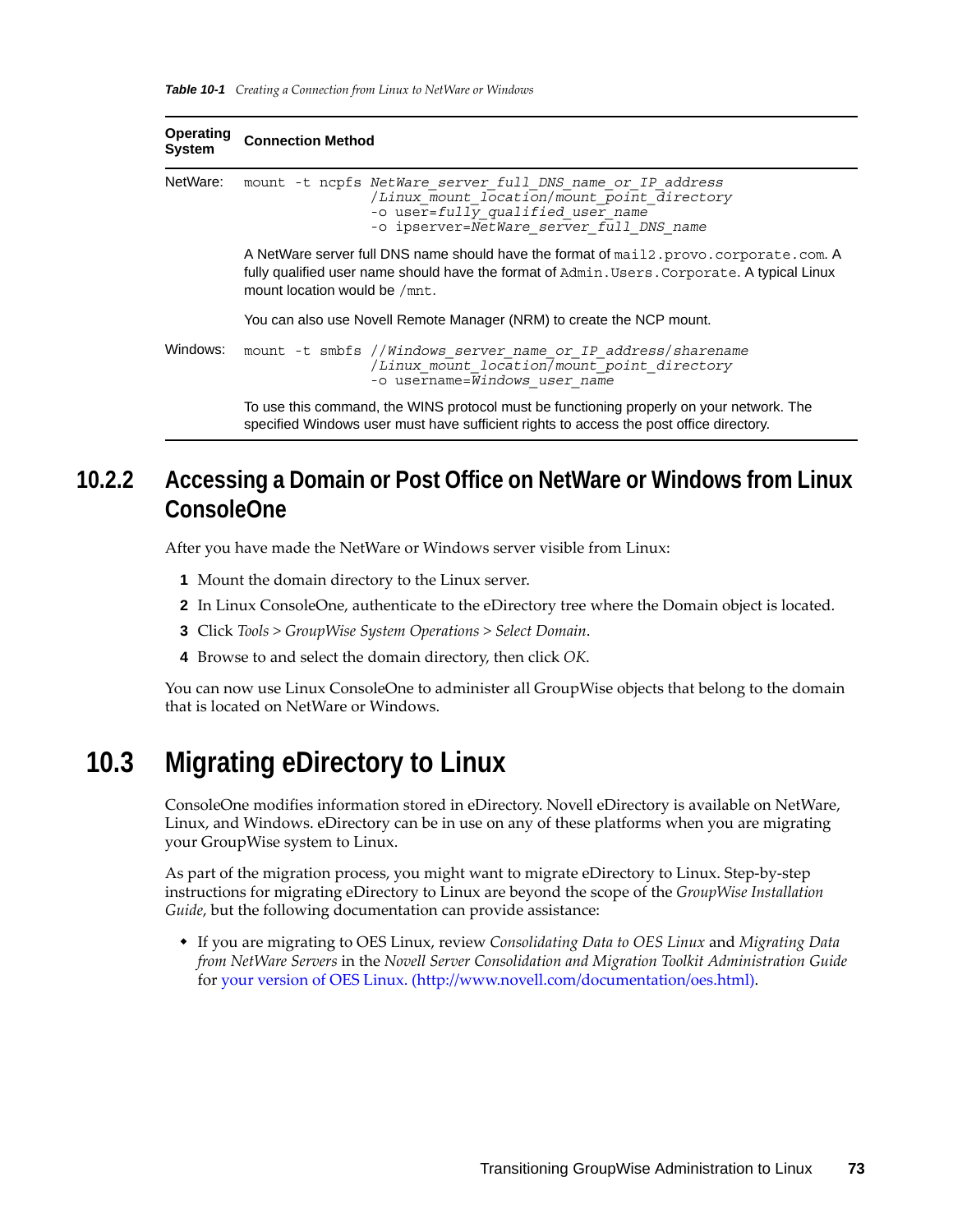- For situations not covered in the above guide, the eDirectory migration process includes installing eDirectory on Linux, creating an eDirectory replica on one or more Linux servers, and ultimately making one of the Linux replicas the master replica so that you can phase out the replicas on other platforms. For guidance, see the documentation for your version of eDirectory:
	- [eDirectory 8.8](http://www.novell.com/documentation/edir88/index.html) (http://www.novell.com/documentation/edir88/index.html)
	- [eDirectory 8.7.3](http://www.novell.com/documentation/edir873/index.html) (http://www.novell.com/documentation/edir873/index.html)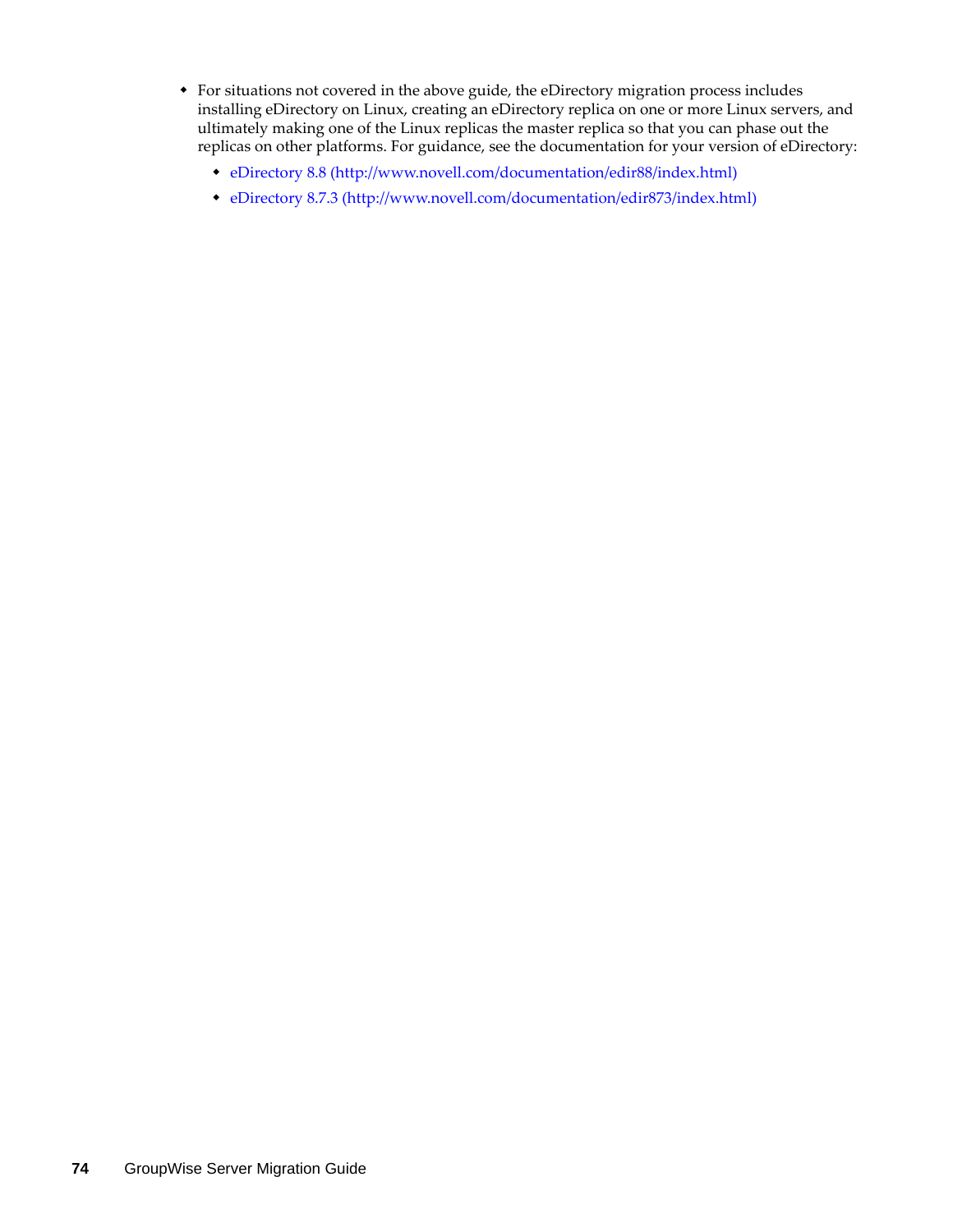# 11 Manually Mig<br> **11 POA to Linux** <sup>11</sup>**Manually Migrating a Post Office and Its**

Manually migrating a post office and its POA to Linux includes copying directory structures to Linux, installing the POA software on Linux, and updating configuration information in ConsoleOne.

- [Section 11.1, "Preparing for the Post Office Migration," on page 75](#page-74-0)
- [Section 11.2, "Performing the Post Office Migration," on page 76](#page-75-0)
- [Section 11.3, "Reconfiguring the Post Office in ConsoleOne," on page 80](#page-79-0)
- [Section 11.4, "Finalizing the Post Office Migration," on page 81](#page-80-0)

#### <span id="page-74-0"></span>**11.1 Preparing for the Post Office Migration**

- **1** On the Linux server, become root in a terminal window.
- **2** Check the Linux server for adequate disk space for your backup solution of choice.

If you want to use the GroupWise Database Copy utility (DBCopy), you create a copy of the post office and then back up the copy, which requires double the post office size in disk space. For instructions, see the following section in the *GroupWise Administration Guide* for your version of GroupWise:

- GroupWise 2012: "GroupWise Database Copy Utility" in "Databases"
- GroupWise 8: ["GroupWise Database Copy Utility"](http://www.novell.com/documentation/gw8/pdfdoc/gw8_admin/gw8_admin.pdf#bqpw8ct) in ["Databases](http://www.novell.com/documentation/gw8/pdfdoc/gw8_admin/gw8_admin.pdf#A8n802e)"
- GroupWise 7: ["GroupWise Database Copy Utility"](http://www.novell.com/documentation/gw7/pdfdoc/gw7_admin/gw7_admin.pdf#bqpw8ct) in ["Databases](http://www.novell.com/documentation/gw7/pdfdoc/gw7_admin/gw7_admin.pdf#A8n802e)"

If you want to use the GroupWise Target Service Agent (TSAFSGW), this extra disk space is not required. However, having a recent complete online backup available can be helpful in a variety of circumstances. For instructions, see the following section in the *GroupWise Administration Guide* for your version of GroupWise:

- GroupWise 2012: The GroupWise Target Service Agent is no longer available.
- GroupWise 8: ["GroupWise Target Service Agent](http://www.novell.com/documentation/gw8/pdfdoc/gw8_admin/gw8_admin.pdf#btf0xb0)" in ["Databases"](http://www.novell.com/documentation/gw8/pdfdoc/gw8_admin/gw8_admin.pdf#A8n802e)
- GroupWise 7: ["Target Service Agents](http://www.novell.com/documentation/gw7/pdfdoc/gw7_admin/gw7_admin.pdf#btf0xb0)" in ["Databases"](http://www.novell.com/documentation/gw7/pdfdoc/gw7_admin/gw7_admin.pdf#A8n802e)
- <span id="page-74-1"></span>**3** Make the Linux server visible from Windows.

This is necessary in order to perform administration tasks from Windows ConsoleOne during the post office migration process. For Linux server configurations to accomplish this, see [Section 10.1.1, "Making a Linux Server Visible from Windows," on page 71.](#page-70-0)

**4** Make the NetWare or Windows server visible from Linux.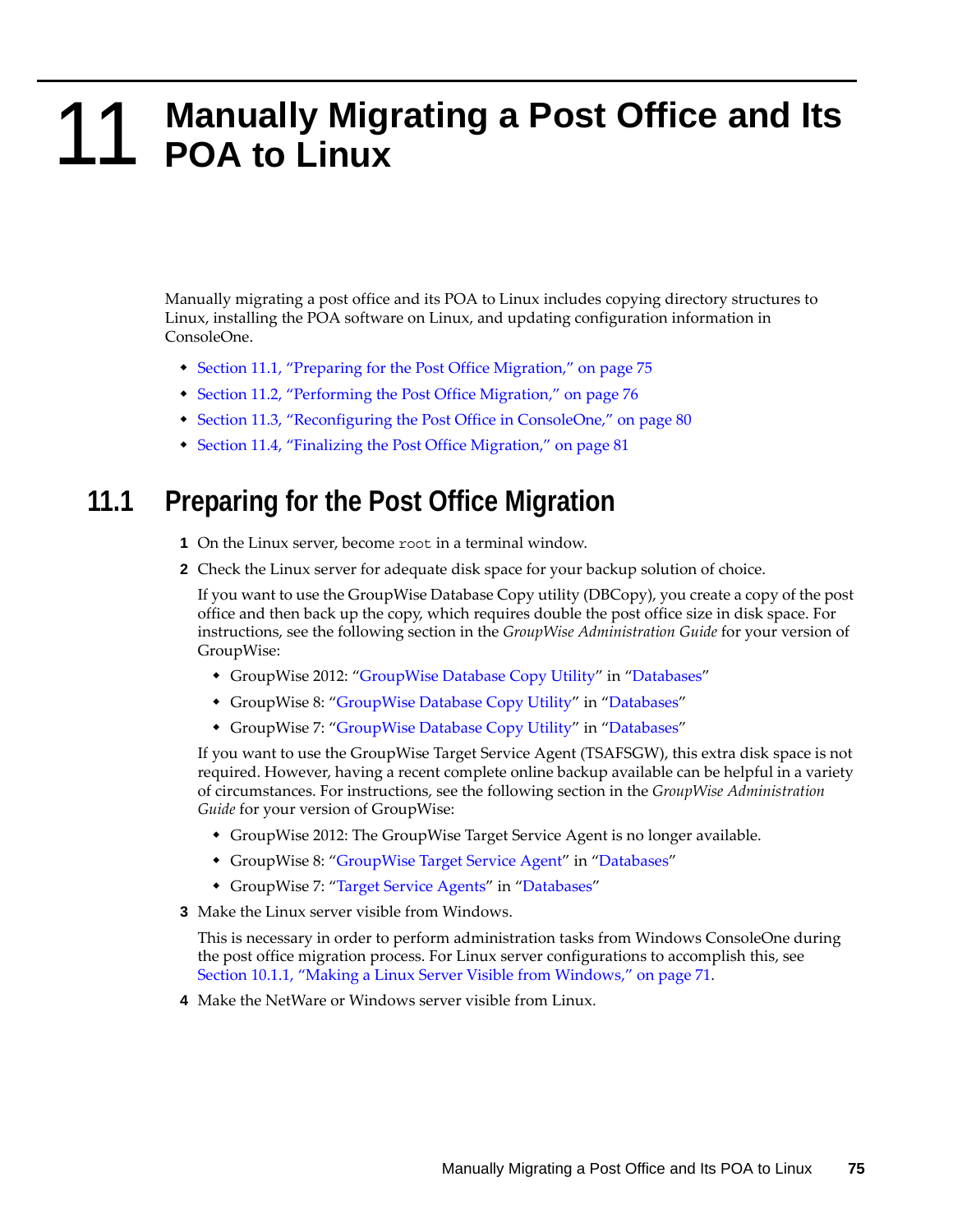This is necessary in order to use the Linux version of the GroupWise Database Copy utility (DBCopy) to copy the post office directory and its contents to the Linux server. The Linux version of DBCopy includes switches specialized for the post office migration process. For mount commands, see [Section 10.2.1, "Making a NetWare or Windows Server Visible from Linux," on](#page-71-0)  [page 72.](#page-71-0)

<span id="page-75-1"></span>**5** In a location on the Linux server that is accessible from Windows, create a new directory for your GroupWise system into which you plan to copy the post office directory. For example:

mkdir gwsystem

- **6** Install the GroupWise Database Copy utility (DBCopy) as described in the *GroupWise Administration Guide* for your version of GroupWise:
	- GroupWise 2012: "GroupWise Database Copy Utility" in "Databases"
	- GroupWise 8: ["GroupWise Database Copy Utility"](http://www.novell.com/documentation/gw8/pdfdoc/gw8_admin/gw8_admin.pdf#bqpw8ct) in ["Databases](http://www.novell.com/documentation/gw8/pdfdoc/gw8_admin/gw8_admin.pdf#A8n802e)"
	- GroupWise 7: ["GroupWise Database Copy Utility"](http://www.novell.com/documentation/gw7/pdfdoc/gw7_admin/gw7_admin.pdf#bqpw8ct) in ["Databases](http://www.novell.com/documentation/gw7/pdfdoc/gw7_admin/gw7_admin.pdf#A8n802e)"
- **7** Install GroupWise Check (GWCheck) as described in the *GroupWise Administration Guide* for your version of GroupWise:
	- GroupWise 2012: "GroupWise Check" in "Databases"
	- GroupWise 8: ["GroupWise Check](http://www.novell.com/documentation/gw8/pdfdoc/gw8_admin/gw8_admin.pdf#A3n60l6)" in "[Databases"](http://www.novell.com/documentation/gw8/pdfdoc/gw8_admin/gw8_admin.pdf#A8n802e)
	- GroupWise 7: ["GroupWise Check](http://www.novell.com/documentation/gw7/pdfdoc/gw7_admin/gw7_admin.pdf#A3n60l6)" in "[Databases"](http://www.novell.com/documentation/gw7/pdfdoc/gw7_admin/gw7_admin.pdf#A8n802e)
- **8** Continue with [Performing the Post Office Migration](#page-75-0).

### <span id="page-75-0"></span>**11.2 Performing the Post Office Migration**

In order to reduce the amount of time during which users cannot access their GroupWise mailboxes during the post office migration process, the post office data is copied twice. During the first copy, the POA is allowed to continue running and users can continue working. Because users are still accessing their mailboxes, some files are modified after being copied, thus necessitating the second copy of the files. For the second copy, the POA is stopped and users cannot access their Online mailboxes. However, only the modified files are copied, so the second copy procedure finishes much more quickly.

**1** In the /opt/novell/groupwise/agents/bin directory, use DBCopy to copy the post office directory from the NetWare or Windows server to the new directory on the Linux server.

./dbcopy -m -f -p /*post\_office\_directory* /*destination\_directory*

The -m switch indicates that DBCopy is being used for migration to Linux. This ensures that all directory names and file names are in lower case.

The -f switch indicates that this is the first pass of the migration process, during which the post office queue directories ([wpcsin](http://www.novell.com/documentation/gw7/pdfdoc/gw7_tsh3/gw7_tsh3.pdf#A3ectbd) and [wpcsout](http://www.novell.com/documentation/gw7/pdfdoc/gw7_tsh3/gw7_tsh3.pdf#A3edx6n)) are not copied.

**NOTE:** If you are migrating a large and active post office, you can run DBCopy with the -f switch multiple times as you work towards the final copy.

The -p switch indicates that you are migrating a post office.

The *post\_office\_directory* variable includes the Linux mount location (for example, */mnt*), the mount point directory, and the full path to the post office directory on the NetWare or Windows server.

The *destination\_directory* variable is the directory you created on the Linux server in [Step 5](#page-75-1) in the previous section.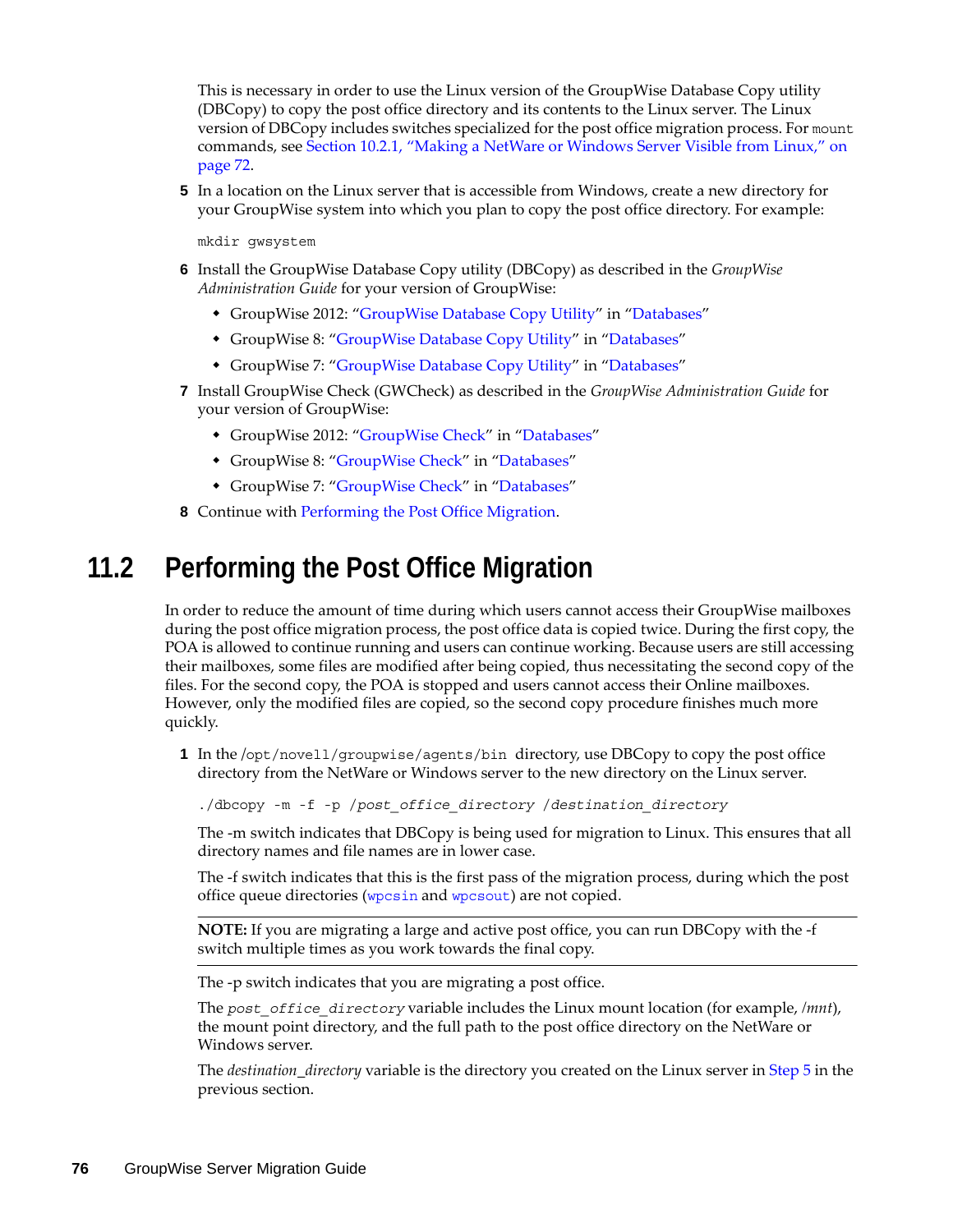DBCopy creates a log file named *mmdd*gwbk.*nnn*. The first four characters represent the date. A three-digit extension allows for multiple log files created on the same day. The log file is created at the root of the destination post office directory. Include the -v switch in the dbcopy command to enable verbose logging for the post office migration.

DBCopy is typically used for backing up your GroupWise system, but when you use the -m switch to migrate a post office to Linux, it changes directory names to lowercase as required on Linux and copies the message queue directories as well as the GroupWise databases in the post office.

This initial copy operation might require a substantial amount of time, but users are still able to access their mailboxes. Use the fastest network connection available for this copy operation.

- **2** (Conditional) If your Linux environment includes the X Window System, run the GroupWise Installation program to install the Linux POA for the post office, as described in the following section of the *GroupWise Installation Guide* for your version of GroupWise:
	- GroupWise 2012: "Installing the Linux GroupWise Agents" in "Installing GroupWise Agents"
	- GroupWise 8: ["Installing the GroupWise Agents on Linux"](http://www.novell.com/documentation/gw8/pdfdoc/gw8_install/gw8_install.pdf#bnmtjck) in "[Installing GroupWise](http://www.novell.com/documentation/gw8/pdfdoc/gw8_install/gw8_install.pdf#A8pam03)  [Agents](http://www.novell.com/documentation/gw8/pdfdoc/gw8_install/gw8_install.pdf#A8pam03)"
	- GroupWise 7: ["Installing the GroupWise Agents on Linux"](http://www.novell.com/documentation/gw7/pdfdoc/gw7_install/gw7_install.pdf#bnmtjck) in "[Installing GroupWise](http://www.novell.com/documentation/gw7/pdfdoc/gw7_install/gw7_install.pdf#A8pam03)  [Agents](http://www.novell.com/documentation/gw7/pdfdoc/gw7_install/gw7_install.pdf#A8pam03)"
- **3** (Conditional) If the X Window System is not available, run the text-based GroupWise Installation program, as described in the following section of the *GroupWise Installation Guide* for your version of GroupWise:
	- GroupWise 2012: "Installing GroupWise Components Using the Text-Based Installation Program" in "Installing GroupWise Agents"
	- GroupWise 8: ["Installing the GroupWise Agents Using the Text-Based Installation](http://www.novell.com/documentation/gw8/pdfdoc/gw8_install/gw8_install.pdf#bpovd7y)  [Program"](http://www.novell.com/documentation/gw8/pdfdoc/gw8_install/gw8_install.pdf#bpovd7y) in ["Installing GroupWise Agents](http://www.novell.com/documentation/gw8/pdfdoc/gw8_install/gw8_install.pdf#A8pam03)"
	- GroupWise 7: ["Installing the GroupWise Agents Using the Text-Based Installation](http://www.novell.com/documentation/gw7/pdfdoc/gw7_install/gw7_install.pdf#bpovd7y)  [Program"](http://www.novell.com/documentation/gw7/pdfdoc/gw7_install/gw7_install.pdf#bpovd7y) in ["Installing GroupWise Agents](http://www.novell.com/documentation/gw7/pdfdoc/gw7_install/gw7_install.pdf#A8pam03)"

If you need to perform the installation from a remote location, you can use ssh to access the remote Linux server. Copy the GroupWise DVD or software distribution directory to the server where you have migrated the domain, then run the text-based Installation program to install the MTA on the Linux server.

- **4** Change to the /opt/novell/groupwise/agents/bin directory.
- **5** (Conditional) If the X Window System is available, enter the following command to start the Linux POA to verify that it runs for the post office in the new location:

./gwpoa --show --home /*post\_office\_directory* --noconfig

The --show switch starts the POA with a user interface. The --home switch provides the location of the post office. The --noconfig switch prevents the POA from reading configuration information from eDirectory; the current eDirectory information is obsolete because the post office has been migrated. For purposes of this initial test, the POA starts with default configuration settings, including using any available IP address.

You should see the POA server console described in the following section of the *GroupWise Installation Guide* for your version of GroupWise:

• GroupWise 2012: "Starting the Linux Agents with a User Interface" in "Installing GroupWise Agents"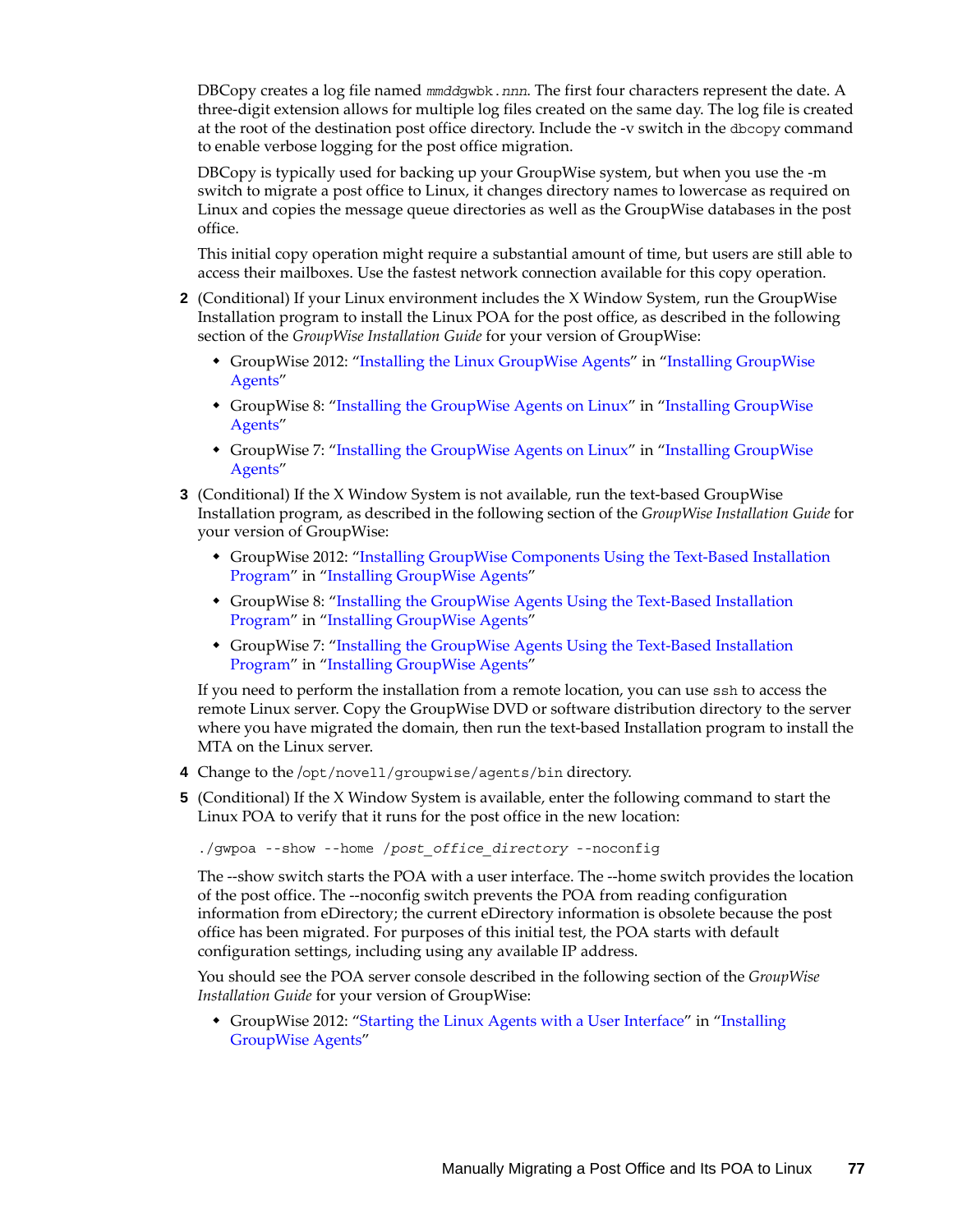- GroupWise 8: ["Starting the Linux Agents with a User Interface"](http://www.novell.com/documentation/gw8/pdfdoc/gw8_install/gw8_install.pdf#bq5d2mk) in "Installing GroupWise [Agents](http://www.novell.com/documentation/gw8/pdfdoc/gw8_install/gw8_install.pdf#A8pam03)"
- GroupWise 7: ["Starting the Linux Agents with a User Interface"](http://www.novell.com/documentation/gw7/pdfdoc/gw7_install/gw7_install.pdf#bq5d2mk) in "Installing GroupWise [Agents](http://www.novell.com/documentation/gw7/pdfdoc/gw7_install/gw7_install.pdf#A8pam03)"

If the POA server console does not appear, review the preceding steps to verify that all steps have been followed. For additional assistance, see the following section in *GroupWise Troubleshooting 2: Solutions to Common Problems* for your version of GroupWise:

- GroupWise 2012: "Post Office Agent Problems" in "Strategies for Agent Problems"
- GroupWise 8: ["Post Office Agent Problems"](http://www.novell.com/documentation/gw8/pdfdoc/gw8_tsh2/gw8_tsh2.pdf#Hymgub6l) in "[Strategies for Agent Problems"](http://www.novell.com/documentation/gw8/pdfdoc/gw8_tsh2/gw8_tsh2.pdf#A4exn4s)
- GroupWise 7: ["Post Office Agent Problems"](http://www.novell.com/documentation/gw7/pdfdoc/gw7_tsh2/gw7_tsh2.pdf#Hymgub6l) in "[Strategies for Agent Problems"](http://www.novell.com/documentation/gw7/pdfdoc/gw7_tsh2/gw7_tsh2.pdf#A4exn4s)
- **6** (Conditional) If the X Window system is not available:
	- **6a** If LDAP authentication is not in use, enter the following command to start the Linux POA to verify that it runs for the post office in the new location:

./gwpoa --home /post\_office\_directory --noconfig --ip *POA\_server\_IP\_address* --httpport 7181

The --home switch provides the location of the post office. The --noconfig switch prevents the POA from reading configuration information from eDirectory; the current eDirectory information is obsolete because the post office has been migrated. The --ip switch provides the IP address of the server where the POA is running. The -httpport switch enables the POA Web console and provides the port number.

or

If LDAP authentication is enabled for the post office, enter the following command:

```
./gwpoa --home /post_office_directory --noconfig 
         --ip POA_server_IP_address --httpport 7181
        --ldapipaddr LDAP_server_IP_address
        --ldapport LDAP_port (if not the default of 389)
```
The --ldapipaddr switch provides the location of the LDAP server. The --ldapport switch is required only if the LDAP server communicates on a port other than the default of 389.

**IMPORTANT:** To simplify this test, do not use an SSL connection to the LDAP server.

**6b** Open a Web browser and display the following URL:

http://*POA\_server\_IP\_address*:7181

You should see the POA Web console described in the following section of the *GroupWise Installation Guide* for your version of GroupWise:

- GroupWise 2012: "Monitoring the Linux GroupWise Agents from Your Web Browser" in "Installing GroupWise Agents"
- GroupWise 8: ["Monitoring the Linux GroupWise Agents from Your Web Browser](http://www.novell.com/documentation/gw8/pdfdoc/gw8_install/gw8_install.pdf#bpms2a6)" in "[Installing GroupWise Agents"](http://www.novell.com/documentation/gw8/pdfdoc/gw8_install/gw8_install.pdf#A8pam03)
- GroupWise 7: ["Monitoring the Linux GroupWise Agents from Your Web Browser](http://www.novell.com/documentation/gw7/pdfdoc/gw7_install/gw7_install.pdf#bpms2a6)" in "[Installing GroupWise Agents"](http://www.novell.com/documentation/gw7/pdfdoc/gw7_install/gw7_install.pdf#A8pam03)

If the POA Web console does not appear, review the preceding steps to verify that all steps have been followed. For additional assistance, see the following section in *GroupWise Troubleshooting 2: Solutions to Common Problems* for your version of GroupWise:

GroupWise 2012: "Post Office Agent Problems" in "Strategies for Agent Problems"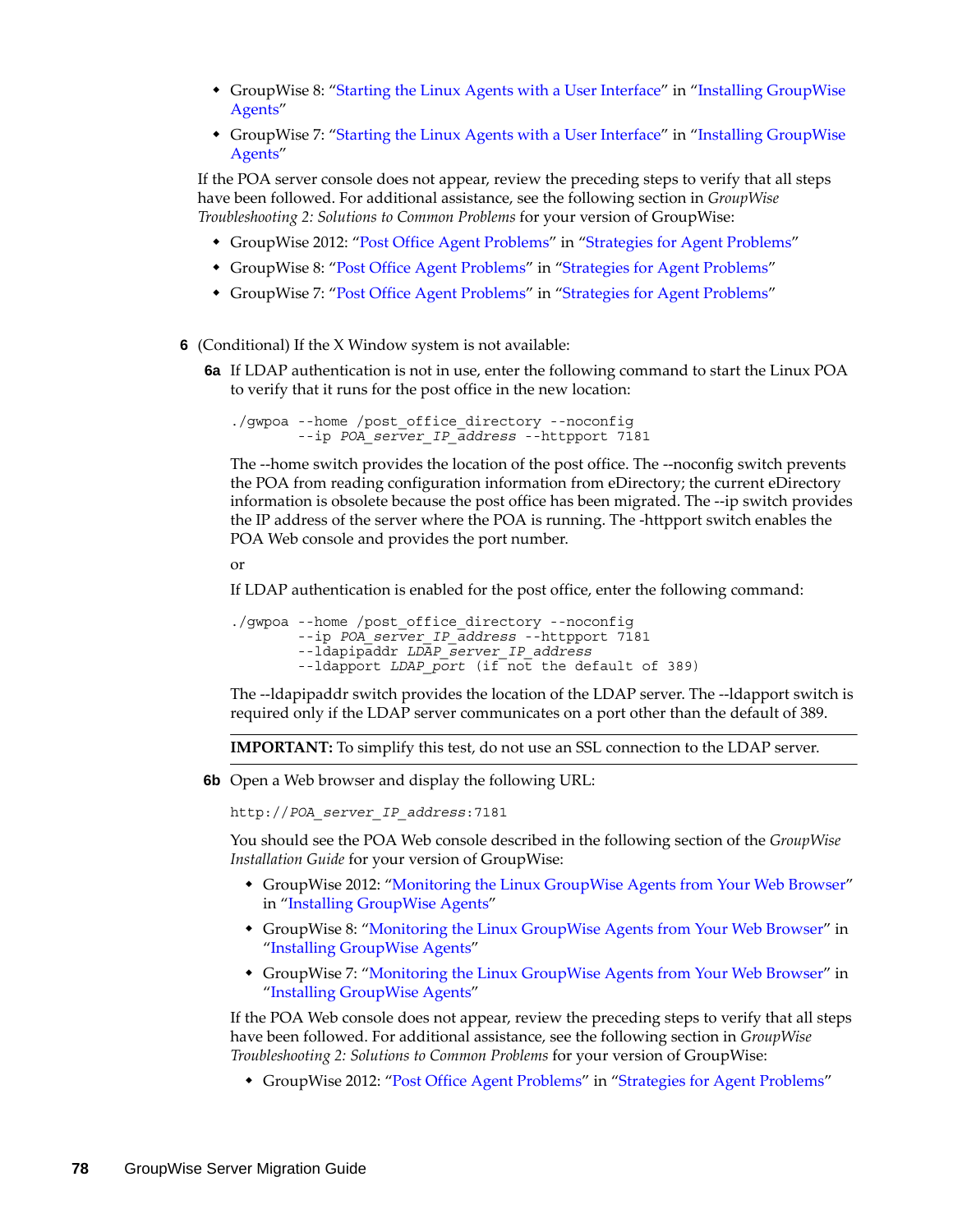- GroupWise 8: ["Post Office Agent Problems"](http://www.novell.com/documentation/gw8/pdfdoc/gw8_tsh2/gw8_tsh2.pdf#Hymgub6l) in "[Strategies for Agent Problems"](http://www.novell.com/documentation/gw8/pdfdoc/gw8_tsh2/gw8_tsh2.pdf#A4exn4s)
- GroupWise 7: ["Post Office Agent Problems"](http://www.novell.com/documentation/gw7/pdfdoc/gw7_tsh2/gw7_tsh2.pdf#Hymgub6l) in "[Strategies for Agent Problems"](http://www.novell.com/documentation/gw7/pdfdoc/gw7_tsh2/gw7_tsh2.pdf#A4exn4s)
- **7** (Conditional) If you have access to a GroupWise mailbox on the post office you have migrated, start the GroupWise client to further verify the functioning of the POA.
- **8** After verifying that the Linux POA runs successfully for the post office in the new location on Linux, stop the Linux POA, as described in the following section of the *GroupWise Installation Guide* for your version of GroupWise:
	- GroupWise 2012: "Stopping the Linux GroupWise Agents" in "Installing GroupWise Agents"
	- GroupWise 8: ["Stopping the Linux GroupWise Agents"](http://www.novell.com/documentation/gw8/pdfdoc/gw8_install/gw8_install.pdf#bnquavn) in ["Installing GroupWise Agents](http://www.novell.com/documentation/gw8/pdfdoc/gw8_install/gw8_install.pdf#A8pam03)"
	- GroupWise 7: ["Stopping the Linux GroupWise Agents"](http://www.novell.com/documentation/gw7/pdfdoc/gw7_install/gw7_install.pdf#bnquavn) in ["Installing GroupWise Agents](http://www.novell.com/documentation/gw7/pdfdoc/gw7_install/gw7_install.pdf#A8pam03)"
- <span id="page-78-0"></span>**9** (Conditional) If you are using SSL, create a new certificate file (*file\_name*.crt) and a new key file (*file\_name*.key) for the Linux server and place them in the /opt/novell/groupwise/ agents/bin directory, which is the default location where the POA looks for certificate files.

For instructions on creating certificate and key files, see the following section of the *GroupWise Administration Guide* for your version of GroupWise:

- GroupWise 2012: "Server Certificates and SSL Encryption" in "Security Administration"
- GroupWise 8: ["Server Certificates and SSL Encryption](http://www.novell.com/documentation/gw8/pdfdoc/gw8_admin/gw8_admin.pdf#Ak9e3ju)" in "[Security Administration"](http://www.novell.com/documentation/gw8/pdfdoc/gw8_admin/gw8_admin.pdf#Altf8xr)
- GroupWise 7: ["Server Certificates and SSL Encryption](http://www.novell.com/documentation/gw7/pdfdoc/gw7_admin/gw7_admin.pdf#Ak9e3ju)" in "[Security Administration"](http://www.novell.com/documentation/gw7/pdfdoc/gw7_admin/gw7_admin.pdf#Altf8xr)
- **10** (Conditional) If you are using LDAP authentication, copy the public root certificate file (*file\_name*.der) from the LDAP server to the /opt/novell/groupwise/agents/bin directory.
- <span id="page-78-1"></span>**11** (Conditional) If you are migrating a post office that has a library with a document storage area located outside the post office directory structure, decide how to handle the document storage area:
	- **Mount the document storage area:** You can leave the document storage area on the NetWare or Windows server. To provide access, permanently mount the storage area directory to the Linux server where the post office is located, using the mount command provided in [Section 10.2.1, "Making a NetWare or Windows Server Visible from Linux," on](#page-71-0)  [page 72.](#page-71-0)
	- **Migrate the document storage area:** If you want to eliminate the NetWare or Windows server, you can migrate the document storage area to a convenient location on the Linux server. This also eliminates the need for the permanently mounted file system.
- **12** (Conditional) If you decide to migrate the document storage area, use the following DBCopy command to migrate the document storage area to the Linux server:

./dbcopy -m -b /*storage\_area\_directory* /*destination\_directory*

The -m switch indicates that DBCopy is being used for migration to Linux. This ensures that all directory names and file names are in lower case.

The -b switch indicates that DBCopy is being used to migrate a documentation storage area containing document BLOB (binary large object) files.

The *storage* area directory variable includes the Linux mount location (for example, /mnt), the mount point directory, and the full path to the document storage area.

The *destination\_directory* variable is the location on the Linux server where you want to migrate the document storage area.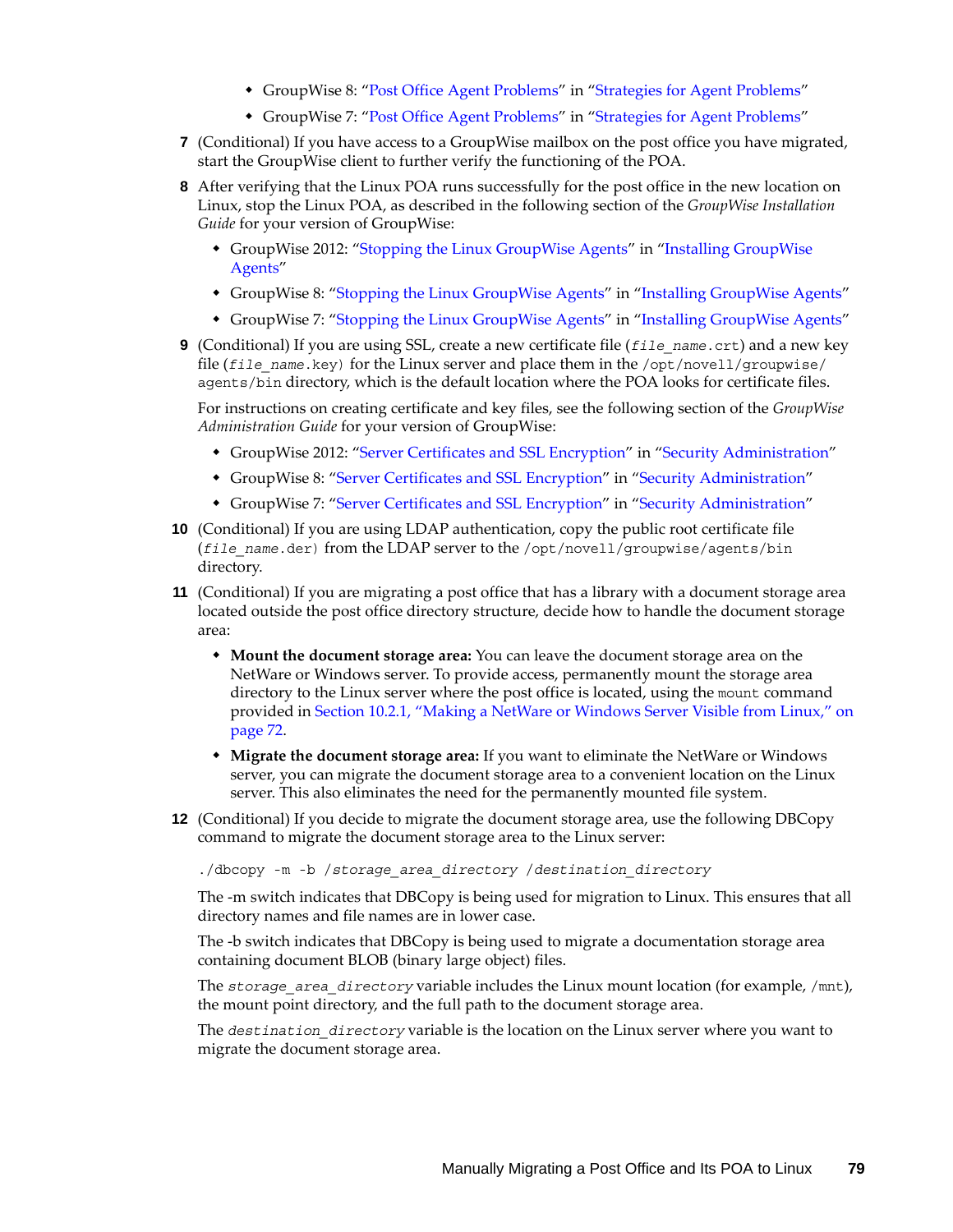DBCopy creates a log file named *mmdd*gwbk.*nnn*. The first four characters represent the date. A three-digit extension allows for multiple log files created on the same day. The log file is created at the root of the destination document storage area directory. Include the -v switch in the dbcopy command to enable verbose logging for the storage area migration.

**13** Notify users that they must exit the GroupWise client unless they are running in Caching mode.

Users in Caching mode do not need access to the post office in order to continue using GroupWise. However, they cannot send and receive new messages while the POA is not running.

**14** Continue with [Reconfiguring the Post Office in ConsoleOne](#page-79-0).

### <span id="page-79-0"></span>**11.3 Reconfiguring the Post Office in ConsoleOne**

If the connection between Linux and Windows is set up correctly, as described in [Step 3](#page-74-1) in [Section 11.1, "Preparing for the Post Office Migration," on page 75](#page-74-0), you can use Windows ConsoleOne to perform the reconfiguration of the post office. You can also use Linux ConsoleOne if desired.

- **1** In ConsoleOne, disable logins to the post office:
	- **1a** Browse to and right-click the Post Office object, then click *Properties*.
	- **1b** Click *GroupWise > Client Access Settings*.
	- **1c** Select *Disable Logins*, then click *Apply* to save the setting.
- **2** Update the configuration information for the POA:
	- **2a** Browse to and right-click the POA object for the post office, then click *Properties*.
	- **2b** Click *GroupWise > Identification*.
	- **2c** In the *Platform* field, make sure that *Linux* is selected.
	- **2d** Display the Network Address property page of the POA object.
	- **2e** In the *TCP/IP Address* field, specify the IP address of the Linux server.
	- **2f** Display the Log Settings property page of the POA object.
	- **2g** Make sure that the *Log File Path* field is empty so that the POA on Linux creates its log files in the default location (/var/log/novell/groupwise/*post\_office\_name*.poa) on the Linux server.
	- **2h** Click *OK* to save the new configuration information for the POA.
- **3** (Conditional) If you are using SSL, update the location for the certificate and key files:
	- **3a** Display the *SSL Settings* property page of the POA object.
	- **3b** Browse to and select the certificate file and the key file that you created for the Linux server in [Step 9](#page-78-0) in [Section 11.2, "Performing the Post Office Migration," on page 76.](#page-75-0)
	- **3c** Click *OK* to save the SSL information for the POA.
- **4** (Conditional) If you migrated a document storage area to the Linux server in [Step 11](#page-78-1) in [Section 11.2, "Performing the Post Office Migration," on page 76](#page-75-0), update the location of the document storage area:
	- **4a** Browse to and right-click the Library object, then click *Properties*.
	- **4b** Click *GroupWise > Storage Areas*.
	- **4c** Select the storage area that you have migrated, then click *Edit*.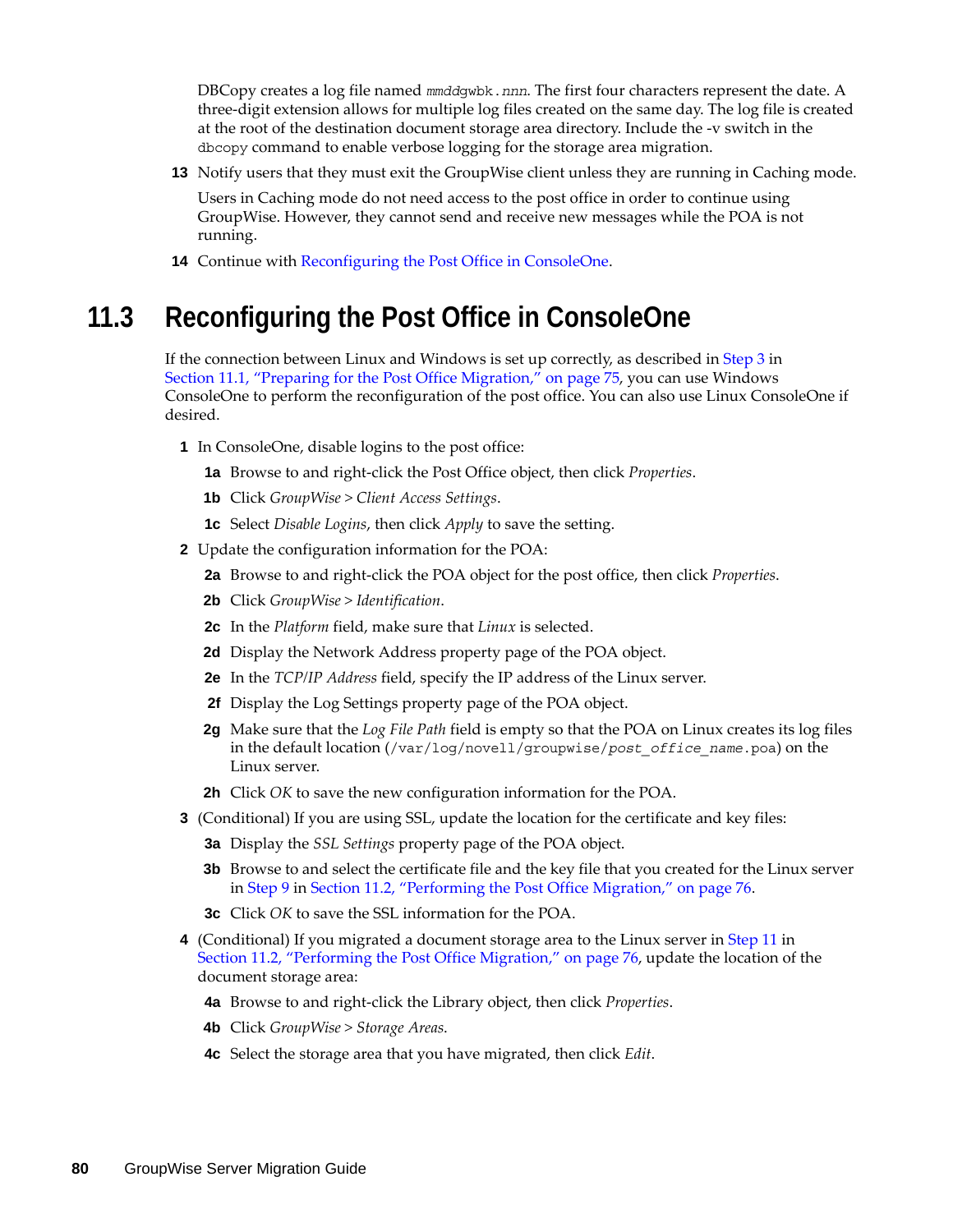- **4d** In the *Linux Path* field, provide the full path to the storage area from the point of view of the POA running on the Linux server.
- **4e** Click *OK* twice to save the storage area information.
- **5** Update the location information for the post office:
	- **5a** Display the *Identification* property page of the Post Office object.
	- **5b** In the *UNC Path* field, change the path to the location on the Linux server where you copied the post office. For example:

\\linuxsvr3\gwsystem\research

For a Linux server, ConsoleOne interprets the UNC path as a Linux path. Do not put a Linux path with front slashes in the UNC Path field, because backslashes are expected.

- **5c** Click *OK* to save the new path information for the post office.
- **6** Check the status of the link between the POA still running on NetWare or Windows and the MTA it communicates with:
	- **6a** At the MTA server console, use *Options > Configuration Status*.

or

At the MTA Web console, look on the Links page.

After the ConsoleOne updates that you have just made are processed by the MTA, including the post office location change, the link changes to *Closed*. The status must show as *Closed* before you finalize the migration.

**7** Continue with [Finalizing the Post Office Migration](#page-80-0).

#### <span id="page-80-0"></span>**11.4 Finalizing the Post Office Migration**

**1** On the NetWare or Windows server, stop the POA for the post office. If multiple POAs are currently running for the post office, stop all POAs.

GroupWise users can no longer access their Online mailboxes.

**2** On the Linux server, run DBCopy again to copy the post office:

./dbcopy -m -s -p /*post\_office\_directory* /*destination\_directory*

The -s switch indicates that this is the second pass of the migration process, during which the post office queue directories ([wpcsin](http://www.novell.com/documentation/gw7/pdfdoc/gw7_tsh3/gw7_tsh3.pdf#A3ectbd) and [wpcsout](http://www.novell.com/documentation/gw7/pdfdoc/gw7_tsh3/gw7_tsh3.pdf#A3edx6n)) are copied. The second DBCopy process should be substantially shorter than the first one.

**3** (Conditional) If you migrated a document storage area to the Linux server in [Step 11](#page-78-1) in [Section 11.2, "Performing the Post Office Migration," on page 76,](#page-75-0) run DBCopy again to copy the document storage area and include files modified since the first copy:

./dbcopy -m -i *mm-dd-yyyy* -b /*storage\_area\_directory* /*destination\_directory*

This copies only the files that have been modified since you first copied the document storage area, like an incremental backup

**4** (Conditional) If your GroupWise system includes a GWIA that is used for POP and IMAP email clients, check the link between the GWIA and the post office:

**4a** In ConsoleOne, right-click the GWIA object, then click *Properties*.

- **4b** Click *Post Office Links*.
- **4c** Make sure that the link shows the correct IP address where the Linux POA for the migrated post office is now running.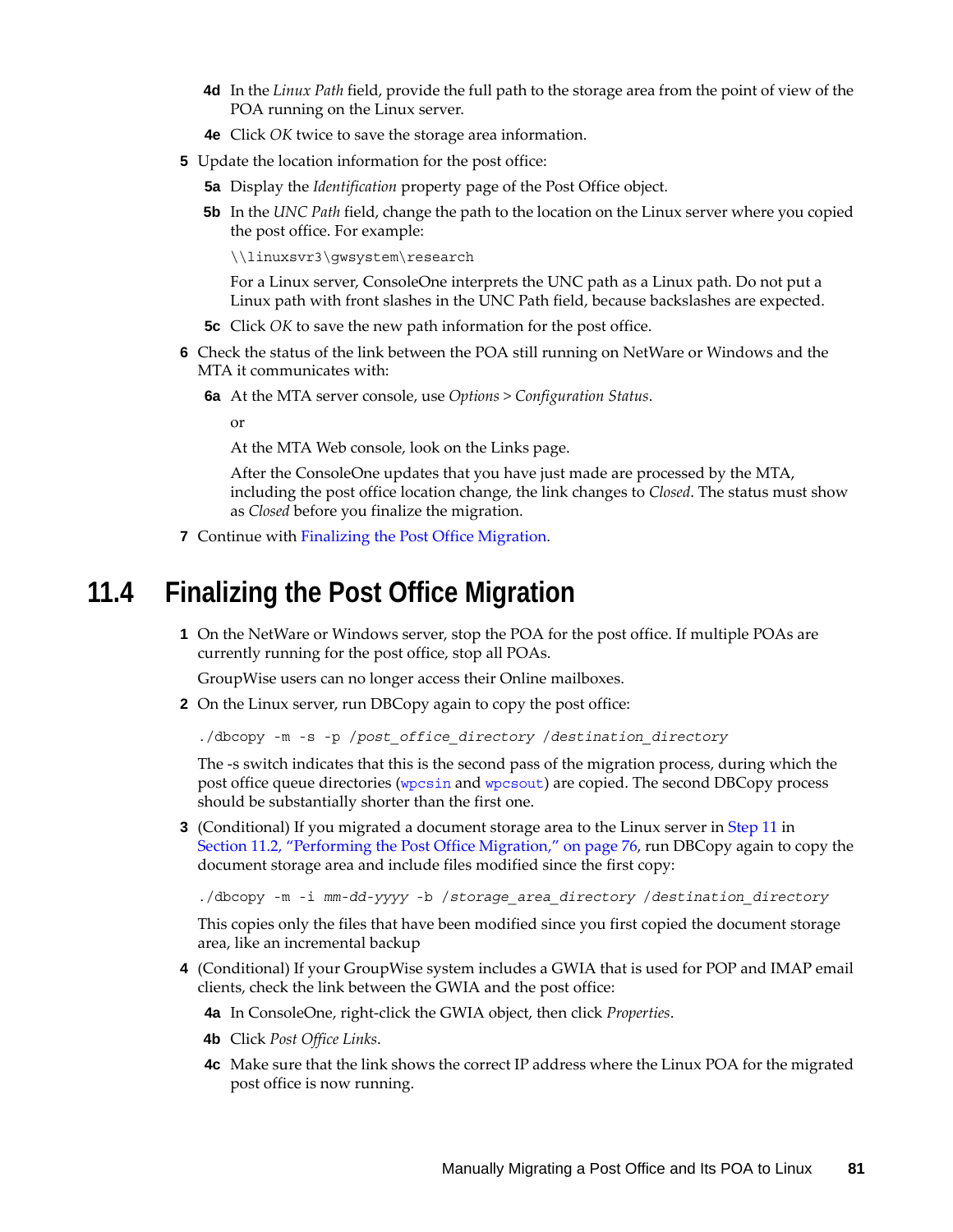- **5** (Conditional) If your GroupWise system includes the WebAccess Agent, check the link between the WebAccess Agent and the migrated post office:
	- **5a** In ConsoleOne, right-click the WebAccess Agent object, then click *Properties*.
	- **5b** Click *Post Office Links*.
	- **5c** Make sure that the link shows the correct IP address where the Linux POA for the migrated post office is now running.
- **6** Start the Linux POA with or without a user interface, as described in the following section of the *GroupWise Installation Guide* for your version of GroupWise:
	- GroupWise 2012: "Starting the Linux Agents with a User Interface" in "Installing GroupWise Agents"
	- GroupWise 8: ["Starting the Linux Agents with a User Interface"](http://www.novell.com/documentation/gw8/pdfdoc/gw8_install/gw8_install.pdf#bq5d2mk) or "Starting the Linux [GroupWise Agents as Daemons"](http://www.novell.com/documentation/gw8/pdfdoc/gw8_install/gw8_install.pdf#bq5d7ly) in ["Installing GroupWise Agents](http://www.novell.com/documentation/gw8/pdfdoc/gw8_install/gw8_install.pdf#A8pam03)"
	- GroupWise 7: ["Starting the Linux Agents with a User Interface"](http://www.novell.com/documentation/gw7/pdfdoc/gw7_install/gw7_install.pdf#bq5d2mk) or "Starting the Linux [GroupWise Agents as Daemons"](http://www.novell.com/documentation/gw7/pdfdoc/gw7_install/gw7_install.pdf#bq5d7ly) in ["Installing GroupWise Agents](http://www.novell.com/documentation/gw7/pdfdoc/gw7_install/gw7_install.pdf#A8pam03)"
- **7** Enable user logins for the post office, as described in the following section of the *GroupWise Administration Guide* for your version of GroupWise.
	- GroupWise 2012: "Disabling and Enabling GroupWise Accounts" in "Users"
	- GroupWise 8: ["Disabling and Enabling GroupWise Accounts"](http://www.novell.com/documentation/gw8/pdfdoc/gw8_admin/gw8_admin.pdf#bwtkoiv) in ["Users](http://www.novell.com/documentation/gw8/pdfdoc/gw8_admin/gw8_admin.pdf#A7q4x8x)"
	- GroupWise 7: ["Disabling and Enabling GroupWise Accounts"](http://www.novell.com/documentation/gw7/pdfdoc/gw7_admin/gw7_admin.pdf#bwtkoiv) in ["Users](http://www.novell.com/documentation/gw7/pdfdoc/gw7_admin/gw7_admin.pdf#A7q4x8x)"
- **8** (Conditional) If necessary, provide GroupWise users with the new IP address where the Linux POA is now running, so that they can start GroupWise again and access their Online mailboxes on the Linux server.

If you are running a GroupWise name server, users are automatically redirected to the new IP address when they start GroupWise, as described in the following section of the *GroupWise Administration Guide* for your version of GroupWise.

- GroupWise 2012: "Simplifying Client/Server Access with a GroupWise Name Server" in "Post Office Agent"
- GroupWise 8: ["Simplifying Client/Server Access with a GroupWise Name Server"](http://www.novell.com/documentation/gw8/pdfdoc/gw8_admin/gw8_admin.pdf#Hmlkfq3d) in "[Post](http://www.novell.com/documentation/gw8/pdfdoc/gw8_admin/gw8_admin.pdf#A84jmbe)  [Office Agent](http://www.novell.com/documentation/gw8/pdfdoc/gw8_admin/gw8_admin.pdf#A84jmbe)"
- GroupWise 7: ["Simplifying Client/Server Access with a GroupWise Name Server"](http://www.novell.com/documentation/gw7/pdfdoc/gw7_admin/gw7_admin.pdf#Hmlkfq3d) in "[Post](http://www.novell.com/documentation/gw7/pdfdoc/gw7_admin/gw7_admin.pdf#A84jmbe)  [Office Agent](http://www.novell.com/documentation/gw7/pdfdoc/gw7_admin/gw7_admin.pdf#A84jmbe)"
- **9** When the Linux POA is running smoothly for the new post office location, delete the old post office directory structure from the NetWare or Windows server.
- **10** (Conditional) If you migrated a document storage area to the Linux server in [Step 11](#page-78-1) in [Section 11.2, "Performing the Post Office Migration," on page 76](#page-75-0), delete the old document storage area on the NetWare or Windows server.
- **11** Set up a backup procedure for the post office in its new location on Linux.

If you want to use the GroupWise Database Copy utility (DBCopy), you create a copy of the post office and then back up the copy, which requires double the post office size in disk space. For instructions, see the following section in the *GroupWise Administration Guide* for your version of GroupWise:

- GroupWise 2012: "GroupWise Database Copy Utility" in "Databases"
- GroupWise 8: ["GroupWise Database Copy Utility"](http://www.novell.com/documentation/gw8/pdfdoc/gw8_admin/gw8_admin.pdf#bqpw8ct) in ["Databases](http://www.novell.com/documentation/gw8/pdfdoc/gw8_admin/gw8_admin.pdf#A8n802e)"
- GroupWise 7: ["GroupWise Database Copy Utility"](http://www.novell.com/documentation/gw7/pdfdoc/gw7_admin/gw7_admin.pdf#bqpw8ct) in ["Databases](http://www.novell.com/documentation/gw7/pdfdoc/gw7_admin/gw7_admin.pdf#A8n802e)"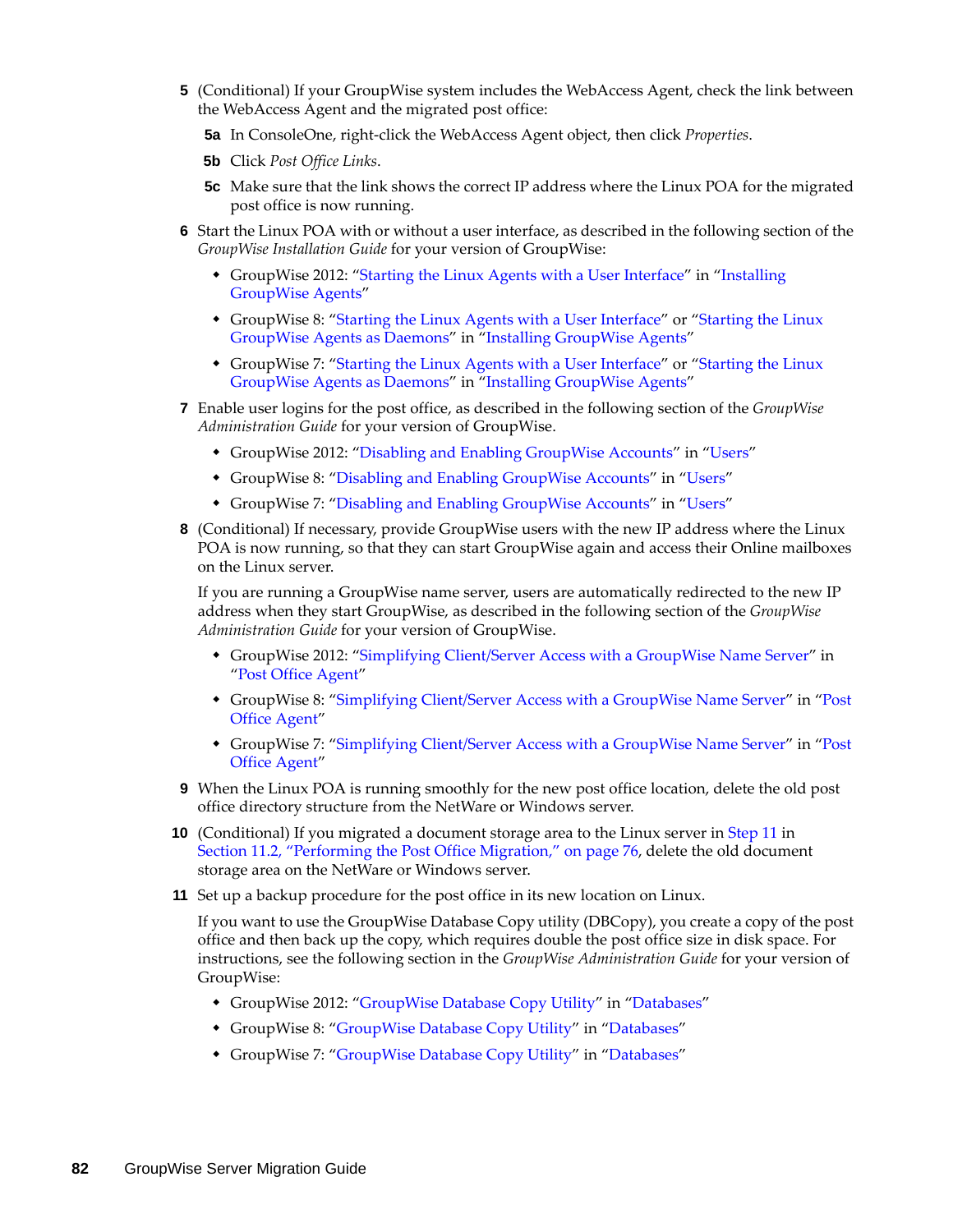If you want to use the GroupWise Target Service Agent (TSAFSGW), this extra disk space is not required. However, having a recent complete online backup available can be helpful in a variety of circumstances. For instructions, see the following section in the *GroupWise Administration Guide* for your version of GroupWise:

- GroupWise 2012: The GroupWise Target Service Agent is no longer available.
- GroupWise 8: ["GroupWise Target Service Agent](http://www.novell.com/documentation/gw8/pdfdoc/gw8_admin/gw8_admin.pdf#btf0xb0)" in ["Databases"](http://www.novell.com/documentation/gw8/pdfdoc/gw8_admin/gw8_admin.pdf#A8n802e)
- GroupWise 7: ["Target Service Agents](http://www.novell.com/documentation/gw7/pdfdoc/gw7_admin/gw7_admin.pdf#btf0xb0)" in ["Databases"](http://www.novell.com/documentation/gw7/pdfdoc/gw7_admin/gw7_admin.pdf#A8n802e)
- **12** (Optional) Uninstall the old POA software to reclaim disk space on the NetWare or Windows server.

See [Chapter 9, "What's Next," on page 67](#page-66-0).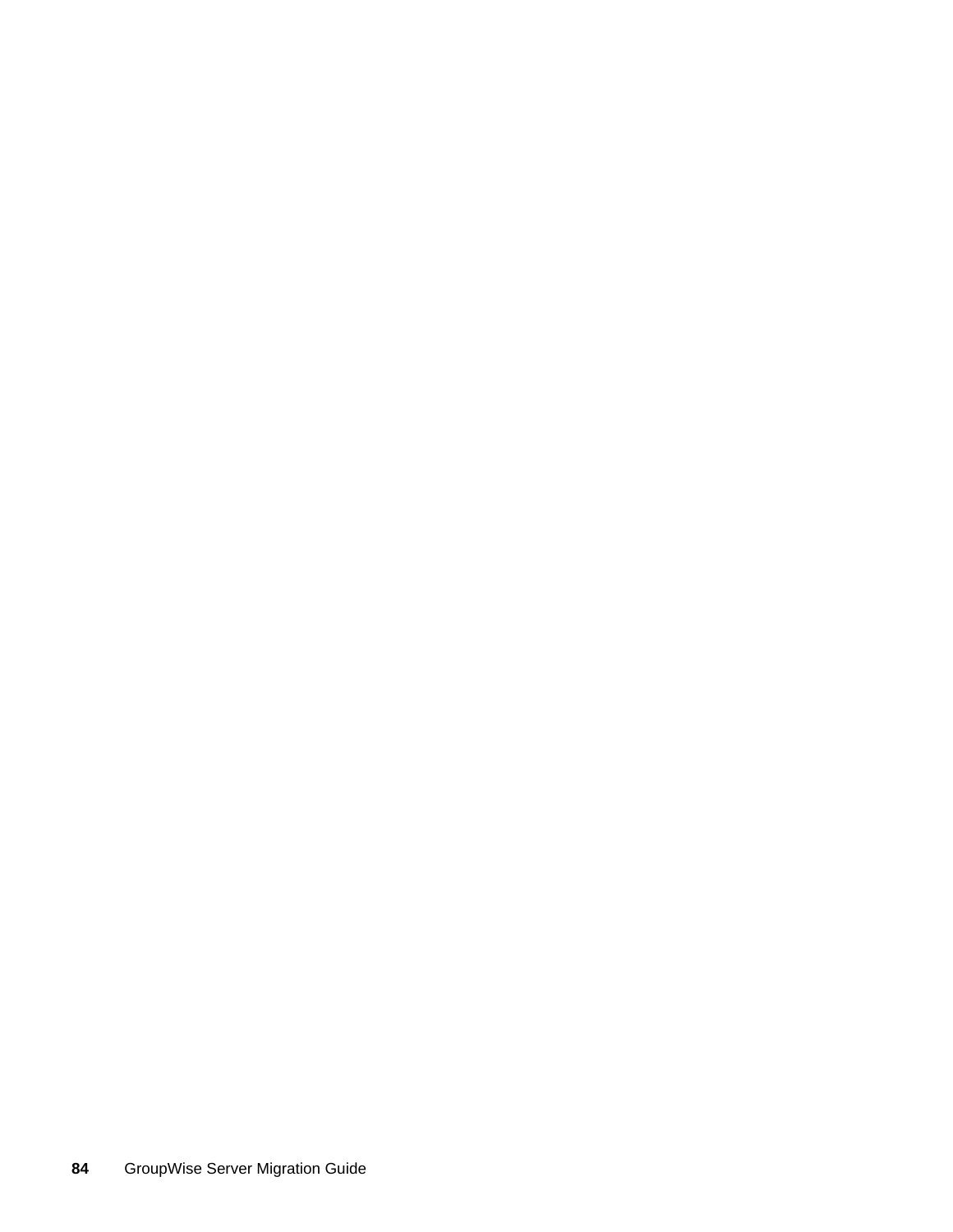# <span id="page-84-2"></span>**12** Manually Migrating a Domain and Its MTA to Linux **MTA to Linux**

Manually migrating a domain and its MTA to Linux includes copying directory structures to Linux, installing the MTA software on Linux, and updating configuration information in ConsoleOne. This section describes the manual steps involved in the process.

- [Section 12.1, "Preparing for the Domain Migration," on page 85](#page-84-0)
- [Section 12.2, "Performing the Domain Migration," on page 86](#page-85-0)
- [Section 12.3, "Reconfiguring the Domain in ConsoleOne," on page 88](#page-88-0)
- [Section 12.4, "Finalizing the Domain Migration," on page 89](#page-88-1)

#### <span id="page-84-0"></span>**12.1 Preparing for the Domain Migration**

- **1** On the Linux server, become root in a terminal window.
- **2** Check the Linux server for adequate disk space for your backup solution of choice.

If you want to use the GroupWise Database Copy utility (DBCopy), you create a copy of the post office and then back up the copy, which requires double the post office size in disk space. For instructions, see the following section in the *GroupWise Administration Guide* for your version of GroupWise:

- GroupWise 2012: "GroupWise Database Copy Utility" in "Databases"
- GroupWise 8: ["GroupWise Database Copy Utility"](http://www.novell.com/documentation/gw8/pdfdoc/gw8_admin/gw8_admin.pdf#bqpw8ct) in ["Databases](http://www.novell.com/documentation/gw8/pdfdoc/gw8_admin/gw8_admin.pdf#A8n802e)"
- GroupWise 7: ["GroupWise Database Copy Utility"](http://www.novell.com/documentation/gw7/pdfdoc/gw7_admin/gw7_admin.pdf#bqpw8ct) in ["Databases](http://www.novell.com/documentation/gw7/pdfdoc/gw7_admin/gw7_admin.pdf#A8n802e)"

If you want to use the GroupWise Target Service Agent (TSAFSGW), this extra disk space is not required. However, having a recent complete online backup available can be helpful in a variety of circumstances. For instructions, see the following section in the *GroupWise Administration Guide* for your version of GroupWise:

- GroupWise 2012: The GroupWise Target Service Agent is no longer available.
- GroupWise 8: ["GroupWise Target Service Agent](http://www.novell.com/documentation/gw8/pdfdoc/gw8_admin/gw8_admin.pdf#btf0xb0)" in ["Databases"](http://www.novell.com/documentation/gw8/pdfdoc/gw8_admin/gw8_admin.pdf#A8n802e)
- GroupWise 7: ["Target Service Agents](http://www.novell.com/documentation/gw7/pdfdoc/gw7_admin/gw7_admin.pdf#btf0xb0)" in ["Databases"](http://www.novell.com/documentation/gw7/pdfdoc/gw7_admin/gw7_admin.pdf#A8n802e)
- <span id="page-84-1"></span>**3** Make the Linux server visible from Windows.

This is necessary in order to perform administration tasks from Windows ConsoleOne during the domain migration process. For Linux server configurations to accomplish this, [Section 10.1.1,](#page-70-0)  ["Making a Linux Server Visible from Windows," on page 71.](#page-70-0)

**4** Make the NetWare or Windows server visible from Linux.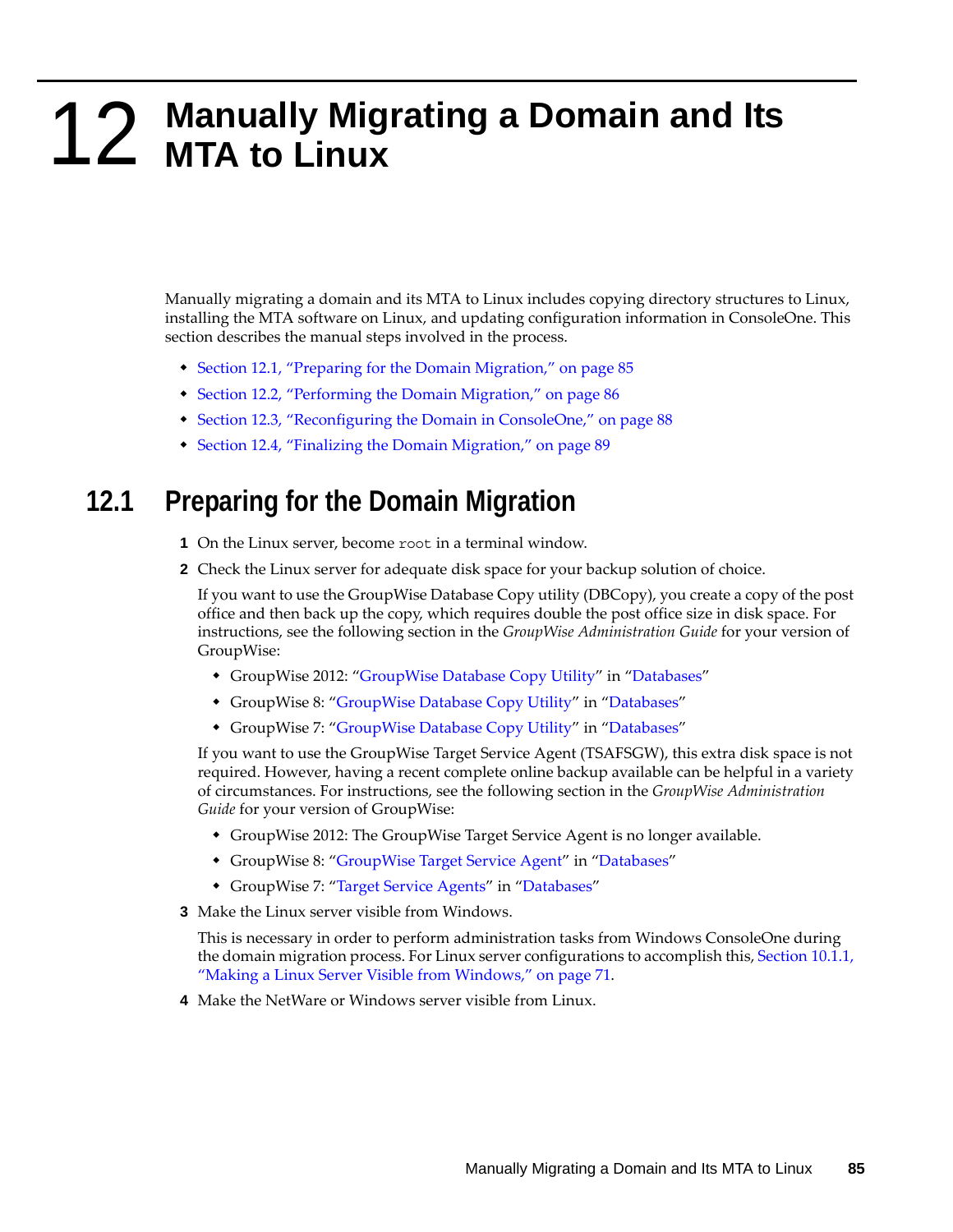This is necessary in order to use the Linux version of the GroupWise Database Copy utility (DBCopy) to copy the domain directory and its contents to the Linux server. The Linux version of DBCopy includes switches specialized for the domain migration process. For mount commands, see [Section 10.2.1, "Making a NetWare or Windows Server Visible from Linux," on](#page-71-0)  [page 72.](#page-71-0)

<span id="page-85-1"></span>**5** In a location on the Linux server that is accessible from Windows, create a new directory for your GroupWise system into which you plan to copy the domain directory. For example:

mkdir gwsystem

- **6** Install the GroupWise Database Copy utility (DBCopy) as described in the following section in the *GroupWise Administration Guide* for your version of GroupWise:
	- GroupWise 2012: "Using DBCopy on Linux" in "Databases"
	- GroupWise 8: ["Using DBCopy on Linux](http://www.novell.com/documentation/gw8/pdfdoc/gw8_admin/gw8_admin.pdf#bqpxea0)" in "[Databases"](http://www.novell.com/documentation/gw8/pdfdoc/gw8_admin/gw8_admin.pdf#A8n802e)
	- GroupWise 7: ["Using DBCopy on Linux](http://www.novell.com/documentation/gw7/pdfdoc/gw7_admin/gw7_admin.pdf#bqpxea0)" in "[Databases"](http://www.novell.com/documentation/gw7/pdfdoc/gw7_admin/gw7_admin.pdf#A8n802e)
- **7** Continue with [Performing the Domain Migration](#page-85-0).

#### <span id="page-85-0"></span>**12.2 Performing the Domain Migration**

- **1** On the NetWare or Windows server, stop the MTA for the domain.
- **2** (Conditional) If the domain has gateways, stop the gateways.
- **3** In the /opt/novell/groupwise/agents/bin directory, use DBCopy to copy the domain directory from the NetWare or Windows server to the new directory on the Linux server.

./dbcopy -m -d /*domain\_directory* /*destination\_directory*

The -m switch indicates that DBCopy is being used for migration to Linux. This ensures that all directory names and file names are in lower case.

The -d switch indicates that you are migrating a domain.

The *domain* directory variable includes the Linux mount location (for example, /mnt), the mount point directory, and the full path to the domain directory on the NetWare or Windows server.

The *destination\_directory* variable is the directory you created on the Linux server in [Step 5](#page-85-1) in the previous section.

DBCopy creates a log file named *mmdd*gwbk.*nnn*. The first four characters represent the date. A three-digit extension allows for multiple log files created on the same day. The log file is created at the root of the destination domain directory. Include the -v switch in the dbcopy command to enable verbose logging for the domain migration.

DBCopy is typically used for backing up your GroupWise system, but when you use the -m switch to migrate a domain, it changes directory names to lowercase as required on Linux and copies the message queue directories as well as the GroupWise databases in the domain.

- **4** (Conditional) If you are using the [/work](http://www.novell.com/documentation/gw7/pdfdoc/gw7_admin/gw7_admin.pdf#Het48tb5) startup switch to place the MTA working directory ([mslocal](http://www.novell.com/documentation/gw7/pdfdoc/gw7_tsh3/gw7_tsh3.pdf#A3lhv1j)) outside the domain directory structure, relocate the directory and rename files:
	- **4a** Copy the mslocal directory to the Linux server so that no messages en route between users are lost.
	- **4b** In the mslocal directory structure, rename files and directories that contain uppercase letters to all lowercase.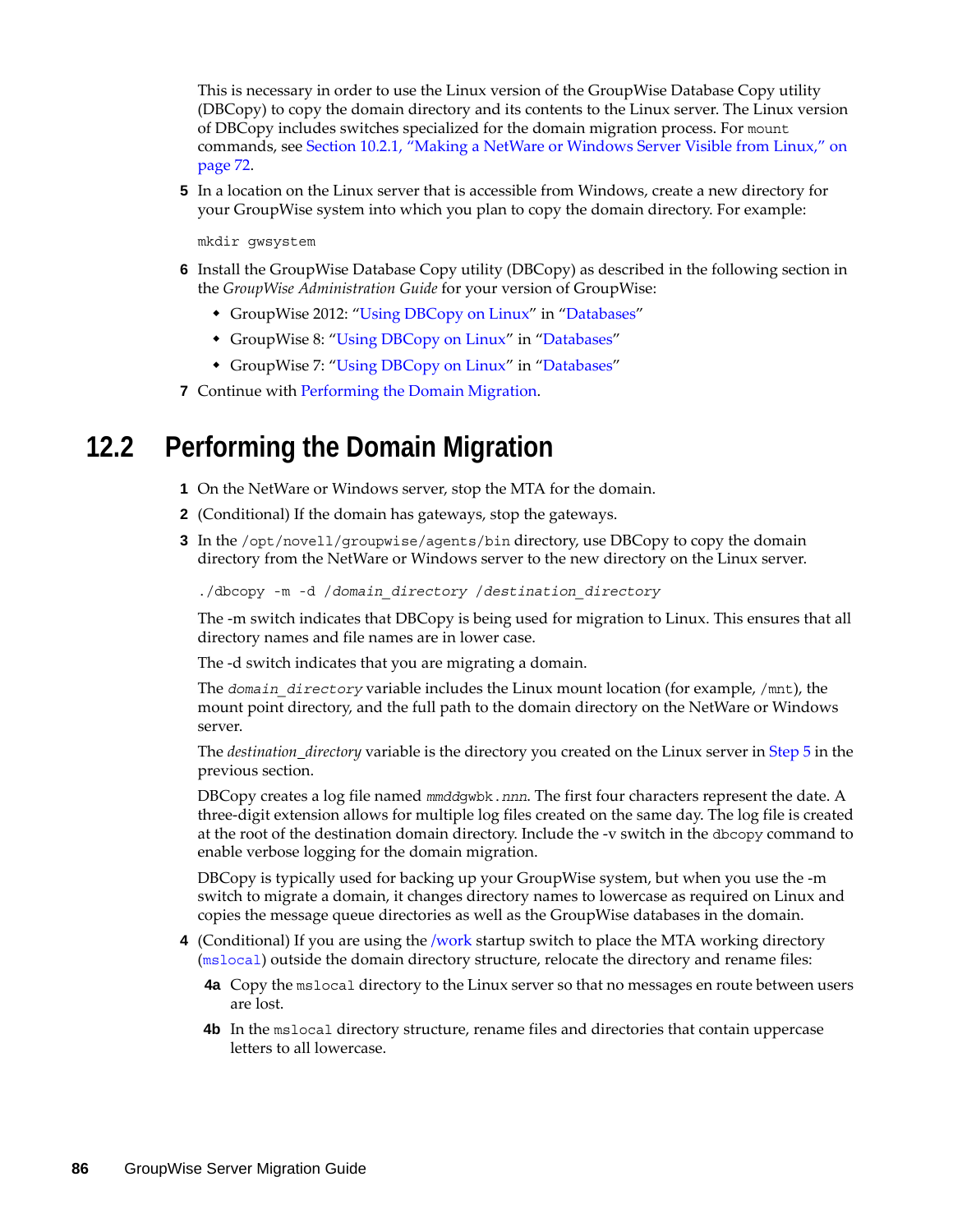- **5** (Conditional) If your Linux environment includes the X Window System, run the GroupWise Installation program to install the Linux MTA for the domain, as described in the following section of the *GroupWise Installation Guide* for your version of GroupWise:
	- GroupWise 2012: "Installing the Linux GroupWise Agents" in "Installing GroupWise Agents"
	- GroupWise 8: ["Installing the GroupWise Agents on Linux"](http://www.novell.com/documentation/gw8/pdfdoc/gw8_install/gw8_install.pdf#bnmtjck) in "[Installing GroupWise](http://www.novell.com/documentation/gw8/pdfdoc/gw8_install/gw8_install.pdf#A8pam03)  [Agents](http://www.novell.com/documentation/gw8/pdfdoc/gw8_install/gw8_install.pdf#A8pam03)"
	- GroupWise 7: ["Installing the GroupWise Agents on Linux"](http://www.novell.com/documentation/gw7/pdfdoc/gw7_install/gw7_install.pdf#bnmtjck) in "Installing GroupWise [Agents](http://www.novell.com/documentation/gw7/pdfdoc/gw7_install/gw7_install.pdf#A8pam03)"
- **6** (Conditional) If the X Window System is not available, run the text-based GroupWise Installation program, as described in the following section of the *GroupWise Installation Guide* for your version of GroupWise:
	- GroupWise 2012: "Installing GroupWise Components Using the Text-Based Installation Program" in "Installing GroupWise Agents"
	- GroupWise 8: ["Installing the GroupWise Agents Using the Text-Based Installation](http://www.novell.com/documentation/gw8/pdfdoc/gw8_install/gw8_install.pdf#bpovd7y)  [Program"](http://www.novell.com/documentation/gw8/pdfdoc/gw8_install/gw8_install.pdf#bpovd7y) in ["Installing GroupWise Agents](http://www.novell.com/documentation/gw8/pdfdoc/gw8_install/gw8_install.pdf#A8pam03)"
	- GroupWise 7: ["Installing the GroupWise Agents Using the Text-Based Installation](http://www.novell.com/documentation/gw7/pdfdoc/gw7_install/gw7_install.pdf#bpovd7y)  [Program"](http://www.novell.com/documentation/gw7/pdfdoc/gw7_install/gw7_install.pdf#bpovd7y) in ["Installing GroupWise Agents](http://www.novell.com/documentation/gw7/pdfdoc/gw7_install/gw7_install.pdf#A8pam03)"

If you need to perform the installation from a remote location, you can use ssh to access the remote Linux server. Copy the GroupWise DVD or software distribution directory to the server where you have migrated the domain, then run the text-based Installation program to install the MTA on the Linux server.

- **7** Change to the /opt/novell/groupwise/agents/bin directory.
- **8** (Conditional) If the X Window System is available, enter the following command to start the Linux MTA to verify that it runs for the domain in the new location:

./gwmta --show --home /*domain\_directory*

The --show switch starts the MTA with a user interface. The --home switch provides the location of the domain.

You should see the MTA server console described in the following section of the *GroupWise Installation Guide* for your version of GroupWise:

- GroupWise 2012: "Starting the Linux Agents with a User Interface" in "Installing GroupWise Agents"
- GroupWise 8: ["Starting the Linux Agents with a User Interface"](http://www.novell.com/documentation/gw8/pdfdoc/gw8_install/gw8_install.pdf#bq5d2mk) in "Installing GroupWise [Agents](http://www.novell.com/documentation/gw8/pdfdoc/gw8_install/gw8_install.pdf#A8pam03)"
- GroupWise 7: ["Starting the Linux Agents with a User Interface"](http://www.novell.com/documentation/gw7/pdfdoc/gw7_install/gw7_install.pdf#bq5d2mk) in "[Installing GroupWise](http://www.novell.com/documentation/gw7/pdfdoc/gw7_install/gw7_install.pdf#A8pam03)  [Agents](http://www.novell.com/documentation/gw7/pdfdoc/gw7_install/gw7_install.pdf#A8pam03)"

If the MTA server console does not appear, review the preceding steps to verify that all steps have been followed. For additional assistance, see the following section of *GroupWise Troubleshooting 2: Solutions to Common Problems* for your version of GroupWise:

- GroupWise 2012: "Message Transfer Agent Problems" in "Strategies for Agent Problems"
- GroupWise 8: ["Message Transfer Agent Problems](http://www.novell.com/documentation/gw8/pdfdoc/gw8_tsh2/gw8_tsh2.pdf#H0m5qtmo)" in "[Strategies for Agent Problems](http://www.novell.com/documentation/gw8/pdfdoc/gw8_tsh2/gw8_tsh2.pdf#A4exn4s)"
- GroupWise 7: ["Message Transfer Agent Problems](http://www.novell.com/documentation/gw7/pdfdoc/gw7_tsh2/gw7_tsh2.pdf#H0m5qtmo)" in "[Strategies for Agent Problems](http://www.novell.com/documentation/gw7/pdfdoc/gw7_tsh2/gw7_tsh2.pdf#A4exn4s)"
- **9** (Conditional) If the X Window system is not available:
	- **9a** Enter the following command to start the Linux MTA to verify that it runs for the domain in the new location: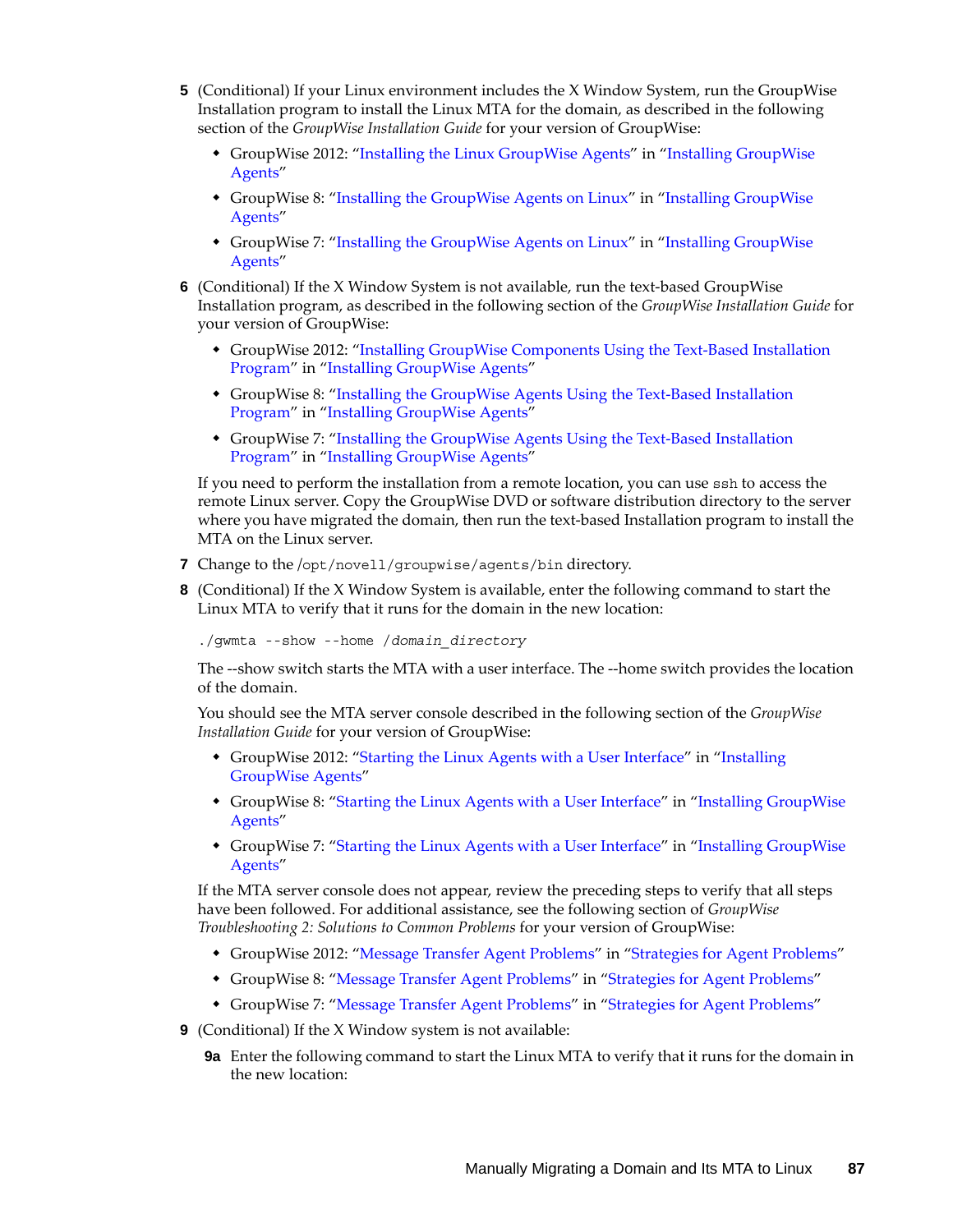```
./gwmta --home /domain_directory --ip mta_server_ip_address
                                                       -<br>-httpport 7180
```
The --home switch provides the location of the domain. The --ip switch provides the IP address of the server where the MTA is running. The -httpport switch enables the MTA Web console and provides the port number.

To simplify this test, do not use an SSL connection.

**9b** In an appropriate environment, open a Web browser and display the following URL:

http://*mta\_server\_ip\_address*:7180

You should see the MTA Web console described in the following section of the *GroupWise Installation Guide* for your version of GroupWise:

- GroupWise 2012: "Monitoring the Linux GroupWise Agents from Your Web Browser" in "Installing GroupWise Agents"
- GroupWise 8: ["Monitoring the Linux GroupWise Agents from Your Web Browser](http://www.novell.com/documentation/gw8/pdfdoc/gw8_install/gw8_install.pdf#bpms2a6)" in "[Installing GroupWise Agents"](http://www.novell.com/documentation/gw8/pdfdoc/gw8_install/gw8_install.pdf#A8pam03)
- GroupWise 7: ["Monitoring the Linux GroupWise Agents from Your Web Browser](http://www.novell.com/documentation/gw7/pdfdoc/gw7_install/gw7_install.pdf#bpms2a6)" in "[Installing GroupWise Agents"](http://www.novell.com/documentation/gw7/pdfdoc/gw7_install/gw7_install.pdf#A8pam03)

If the MTA Web console does not appear, review the preceding steps to verify that all steps have been followed. For additional assistance, see the following section of *GroupWise Troubleshooting 2: Solutions to Common Problems* for your version of GroupWise:

- GroupWise 2012: "Message Transfer Agent Problems" in "Strategies for Agent Problems"
- GroupWise 8: ["Message Transfer Agent Problems](http://www.novell.com/documentation/gw8/pdfdoc/gw8_tsh2/gw8_tsh2.pdf#H0m5qtmo)" in "[Strategies for Agent Problems](http://www.novell.com/documentation/gw8/pdfdoc/gw8_tsh2/gw8_tsh2.pdf#A4exn4s)"
- GroupWise 7: ["Message Transfer Agent Problems](http://www.novell.com/documentation/gw7/pdfdoc/gw7_tsh2/gw7_tsh2.pdf#H0m5qtmo)" in "[Strategies for Agent Problems](http://www.novell.com/documentation/gw7/pdfdoc/gw7_tsh2/gw7_tsh2.pdf#A4exn4s)"
- **10** After verifying that the MTA starts successfully for the domain in the new location on Linux, stop the MTA, as described in the following section of the *GroupWise Installation Guide* for your version of GroupWise:
	- GroupWise 2012: "Stopping the Linux GroupWise Agents" in "Installing GroupWise Agents"
	- GroupWise 8: ["Stopping the Linux GroupWise Agents"](http://www.novell.com/documentation/gw8/pdfdoc/gw8_install/gw8_install.pdf#bnquavn) in ["Installing GroupWise Agents](http://www.novell.com/documentation/gw8/pdfdoc/gw8_install/gw8_install.pdf#A8pam03)"
	- GroupWise 7: ["Stopping the Linux GroupWise Agents"](http://www.novell.com/documentation/gw7/pdfdoc/gw7_install/gw7_install.pdf#bnquavn) in ["Installing GroupWise Agents](http://www.novell.com/documentation/gw7/pdfdoc/gw7_install/gw7_install.pdf#A8pam03)"
- <span id="page-87-0"></span>**11** (Conditional) If you plan to use SSL on Linux, create new certificate and key files for the Linux server and place them in the /opt/novell/groupwise/agents/bin directory, the default location where the MTA looks for certificate and key files.

For instructions on creating certificate and key files, see the following section of the *GroupWise Administration Guide* for your version of GroupWise:

- GroupWise 2012: "Server Certificates and SSL Encryption" in "Security Administration"
- GroupWise 8: ["Server Certificates and SSL Encryption](http://www.novell.com/documentation/gw8/pdfdoc/gw8_admin/gw8_admin.pdf#Ak9e3ju)" in "[Security Administration"](http://www.novell.com/documentation/gw8/pdfdoc/gw8_admin/gw8_admin.pdf#Altf8xr)
- GroupWise 7: ["Server Certificates and SSL Encryption](http://www.novell.com/documentation/gw7/pdfdoc/gw7_admin/gw7_admin.pdf#Ak9e3ju)" in "[Security Administration"](http://www.novell.com/documentation/gw7/pdfdoc/gw7_admin/gw7_admin.pdf#Altf8xr)
- **12** Continue with [Reconfiguring the Domain in ConsoleOne](#page-88-0).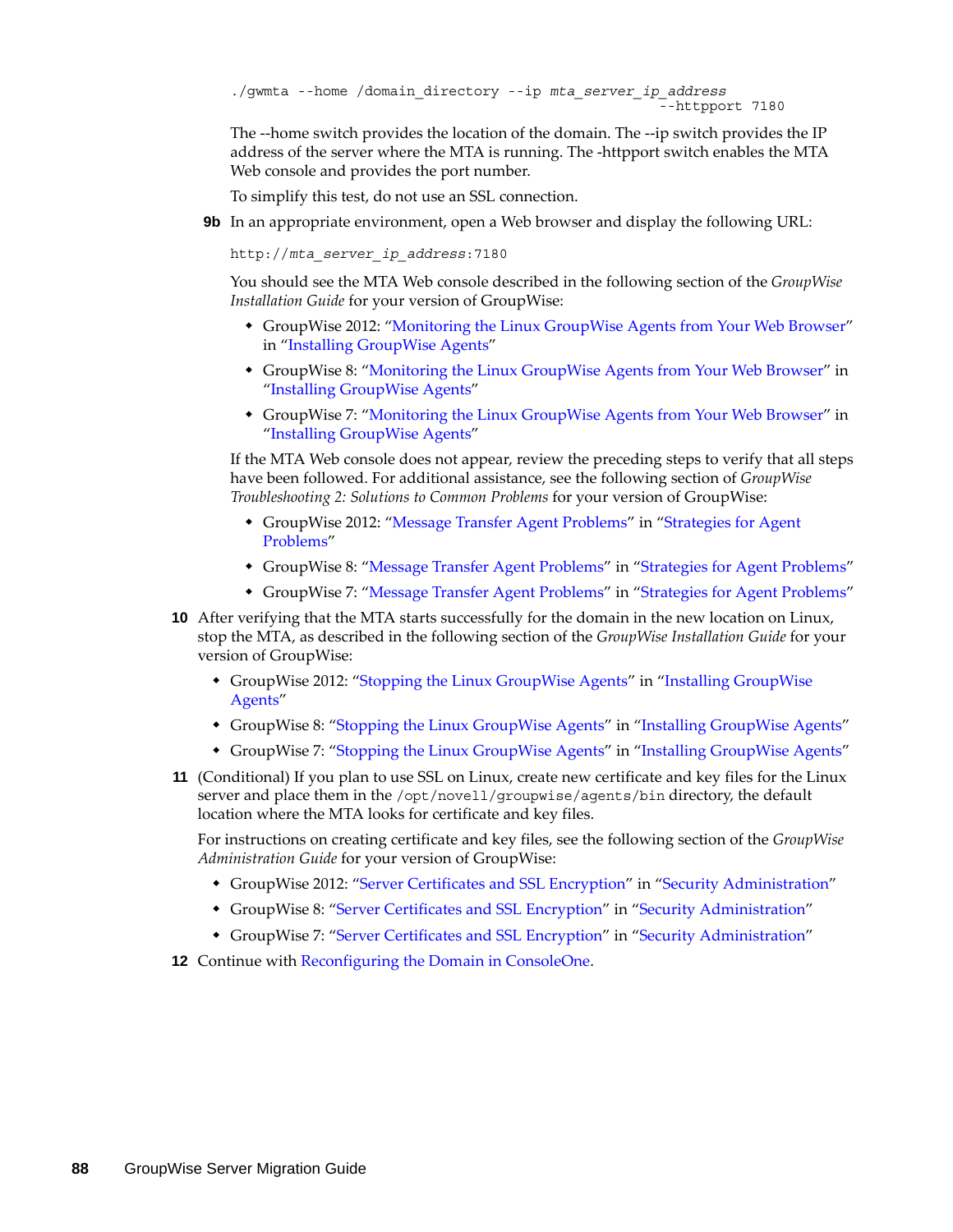### <span id="page-88-0"></span>**12.3 Reconfiguring the Domain in ConsoleOne**

If the connection between Linux and Windows is set up correctly, as described in [Step 3](#page-84-1) in [Section 12.1, "Preparing for the Domain Migration," on page 85](#page-84-0), you can use Windows ConsoleOne to perform the reconfiguration of the post office. You can also use Linux ConsoleOne if desired.

- <span id="page-88-2"></span>**1** In ConsoleOne, update the location information for the domain:
	- **1a** Browse to and right-click the Domain object, then click *Properties*.
	- **1b** Click *GroupWise > Identification*.
	- **1c** In the *UNC Path* field, change the path to the location on the Linux server where you migrated the domain. For example:

\\linuxsvr3\gwsystem\provo3

For a Linux server, ConsoleOne interprets the UNC path as a Linux path. Do not put a Linux path in the *UNC Path* field.

- **1d** Click *OK* to save the new location information for the domain.
- **2** Update the configuration information for the MTA:
	- **2a** Browse to and right-click the MTA object for the domain, then click *Properties*.
	- **2b** Click *GroupWise > Identification*.
	- **2c** In the *Platform* field, make sure that *Linux* is selected.
	- **2d** Display the Network Address property page of the MTA object for the domain.
	- **2e** In the *Network Address* field, specify the IP address of the Linux server.
	- **2f** Click *OK* to save the new configuration information for the MTA.
- <span id="page-88-3"></span>**3** (Conditional) If the domain that you migrated to Linux has gateways associated with it, reselect each gateway directory:
	- **3a** Browse to and select the Domain object.
	- **3b** Right-click a Gateway object, then click *Properties*.
	- **3c** Click *GroupWise > Identification*.
	- **3d** In the *Subdirectory* field, reselect the gateway directory.

If you do not have any gateway subdirectories to choose from, you have not successfully completed [Step 1.](#page-88-2)

- <span id="page-88-4"></span>**3e** Click *OK* to save the gateway directory information.
- **3f** Repeat [Step 3a](#page-88-3) through [Step 3e](#page-88-4) for each gateway that belongs to the domain.
- **4** Continue with [Finalizing the Domain Migration](#page-88-1).

#### <span id="page-88-1"></span>**12.4 Finalizing the Domain Migration**

- **1** Start the Linux MTA with or without a user interface, as described in the following section of the *GroupWise Installation Guide* for your version of GroupWise:
	- GroupWise 2012: "Starting the Linux Agents with a User Interface" in "Installing GroupWise Agents"
	- GroupWise 8: ["Starting the Linux Agents with a User Interface"](http://www.novell.com/documentation/gw8/pdfdoc/gw8_install/gw8_install.pdf#bq5d2mk) or "Starting the Linux [GroupWise Agents as Daemons"](http://www.novell.com/documentation/gw8/pdfdoc/gw8_install/gw8_install.pdf#bq5d7ly) in ["Installing GroupWise Agents](http://www.novell.com/documentation/gw8/pdfdoc/gw8_install/gw8_install.pdf#A8pam03)"
	- GroupWise 7: ["Starting the Linux Agents with a User Interface"](http://www.novell.com/documentation/gw7/pdfdoc/gw7_install/gw7_install.pdf#bq5d2mk) or ["Starting the Linux](http://www.novell.com/documentation/gw7/pdfdoc/gw7_install/gw7_install.pdf#bq5d7ly)  [GroupWise Agents as Daemons"](http://www.novell.com/documentation/gw7/pdfdoc/gw7_install/gw7_install.pdf#bq5d7ly) in ["Installing GroupWise Agents](http://www.novell.com/documentation/gw7/pdfdoc/gw7_install/gw7_install.pdf#A8pam03)"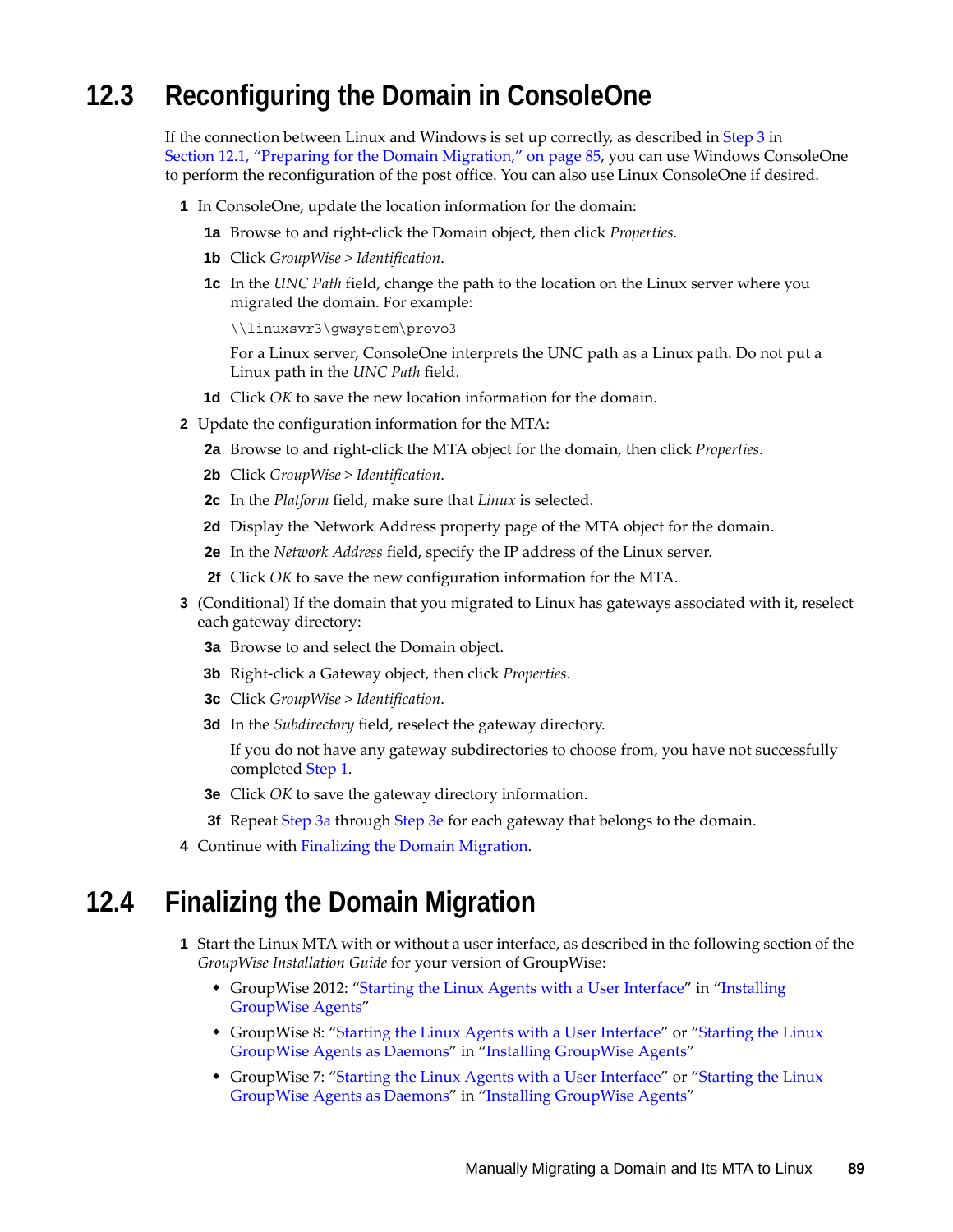**2** At the MTA server console or Web console, check to make sure that all links between the new Linux MTA and other domains and post offices are open.

If you have closed links, see the following section of *GroupWise Troubleshooting 2: Solutions to Common Problems* for your version of GroupWise:

- GroupWise 2012: "MTA Status Box Shows a Closed Location" in "Strategies for Agent Problems"
- GroupWise 8: ["MTA Status Box Shows a Closed Location"](http://www.novell.com/documentation/gw8/pdfdoc/gw8_tsh2/gw8_tsh2.pdf#Hovbh8uj) in "[Strategies for Agent](http://www.novell.com/documentation/gw8/pdfdoc/gw8_tsh2/gw8_tsh2.pdf#A4exn4s)  [Problems"](http://www.novell.com/documentation/gw8/pdfdoc/gw8_tsh2/gw8_tsh2.pdf#A4exn4s)
- GroupWise 7: ["MTA Status Box Shows a Closed Location"](http://www.novell.com/documentation/gw7/pdfdoc/gw7_tsh2/gw7_tsh2.pdf#Hovbh8uj) in "[Strategies for Agent](http://www.novell.com/documentation/gw7/pdfdoc/gw7_tsh2/gw7_tsh2.pdf#A4exn4s)  [Problems"](http://www.novell.com/documentation/gw7/pdfdoc/gw7_tsh2/gw7_tsh2.pdf#A4exn4s)
- **3** (Conditional) If the domain has gateways, start each gateway.
- **4** Set up a backup procedure for the domain in its new location on Linux, as described in the following sections in the *GroupWise Administration Guide* for your version of GroupWise:
	- GroupWise 2012: "GroupWise Database Copy Utility" in "Databases"
	- GroupWise 8: "[GroupWise Target Service Agent"](http://www.novell.com/documentation/gw8/pdfdoc/gw8_admin/gw8_admin.pdf#btf0xb0) and ["GroupWise Database Copy Utility"](http://www.novell.com/documentation/gw8/pdfdoc/gw8_admin/gw8_admin.pdf#bqpw8ct) in ["Databases"](http://www.novell.com/documentation/gw8/pdfdoc/gw8_admin/gw8_admin.pdf#A8n802e)
	- GroupWise 7: ["Target Service Agents](http://www.novell.com/documentation/gw7/pdfdoc/gw7_admin/gw7_admin.pdf#btf0xb0)" and ["GroupWise Database Copy Utility"](http://www.novell.com/documentation/gw7/pdfdoc/gw7_admin/gw7_admin.pdf#bqpw8ct) in "[Databases"](http://www.novell.com/documentation/gw7/pdfdoc/gw7_admin/gw7_admin.pdf#A8n802e)
- **5** (Conditional) If the domain has a GWIA that is running on the same NetWare or Windows server where the domain directory was previously located, migrate the GWIA to the Linux server where the domain directory is now located, as described in [Chapter 13, "Manually](#page-90-0)  [Migrating the Internet Agent to Linux," on page 91](#page-90-0).

After the domain has been migrated to Linux, the NetWare or Windows GWIA can continue receiving and queuing Internet messages, but it cannot pass them into the GroupWise system until the GWIA has been migrated to Linux along with its domain and MTA.

**6** (Conditional) If the domain has a WebAccess Agent that is running on the same NetWare or Windows server where the domain directory was previously located, consider migrating the WebAccess Agent to the Linux server where the domain directory is now located, as described in [Chapter 14, "Manually Migrating WebAccess to Linux," on page 95.](#page-94-0)

Because it is common for the WebAccess Agent to run on a different server from where its domain is located, there is no urgency about migrating it to Linux.

- **7** When the Linux MTA is running smoothly for the new domain location, and other GroupWise agents belonging to the domain have been migrated to Linux as needed, delete the old domain directory structure (and if applicable, the [mslocal](http://www.novell.com/documentation/gw7/pdfdoc/gw7_tsh3/gw7_tsh3.pdf#A3lhv1j) directory structure) from the NetWare or Windows server.
- **8** (Optional) Uninstall the old MTA software to reclaim disk space on the NetWare or Windows server.

See [Chapter 9, "What's Next," on page 67](#page-66-0).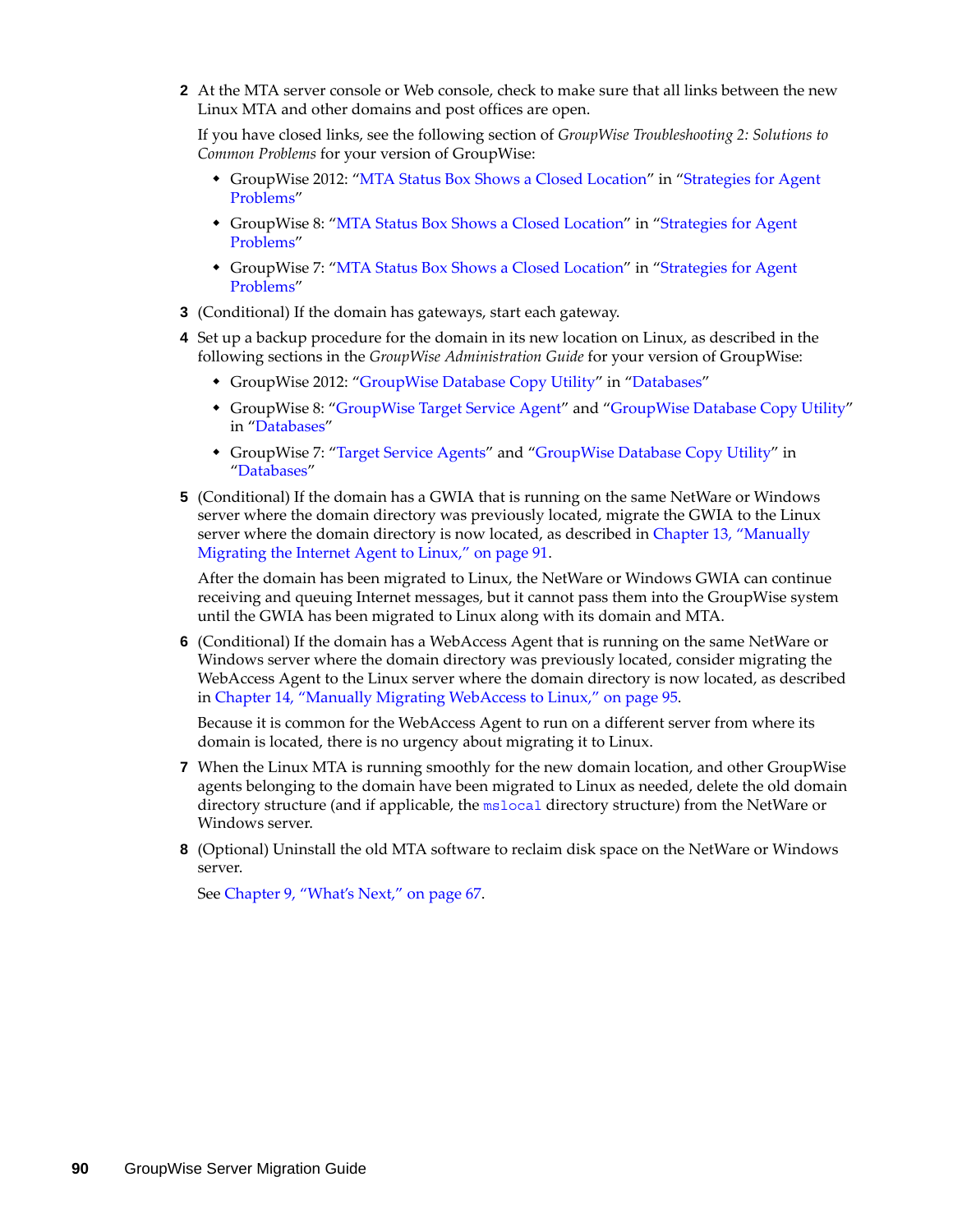# <span id="page-90-0"></span>**13 Manually Migrating the Internet Agent to Linux Linux**

Manually migrating the Internet Agent (GWIA) to Linux includes migrating its domain to Linux, then installing the GWIA software on Linux, updating GWIA configuration information in ConsoleOne, and copying queued Internet messages from the NetWare or Windows server to the Linux server.

**1** Migrate the GWIA's domain to Linux, as described in [Chapter 12, "Manually Migrating a](#page-84-2)  [Domain and Its MTA to Linux," on page 85](#page-84-2).

If you are using SSL, migrating the domain and its MTA includes creating a new certificate file (*file\_name*.crt) and a new key file (*file\_name*.key) for the Linux server and placing them in the /opt/novell/groupwise/agents/bin directory, as described in [Step 11](#page-87-0) in [Section 12.2,](#page-85-0)  ["Performing the Domain Migration," on page 86](#page-85-0).

- **2** On the Linux server, become root in a terminal window.
- <span id="page-90-1"></span>**3** Make the Linux server visible from Windows.

This is necessary in order to perform administration tasks from Windows ConsoleOne during the GWIA configuration process. For Linux server configurations to accomplish this, see [Section 10.1.1, "Making a Linux Server Visible from Windows," on page 71.](#page-70-0)

- **4** Install and configure the Linux GWIA, as described in the following section of the *GroupWise Installation Guide* for your version of GroupWise:
	- GroupWise 2012: "Installing the GroupWise Internet Agent"
	- GroupWise 8: ["Installing the GroupWise Internet Agent"](http://www.novell.com/documentation/gw8/pdfdoc/gw8_install/gw8_install.pdf#A8sx8kq)
	- GroupWise 7: ["Installing the GroupWise Internet Agent"](http://www.novell.com/documentation/gw7/pdfdoc/gw7_install/gw7_install.pdf#A8sx8kq)
- **5** In ConsoleOne, update the GWIA property pages for the new location of the GWIA:
	- **5a** On the Identification property page of the *GroupWise* tab, set *Platform* to *Linux*, then click *Apply*.
	- **5b** On the Network Address property page of the *GroupWise* tab, specify the IP address or DNS hostname of the Linux server, then click *Apply*.
	- **5c** On the Log Settings property page of the *GroupWise* tab, if you have specified a directory path in the *Log File Path* field, delete the NetWare or Windows path, then click *Apply*.

On Linux, GWIA log files are stored in the /var/log/novell/groupwise/*domain*.*gwia*.

**5d** On the SSL Settings property page of the *GroupWise tab*, if you have specified full paths in the *Certificate File* and *SSL Key File* fields, delete the NetWare or Windows path, then click *Apply*.

On Linux, the GWIA looks in the /opt/novell/groupwise/agents/bin directory for certificate and key files by default.

- **5e** On the *Server Directories* tab, update the *Conversion Directory* and *SMTP Queues Directory*  fields with corresponding Linux locations.
- **6** On the NetWare or Windows server, stop the GWIA.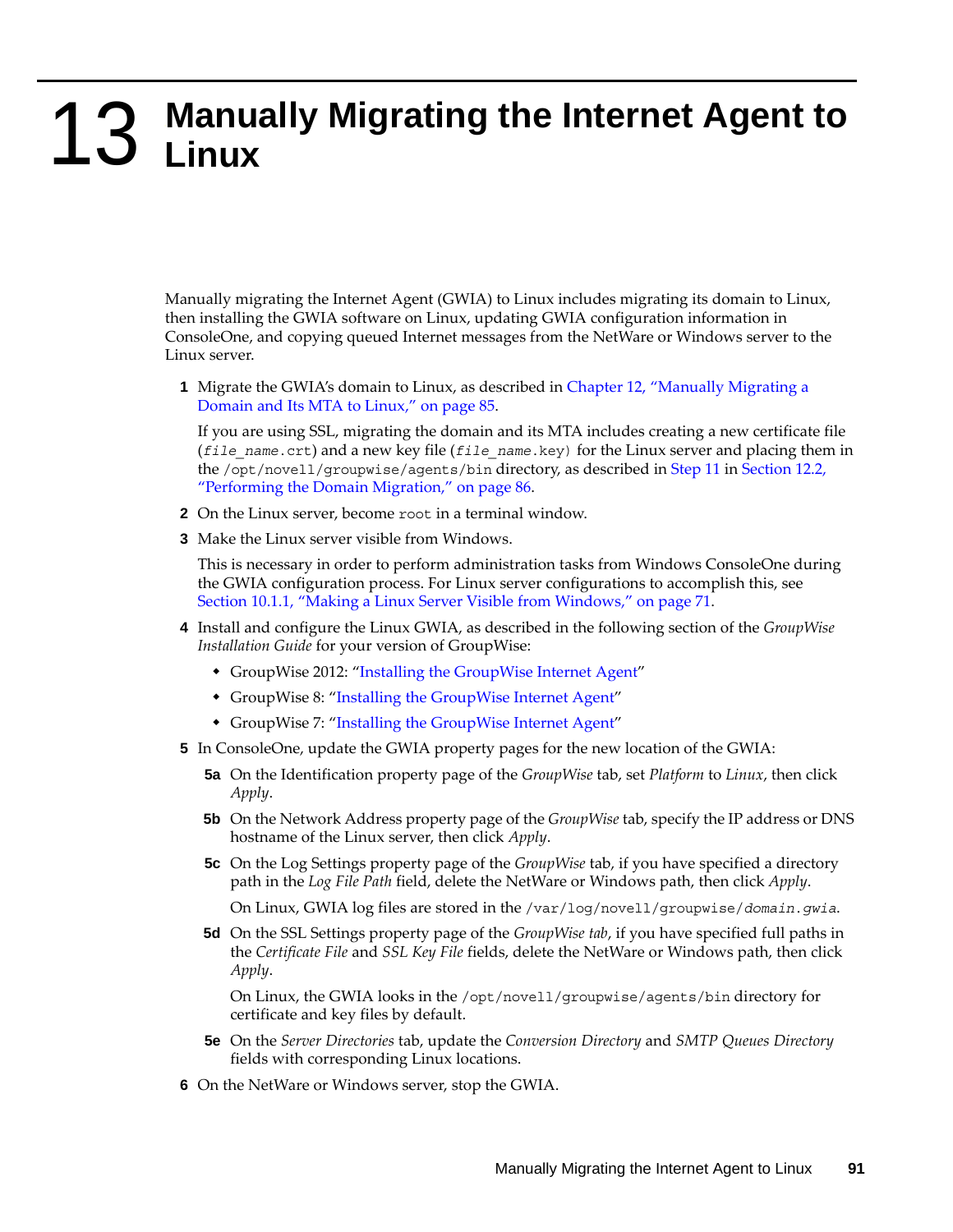Internet messages cannot be received into your GroupWise system while the GWIA is stopped.

**7** From Windows, copy the queued Internet messages in the GWIA SMTP queues directory on the NetWare or Windows server to the Linux server.

**NOTE:** Because of [Step 3](#page-90-1) above, the Linux server is already visible from Windows. If you prefer to perform the copy operation from Linux, you must first make the NetWare or Windows server visible from Linux, as described in [Section 10.2.1, "Making a NetWare or Windows Server](#page-71-0)  [Visible from Linux," on page 72](#page-71-0).

The default GWIA SMTP queues directory is *domain*[/wpgate/](http://www.novell.com/documentation/gw7/pdfdoc/gw7_tsh3/gw7_tsh3.pdf#A2iehes)*[gwia](http://www.novell.com/documentation/gw7/pdfdoc/gw7_tsh3/gw7_tsh3.pdf#A2iehes)*. In this directory, four queue subdirectories are used for SMTP processing: send, receive, result, and defer. When you migrated the domain to Linux, DBCopy copied these queue directories and their contents to the Linux server along with the rest of the domain directory structure, but additional Internet messages might have arrived since that time. Therefore, you need to copy these queue directories again now that the GWIA has been stopped.

If you used the *SMTP Queues Directory* field on the Server Directories property page of the GWIA object in ConsoleOne or the [/dhome](http://www.novell.com/documentation/gw7/pdfdoc/gw7_admin/gw7_admin.pdf#A377a8d) switch in the gwia.cfg file to place the queue directories outside the domain directory structure, then DBCopy did not copy the queue directories. Copy the queue directories from the NetWare or Windows server to their default location in the domain directory structure or to another location of your choice on the Linux server. If you do not copy them to their default location, update the *SMTP Queues Directory* setting with the full path to the SMTP queues directory.

**8** (Conditional) If Sendmail, Postfix, or any other SMTP daemon is enabled on your Linux server, disable it before starting the GWIA.

For example, use the following commands to stop and disable Postfix:

/etc/init.d/postfix stop chkconfig postfix off

As an alternative, you can configure the GWIA to bind exclusively to the server IP address, so that the GWIA IP address does not conflict with the default Postfix IP address of 127.0.0.1 (the loopback address).

For instructions, see the following section in the *GroupWise Administration Guide* for your version of GroupWise:

- GroupWise 2012: "Binding the GWIA to a Specific IP Address" in "Internet Agent"
- GroupWise 8: ["Binding the Internet Agent to a Specific IP Address"](http://www.novell.com/documentation/gw8/pdfdoc/gw8_admin/gw8_admin.pdf#byu0ma0) in "[Internet Agent](http://www.novell.com/documentation/gw8/pdfdoc/gw8_admin/gw8_admin.pdf#A7q50pq)"
- GroupWise 7: ["Binding the Internet Agent to a Specific IP Address"](http://www.novell.com/documentation/gw7/pdfdoc/gw7_admin/gw7_admin.pdf#byu0ma0) in "[Internet Agent](http://www.novell.com/documentation/gw7/pdfdoc/gw7_admin/gw7_admin.pdf#A7q50pq)"
- **9** (Conditional) If you want to use the GWIA for POP3 and IMAP4 mail, make sure no POP3 or IMAP4 daemons are running on your Linux server.
- **10** Make sure that the MTA for the domain is running.
- **11** Start the Linux GWIA with or without a user interface, as described in the following section of the *GroupWise Installation Guide* for your version of GroupWise:
	- GroupWise 2012: "Linux: Starting the GWIA" in "Installing the GroupWise Internet Agent"
	- GroupWise 8: ["Linux: Starting the Internet Agent"](http://www.novell.com/documentation/gw8/pdfdoc/gw8_install/gw8_install.pdf#bpazt30) in "[Installing the GroupWise Internet](http://www.novell.com/documentation/gw8/pdfdoc/gw8_install/gw8_install.pdf#A8sx8kq)  [Agent](http://www.novell.com/documentation/gw8/pdfdoc/gw8_install/gw8_install.pdf#A8sx8kq)"
	- GroupWise 7: ["Linux: Starting the Internet Agent"](http://www.novell.com/documentation/gw7/pdfdoc/gw7_install/gw7_install.pdf#bpazt30) in "[Installing the GroupWise Internet](http://www.novell.com/documentation/gw7/pdfdoc/gw7_install/gw7_install.pdf#A8sx8kq)  [Agent](http://www.novell.com/documentation/gw7/pdfdoc/gw7_install/gw7_install.pdf#A8sx8kq)"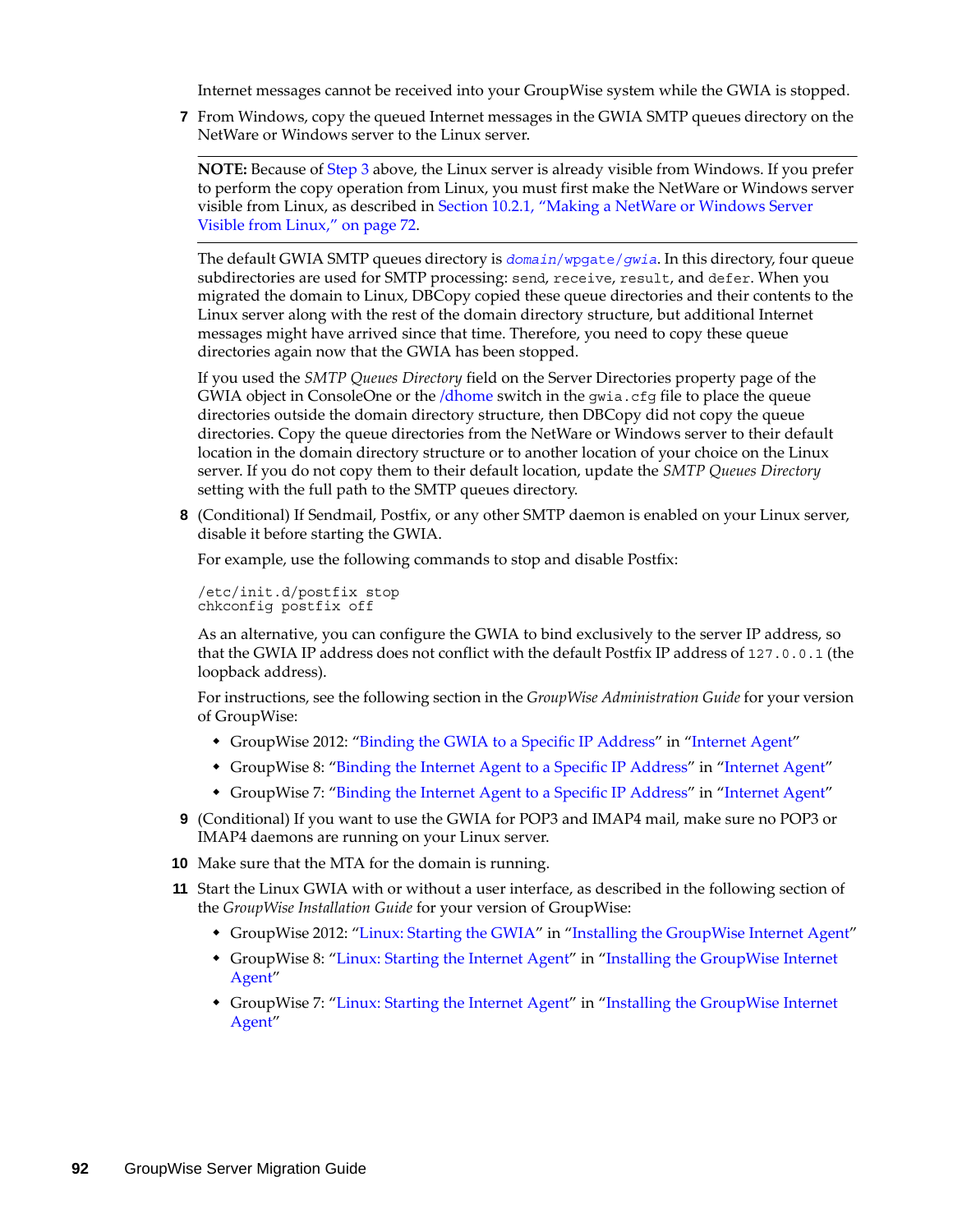If the GWIA server console does not appear, or the GWIA Web console is not available in your Web browser, review the preceding steps to verify that all steps have been followed. For additional assistance, see the following section of *GroupWise Troubleshooting 2: Solutions to Common Problems* for your version of GroupWise:

- GroupWise 2012: "Internet Agent Problems" in "Strategies for Agent Problems"
- GroupWise 8: ["Internet Agent Problems](http://www.novell.com/documentation/gw8/pdfdoc/gw8_tsh2/gw8_tsh2.pdf#Adlpgz8)" in "[Strategies for Agent Problems](http://www.novell.com/documentation/gw8/pdfdoc/gw8_tsh2/gw8_tsh2.pdf#A4exn4s)"
- GroupWise 7: ["Internet Agent Problems](http://www.novell.com/documentation/gw7/pdfdoc/gw7_tsh2/gw7_tsh2.pdf#Adlpgz8)" in "[Strategies for Agent Problems](http://www.novell.com/documentation/gw7/pdfdoc/gw7_tsh2/gw7_tsh2.pdf#A4exn4s)"
- **12** When the Linux GWIA is running smoothly for the new domain location, and other GroupWise agents belonging to the domain have been migrated to Linux as needed, delete the old domain directory structure from the NetWare or Windows server.
- **13** (Conditional) If the SMTP queue directory was located outside the domain directory structure, delete this directory and its contents from the NetWare or Windows server.
- **14** (Optional) Uninstall the old GWIA software to reclaim disk space on the NetWare or Windows server.

See [Chapter 9, "What's Next," on page 67](#page-66-0).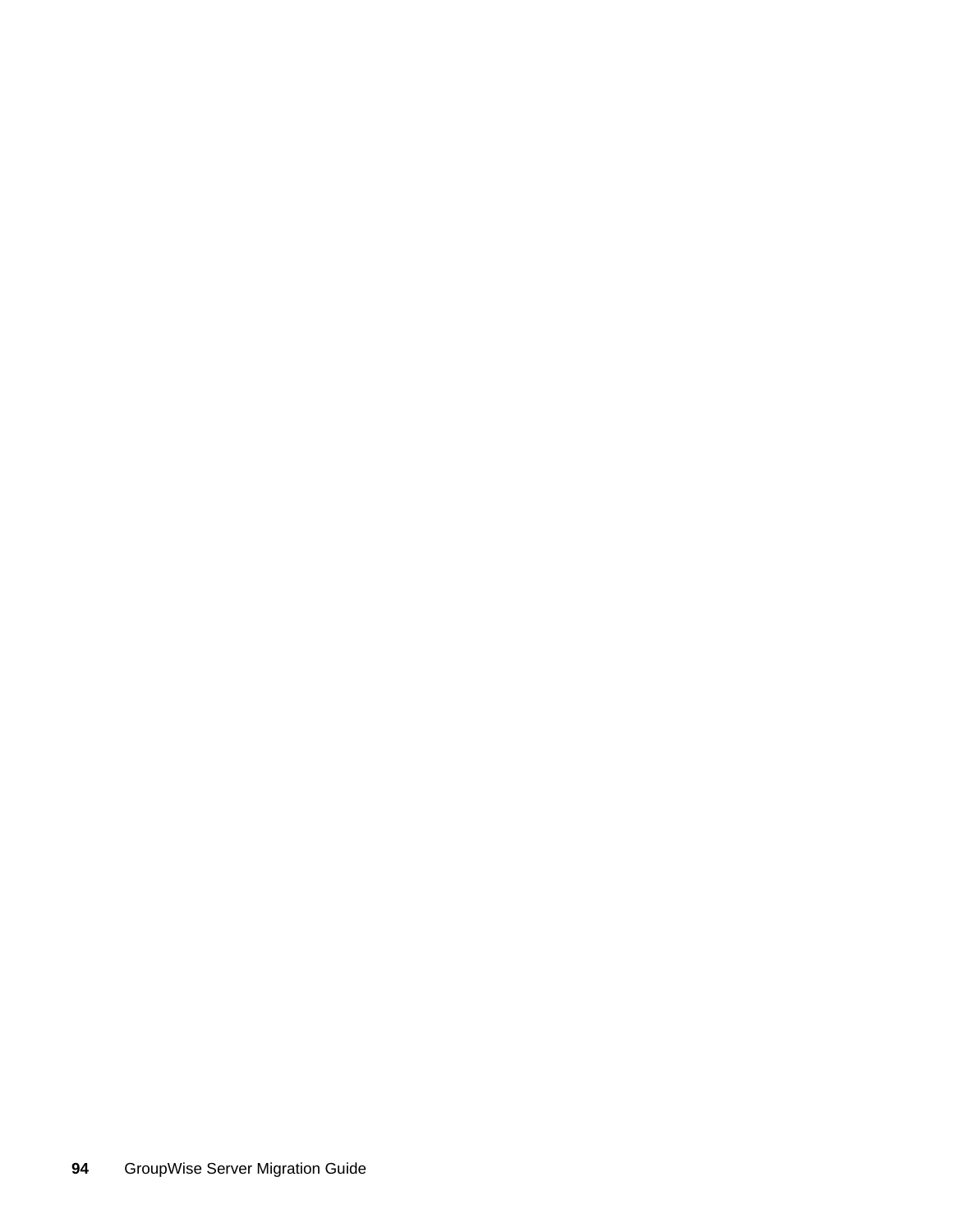# <span id="page-94-0"></span>14 **Manually Migrating WebAccess to Linux**

You can migrate just the WebAccess Agent, just the WebAccess Application, or both from NetWare or Windows to Linux. The process includes installing the WebAccess software on Linux, then transferring configuration information from old eDirectory objects to new eDirectory objects and from old startup files and configuration files on NetWare or Windows to new startup files and configuration files on Linux.

- [Section 14.1, "Manually Migrating the WebAccess Agent to Linux," on page 95](#page-94-1)
- [Section 14.2, "Manually Migrating the WebAccess and WebPublisher Applications to Linux," on](#page-97-0)  [page 98](#page-97-0)

**IMPORTANT:** If you are updating to GroupWise 2012 as part of the migration process, you do not need to migrate the WebAccess Agent, because the WebAccess Agent is not part of GroupWise 2012.

### <span id="page-94-1"></span>**14.1 Manually Migrating the WebAccess Agent to Linux**

**NOTE:** This section does not apply to GroupWise 2012. GroupWise 2012 does not use the WebAccess Agent.

- **1** On the Linux server, become root in a terminal window.
- **2** (Conditional) If you are installing the WebAccess Agent on a server other than the one where its domain is located, provide access to the domain directory on the server where you are installing the Linux WebAccess Agent.

If the domain directory is located on another Linux server, use your mount command of choice. If the domain is located on a NetWare or Windows server, see [Section 10.2.1, "Making a NetWare](#page-71-0)  [or Windows Server Visible from Linux," on page 72](#page-71-0) for suggested mount commands.

As an alternative to a permanent mount, and to provide better performance and stability, you can create a secondary domain and run a Linux MTA on the Linux server local to the WebAccess installation. For instructions, see the following section in the *GroupWise Administration Guide* for your version of GroupWise:

- GroupWise 2012: N/A.
- GroupWise 8: ["Creating a New Domain](http://www.novell.com/documentation/gw8/pdfdoc/gw8_admin/gw8_admin.pdf#Ab4pqj9)" in "[Domains"](http://www.novell.com/documentation/gw8/pdfdoc/gw8_admin/gw8_admin.pdf#A7q4vpv)
- GroupWise 7: ["Creating a New Domain](http://www.novell.com/documentation/gw7/pdfdoc/gw7_admin/gw7_admin.pdf#Ab4pqj9)" in "[Domains"](http://www.novell.com/documentation/gw7/pdfdoc/gw7_admin/gw7_admin.pdf#A7q4vpv)
- **3** (Conditional) If your Linux environment includes the X Window System, run the GUI GroupWise Installation program to install the Linux WebAccess Agent software, as described in the following section in the *GroupWise Installation Guide* for your version of GroupWise:
	- GroupWise 2012: N/A.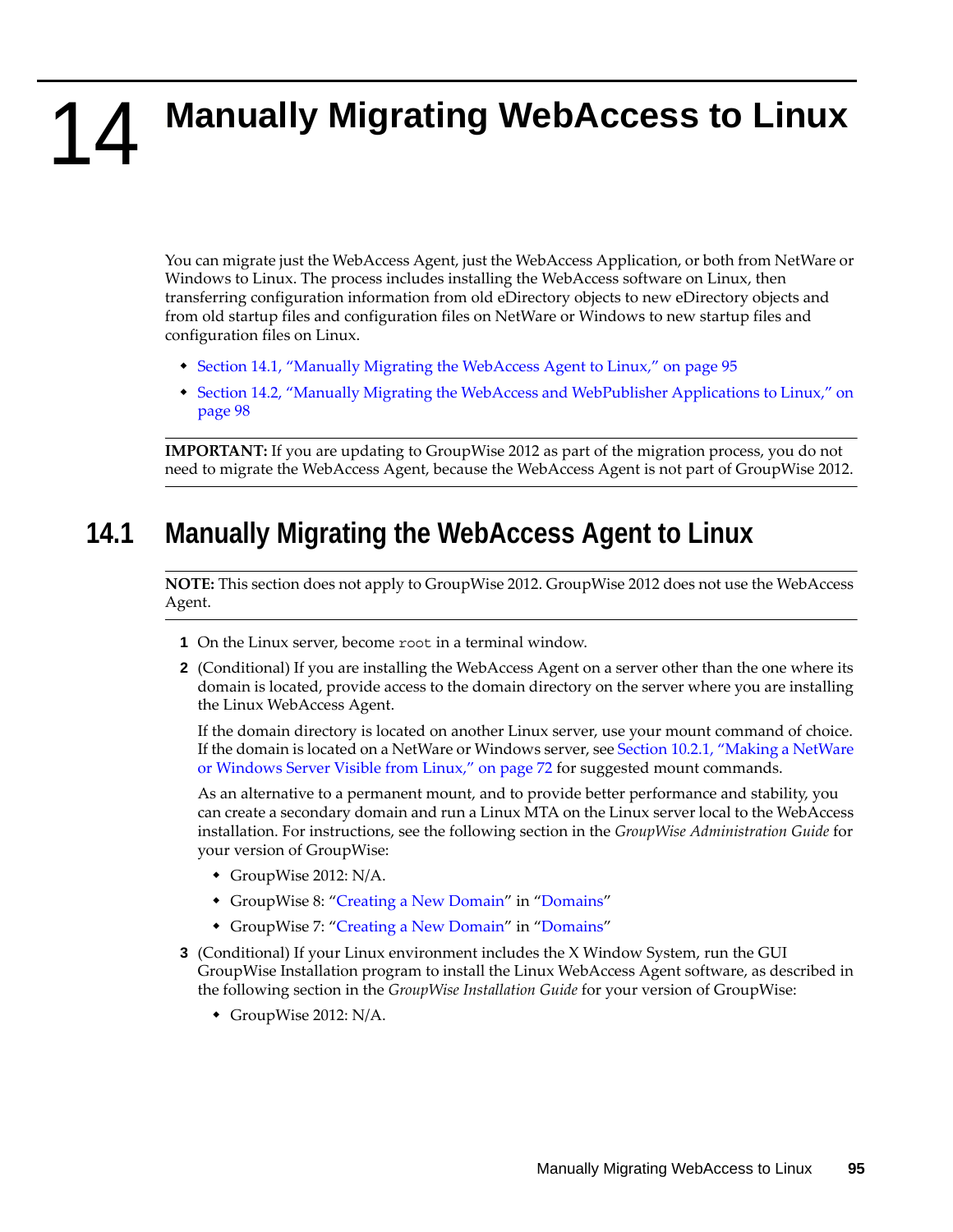- GroupWise 8: ["Installing the Linux WebAccess Agent"](http://www.novell.com/documentation/gw8/pdfdoc/gw8_install/gw8_install.pdf#bpfnfpc) in "Installing GroupWise [WebAccess"](http://www.novell.com/documentation/gw8/pdfdoc/gw8_install/gw8_install.pdf#Aaaw1rr)
- GroupWise 7: ["Installing the Linux WebAccess Agent"](http://www.novell.com/documentation/gw7/pdfdoc/gw7_install/gw7_install.pdf#bpfnfpc) in ["Installing GroupWise](http://www.novell.com/documentation/gw7/pdfdoc/gw7_install/gw7_install.pdf#Aaaw1rr)  [WebAccess"](http://www.novell.com/documentation/gw7/pdfdoc/gw7_install/gw7_install.pdf#Aaaw1rr)
- **4** (Conditional) If the X Window System is not available, run the text-based GroupWise Installation program instead, as described in the following section of the *GroupWise Installation Guide* for your version of GroupWise:
	- GroupWise 2012: N/A.
	- GroupWise 8: ["Installing the GroupWise Agents Using the Text-Based Installation](http://www.novell.com/documentation/gw8/pdfdoc/gw8_install/gw8_install.pdf#bpovd7y)  [Program"](http://www.novell.com/documentation/gw8/pdfdoc/gw8_install/gw8_install.pdf#bpovd7y) in ["Installing GroupWise Agents](http://www.novell.com/documentation/gw8/pdfdoc/gw8_install/gw8_install.pdf#A8pam03)"
	- GroupWise 7: ["Installing the GroupWise Agents Using the Text-Based Installation](http://www.novell.com/documentation/gw7/pdfdoc/gw7_install/gw7_install.pdf#bpovd7y)  [Program"](http://www.novell.com/documentation/gw7/pdfdoc/gw7_install/gw7_install.pdf#bpovd7y) in ["Installing GroupWise Agents](http://www.novell.com/documentation/gw7/pdfdoc/gw7_install/gw7_install.pdf#A8pam03)"

If you need to perform the installation from a remote location, you can use ssh to access the remote Linux server. Copy the GroupWise DVD or software distribution directory to the server where you have migrated the domain, then run the text-based Installation program to install the WebAccess Agent on the Linux server.

- **5** Configure the WebAccess Agent, as described in the following section of the *GroupWise Installation Guide* for your version of GroupWise:
	- GroupWise 2012: N/A.
	- GroupWise 8: ["Configuring the Linux WebAccess Agent](http://www.novell.com/documentation/gw8/pdfdoc/gw8_install/gw8_install.pdf#bppdn58)" in "[Installing GroupWise](http://www.novell.com/documentation/gw8/pdfdoc/gw8_install/gw8_install.pdf#Aaaw1rr)  [WebAccess"](http://www.novell.com/documentation/gw8/pdfdoc/gw8_install/gw8_install.pdf#Aaaw1rr)
	- GroupWise 7: ["Configuring the Linux WebAccess Agent](http://www.novell.com/documentation/gw7/pdfdoc/gw7_install/gw7_install.pdf#bppdn58)" in "[Installing GroupWise](http://www.novell.com/documentation/gw7/pdfdoc/gw7_install/gw7_install.pdf#Aaaw1rr)  [WebAccess"](http://www.novell.com/documentation/gw7/pdfdoc/gw7_install/gw7_install.pdf#Aaaw1rr)
	- **5a** On the Gateway Directory page, specify a new name for the WebAccess gateway directory under [wpgate](http://www.novell.com/documentation/gw7/pdfdoc/gw7_tsh3/gw7_tsh3.pdf#A3eahux) in the domain directory, so that the old gateway directory and its contents are retained.
	- **5b** On the Gateway Object page, specify a new object name, so that the old WebAccess Agent object is retained.
- **6** In ConsoleOne, review the property pages for the old WebAccess Agent object and transfer any settings that you have customized on the on the old WebAccess Agent object to the new WebAccess Agent object.

**IMPORTANT:** The encryption key on the WebAccess Settings page is especially important. Check and transfer it if necessary.

**7** Copy the commgr.cfg file from its location under the new WebAccess gateway directory:

*domain\_directory*/wpgate/*new\_webaccess\_agent\_gateway\_directory*

to the WebAccess, and optionally WebPublisher, software directories:

```
/opt/novell/groupwise/webaccess
/opt/novell/groupwise/webpublisher
```
If you plan to run multiple WebAccess Agents for the domain, this step needs to be done only for the primary WebAccess Agent, as listed on the Environment property page of the GroupWise Provider object.

**8** Review the existing WebAccess Agent startup file:

*old\_webaccess\_agent\_object\_name*.waa

located on the NetWare or Windows server in: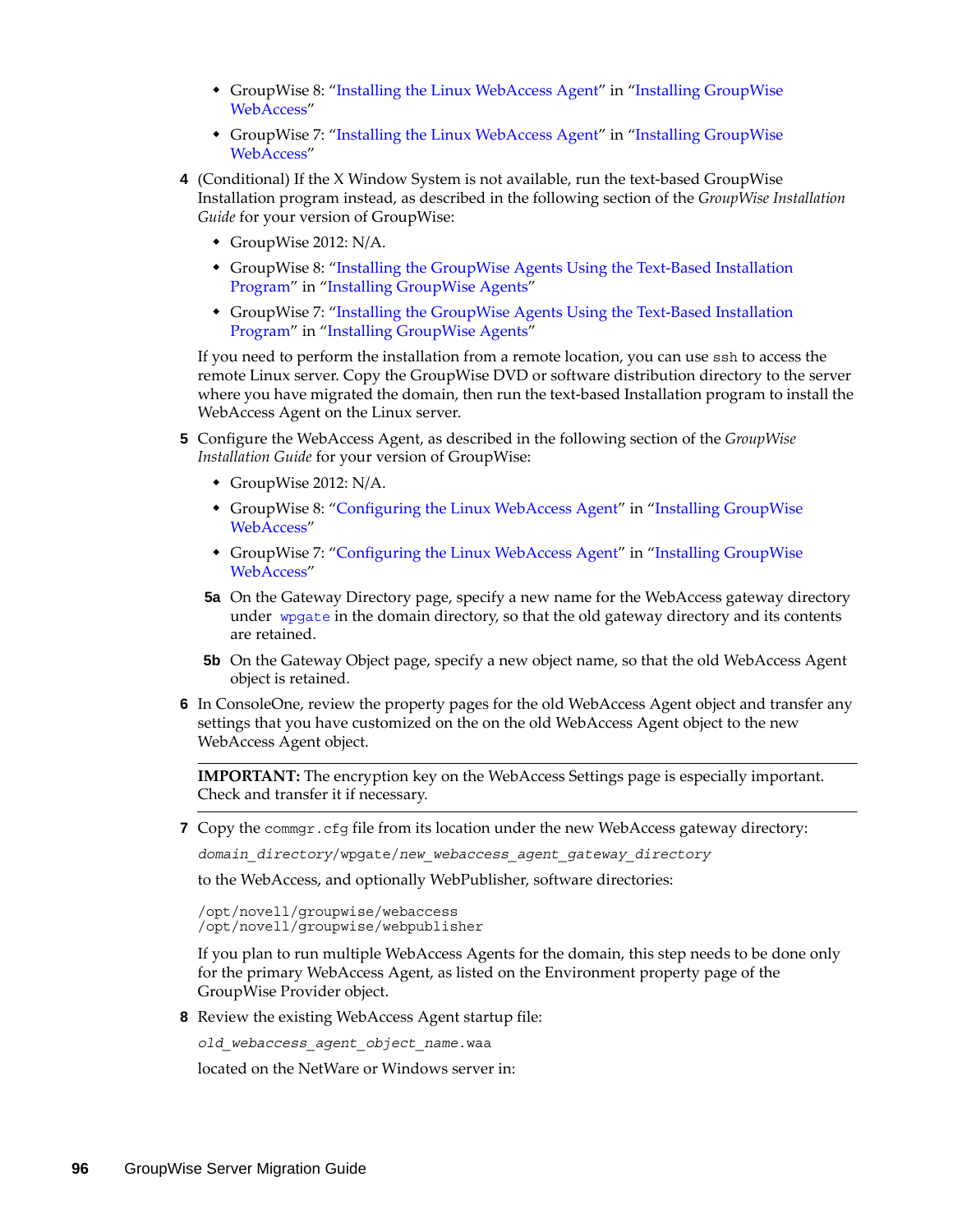| NetWare: | GroupWise 2012: N/A.                                    |
|----------|---------------------------------------------------------|
|          | GroupWise 8: sys: \system\webac80a.waa                  |
|          | GroupWise 7: sys: \system\webac70a.waa                  |
| Windows: | GroupWise 2012: N/A.                                    |
|          | GroupWise 8: c: \Program Files\Novell\GroupWise Server\ |
|          | WebAccess\webac80a.waa                                  |
|          | GroupWise 7: $c:$ webacc webac70a. waa                  |

and transfer any customized settings to the new WebAccess Agent startup file:

*new\_webaccess\_agent\_object\_name*.waa

located on the following directory on the Linux server:

/opt/novell/groupwise/agents/share

- **9** Review the old Document Viewer Agent startup file (gwdva.dva) located on the NetWare or Windows server in the same directory with the WebAccess Agent startup file, and transfer any customized settings to the new Document Viewer Agent startup file on the Linux server.
- **10** Start the Linux WebAccess Agent with or without a user interface, as described in the following section of the *GroupWise Installation Guide* for your version of GroupWise:
	- GroupWise 2012: N/A.
	- GroupWise 8: ["Starting the Linux WebAccess Agent"](http://www.novell.com/documentation/gw8/pdfdoc/gw8_install/gw8_install.pdf#bpfnfpe) in "[Installing GroupWise](http://www.novell.com/documentation/gw8/pdfdoc/gw8_install/gw8_install.pdf#Aaaw1rr)  [WebAccess"](http://www.novell.com/documentation/gw8/pdfdoc/gw8_install/gw8_install.pdf#Aaaw1rr)
	- GroupWise 7: ["Starting the Linux WebAccess Agent"](http://www.novell.com/documentation/gw7/pdfdoc/gw7_install/gw7_install.pdf#bpfnfpe) in "[Installing GroupWise](http://www.novell.com/documentation/gw7/pdfdoc/gw7_install/gw7_install.pdf#Aaaw1rr)  [WebAccess"](http://www.novell.com/documentation/gw7/pdfdoc/gw7_install/gw7_install.pdf#Aaaw1rr)

If the WebAccess Agent server console does not appear, or if the WebAccess Agent Web console is not available in your Web browser, review the preceding steps to verify that all steps have been followed. For additional assistance, see the following section of *GroupWise Troubleshooting 2: Solutions to Common Problems* for your version of GroupWise:

- GroupWise 2012: N/A.
- GroupWise 8: ["WebAccess Agent Problems"](http://www.novell.com/documentation/gw8/pdfdoc/gw8_tsh2/gw8_tsh2.pdf#Adlph2n) in ["Strategies for Agent Problems"](http://www.novell.com/documentation/gw8/pdfdoc/gw8_tsh2/gw8_tsh2.pdf#A4exn4s)
- GroupWise 7: ["WebAccess Agent Problems"](http://www.novell.com/documentation/gw7/pdfdoc/gw7_tsh2/gw7_tsh2.pdf#Adlph2n) in ["Strategies for Agent Problems"](http://www.novell.com/documentation/gw7/pdfdoc/gw7_tsh2/gw7_tsh2.pdf#A4exn4s)
- **11** After the new WebAccess Agent is running successfully, replace the old WebAccess Agent with the new WebAccess Agent in the WebAccess Application's provider list:
	- **11a** In ConsoleOne, right-click the GroupWise Provider object, then click *Properties*.
	- **11b** In the GroupWise WebAccess Agent Information box, click *Add*.
	- **11c** Browse to and select the new WebAccess Agent object, then click *OK* to add it to the list of WebAccess Agents.
	- **11d** Select the old WebAccess Agent, then click *Delete*.
	- **11e** Click *OK* to save the updated WebAccess Agent list.
- **12** Stop the old WebAccess Agent on the NetWare or Windows server.
- **13** Delete the old WebAccess Agent object from eDirectory.
- **14** Delete the old WebAccess Agent gateway directory under [wpgate](http://www.novell.com/documentation/gw7/pdfdoc/gw7_tsh3/gw7_tsh3.pdf#A3eahux) in the domain directory.
- **15** (Optional) Uninstall the old WebAccess Agent software to reclaim disk space on the NetWare or Windows server.

See [Chapter 9, "What's Next," on page 67](#page-66-0).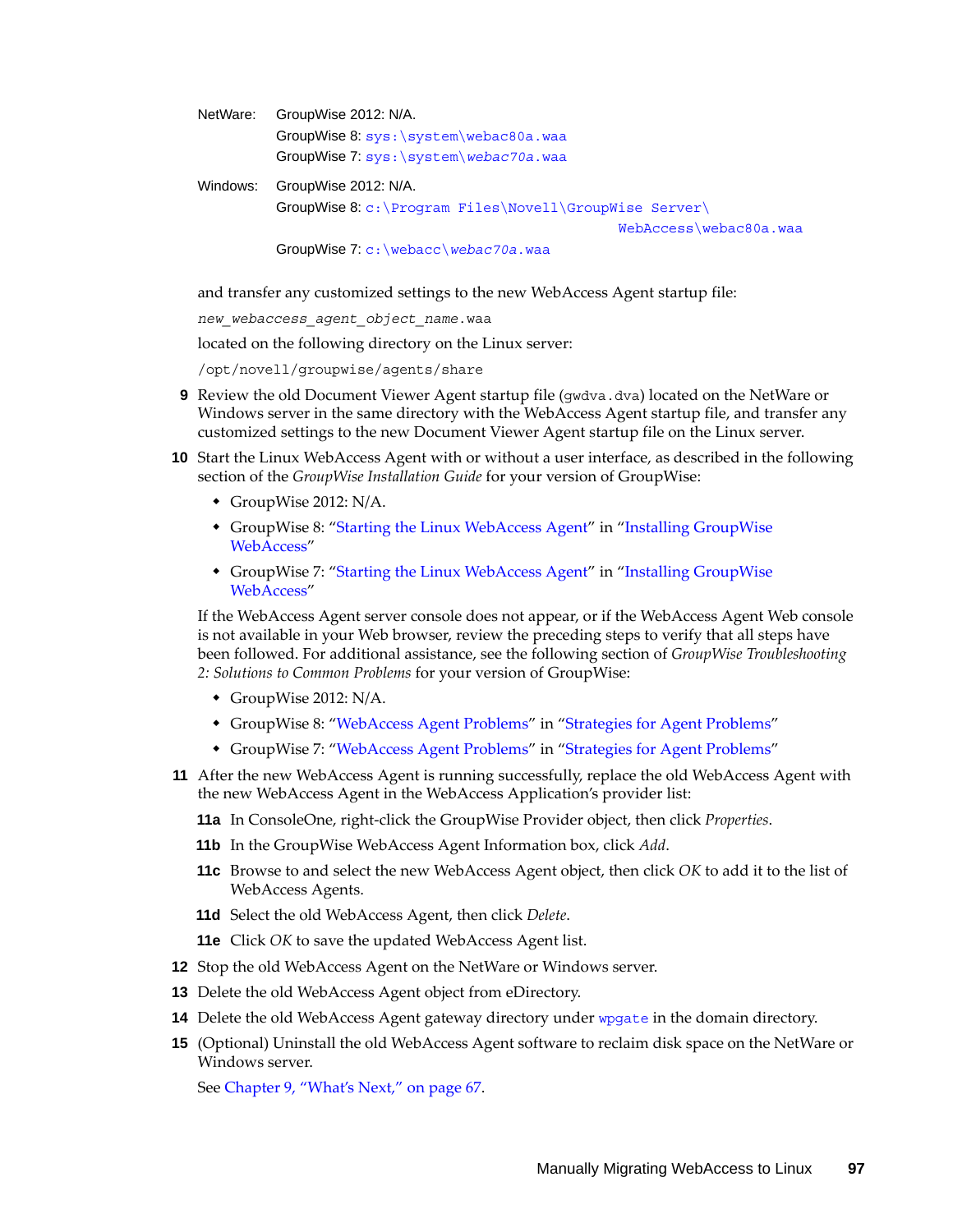### <span id="page-97-0"></span>**14.2 Manually Migrating the WebAccess and WebPublisher Applications to Linux**

**NOTE:** GroupWise 2012 does not include WebPublisher.

- **1** On the Linux server, become root in a terminal window.
- **2** Make sure that the Linux server already has Apache and Tomcat configured and running successfully and that you know the full path to the Apache and Tomcat root directories.
- **3** (Conditional) If your Linux environment includes the X Window System, run the GUI GroupWise Installation program to install and configure the Linux WebAccess Application, as described in the following section of the *GroupWise Installation Guide* for your version of GroupWise:
	- GroupWise 2012: "Linux: Setting Up GroupWise WebAccess" in "Installing GroupWise WebAccess"
	- GroupWise 8: ["Installing and Configuring the WebAccess Application and WebPublisher](http://www.novell.com/documentation/gw8/pdfdoc/gw8_install/gw8_install.pdf#bpfnfpd)  [Application](http://www.novell.com/documentation/gw8/pdfdoc/gw8_install/gw8_install.pdf#bpfnfpd)" in ["Installing GroupWise WebAccess](http://www.novell.com/documentation/gw8/pdfdoc/gw8_install/gw8_install.pdf#Aaaw1rr)"
	- GroupWise 7: ["Installing and Configuring the WebAccess Application and WebPublisher](http://www.novell.com/documentation/gw7/pdfdoc/gw7_install/gw7_install.pdf#bpfnfpd)  [Application](http://www.novell.com/documentation/gw7/pdfdoc/gw7_install/gw7_install.pdf#bpfnfpd)" in ["Installing GroupWise WebAccess](http://www.novell.com/documentation/gw7/pdfdoc/gw7_install/gw7_install.pdf#Aaaw1rr)"
- **4** (Conditional) If the X Window System is not available, run the text-based GroupWise Installation program instead, as described in the following section of the *GroupWise Installation Guide* for your version of GroupWise:
	- GroupWise 2012: "Installing GroupWise Components Using the Text-Based Installation Program" in "Installing GroupWise Agents"
	- GroupWise 8: ["Installing the GroupWise Agents Using the Text-Based Installation](http://www.novell.com/documentation/gw8/pdfdoc/gw8_install/gw8_install.pdf#bpovd7y)  [Program"](http://www.novell.com/documentation/gw8/pdfdoc/gw8_install/gw8_install.pdf#bpovd7y) in ["Installing GroupWise Agents](http://www.novell.com/documentation/gw8/pdfdoc/gw8_install/gw8_install.pdf#A8pam03)"
	- GroupWise 7: ["Installing the GroupWise Agents Using the Text-Based Installation](http://www.novell.com/documentation/gw7/pdfdoc/gw7_install/gw7_install.pdf#bpovd7y)  [Program"](http://www.novell.com/documentation/gw7/pdfdoc/gw7_install/gw7_install.pdf#bpovd7y) in ["Installing GroupWise Agents](http://www.novell.com/documentation/gw7/pdfdoc/gw7_install/gw7_install.pdf#A8pam03)"

**IMPORTANT:** On the WebAccess Objects page, specify a new context for the WebAccess Application objects, so that the old objects are retained.

If you need to perform the installation from a remote location, you can use ssh to access the remote Linux server. Copy the GroupWise DVD or software distribution directory to the server where you have migrated the domain, then run the text-based Installation program to install the WebAccess Application on the Linux server.

- **5** (Conditional) If you want to use WebPublisher on Linux, perform the manual configuration described in the following section of the *GroupWise Installation Guide* for your version of GroupWise:
	- GroupWise 2012: N/A.
	- GroupWise 8: ["Configuring WebPublisher"](http://www.novell.com/documentation/gw8/pdfdoc/gw8_install/gw8_install.pdf#bq4vqfs) in "[Installing GroupWise WebAccess"](http://www.novell.com/documentation/gw8/pdfdoc/gw8_install/gw8_install.pdf#Aaaw1rr)
	- \* GroupWise 7: ["Configuring WebPublisher"](http://www.novell.com/documentation/gw7/pdfdoc/gw7_install/gw7_install.pdf#bq4vqfs) in "[Installing GroupWise WebAccess"](http://www.novell.com/documentation/gw7/pdfdoc/gw7_install/gw7_install.pdf#Aaaw1rr)
- **6** In ConsoleOne, review the property pages for the old WebAccess Application objects:
	- GroupWise WebAccess
	- Novell Speller
	- LDAP Provider
	- GroupWise Provider
	- GroupWise Document Provider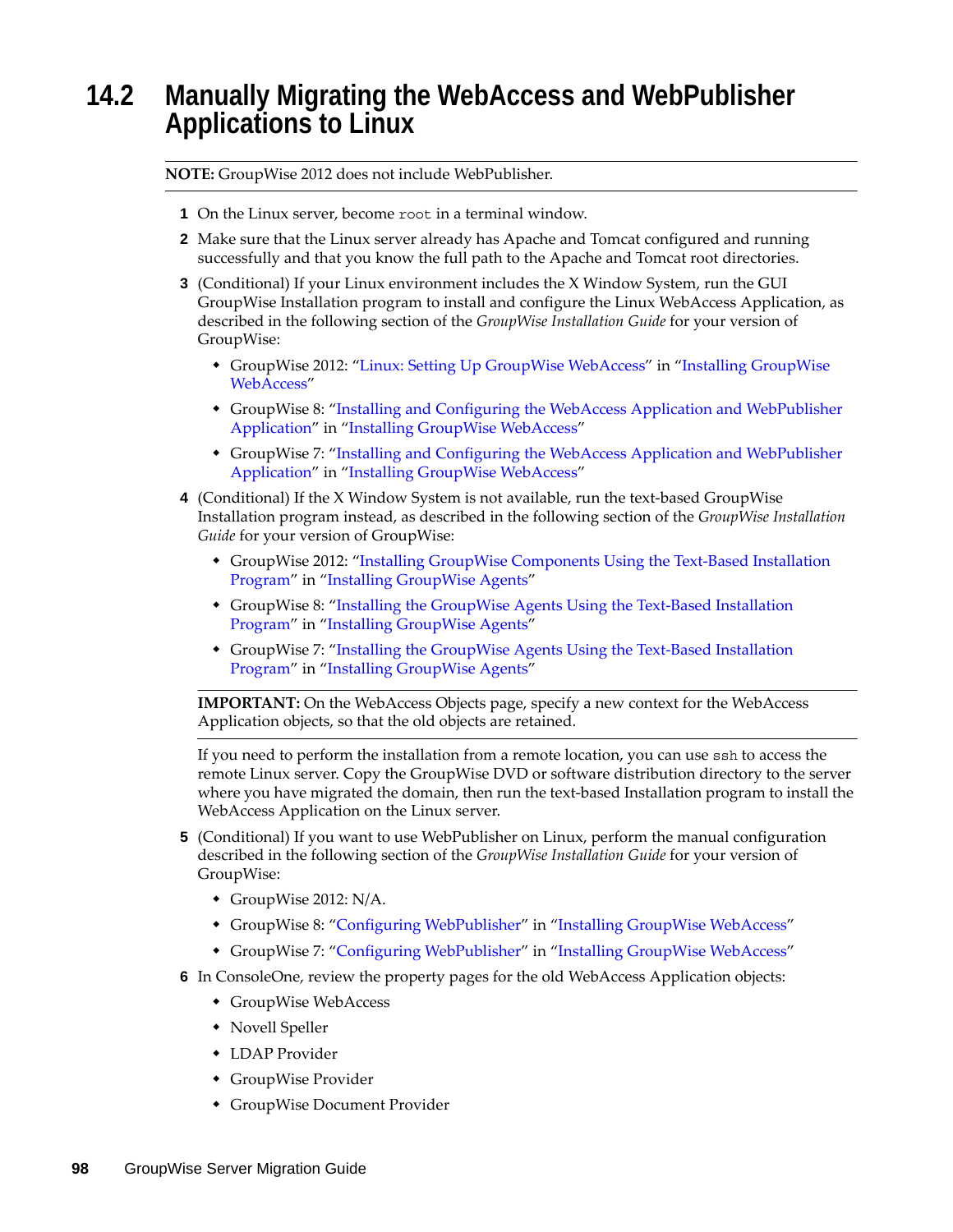- **7** Transfer any settings that you have customized on the old WebAccess Application objects to the new WebAccess Application objects.
- **8** (Conditional) If you installed WebPublisher, review the property pages of the old GroupWise WebPublisher object, then transfer any settings that you have customized on the old GroupWise WebPublisher object to the new GroupWise WebPublisher object.
- **9** (Conditional) If you have customized any WebAccess or WebPublisher template files, copy the customized template files from the old Web server to the following directories on the Linux Web server:

/var/opt/novell/gw/WEB-INF/classes/com/novell/webaccess/templates /var/opt/novell/gw/WEB-INF/classes/com/novell/webpublisher/templates

- **10** Stop and then start Apache and Tomcat, as described in the following section of the *GroupWise Installation Guide* for your version of GroupWise:
	- GroupWise 2012: N/A.
	- GroupWise 8: ["Restarting the Web Server"](http://www.novell.com/documentation/gw8/pdfdoc/gw8_install/gw8_install.pdf#bppe5f1) in "[Installing GroupWise WebAccess"](http://www.novell.com/documentation/gw8/pdfdoc/gw8_install/gw8_install.pdf#Aaaw1rr)
	- GroupWise 7: ["Restarting the Web Server"](http://www.novell.com/documentation/gw7/pdfdoc/gw7_install/gw7_install.pdf#bppe5f1) in "[Installing GroupWise WebAccess"](http://www.novell.com/documentation/gw7/pdfdoc/gw7_install/gw7_install.pdf#Aaaw1rr)
- **11** Verify that the new WebAccess Application is communicating successfully with the existing WebAccess Agent by accessing your GroupWise mailbox through the WebAccess client:

http://*new\_web\_server\_address*/gw/webacc

- **12** To keep users' existing browser bookmarks from being broken, redirect the old WebAccess and WebPublisher URLs to the new WebAccess and WebPublisher URLs:
	- **12a** (Conditional) If your old Web server was Apache on NetWare:
		- **12a1** Change to the conf subdirectory of the Apache root directory (for example, \apache2\conf).
		- **12a2** Edit the Apache configuration file for GroupWise.

On NetWare 6, the Apache configuration file is gwapache.conf. On NetWare 6.5, the Apache configuration file is gwapache2.conf.

**12a3** Add the following line:

redirect permanent /servlet/webacc http://web server address/gw/webacc

**12a4** If you use WebPublisher, add the following additional line:

redirect permanent /servlet/webpub http://web server address/gw/webpub

**12a5** Save the file, then exit the editor.

**12a6** Restart Apache to put the redirections into effect.

**12b** (Conditional) If your old Web server was Internet Information Server (IIS) on Windows:

- **12b1** Change to the netpub\wwwroot subdirectory of the IIS root directory (for example, c:\inetpub\wwwroot).
- <span id="page-98-0"></span>12b2 Create a subdirectory named servlet.
- <span id="page-98-1"></span>**12b3** Under the servlet subdirectory, create a subdirectory named webacc.
- **12b4** If you use WebPublisher, create a second subdirectory named webpub.
- **12b5** In IIS Manager, expand the tree in the left pane to display *Default Web Site* under *Web Sites*.

Under *Default Web Sites*, you should see the servlet subdirectory you created in [Step 12b2](#page-98-0)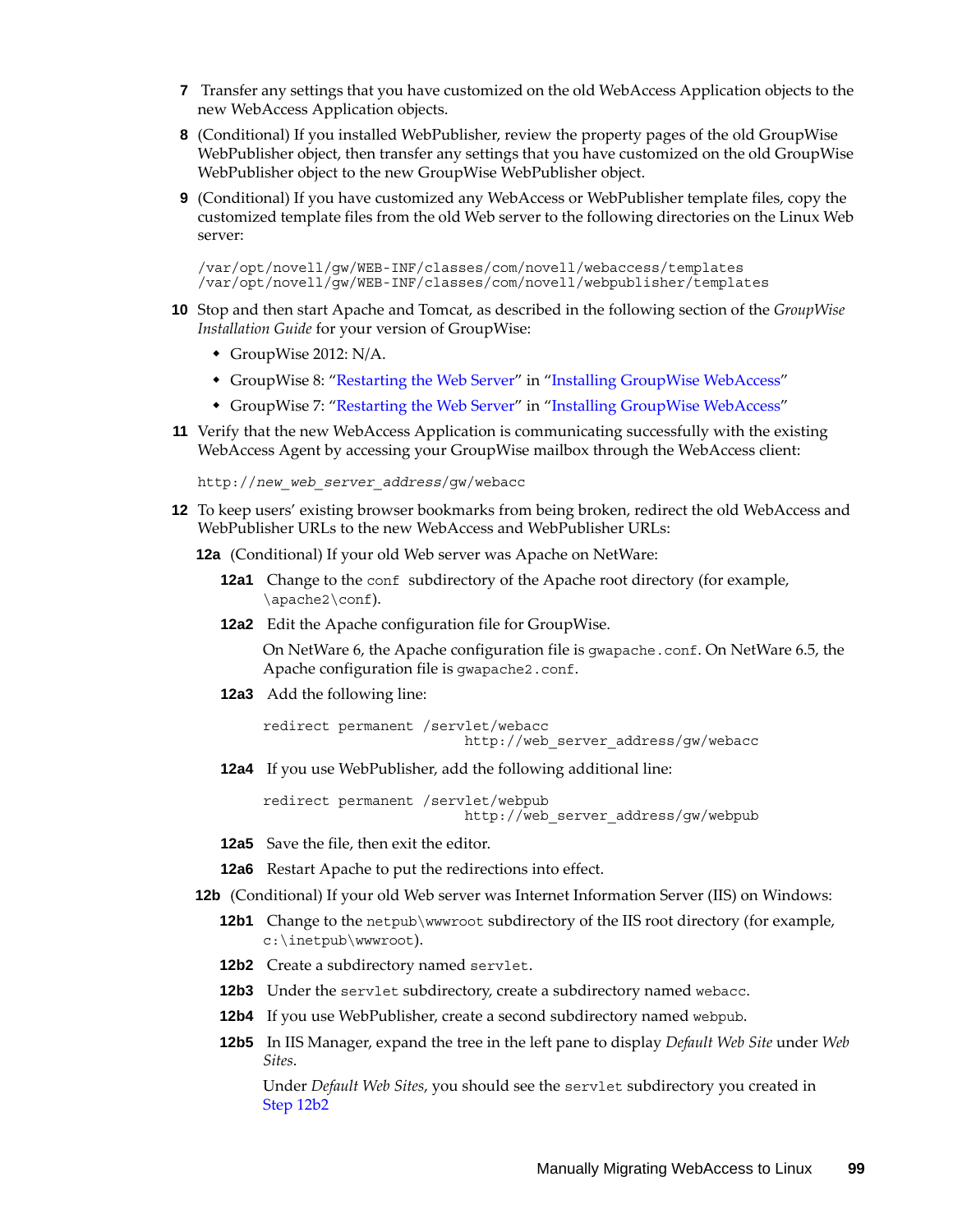- **12b6** Expand the servlet subdirectory to display the webacc subdirectory (and optionally, the webpub subdirectory) that you created in [Step 12b3.](#page-98-1)
- <span id="page-99-0"></span>**12b7** Right-click the webacc subdirectory, then click *Properties*.
- **12b8** Click *Directory,* select *A Redirection to a URL*, then type /gw/webacc in the associated field.
- <span id="page-99-1"></span>**12b9** Select *A Permanent Redirection for This Resource*, then click *OK* to save your changes.
- **12b10** If you use WebPublisher, repeat [Step 12b7](#page-99-0) through [Step 12b9,](#page-99-1) using webpub in place of webacc.
- **12b11** Restart the IIS Web server to put the redirections into effect.
- **13** Notify users of the new WebAccess and WebPublisher URLs so that users can update their browser bookmarks if they want to.
- **14** (Optional) Uninstall the old WebAccess Application software to reclaim disk space on the NetWare or Windows server.

See [Chapter 9, "What's Next," on page 67](#page-66-0).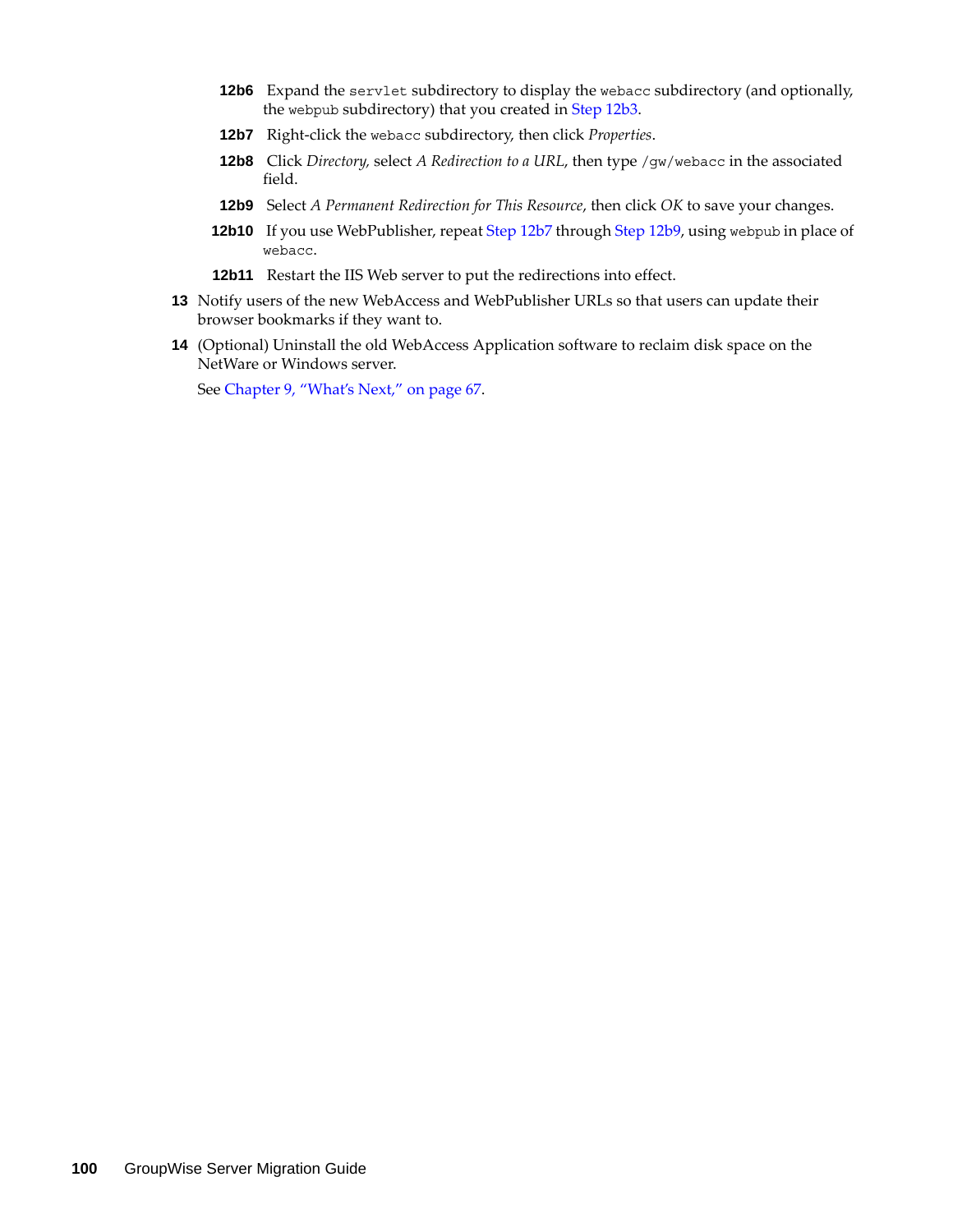# 15 **Manually Migrating Monitor to Linux**

As with WebAccess, you can migrate just the Monitor Agent, just the Monitor Application, or both from NetWare or Windows to Linux. The process includes accessing a domain (either local or remote), installing the Monitor software on Linux, copying the Monitor Agent configuration file (monitor.xml) from NetWare or Windows to Linux, and modifying the configuration file. For convenience, you can keep the Monitor Application on the same Web server as the WebAccess Application.

- [Section 15.1, "Manually Migrating the Monitor Agent to Linux," on page 101](#page-100-0)
- [Section 15.2, "Manually Migrating the Monitor Application to Linux," on page 103](#page-102-0)

**NOTE:** Monitor migration is not provided in the Server Migration Utility. It must be done manually.

### <span id="page-100-0"></span>**15.1 Manually Migrating the Monitor Agent to Linux**

- **1** On the Linux server, become root in a terminal window.
- **2** Make sure that the Web server where the Monitor Application is installed is up and running.
- <span id="page-100-1"></span>**3** Provide access to a domain directory and its associated domain database ([wpdomain.db](http://www.novell.com/documentation/gw7/pdfdoc/gw7_tsh3/gw7_tsh3.pdf#A3ec28k)).

If the domain directory is located on another Linux server, use your mount command of choice. If the domain directory is located on a NetWare or Windows server, see [Section 10.2.1, "Making](#page-71-0)  [a NetWare or Windows Server Visible from Linux," on page 72](#page-71-0) for suggested mount commands.

- **4** (Conditional) If your Linux environment includes the X Window System, run the GUI GroupWise Installation program to install the Linux WebAccess Agent software, as described in the following section of the *GroupWise Installation Guide* for your version of GroupWise:
	- GroupWise 2012: "Installing and Configuring the Linux Monitor Agent" in "Installing GroupWise Monitor"
	- GroupWise 8: ["Installing the Linux Monitor Agent](http://www.novell.com/documentation/gw8/pdfdoc/gw8_install/gw8_install.pdf#bpeksb0)" in ["Installing GroupWise Monitor"](http://www.novell.com/documentation/gw8/pdfdoc/gw8_install/gw8_install.pdf#A8hyiuh)
	- GroupWise 7: ["Installing the Linux Monitor Agent](http://www.novell.com/documentation/gw7/pdfdoc/gw7_install/gw7_install.pdf#bpeksb0)" in ["Installing GroupWise Monitor"](http://www.novell.com/documentation/gw7/pdfdoc/gw7_install/gw7_install.pdf#A8hyiuh)
- **5** (Conditional) If the X Window System is not available, run the text-based GroupWise Installation program instead, as described in the following section of the *GroupWise Installation Guide* for your version of GroupWise:
	- GroupWise 2012: "Installing GroupWise Components Using the Text-Based Installation Program" in "Installing GroupWise Agents"
	- GroupWise 8: "Installing the GroupWise Agents Using the Text-Based Installation [Program"](http://www.novell.com/documentation/gw8/pdfdoc/gw8_install/gw8_install.pdf#bpovd7y) in ["Installing GroupWise Agents](http://www.novell.com/documentation/gw8/pdfdoc/gw8_install/gw8_install.pdf#A8pam03)"
	- GroupWise 7: ["Installing the GroupWise Agents Using the Text-Based Installation](http://www.novell.com/documentation/gw7/pdfdoc/gw7_install/gw7_install.pdf#bpovd7y)  [Program"](http://www.novell.com/documentation/gw7/pdfdoc/gw7_install/gw7_install.pdf#bpovd7y) in ["Installing GroupWise Agents](http://www.novell.com/documentation/gw7/pdfdoc/gw7_install/gw7_install.pdf#A8pam03)"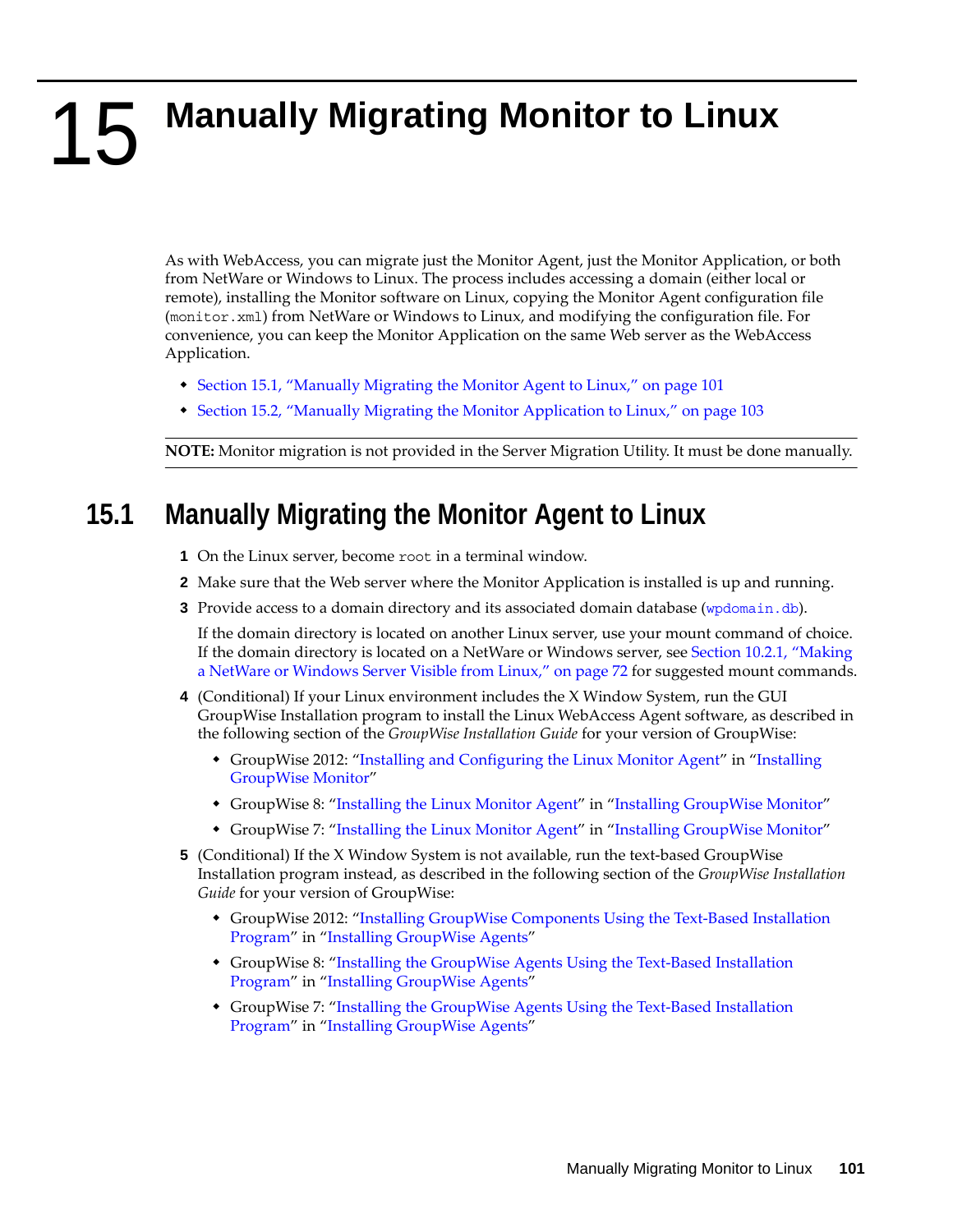If you need to perform the installation from a remote location, you can use ssh to access the remote Linux server. Copy the GroupWise DVD or software distribution directory to the server where you have migrated the domain, then run the text-based Installation program to install the Monitor Agent on the Linux server.

- **6** Configure the Linux Monitor Agent, as described in the following section of the *GroupWise Installation Guide* for your version of GroupWise:
	- GroupWise 2012: "Installing and Configuring the Linux Monitor Agent" in "Installing GroupWise Monitor"
	- GroupWise 8: ["Configuring the Linux Monitor Agent](http://www.novell.com/documentation/gw8/pdfdoc/gw8_install/gw8_install.pdf#bptzni6)" in "[Installing GroupWise Monitor"](http://www.novell.com/documentation/gw8/pdfdoc/gw8_install/gw8_install.pdf#A8hyiuh)
	- GroupWise 7: ["Configuring the Linux Monitor Agent"](http://www.novell.com/documentation/gw7/pdfdoc/gw7_install/gw7_install.pdf#bptzni6) in "[Installing GroupWise Monitor"](http://www.novell.com/documentation/gw7/pdfdoc/gw7_install/gw7_install.pdf#A8hyiuh)
- **7** Restart the Web server, as described in the following section of the *GroupWise Installation Guide* for your version of GroupWise:
	- GroupWise 2012: "Installing and Configuring the Linux Monitor Agent" in "Installing GroupWise Monitor"
	- GroupWise 8: ["Restarting the Web Server"](http://www.novell.com/documentation/gw8/pdfdoc/gw8_install/gw8_install.pdf#bq5cnjy) in "[Installing GroupWise Monitor](http://www.novell.com/documentation/gw8/pdfdoc/gw8_install/gw8_install.pdf#A8hyiuh)"
	- GroupWise 7: ["Restarting the Web Server"](http://www.novell.com/documentation/gw7/pdfdoc/gw7_install/gw7_install.pdf#bq5cnjy) in "[Installing GroupWise Monitor](http://www.novell.com/documentation/gw7/pdfdoc/gw7_install/gw7_install.pdf#A8hyiuh)"
- **8** Start the Linux Monitor Agent, as described in the following section of the *GroupWise Installation Guide* for your version of GroupWise:
	- GroupWise 2012: "Starting the Linux Monitor Agent as a Daemon" in "Installing GroupWise Monitor"
	- GroupWise 8: ["Starting the Linux Monitor Agent as a Daemon"](http://www.novell.com/documentation/gw8/pdfdoc/gw8_install/gw8_install.pdf#bpeksfd) in "[Installing GroupWise](http://www.novell.com/documentation/gw8/pdfdoc/gw8_install/gw8_install.pdf#A8hyiuh)  [Monitor](http://www.novell.com/documentation/gw8/pdfdoc/gw8_install/gw8_install.pdf#A8hyiuh)"
	- GroupWise 7: ["Starting the Linux Monitor Agent as a Daemon"](http://www.novell.com/documentation/gw7/pdfdoc/gw7_install/gw7_install.pdf#bpeksfd) in "[Installing GroupWise](http://www.novell.com/documentation/gw7/pdfdoc/gw7_install/gw7_install.pdf#A8hyiuh)  [Monitor](http://www.novell.com/documentation/gw7/pdfdoc/gw7_install/gw7_install.pdf#A8hyiuh)"
- **9** Make sure that the Linux Monitor Agent can communicate with the Monitor Application by viewing the following URL:

http://web server network address/gwmon/gwmonitor

If the Monitor Web console does not appear, review the preceding steps to verify that all steps have been followed. For additional assistance, see the following section of *GroupWise Troubleshooting 2: Solutions to Common Problems* for your version of GroupWise:

- GroupWise 2012: "Monitor Agent Problems" in "Strategies for Agent Problems"
- GroupWise 8: ["Monitor Agent Problems](http://www.novell.com/documentation/gw8/pdfdoc/gw8_tsh2/gw8_tsh2.pdf#Adlph5a)" in ["Strategies for Agent Problems](http://www.novell.com/documentation/gw8/pdfdoc/gw8_tsh2/gw8_tsh2.pdf#A4exn4s)"
- GroupWise 7: ["Monitor Agent Problems](http://www.novell.com/documentation/gw7/pdfdoc/gw7_tsh2/gw7_tsh2.pdf#Adlph5a)" in ["Strategies for Agent Problems](http://www.novell.com/documentation/gw7/pdfdoc/gw7_tsh2/gw7_tsh2.pdf#A4exn4s)"
- **10** Stop the Linux Monitor Agent, as described in the following section of the *GroupWise Installation Guide* for your version of GroupWise:
	- GroupWise 2012: "Stopping the Linux GroupWise Agents" in "Installing GroupWise Agents"
	- GroupWise 8: ["Stopping the Linux GroupWise Agents"](http://www.novell.com/documentation/gw8/pdfdoc/gw8_install/gw8_install.pdf#bnquavn) in ["Installing GroupWise Agents](http://www.novell.com/documentation/gw8/pdfdoc/gw8_install/gw8_install.pdf#A8pam03)"
	- GroupWise 7: ["Stopping the Linux GroupWise Agents"](http://www.novell.com/documentation/gw7/pdfdoc/gw7_install/gw7_install.pdf#bnquavn) in ["Installing GroupWise Agents](http://www.novell.com/documentation/gw7/pdfdoc/gw7_install/gw7_install.pdf#A8pam03)"
- **11** Copy the Monitor Agent configuration file (monitor.xml) from its Windows location:
	- GroupWise 2012: c:\Program Files\Novell\GroupWise Server\ Monitor
	- GroupWise 8: [c:\Program Files\Novell\GroupWise Server\Monitor](http://www.novell.com/documentation/gw8/pdfdoc/gw8_tsh3/gw8_tsh3.pdf#bsbfuk6)
	- ◆ GroupWise 7: c: \gwmon

to its location on Linux: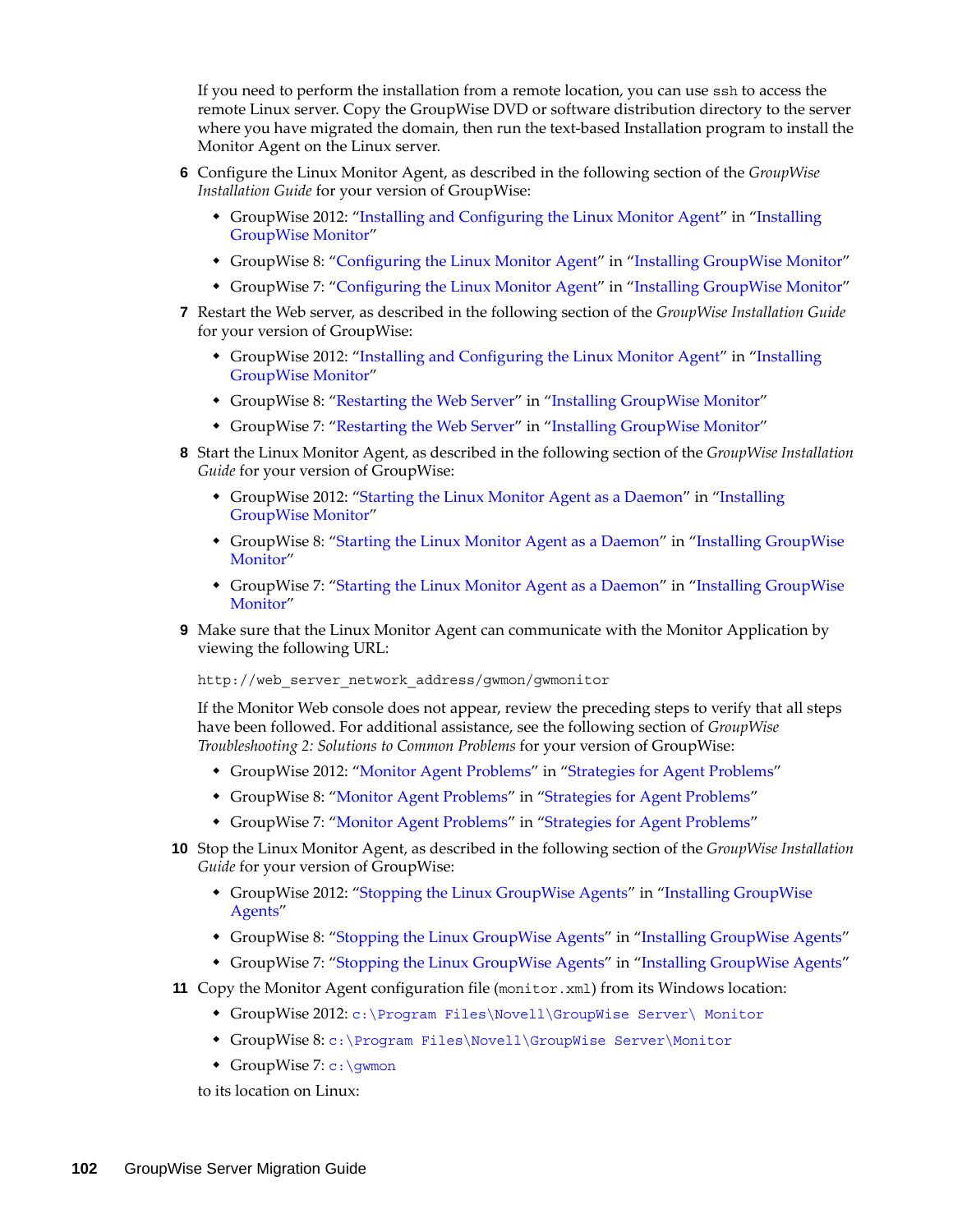/opt/novell/groupwise/agents/share

- **12** Edit the monitor.xml file for its new location:
	- **12a** Change the HOME\_PATH setting to the full path to the domain directory that you made accessible in [Step 3.](#page-100-1)
	- **12b** Change the LOG\_PATH setting to the typical location for Monitor Agent log files on Linux ([/](http://www.novell.com/documentation/gw7/pdfdoc/gw7_tsh3/gw7_tsh3.pdf#bsbiuc2) [var/log/novell/groupwise/gwmon](http://www.novell.com/documentation/gw7/pdfdoc/gw7_tsh3/gw7_tsh3.pdf#bsbiuc2)).
	- **12c** Change the LOG ACCOUNTING PATH setting to the typical location for Monitor Agent accounting file on Linux ([/var/log/novell/groupwise/gwmon/acct](http://www.novell.com/documentation/gw7/pdfdoc/gw7_tsh3/gw7_tsh3.pdf#b3ii84u)).
	- **12d** Change the LOG EDITOR setting to "" (an empty setting).
- **13** Start the Linux Monitor Agent with its new configuration file.
- **14** Make sure that the Linux Monitor Agent can still communicate with the Monitor Application by viewing the Monitor URL for the platform of your Web server:

```
http://web server network address/gwmon/gwmonitor
```
- **15** Stop the old Windows Monitor Agent.
- **16** (Optional) Uninstall the old Monitor Agent software to reclaim disk space on the NetWare or Windows server.

See [Chapter 9, "What's Next," on page 67](#page-66-0).

#### <span id="page-102-0"></span>**15.2 Manually Migrating the Monitor Application to Linux**

- **1** On the Linux server, become root in a terminal window.
- **2** Make sure that the Linux server already has Apache and Tomcat configured and running successfully and that you know the full path to the Apache and Tomcat root directories.
- **3** (Conditional) If your Linux environment includes the X Window System, run the GUI GroupWise Installation program to install and configure the Linux Monitor Application, as described in the following section of the *GroupWise Installation Guide* for your version of GroupWise:
	- GroupWise 2012: "Installing and Configuring the Linux Monitor Application" in "Installing GroupWise Monitor"
	- GroupWise 8: ["Installing and Configuring the Monitor Application](http://www.novell.com/documentation/gw8/pdfdoc/gw8_install/gw8_install.pdf#bq5c0nu)" in ["Installing](http://www.novell.com/documentation/gw8/pdfdoc/gw8_install/gw8_install.pdf#A8hyiuh)  [GroupWise Monitor"](http://www.novell.com/documentation/gw8/pdfdoc/gw8_install/gw8_install.pdf#A8hyiuh)
	- GroupWise 7: ["Installing and Configuring the Monitor Application](http://www.novell.com/documentation/gw7/pdfdoc/gw7_install/gw7_install.pdf#bq5c0nu)" in ["Installing](http://www.novell.com/documentation/gw7/pdfdoc/gw7_install/gw7_install.pdf#A8hyiuh)  [GroupWise Monitor"](http://www.novell.com/documentation/gw7/pdfdoc/gw7_install/gw7_install.pdf#A8hyiuh)
- **4** (Conditional) If the X Window System is not available, run the text-based GroupWise Installation program instead, as described in the following section of the *GroupWise Installation Guide* for your version of GroupWise:
	- GroupWise 2012: "Installing GroupWise Components Using the Text-Based Installation Program" in "Installing GroupWise Agents"
	- GroupWise 8: ["Installing the GroupWise Agents Using the Text-Based Installation](http://www.novell.com/documentation/gw8/pdfdoc/gw8_install/gw8_install.pdf#bpovd7y)  [Program"](http://www.novell.com/documentation/gw8/pdfdoc/gw8_install/gw8_install.pdf#bpovd7y) in ["Installing GroupWise Agents](http://www.novell.com/documentation/gw8/pdfdoc/gw8_install/gw8_install.pdf#A8pam03)"
	- GroupWise 7: ["Installing the GroupWise Agents Using the Text-Based Installation](http://www.novell.com/documentation/gw7/pdfdoc/gw7_install/gw7_install.pdf#bpovd7y)  [Program"](http://www.novell.com/documentation/gw7/pdfdoc/gw7_install/gw7_install.pdf#bpovd7y) in ["Installing GroupWise Agents](http://www.novell.com/documentation/gw7/pdfdoc/gw7_install/gw7_install.pdf#A8pam03)"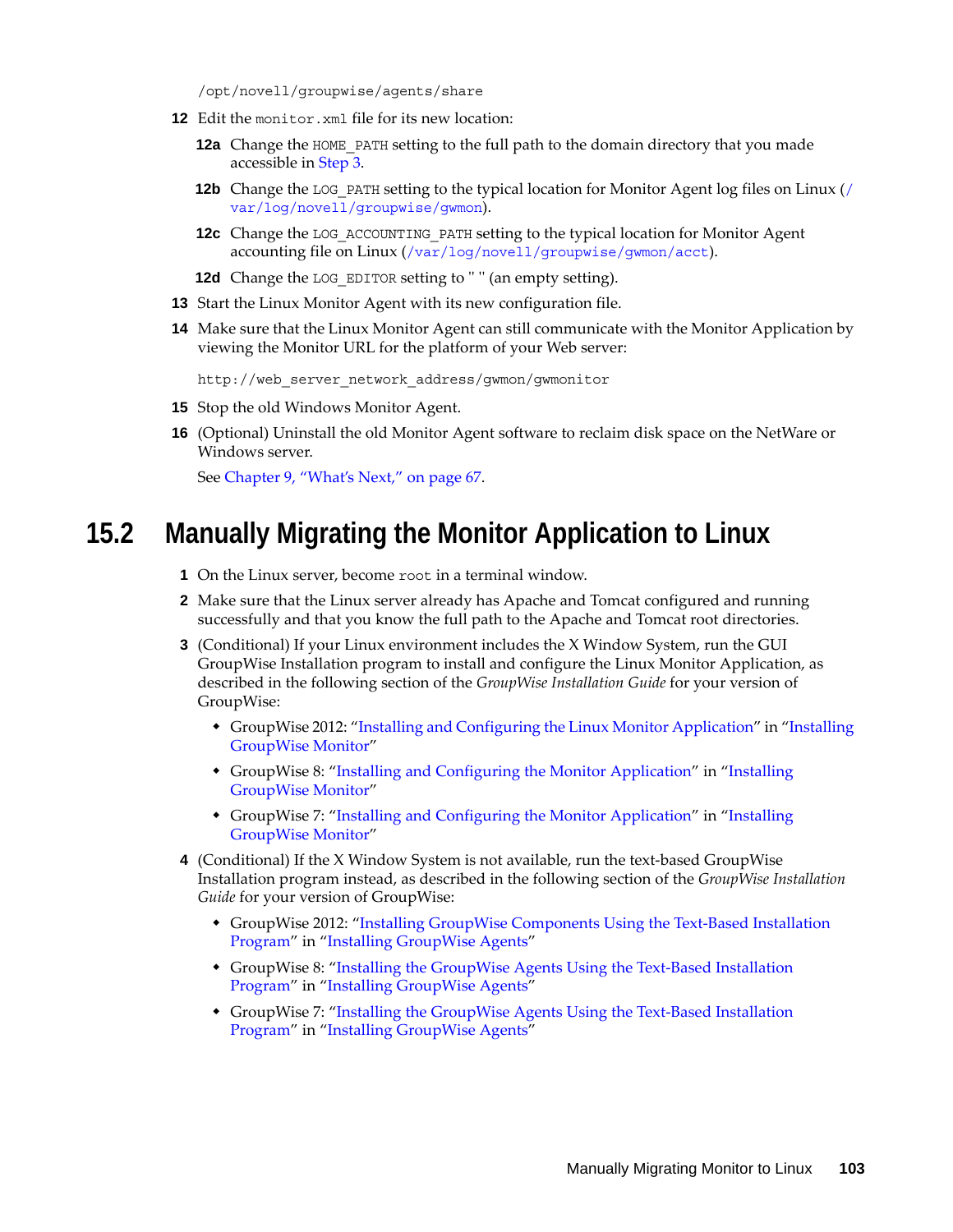If you need to perform the installation from a remote location, you can use ssh to access the remote Linux server. Copy the GroupWise DVD or software distribution directory to the server where you have migrated the domain, then run the text-based Installation program to install the Monitor Application on the Linux server.

- **5** Stop and then start Apache and Tomcat, as described in the following section of the *GroupWise Installation Guide* for your version of GroupWise:
	- GroupWise 2012: "Installing and Configuring the Linux Monitor Application" in "Installing GroupWise Monitor"
	- GroupWise 8: ["Restarting the Web Server"](http://www.novell.com/documentation/gw8/pdfdoc/gw8_install/gw8_install.pdf#bq5cnjy) in "[Installing GroupWise Monitor](http://www.novell.com/documentation/gw8/pdfdoc/gw8_install/gw8_install.pdf#A8hyiuh)"
	- GroupWise 7: ["Restarting the Web Server"](http://www.novell.com/documentation/gw7/pdfdoc/gw7_install/gw7_install.pdf#bq5cnjy) in "[Installing GroupWise Monitor](http://www.novell.com/documentation/gw7/pdfdoc/gw7_install/gw7_install.pdf#A8hyiuh)"
- **6** Verify that the new Monitor Application is communicating successfully with the existing Monitor Agent by viewing the Monitor URL for the platform of your Web server:

http://web server network address/gwmon/gwmonitor

**7** (Optional) Uninstall the old Monitor Application software to reclaim disk space on the NetWare or Windows server.

See [Chapter 9, "What's Next," on page 67](#page-66-0).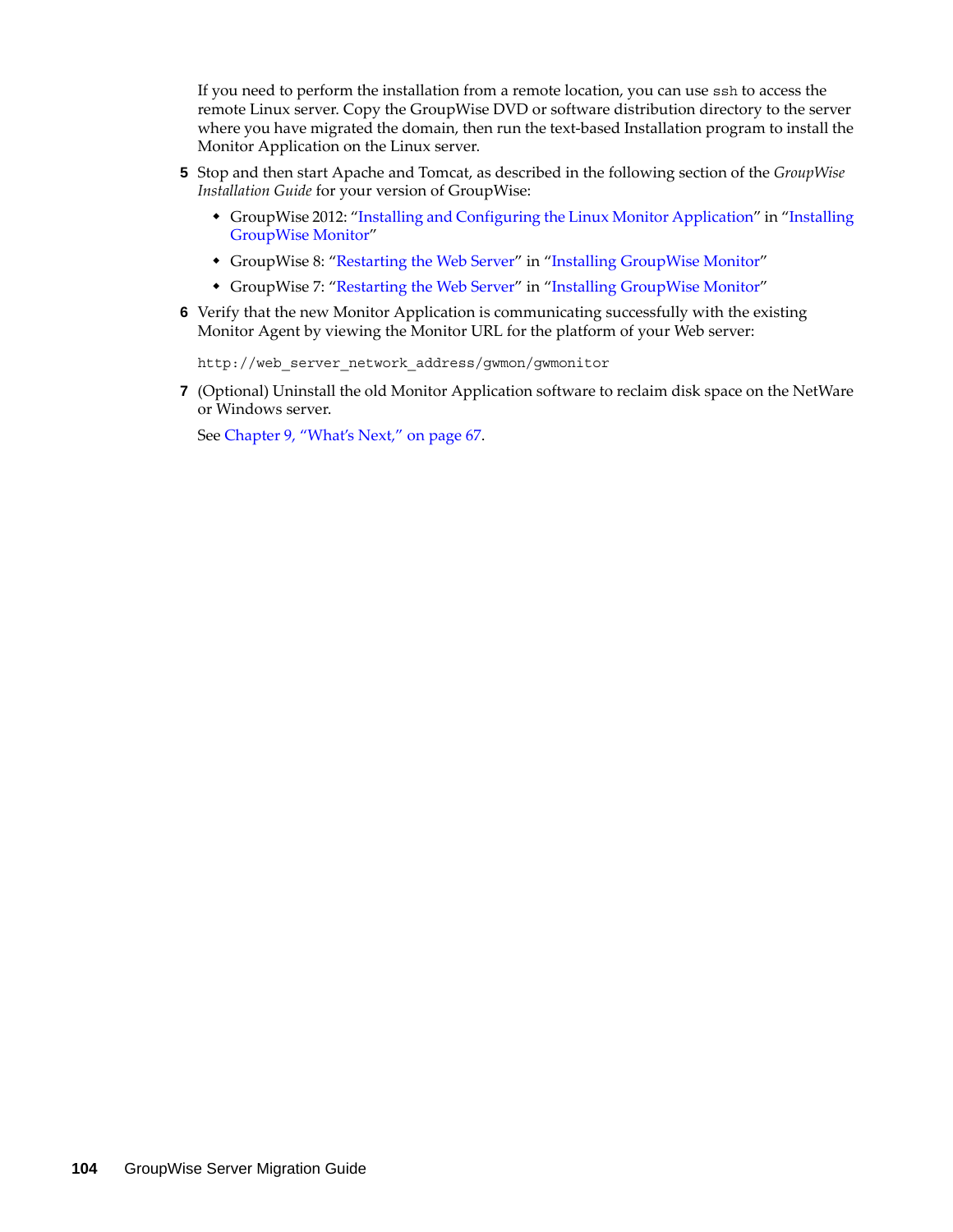# III **In-Place Database Migration**

The GroupWise Server Migration Utility helps you migrate your GroupWise system from NetWare or Windows to Linux by copying domains and post offices from one server to another. If your domains and post offices are located on a SAN, you do not need to copy the domains and post office from one location to another. You can convert the domain and post office directory structures to the format used on Linux, so that the same physical location can be mounted for use on a different operating system.

The directory structure format used on NetWare and Windows uses mixed-case file names and directory names. Because Linux is a case-sensitive operating system, directory structures originally created on Linux use only lowercase file names and directory names. Therefore, directory structures originally created on NetWare or Windows need to be converted to lowercase file names and directory names in order to be usable by the GroupWise Linux agents. DBCopy can perform this conversion.

[Chapter 16, "Performing an In-Place Database Migration," on page 107](#page-106-0)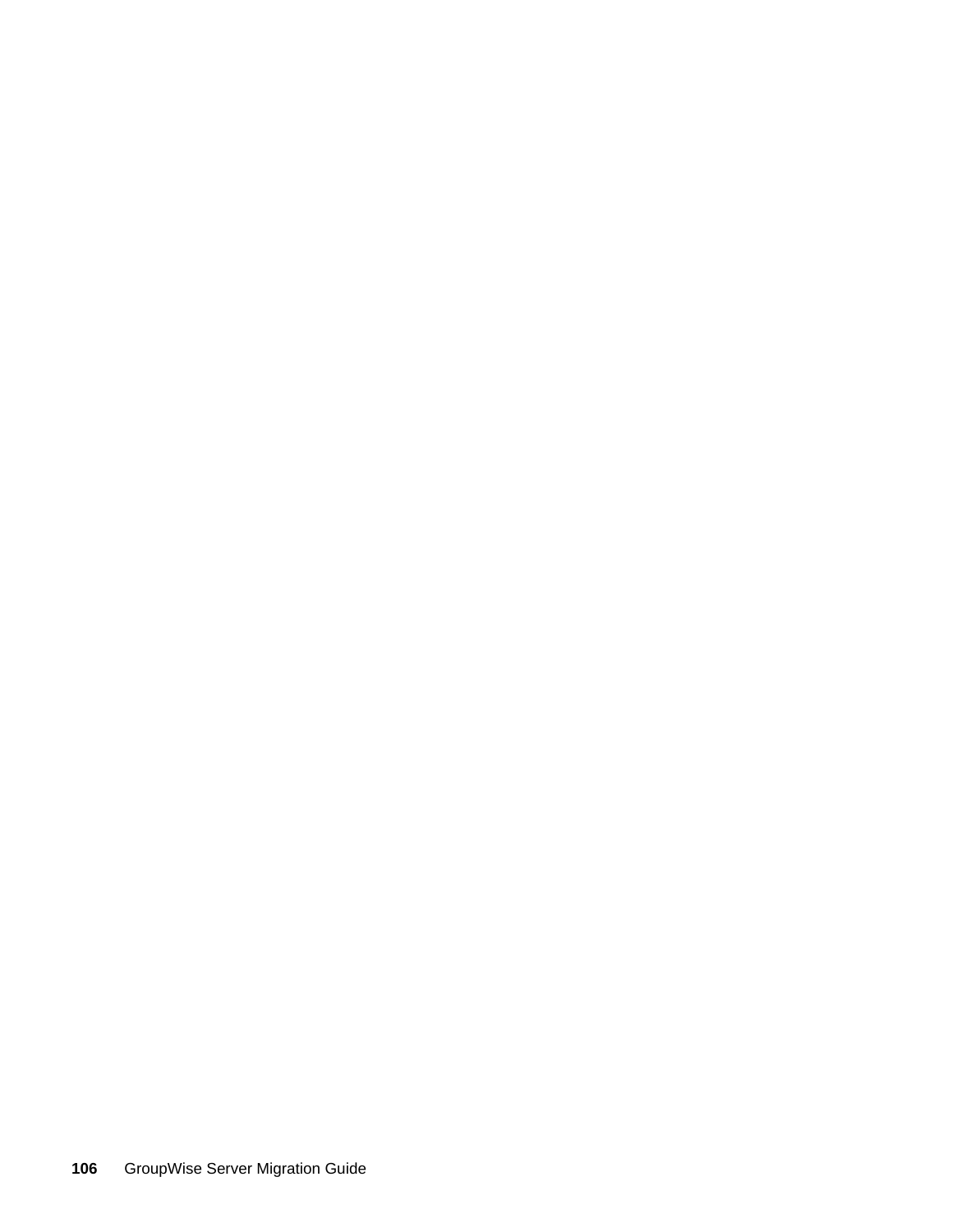# <span id="page-106-0"></span>16 <sup>16</sup>**Performing an In-Place Database Migration**

**1** Install DBCopy on the Linux server where you want to mount the domain or post office.

For instructions, see the following section in the *GroupWise Administration Guide* for your version of GroupWise:

- GroupWise 2012: "Using DBCopy on Linux" in "Databases"
- GroupWise 8: ["Using DBCopy on Linux](http://www.novell.com/documentation/gw8/pdfdoc/gw8_admin/gw8_admin.pdf#bqpxea0)" in "[Databases"](http://www.novell.com/documentation/gw8/pdfdoc/gw8_admin/gw8_admin.pdf#A8n802e)
- GroupWise 7: ["Using DBCopy on Linux](http://www.novell.com/documentation/gw7/pdfdoc/gw7_admin/gw7_admin.pdf#bqpxea0)" in "[Databases"](http://www.novell.com/documentation/gw7/pdfdoc/gw7_admin/gw7_admin.pdf#A8n802e)
- **2** (Conditional) For an NSS volume on an OES Linux server, set the name space on the volume to Unix.

The default OES Linux name space setting is Long, which is case insensitive. The Unix name space setting is case sensitive, which allows all file names and directory names in the domain or post office directory structure to be converted to lower case. For instructions, see "Configuring the Name Space for an NSS Volume" in the *NSS File System Administration Guide for Linux* for [your version of OES Linux.](http://www.novell.com/documentation/oes.html) (http://www.novell.com/documentation/oes.html)

- **3** Mount the domain or post office directory to the Linux server.
- **4** Change to the following directory:

```
/opt/novell/groupwise/agents/bin
```
**5** Use the following command to convert the domain or post office directory structure to lowercase:

```
./dbcopy -l domain_or_post_office_directory
```
- **6** Install and start the GroupWise Linux agents on the Linux server where the domain or post office is mounted, as described in the following section of the *GroupWise Installation Guide* for your version of GroupWise:
	- GroupWise 2012: "Installing the Linux GroupWise Agents" in "Installing GroupWise Agents"
	- GroupWise 8: ["Installing the GroupWise Agents on Linux"](http://www.novell.com/documentation/gw8/pdfdoc/gw8_install/gw8_install.pdf#bnmtjck) in "[Installing GroupWise](http://www.novell.com/documentation/gw8/pdfdoc/gw8_install/gw8_install.pdf#A8pam03)  [Agents](http://www.novell.com/documentation/gw8/pdfdoc/gw8_install/gw8_install.pdf#A8pam03)"
	- GroupWise 7: ["Installing the GroupWise Agents on Linux"](http://www.novell.com/documentation/gw7/pdfdoc/gw7_install/gw7_install.pdf#bnmtjck) in "Installing GroupWise [Agents](http://www.novell.com/documentation/gw7/pdfdoc/gw7_install/gw7_install.pdf#A8pam03)"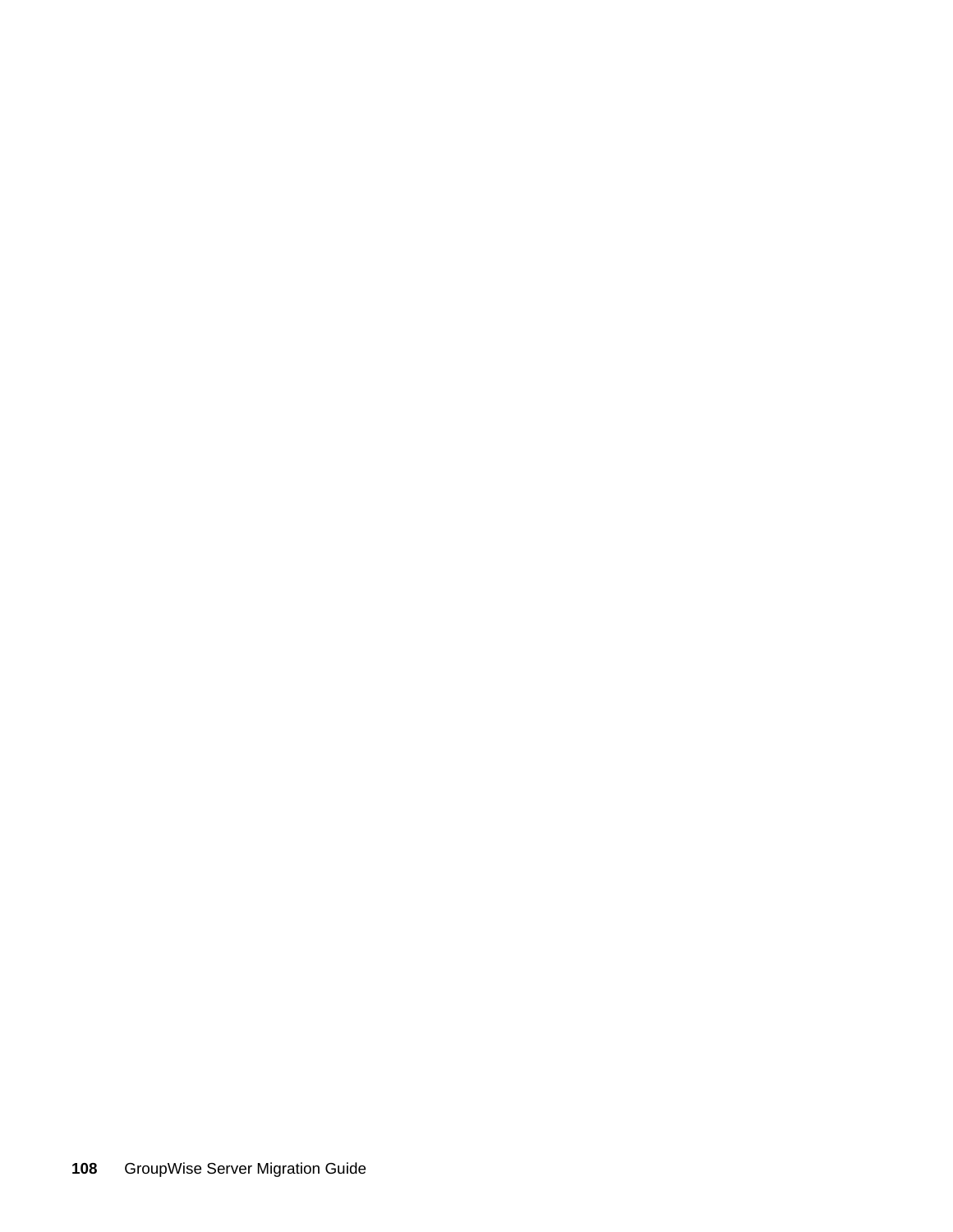# IV IV**Appendixes**

- [Appendix A, "Troubleshooting Post-Migration Problems," on page 111](#page-110-0)
- [Appendix B, "Documentation Updates," on page 115](#page-114-0)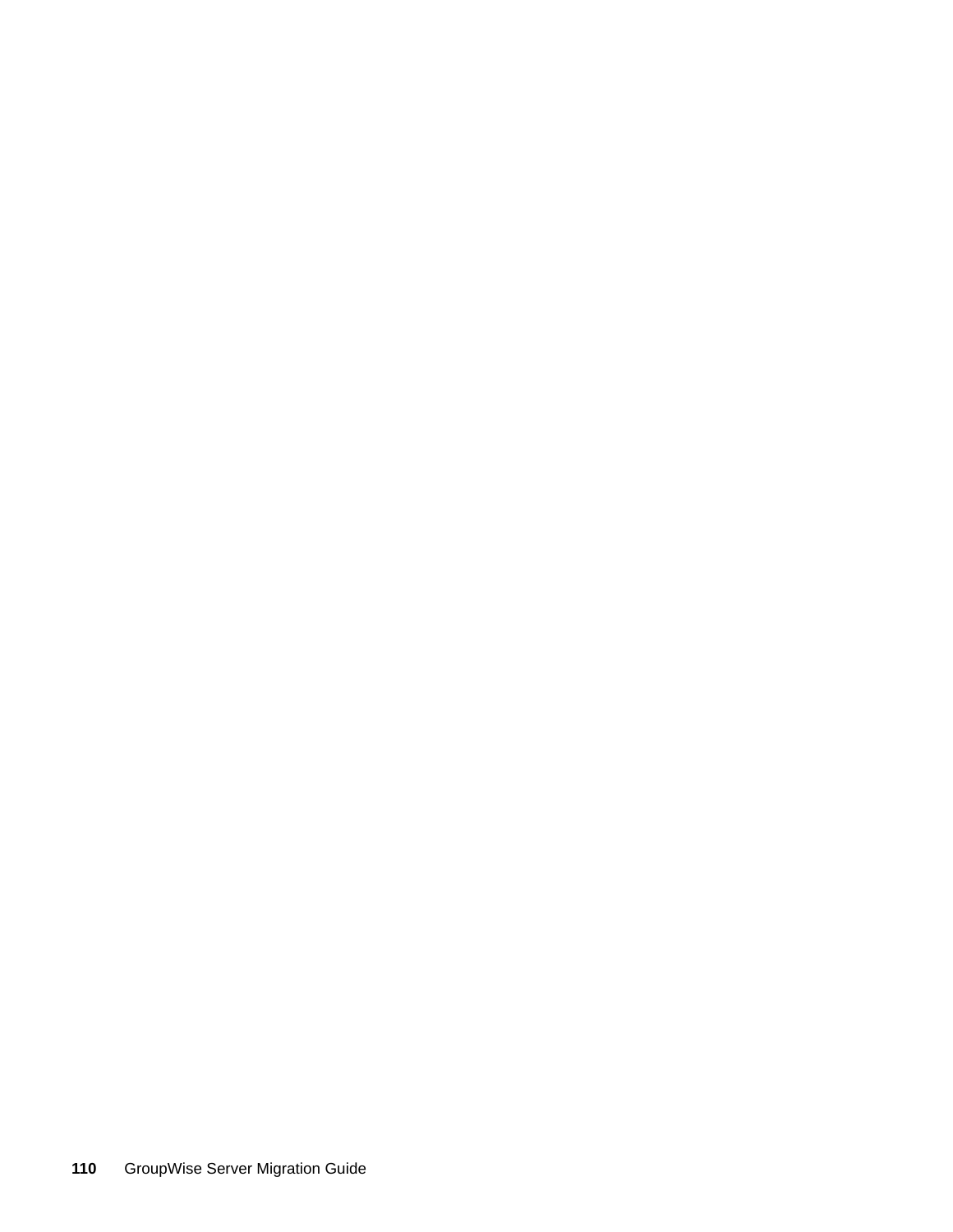# <span id="page-110-0"></span>A <sup>A</sup>**Troubleshooting Post-Migration Problems**

- ["Messages are not flowing between the migrated POA and the MTA for the domain" on](#page-110-1)  [page 111](#page-110-1)
- ["The POA cannot start" on page 111](#page-110-2)
- ["The POA cannot start because of incorrect permissions" on page 112](#page-111-0)
- ["The POA cannot start because of a C06B error" on page 112](#page-111-1)
- ["The POA starts with SSL errors" on page 113](#page-112-0)
- ["The POA starts with TCP/IP errors" on page 113](#page-112-1)

#### <span id="page-110-1"></span>**Messages are not flowing between the migrated POA and the MTA for the domain**

- Problem: The migrated POA and the MTA for the domain are not able to communicate with each other.
- Possible Cause: The source POA was stopped before the configuration changes described in [Section 7.6, "Modifying Configuration Information in ConsoleOne," on page 46](#page-45-0) replicated to the POA.
	- Action: Manually configure the MTP link between the source POA and the MTA for the domain.
		- **1** Display the POA Web console.

http://*source\_server\_address*:*port\_number*

For more information about the POA Web console, see ["Using the POA](http://www.novell.com/documentation/gw7/pdfdoc/gw7_admin/gw7_admin.pdf#A7u977y)  [Web Console"](http://www.novell.com/documentation/gw7/pdfdoc/gw7_admin/gw7_admin.pdf#A7u977y) in "[Post Office Agent](http://www.novell.com/documentation/gw7/pdfdoc/gw7_admin/gw7_admin.pdf#A84jmbe)" in the *[GroupWise 7 Administration](http://www.novell.com/documentation/gw7/pdfdoc/gw7_admin/gw7_admin.pdf#A2zvyc4)  [Guide](http://www.novell.com/documentation/gw7/pdfdoc/gw7_admin/gw7_admin.pdf#A2zvyc4)*.

**2** Click *MTP Status*.

The status in the *Receive* column shows *Closed*.

- **3** Click the *Closed* link,
- **4** In the *Address* field, specify the new IP address of the POA, then select *Start MTP Receive*.
- **5** Click *Submit* to execute the actions.

#### <span id="page-110-2"></span>**The POA cannot start**

Problem: The POA tries to start, but exits.

Possible Cause: The POA log file path information has not yet been reconfigured, as described in [Section 7.6.2, "Reconfiguring the Migrated POA," on page 47](#page-46-0).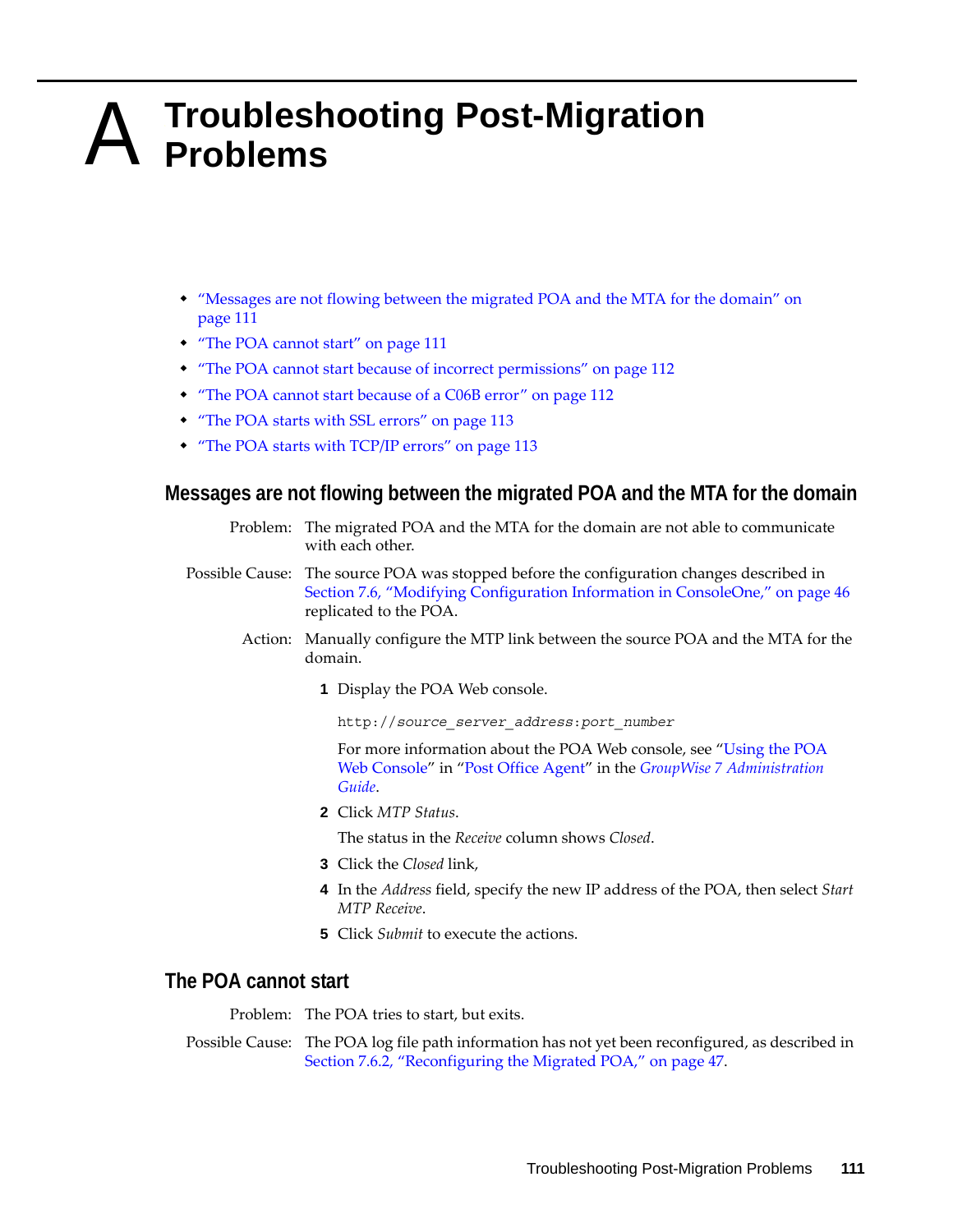Action: Properly configure the log file path.

- **1** Start the POA with the /noconfig switch so that the POA ignores the troublesome configuration settings and starts successfully.
- **2** Because of the /noconfig switch, manually configure the link between the POA and the MTA for the domain as described in ["Messages are not](#page-110-1)  [flowing between the migrated POA and the MTA for the domain" on](#page-110-1)  [page 111](#page-110-1)
- **3** Follow the instructions in [Section 7.6.2, "Reconfiguring the Migrated POA,"](#page-46-0)  [on page 47](#page-46-0) to configure the log file path correctly.
- **4** Allow time for the configuration information to replicate from ConsoleOne to the post office database (wphost.db) so that the POA has the correct configuration settings.
- **5** Start the POA again.

It should start successfully this time.

#### <span id="page-111-0"></span>**The POA cannot start because of incorrect permissions**

Problem: The POA cannot start and displays the following message:

Error: Running the agent with conflicting effective users

- Possible Cause: You are trying to set the POA up to run as a non-root user, as described in "[Running the Linux GroupWise Agents as a Non-root User"](http://www.novell.com/documentation/gw7/pdfdoc/gw7_install/gw7_install.pdf#bw8kalg) in ["Installing](http://www.novell.com/documentation/gw7/pdfdoc/gw7_install/gw7_install.pdf#A8pam03)  [GroupWise Agents"](http://www.novell.com/documentation/gw7/pdfdoc/gw7_install/gw7_install.pdf#A8pam03) in the *[GroupWise 7 Installation Guide](http://www.novell.com/documentation/gw7/pdfdoc/gw7_install/gw7_install.pdf#A20gkue)*, but you have already run the POA as root.
	- Action: Remove the file that is preventing the POA from running as a non-root user.
		- **1** On the Linux server, change to the post office directory.
		- **2** Delete the uid.run file.
		- **3** Start the POA again.

It should start successfully this time.

#### <span id="page-111-1"></span>**The POA cannot start because of a C06B error**

Problem: The POA tries to start, but displays a C06B error and exits.

- Possible Cause: The post office owns a library that has one or more remote document storage areas and they have not been configured with Linux paths, as described in ["Reconfiguring Remote Document Storage Areas" on page 48](#page-47-0).
	- Action: Properly configure the remote document storage area.
		- **1** Start the POA with the /noconfig switch so that the POA ignores the troublesome configuration settings and starts successfully.
		- **2** Because of the /noconfig switch, manually configure the link between the POA and the MTA for the domain as described in ["Messages are not](#page-110-1)  [flowing between the migrated POA and the MTA for the domain" on](#page-110-1)  [page 111](#page-110-1)
		- **3** Follow the instructions in ["Reconfiguring Remote Document Storage](#page-47-0)  [Areas" on page 48](#page-47-0) to configure the remote document storage areas correctly.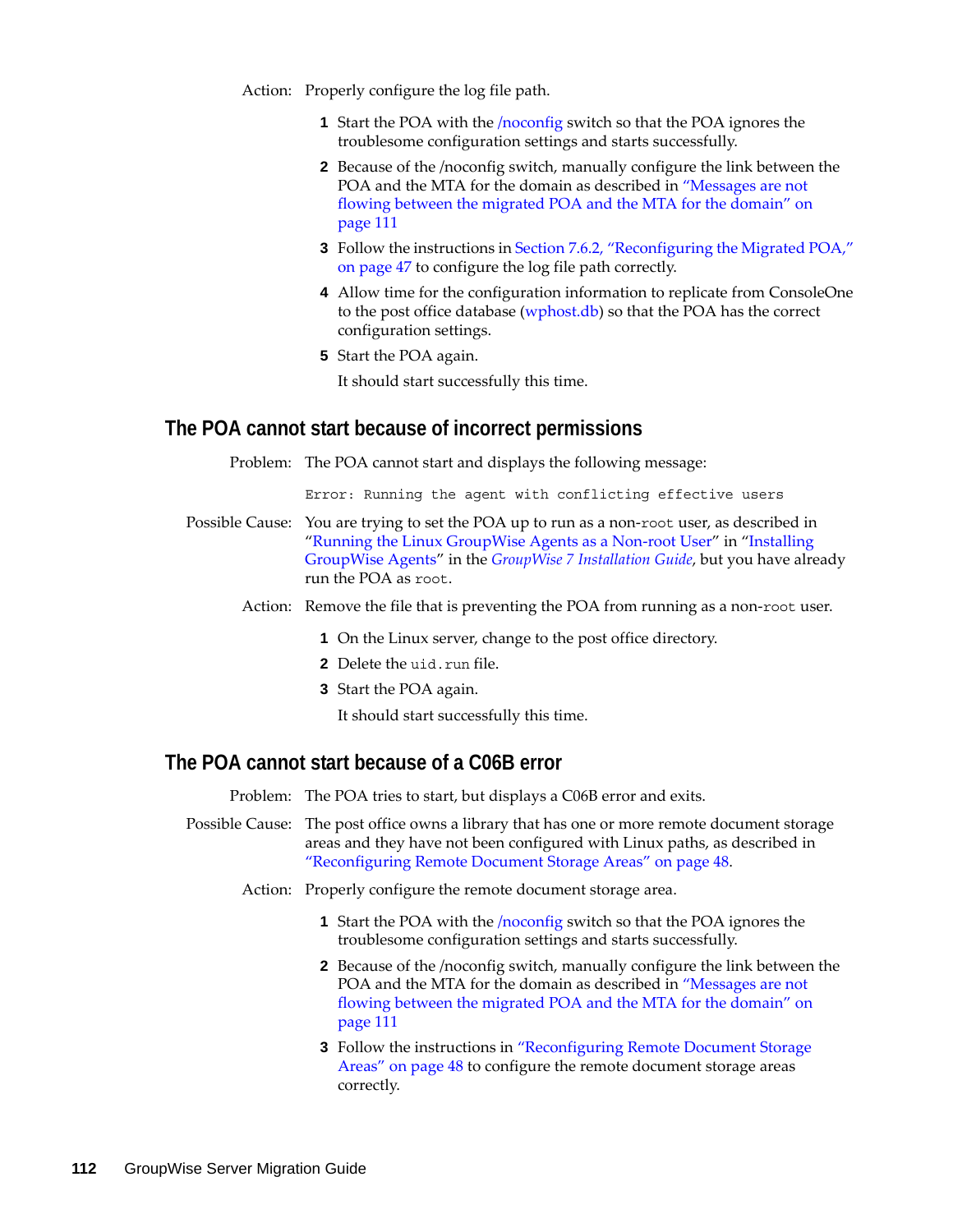- **4** Allow time for the configuration information to replicate from ConsoleOne to the post office database (wphost.db) so that the POA has the correct configuration settings.
- **5** Start the POA again.

It should start successfully this time.

#### <span id="page-112-0"></span>**The POA starts with SSL errors**

Problem: The POA starts, but messages indicate that SSL is not available.

- Possible Cause: The POA SSL certificate and key file paths have not yet been reconfigured, as described i[nSection 4.6, "Handling SSL Certificate and Key Files," on page 28](#page-27-0) and [Section 7.3, "Transferring SSL Certificate and Key Files," on page 44](#page-43-0).
	- Action: Properly configure the SSL certificate and key files for the POA
		- **1** In ConsoleOne, browse to and right-click the POA object, then click *Properties*.
		- **2** Click *GroupWise > SSL Settings*.
		- **3** Remove the path information from the *Certificate File* and *Key File* fields.

The information pertains to the source NetWare or Windows server, not the Linux server, and is therefore not needed.

The Server Migration Utility places certificate files and key files in their default location on Linux ([/opt/novell/groupwise/agents/bin](http://www.novell.com/documentation/gw7/pdfdoc/gw7_tsh3/gw7_tsh3.pdf#bs8xt4e)).

- **4** Click *OK* to save the settings.
- **5** Allow time for the configuration information to replicate from ConsoleOne to the post office database (wphost.db).

When the POA has the correct configuration settings, SSL is enabled as usual.

#### <span id="page-112-1"></span>**The POA starts with TCP/IP errors**

Problem: The POA starts with the error:

TCP/IP services on your system may not be configured or installed

Possible Cause: The [/ip](http://www.novell.com/documentation/gw7/pdfdoc/gw7_admin/gw7_admin.pdf#A91l7q7) startup switch in the POA startup file ([/opt/novell/agents/share/](http://www.novell.com/documentation/gw7/pdfdoc/gw7_tsh3/gw7_tsh3.pdf#bs8yiw0) *post\_office*[.poa](http://www.novell.com/documentation/gw7/pdfdoc/gw7_tsh3/gw7_tsh3.pdf#bs8yiw0)) still has the IP address of the source NetWare or Windows server.

> This would happen only if you manually copied the startup file to the Linux server, because the Server Migration Utility comments out the /ip switch in order to avoid this problem.

Action: Edit the POA startup file and update the IP address to match the Linux server.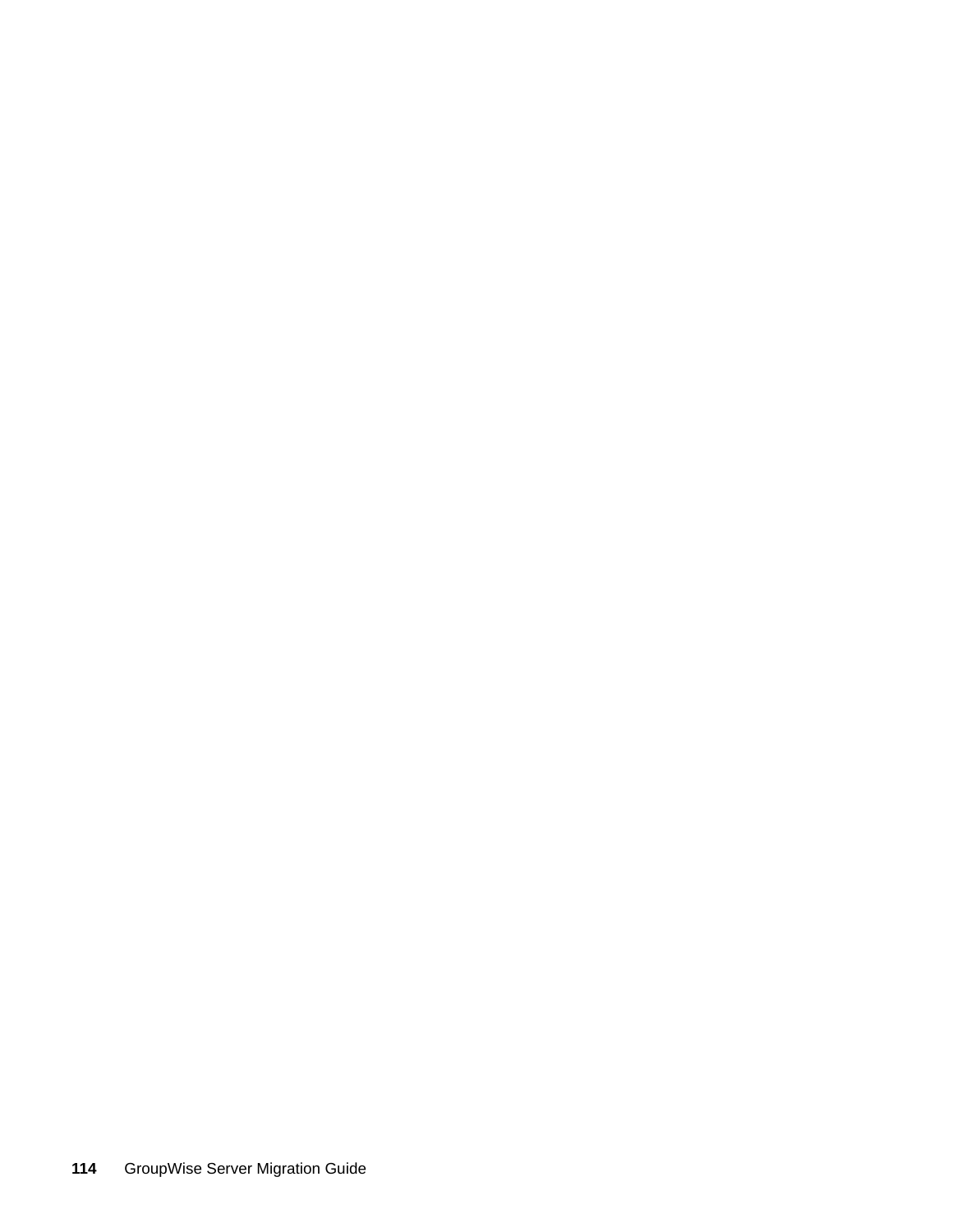B

## <span id="page-114-0"></span>**Documentation Updates**

This section lists updates to the *GroupWise Server Migration Utility Installation and Migration Guide* that have been made since the initial release of the Server Migration Utility. The information helps you to keep current on documentation updates and, in some cases, software updates (such as a Support Pack release).

The information is grouped according to the date when the *GroupWise Server Migration Utility Installation and Migration Guide* was republished. Within each dated section, the updates are listed by the names of the main table of contents sections.

The *GroupWise Server Migration Utility Installation and Migration Guide* has been updated on the following dates:

- $\bullet$  [Section B.1, "January 24, 20112," on page 115](#page-114-1)
- [Section B.2, "August 24, 2010," on page 115](#page-114-2)
- [Section B.3, "May 4, 2009," on page 116](#page-115-0)
- [Section B.4, "December 19, 2008," on page 116](#page-115-1)

### <span id="page-114-1"></span>**B.1 January 24, 20112**

| Location     | Change                               |
|--------------|--------------------------------------|
| Entire guide | Updated for use with GroupWise 2012. |

## <span id="page-114-2"></span>**B.2 August 24, 2010**

| Location                                                                     | Change                                                                                                                    |
|------------------------------------------------------------------------------|---------------------------------------------------------------------------------------------------------------------------|
| Chapter 1, "What Is the<br>Server Migration Utility?," on<br>page 11         | Added a link to instructions for performing an "in place" migration, where<br>the Server Migration Utility is not needed. |
| Section 2.2, "Server<br><b>Operating System</b><br>Requirements," on page 17 | Added Windows Server 2008 R2.                                                                                             |
| Section 2.2, "Server<br><b>Operating System</b><br>Requirements," on page 17 | Added SUSE Linux Enterprise Server 11.                                                                                    |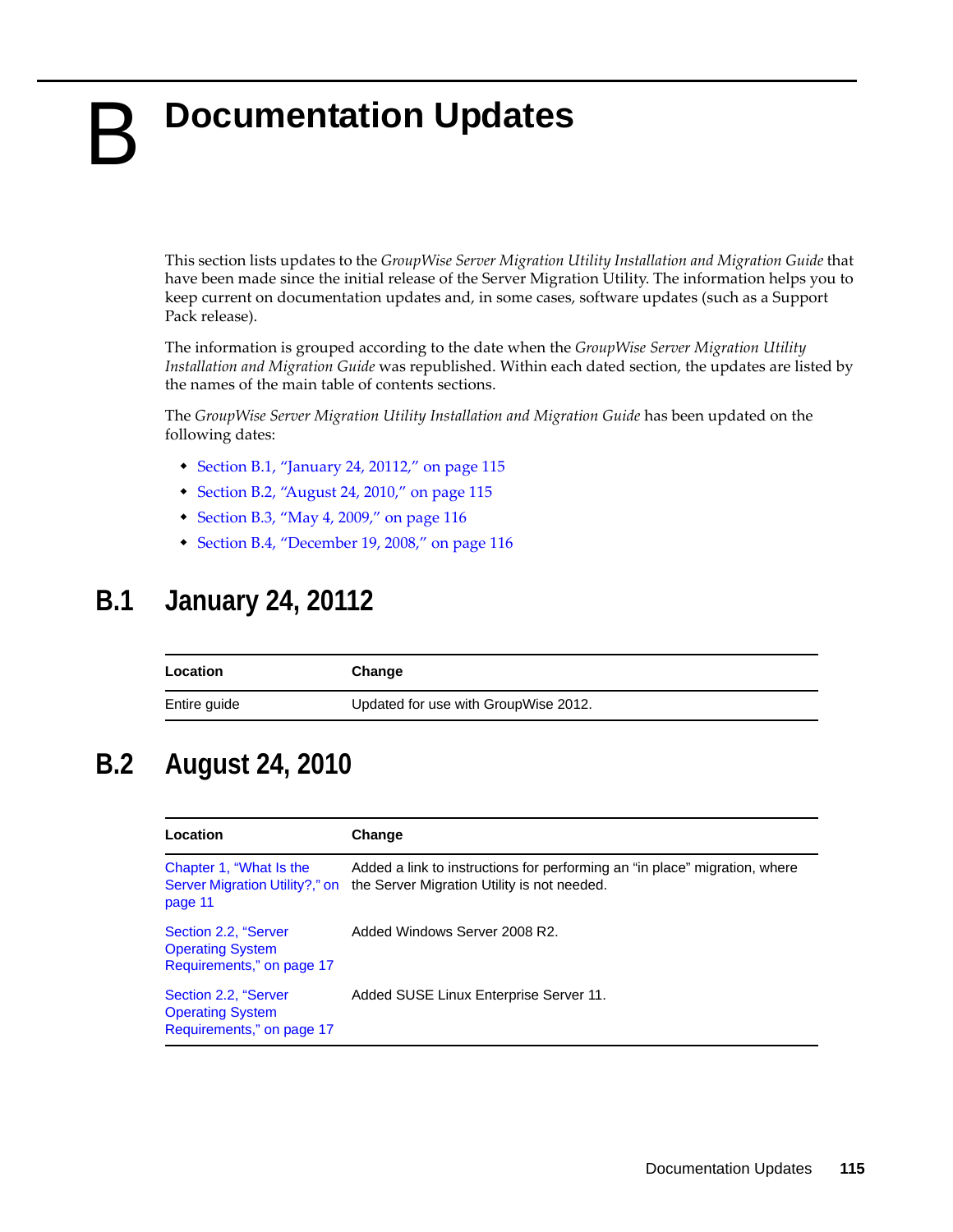| Location                                                                  | Change                                                                                                     |
|---------------------------------------------------------------------------|------------------------------------------------------------------------------------------------------------|
| Section 2.3, "Windows"<br><b>Workstation Requirements,"</b><br>on page 18 | Added Windows Vista/7 and Windows Server 2008 R2.                                                          |
| Section 11.2, "Performing<br>the Post Office Migration,"<br>on page 76    | Mentioned that DBCopy can be run multiple times with the -f switch before<br>it is run with the -s switch. |
| Section 11.4, "Finalizing the<br>Post Office Migration," on<br>page 81    | Removed the -i switch in Step 2. It is not necessary due to the -s switch.                                 |

## <span id="page-115-0"></span>**B.3 May 4, 2009**

| Location                                                                                  | Change                                                                                                                                                                                                    |
|-------------------------------------------------------------------------------------------|-----------------------------------------------------------------------------------------------------------------------------------------------------------------------------------------------------------|
| GroupWise Server Migration<br>Utility Installation and<br><b>Migration Guide</b>          | Updated the entire Server Migration Utility Guide for version 1.1 of the<br>Server Migration Utility.                                                                                                     |
| Section 4.4.3, "Remote<br><b>Document Storage Areas for</b><br>a Post Office," on page 27 | Added recommendations when dealing with remote document storage.                                                                                                                                          |
| Section 7.2, "Verifying<br><b>Remote Document Storage</b><br>Areas," on page 43           | Moved instruction for migrating remote document storage areas to a more<br>appropriate place in the guide. Updated steps to not include moving<br>remote document storage at this point in the migration. |
| Section 7.6, "Modifying<br>Configuration Information in<br>ConsoleOne," on page 46        | Changed the order of the steps to match the new order of the server<br>migration utility.                                                                                                                 |
|                                                                                           | Added the section Section 7.6.3, "Handling Remote Document Storage<br>Areas," on page 47.                                                                                                                 |
|                                                                                           | Added the section Section 7.6.4, "Reconfiguring SSL Settings," on<br>page 48.                                                                                                                             |
| Section 8.5, "Modifying<br>Configuration Information in<br>ConsoleOne," on page 58        | Changed the order of the steps to match the new order of the server<br>migration utility.                                                                                                                 |
|                                                                                           | Added the section Section 8.5.3, "Reconfiguring SSL Settings," on<br>page 59.                                                                                                                             |

## <span id="page-115-1"></span>**B.4 December 19, 2008**

| Location                                                                         | Change                                                                                       |
|----------------------------------------------------------------------------------|----------------------------------------------------------------------------------------------|
| GroupWise Server Migration<br>Utility Installation and<br><b>Migration Guide</b> | Moved the Migration section of the <i>GroupWise 7 Installation Guide</i> into<br>this quide. |
|                                                                                  | Updated the entire Server Migration Utility Guide for GroupWise 8.                           |